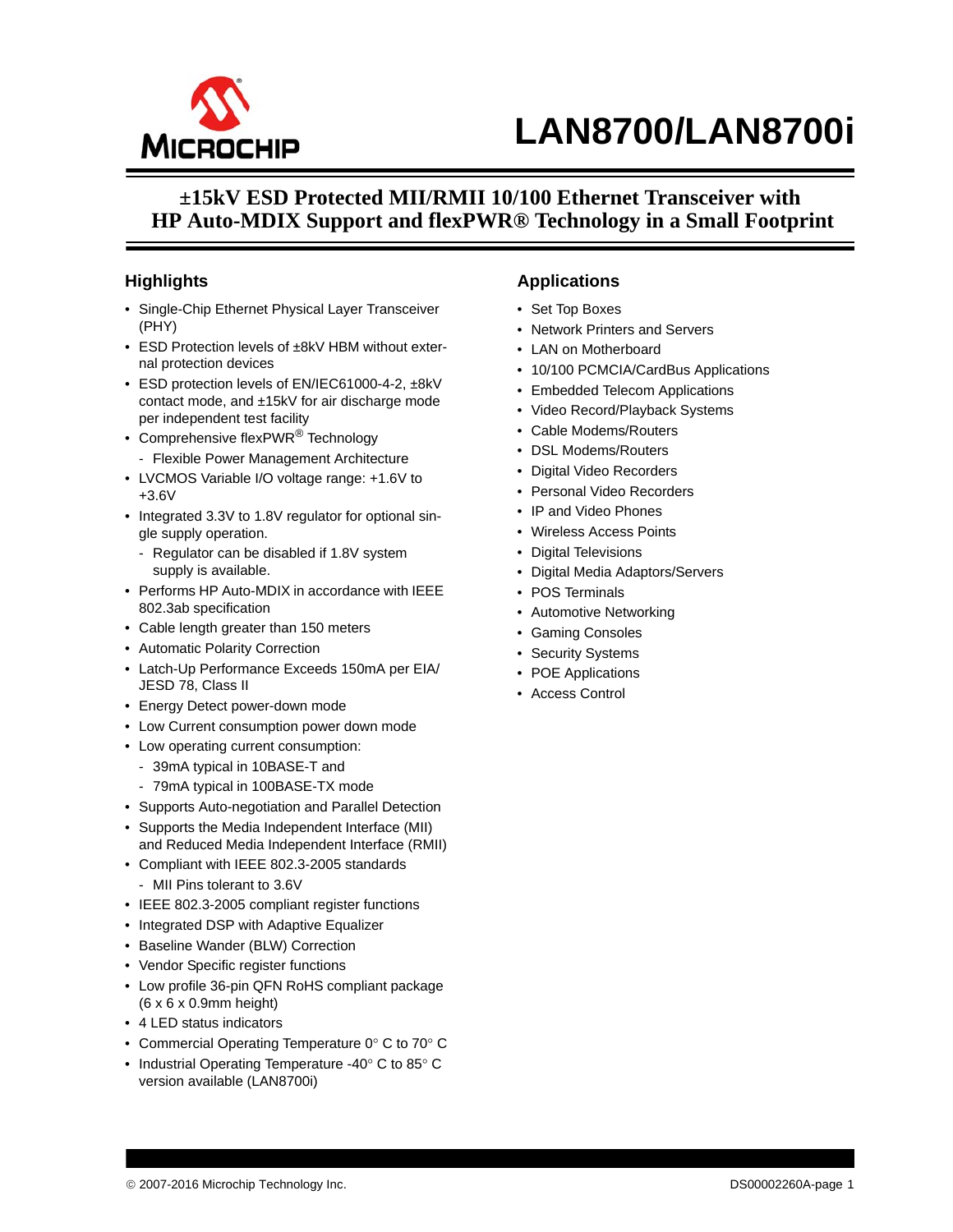## **TO OUR VALUED CUSTOMERS**

It is our intention to provide our valued customers with the best documentation possible to ensure successful use of your Microchip products. To this end, we will continue to improve our publications to better suit your needs. Our publications will be refined and enhanced as new volumes and updates are introduced.

If you have any questions or comments regarding this publication, please contact the Marketing Communications Department via E-mail at **[docerrors@microchip.com](mailto:docerrors@microchip.com)**. We welcome your feedback.

#### **Most Current Data Sheet**

To obtain the most up-to-date version of this data sheet, please register at our Worldwide Web site at:

#### **http://www.microchip.com**

You can determine the version of a data sheet by examining its literature number found on the bottom outside corner of any page. The last character of the literature number is the version number, (e.g., DS30000000A is version A of document DS30000000).

#### **Errata**

An errata sheet, describing minor operational differences from the data sheet and recommended workarounds, may exist for current devices. As device/documentation issues become known to us, we will publish an errata sheet. The errata will specify the revision of silicon and revision of document to which it applies.

- To determine if an errata sheet exists for a particular device, please check with one of the following:
- • [Microchip's Worldwide Web site; h](http://www.microchip.com)ttp://www.microchip.com
- Your local Microchip sales office (see last page)

When contacting a sales office, please specify which device, revision of silicon and data sheet (include -literature number) you are using.

#### **Customer Notification System**

Register on our web site at **[www.microchip.com](http://www.microchip.com)** to receive the most current information on all of our products.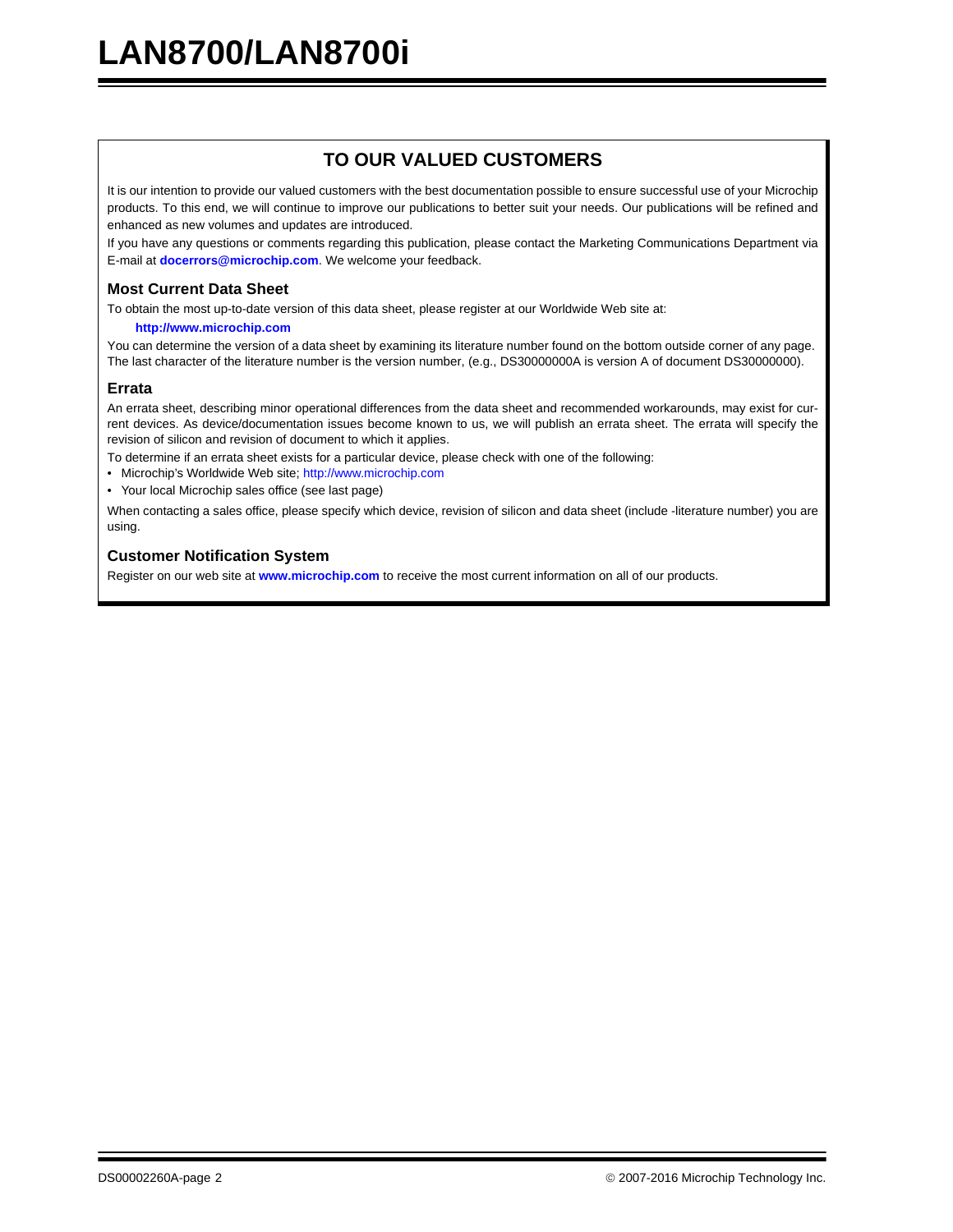## **Table of Contents**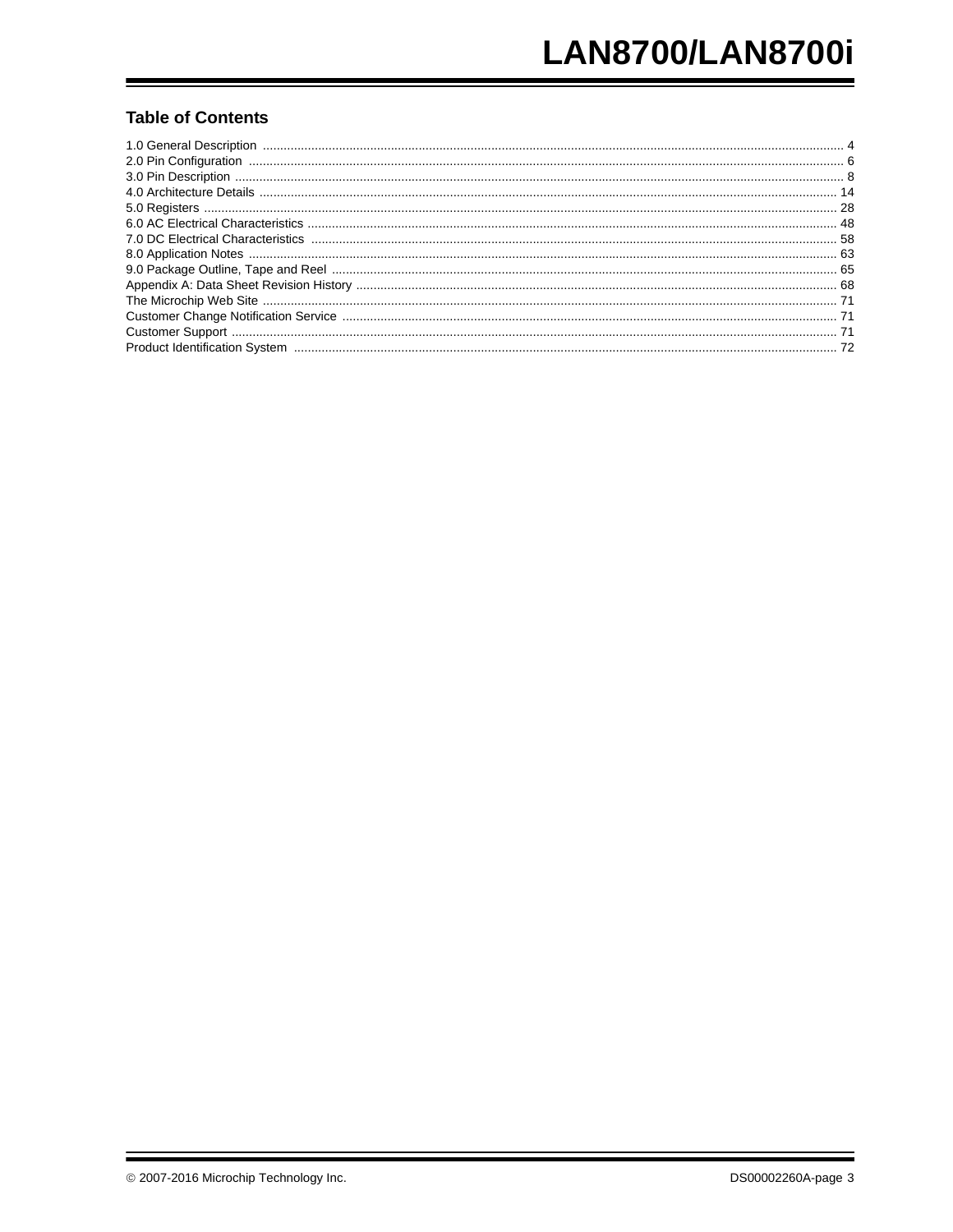## <span id="page-3-0"></span>**1.0 GENERAL DESCRIPTION**

The Microchip LAN8700/LAN8700i is a low-power, industrial temperature (LAN8700i), variable I/O voltage, analog interface IC with HP Auto-MDIX support for high-performance embedded Ethernet applications. The LAN8700/LAN8700i can be configured to operate on a single 3.3V supply utilizing an integrated 3.3V to 1.8V linear regulator. An option is available to disable the linear regulator to optimize system designs that have a 1.8V power plane available.

## **1.1 Architectural Overview**

The LAN8700/LAN8700i consists of an encoder/decoder, scrambler/descrambler, wave-shaping transmitter, output driver, twisted-pair receiver with adaptive equalizer and baseline wander (BLW) correction, and clock and data recovery functions. The LAN8700/LAN8700i can be configured to support either the Media Independent Interface (MII) or the Reduced Media Independent Interface (RMII).

The LAN8700/LAN8700i is compliant with IEEE 802.3-2005 standards (MII Pins tolerant to 3.6V) and supports both IEEE 802.3-2005 compliant and vendor-specific register functions. It contains a full-duplex 10-BASE-T/100BASE-TX transceiver and supports 10-Mbps (10BASE-T) operation on Category 3 and Category 5 unshielded twisted-pair cable, and 100-Mbps (100BASE-TX) operation on Category 5 unshielded twisted-pair cable.



#### **FIGURE 1-1: LAN8700/LAN8700I SYSTEM BLOCK DIAGRAM**

Hubs and switches with multiple integrated MACs and external PHYs can have a large pin count due to the high number of pins needed for each MII interface. An increasing pin count causes increasing cost.

The RMII interface is intended for use on Switch based ASICs or other embedded solutions requiring minimal pincount for ethernet connectivity. RMII requires only 6 pins for each MAC to PHY interface plus one common reference clock. The MII requires 16 pins for each MAC to PHY interface.

The Microchip LAN8700/LAN8700i is capable of running in RMII mode. Please contact your Microchip sales representative for the latest RMII specification.

The LAN8700/LAN8700i referenced throughout this document applies to both the commercial temperature and industrial temperature components. The LAN8700i refers to only the industrial temperature component.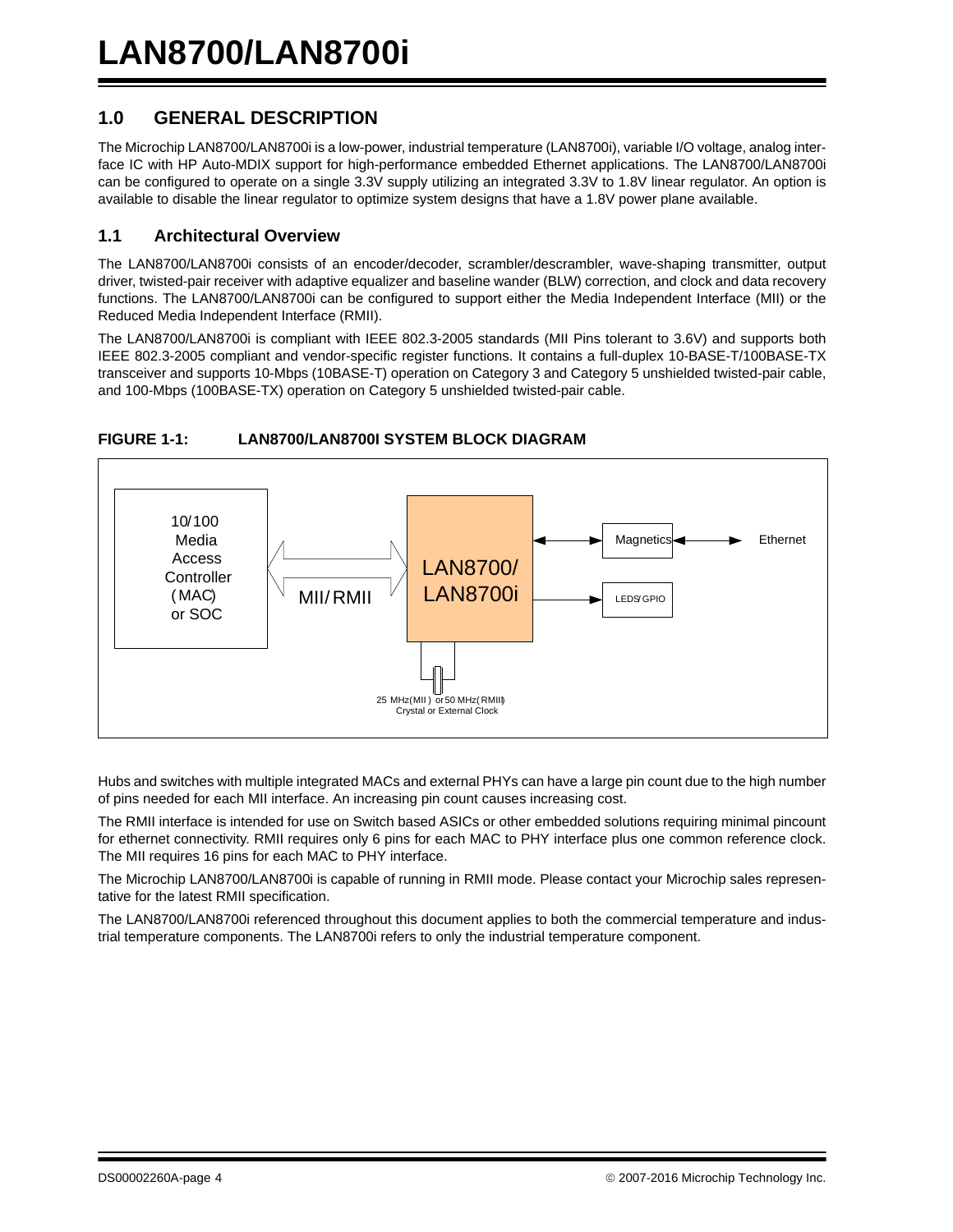

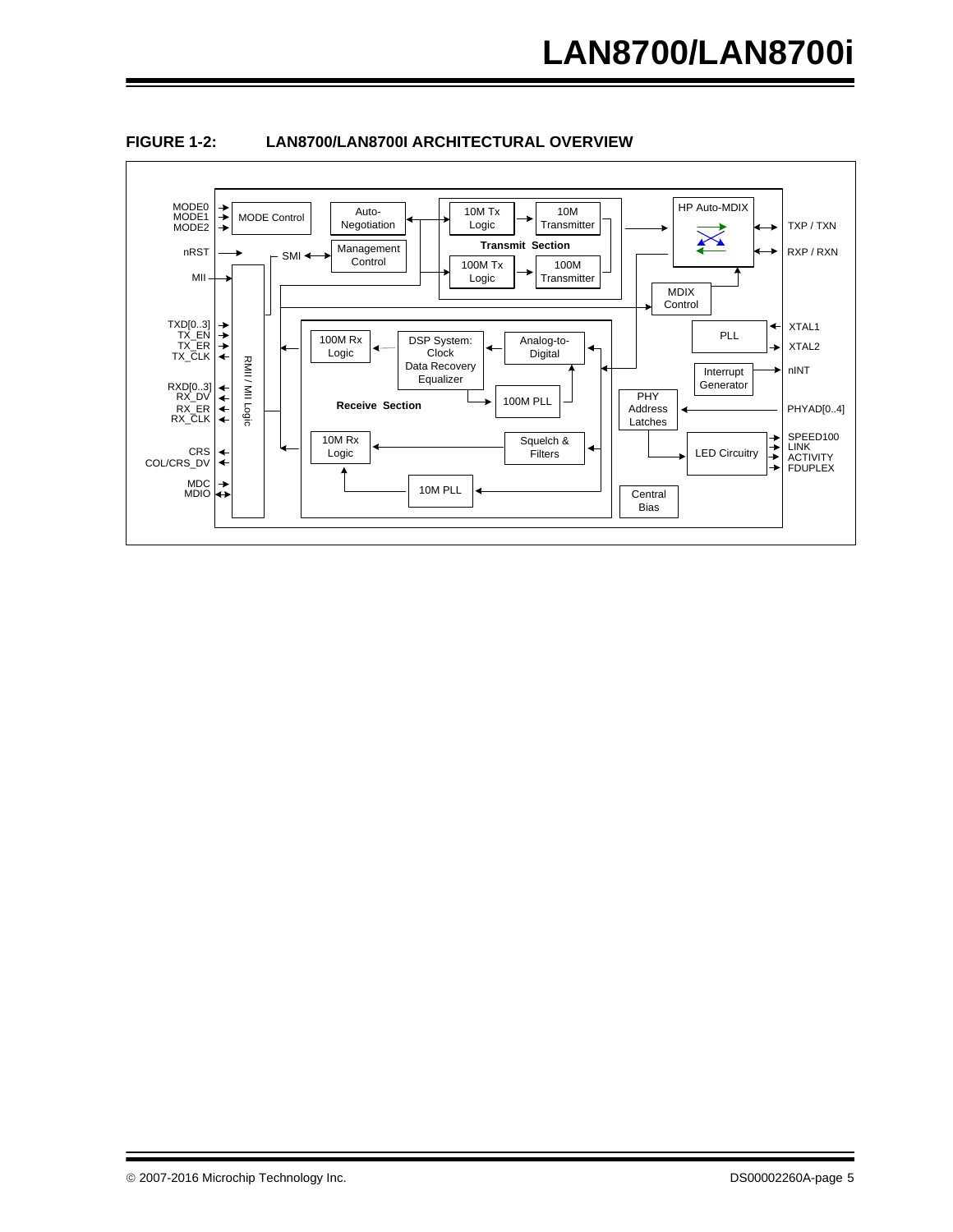# <span id="page-5-0"></span>**2.0 PIN CONFIGURATION**

# **2.1 Package Pin-out Diagram and Signal Table**

# **FIGURE 2-1: PACKAGE PINOUT (TOP VIEW)**

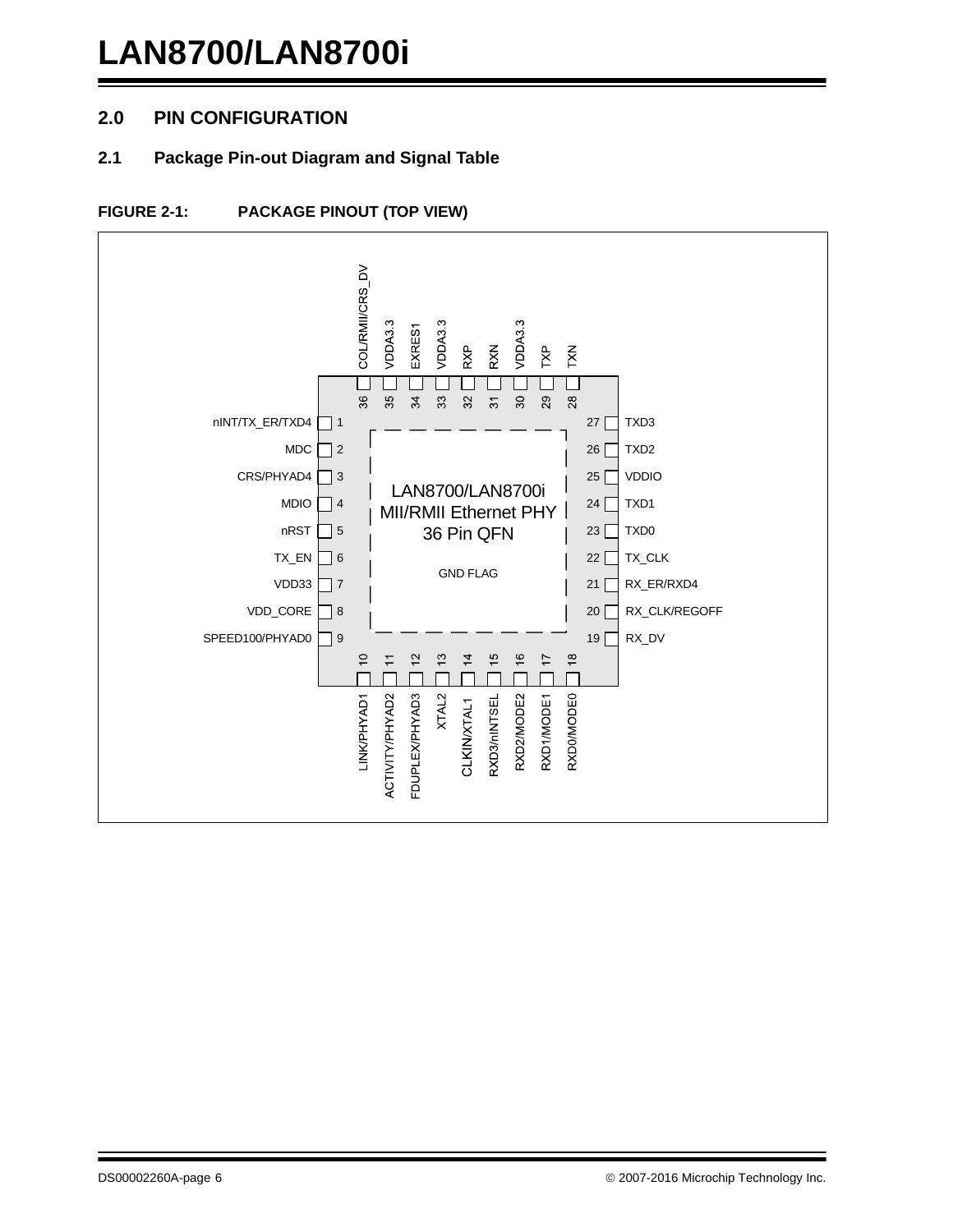| Pin No.         | <b>Pin Name</b>   | Pin No. | <b>Pin Name</b>  |
|-----------------|-------------------|---------|------------------|
| 1               | nINT/TX_ER/TXD4   | 19      | RX_DV            |
| $\overline{2}$  | <b>MDC</b>        | 20      | RX_CLK/REGOFF    |
| 3               | CRS/PHYAD4        | 21      | RX_ER/RXD4       |
| 4               | <b>MDIO</b>       | 22      | <b>TXCLK</b>     |
| 5               | nRST              | 23      | TXD <sub>0</sub> |
| 6               | TX_EN             | 24      | TXD1             |
| $\overline{7}$  | VDD33             | 25      | <b>VDDIO</b>     |
| 8               | VDD_CORE          | 26      | TXD <sub>2</sub> |
| 9               | SPEED100/PHYAD0   | 27      | TXD3             |
| 10              | LINK/PHYAD1       | 28      | <b>TXN</b>       |
| 11              | ACTIVITY/PHYAD2   | 29      | <b>TXP</b>       |
| 12 <sup>2</sup> | FDUPLEX/PHYAD3    | 30      | VDDA3.3          |
| 13              | XTAL <sub>2</sub> | 31      | <b>RXN</b>       |
| 14              | CLKIN/XTAL1       | 32      | <b>RXP</b>       |
| 15              | RXD3/nINTSEL      | 33      | VDDA3.3          |
| 16              | RXD2/MODE2        | 34      | EXRES1           |
| 17              | RXD1/MODE1        | 35      | VDDA3.3          |
| 18              | RXD0/MODE0        | 36      | COL/RMII/CRS_DV  |

**TABLE 2-1: LAN8700/LAN8700I 36-PIN QFN PINOUT**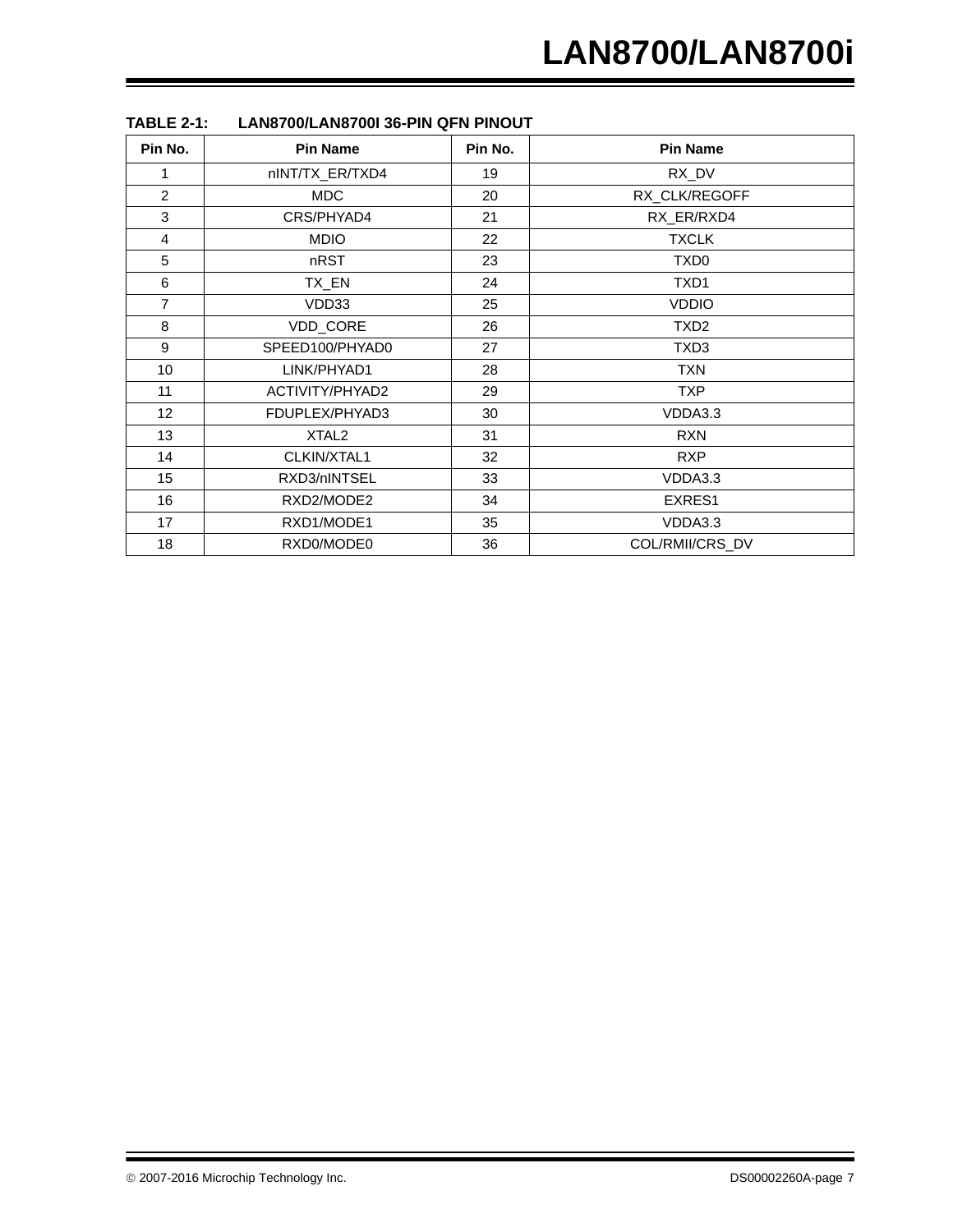## <span id="page-7-0"></span>**3.0 PIN DESCRIPTION**

This chapter describes the signals on each pin. When a lower case "n" is used at the beginning of the signal name, it indicates that the signal is active low. For example, nRST indicates that the reset signal is active low.

## **3.1 I/O Signals**

The following buffer types are shown in the TYPE column of the tables in this chapter.

- I Input. Digital LVCMOS levels.
- IPD Input with internal pull-down. Digital LVCMOS levels.
- O Output. Digital LVCMOS levels.
- OPD Output with internal pull-down. Digital LVCMOS levels.
- I/O Input or Output. Digital LVCMOS levels.
- IOPD Input or Output with internal pull-down. Digital LVCMOS levels.
- IOPU Input or Output with internal pull-up. Digital LVCMOS levels.

Note: The digital signals are not 5V tolerant. They are variable voltage from +1.6V to +3.6V.

- AI Input. Analog levels.
- AO Output. Analog levels.

| <b>TABLE 3-1:</b> | <b>MII SIGNALS</b> |
|-------------------|--------------------|
|                   |                    |

| <b>Signal Name</b>      | <b>Type</b> | <b>Description</b>                                                                                                                                                                                                                                                                                                                                                                                                                                                                                                                                                                         |
|-------------------------|-------------|--------------------------------------------------------------------------------------------------------------------------------------------------------------------------------------------------------------------------------------------------------------------------------------------------------------------------------------------------------------------------------------------------------------------------------------------------------------------------------------------------------------------------------------------------------------------------------------------|
| TXD <sub>0</sub>        |             | <b>Transmit Data 0:</b> Bit 0 of the 4 data bits that are accepted by the<br>PHY for transmission.                                                                                                                                                                                                                                                                                                                                                                                                                                                                                         |
| TXD <sub>1</sub>        | ı           | <b>Transmit Data 1:</b> Bit 1 of the 4 data bits that are accepted by the<br>PHY for transmission.                                                                                                                                                                                                                                                                                                                                                                                                                                                                                         |
| TXD <sub>2</sub>        |             | <b>Transmit Data 2:</b> Bit 2 of the 4 data bits that are accepted by the<br>PHY for transmission                                                                                                                                                                                                                                                                                                                                                                                                                                                                                          |
|                         |             | This signal should be grounded in RMII Mode.<br>Note:                                                                                                                                                                                                                                                                                                                                                                                                                                                                                                                                      |
| TXD <sub>3</sub>        |             | <b>Transmit Data 3:</b> Bit 3 of the 4 data bits that are accepted by the<br>PHY for transmission.                                                                                                                                                                                                                                                                                                                                                                                                                                                                                         |
|                         |             | This signal should be grounded in RMII Mode<br>Note:                                                                                                                                                                                                                                                                                                                                                                                                                                                                                                                                       |
| nINT/<br>TX ER/<br>TXD4 | <b>IOPU</b> | <b>MII Transmit Error:</b> When driven high, the 4B/5B encode process<br>substitutes the Transmit Error code-group (/H/) for the encoded<br>data word. This input is ignored in 10Base-T operation.<br><b>MII Transmit Data 4:</b> In Symbol Interface (5B Decoding) mode,<br>this signal becomes the MII Transmit Data 4 line, the MSB of the<br>5-bit symbol code-group.<br>• This signal is not used in RMII Mode.<br>• This signal is mux'd with nINT<br>• See Section 4.10, "nINT/TX_ER/TXD4 Strapping," on page 24<br>for additional information on configuration/strapping options. |
| TX_EN                   | <b>IPD</b>  | <b>Transmit Enable:</b> Indicates that valid data is presented on the<br>TXD[3:0] signals, for transmission. In RMII Mode, only TXD[1:0]<br>have valid data.                                                                                                                                                                                                                                                                                                                                                                                                                               |
| TX_CLK                  | $\circ$     | Transmit Clock: 25MHz in 100Base-TX mode, 2.5MHz in<br>10Base-T mode.<br>• This signal is not used in RMII Mode.<br>• For proper TXCLK operation, RX_ER and RX_DV must NOT<br>be driven high externally on a hardware reset or on a<br>LAN8700 power up.                                                                                                                                                                                                                                                                                                                                   |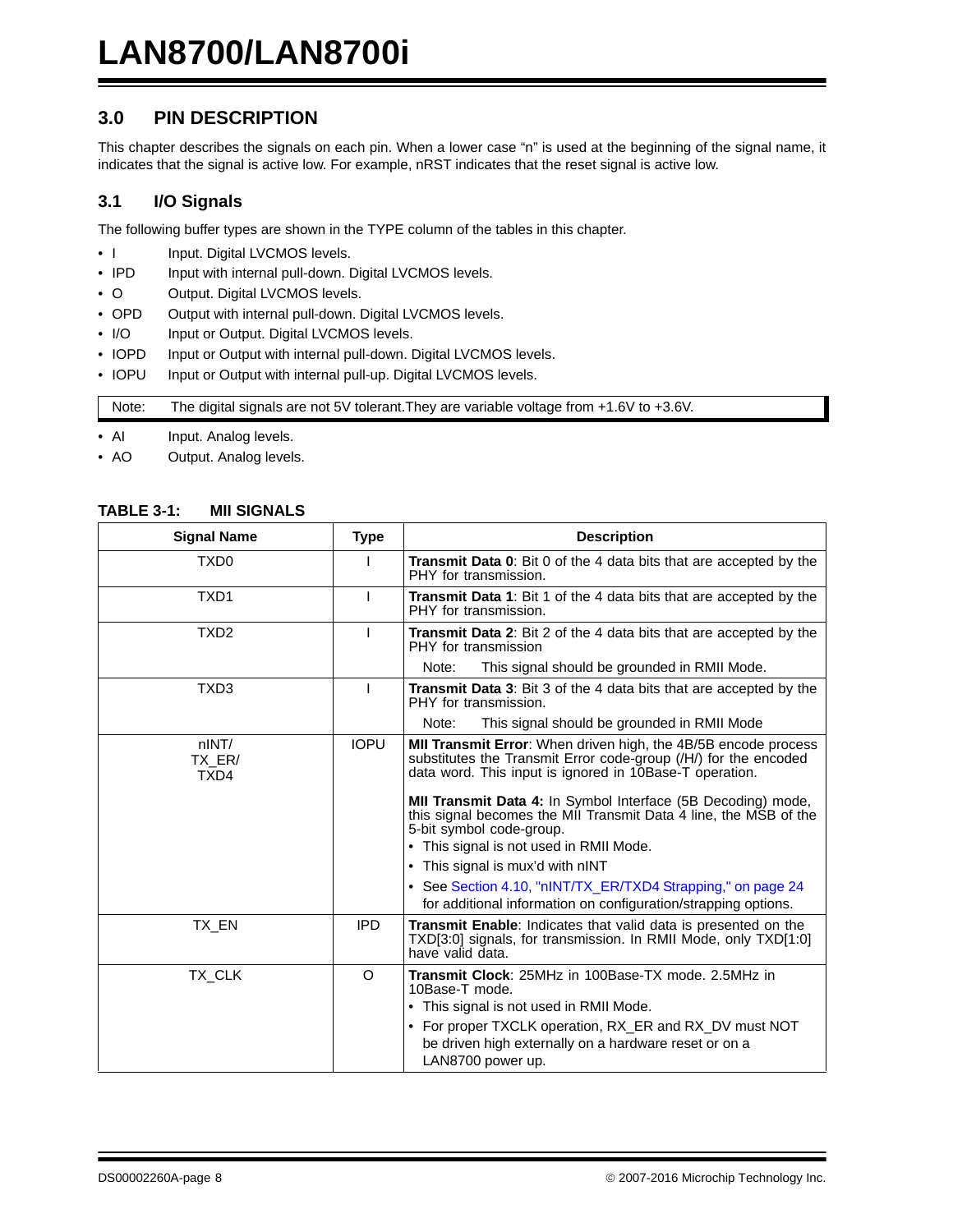| <b>Signal Name</b>          | <b>Type</b> | <b>Description</b>                                                                                                                                                                                                              |
|-----------------------------|-------------|---------------------------------------------------------------------------------------------------------------------------------------------------------------------------------------------------------------------------------|
| RXD <sub>0</sub> /<br>MODE0 | <b>IOPU</b> | Receive Data 0: Bit 0 of the 4 data bits that are sent by the PHY<br>in the receive path.                                                                                                                                       |
|                             |             | <b>PHY Operating Mode Bit 0:</b> set the default MODE of the PHY.                                                                                                                                                               |
|                             |             | See Section 5.4.9.2, "Mode Bus - MODE[2:0]," on<br>Note:<br>page 46, for the MODE options                                                                                                                                       |
| RXD1/<br>MODE1              | <b>IOPU</b> | Receive Data 1: Bit 1 of the 4 data bits that are sent by the PHY<br>in the receive path.                                                                                                                                       |
|                             |             | <b>PHY Operating Mode Bit 1: set the default MODE of the PHY.</b>                                                                                                                                                               |
|                             |             | See Section 5.4.9.2, "Mode Bus - MODE[2:0]," on<br>Note:<br>page 46, for the MODE options.                                                                                                                                      |
| RXD <sub>2</sub> /<br>MODE2 | <b>IOPU</b> | Receive Data 2: Bit 2 of the 4 data bits that are sent by the PHY<br>in the receive path.                                                                                                                                       |
|                             |             | PHY Operating Mode Bit 2: set the default MODE of the PHY.<br>• RXD2 is not used in RMII Mode.                                                                                                                                  |
|                             |             | • See Section 5.4.9.2, "Mode Bus – MODE $[2:0]$ ," on page 46,<br>for the MODE options.                                                                                                                                         |
| RXD3/<br>nINTSEL            | <b>IOPU</b> | Receive Data 3: Bit 3 of the 4 data bits that are sent by the PHY<br>in the receive path.                                                                                                                                       |
|                             |             | nINTSEL: On power-up or external reset, the mode of the<br>nINT/TXER/TXD4 pin is selected.                                                                                                                                      |
|                             |             | • When RXD3/nINTSEL is floated or pulled to VDDIO, nINT is<br>selected for operation on pin nINT/TXER/TXD4 (default).                                                                                                           |
|                             |             | • When RXD3/nINTSEL is pulled low to VSS through a resistor,                                                                                                                                                                    |
|                             |             | (see Table 4-3, "Boot Strapping Configuration Resistors," on<br>page 25), TXER/TXD4 is selected for operation on pin<br>nINT/TXER/TXD4.                                                                                         |
|                             |             | • RXD3 is not used in RMII Mode                                                                                                                                                                                                 |
|                             |             | • If the nINT/TXER/TXD4 pin is configured for nINT mode, then<br>a pull-up resistor is needed to VDDIO on the<br>nINT/TXER/TXD4 pin. see Table 4-3, "Boot Strapping Configu-<br>ration Resistors," on page 25.                  |
|                             |             | • See Section 4.10, "nINT/TX_ER/TXD4 Strapping," on page 24                                                                                                                                                                     |
|                             |             | for additional information on configuration/strapping options.                                                                                                                                                                  |
| RX_ER/<br>RXD4/             | <b>OPD</b>  | Receive Error: Asserted to indicate that an error was detected<br>somewhere in the frame presently being transferred from the PHY.                                                                                              |
|                             |             | MII Receive Data 4: In Symbol Interface (5B Decoding) mode, this<br>signal is the MII Receive Data 4 signal, the MSB of the received<br>5-bit symbol code-group. Unless configured in this mode, the pin<br>functions as RX_ER. |
|                             |             | Note:<br>This pin has an internal pull-down resistor, and must not<br>be high during reset. The RX_ER signal is optional in<br>RMII Mode.                                                                                       |
| RX_DV                       | O           | <b>Receive Data Valid:</b> Indicates that recovered and decoded data<br>nibbles are being presented on RXD[3:0].                                                                                                                |
|                             |             | Note:<br>This pin has an internal pull-down resistor, and must not<br>be high during reset. This signal is not used in RMII<br>Mode.                                                                                            |

## **TABLE 3-1: MII SIGNALS (CONTINUED)**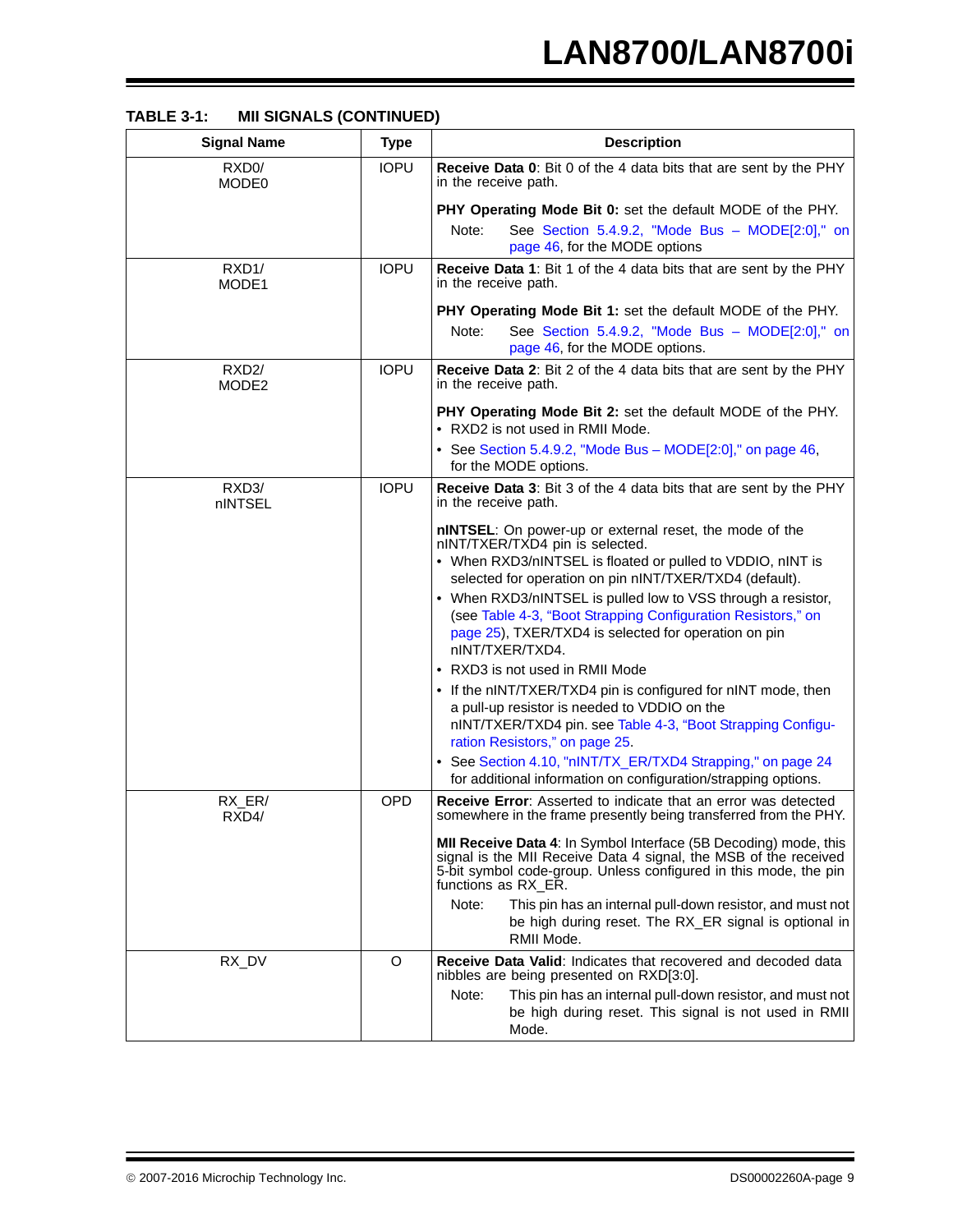| <b>TABLE 3-1:</b> |  | <b>MII SIGNALS (CONTINUED)</b> |
|-------------------|--|--------------------------------|
|-------------------|--|--------------------------------|

| <b>Signal Name</b>       | <b>Type</b> | <b>Description</b>                                                                                                                                                                                                                                                                                                                                                                                                           |
|--------------------------|-------------|------------------------------------------------------------------------------------------------------------------------------------------------------------------------------------------------------------------------------------------------------------------------------------------------------------------------------------------------------------------------------------------------------------------------------|
| RX CLK/<br><b>REGOFF</b> | <b>IOPD</b> | Receive Clock: In MII mode, this pin is the receive clock output.<br>25MHz in 100Base-TX mode, 2.5MHz in 10Base-T mode.                                                                                                                                                                                                                                                                                                      |
|                          |             | This signal is not used in RMII Mode.<br>Note:                                                                                                                                                                                                                                                                                                                                                                               |
|                          |             | <b>Regulator Off:</b> This pin pulled up to configure the internal 1.8V<br>regulator off. As described in Section 4.9, this pin is sampled<br>during the power-on sequence to determine if the internal<br>regulator should turn on. When the regulator is disabled, external<br>1.8V must be supplied to VDD_CORE, and the voltage at VDD33<br>must be at least 2.64V before voltage is applied to VDD_CORE.                |
| COL/<br>RMII/<br>CRS_DV  | <b>IOPD</b> | <b>MII Mode Collision Detect:</b> Asserted to indicate detection of<br>collision condition.                                                                                                                                                                                                                                                                                                                                  |
|                          |             | <b>RMII</b> – MII/RMII mode selection is latched on the rising edge of<br>the internal reset (nreset) based on the following strapping:<br>• Float this pin for MII mode or pull-high with an external resistor<br>to VDDIO (see Table 4-3, "Boot Strapping Configuration Resis-<br>tors," on page 25) to set the device in RMII mode.<br>• See Section 4.6.3, "MII vs. RMII Configuration," on page 21 for<br>more details. |
|                          |             | RMII Mode CRS_DV (Carrier Sense/Receive Data Valid)<br>Asserted to indicate when the receive medium is non-idle. When<br>a 10BT packet is received, CRS_DV is asserted, but RXD[1:0] is<br>held low until the SFD byte (10101011) is received. In 10BT, half-<br>duplex mode, transmitted data is not looped back onto the receive<br>data pins, per the RMII standard.                                                      |
| CRS/                     | <b>IOPU</b> | <b>Carrier Sense: Indicates detection of carrier.</b>                                                                                                                                                                                                                                                                                                                                                                        |
| PHYAD4                   |             | Note:<br>This signal is mux'd with PHYAD4                                                                                                                                                                                                                                                                                                                                                                                    |

## **TABLE 3-2: LED SIGNALS**

| <b>Signal Name</b>                     | <b>Type</b> | <b>Description</b>                                                                                                                                  |
|----------------------------------------|-------------|-----------------------------------------------------------------------------------------------------------------------------------------------------|
| SPEED100/<br>PHYAD0                    | <b>IOPU</b> | <b>LED1</b> – SPEED100 indication. Active indicates that the selected<br>speed is 100Mbps. Inactive indicates that the selected speed is<br>10Mbps. |
|                                        |             | This signal is mux'd with PHYAD0<br>Note:                                                                                                           |
| LINK/<br>PHYAD1                        | <b>IOPU</b> | <b>LED2</b> – LINK ON indication. Active indicates that the Link<br>(100Base-TX or 10Base-T) is on.                                                 |
|                                        |             | This signal is mux'd with PHYAD1<br>Note:                                                                                                           |
| <b>ACTIVITY/</b><br>PHYAD <sub>2</sub> | <b>IOPU</b> | <b>LED3</b> – ACTIVITY indication. Active indicates that there is Carrier<br>sense (CRS) from the active PMD.                                       |
|                                        |             | This signal is mux'd with PHYAD2<br>Note:                                                                                                           |
| FDUPLEX/<br>PHYAD <sub>3</sub>         | <b>IOPU</b> | <b>LED4</b> – DUPLEX indication. Active indicates that the PHY is in<br>full-duplex mode.                                                           |
|                                        |             | This signal is mux'd with PHYAD3<br>Note:                                                                                                           |

## **TABLE 3-3: MANAGEMENT SIGNALS**

| <b>Signal Name</b> | Type        | <b>Description</b>                                                    |
|--------------------|-------------|-----------------------------------------------------------------------|
| <b>MDIO</b>        | <b>IOPD</b> | Management Data Input/OUTPUT: Serial management data<br>input/output. |
| MDC                | IPD         | Management Clock: Serial management clock.                            |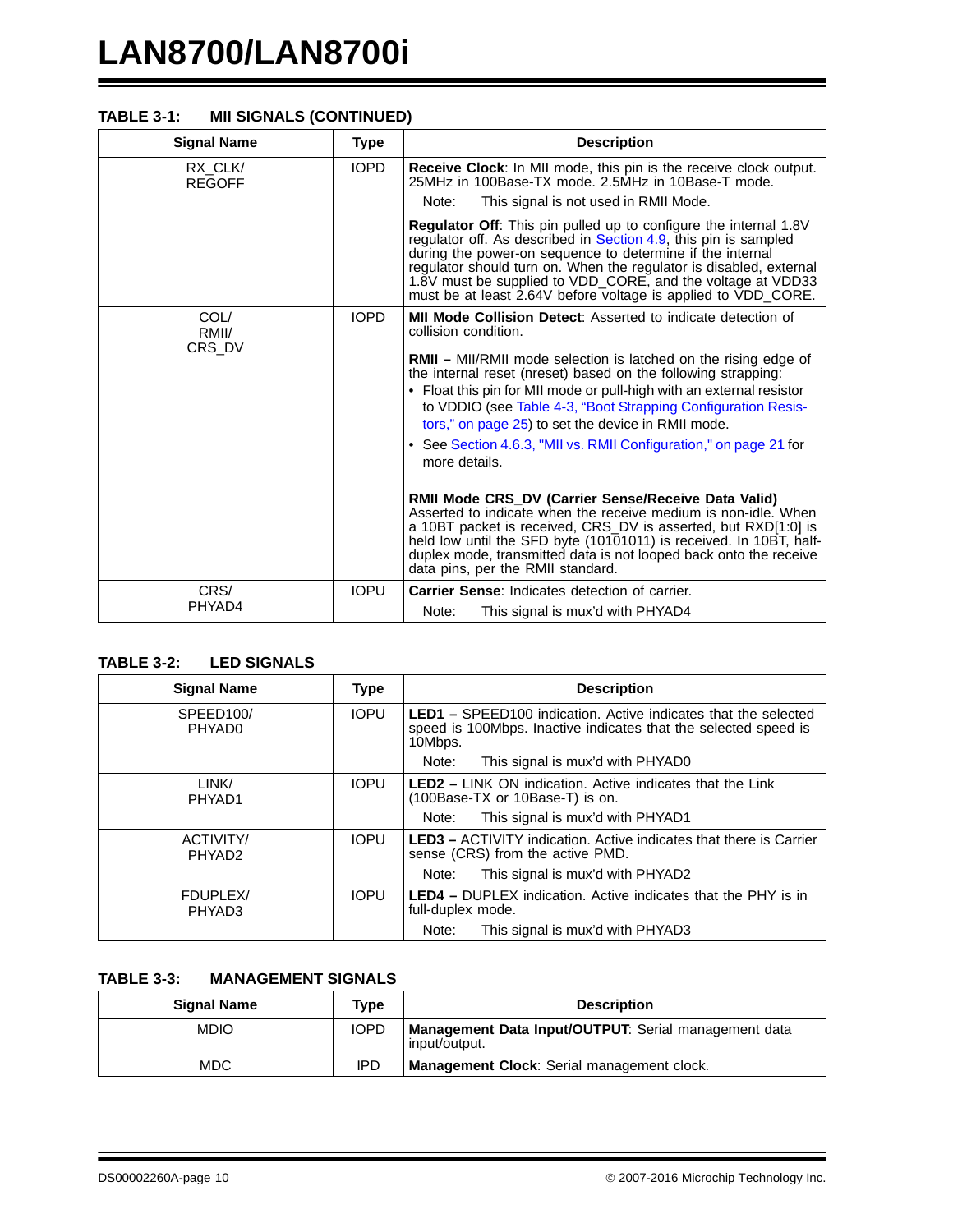| <b>Signal Name</b>            | <b>Type</b> | <b>Description</b>                                                                                                                                                                                                                                                                                                                                                                                                                                                                                                          |
|-------------------------------|-------------|-----------------------------------------------------------------------------------------------------------------------------------------------------------------------------------------------------------------------------------------------------------------------------------------------------------------------------------------------------------------------------------------------------------------------------------------------------------------------------------------------------------------------------|
| CRS/<br>PHYAD4                | <b>IOPU</b> | PHY Address Bit 4: set the default address of the PHY. This<br>signal is mux'd with CRS                                                                                                                                                                                                                                                                                                                                                                                                                                     |
|                               |             | Note:<br>This signal is mux'd with CRS                                                                                                                                                                                                                                                                                                                                                                                                                                                                                      |
| FDUPLEX/                      | <b>IOPU</b> | <b>PHY Address Bit 3: set the default address of the PHY.</b>                                                                                                                                                                                                                                                                                                                                                                                                                                                               |
| PHYAD3                        |             | This signal is mux'd with FDUPLEX<br>Note:                                                                                                                                                                                                                                                                                                                                                                                                                                                                                  |
| <b>ACTIVITY/</b>              | <b>IOPU</b> | PHY Address Bit 2: set the default address of the PHY.                                                                                                                                                                                                                                                                                                                                                                                                                                                                      |
| PHYAD2                        |             | Note:<br>This signal is mux'd with ACTIVITY                                                                                                                                                                                                                                                                                                                                                                                                                                                                                 |
| LINK/                         | <b>IOPU</b> | PHY Address Bit 1: set the default address of the PHY.                                                                                                                                                                                                                                                                                                                                                                                                                                                                      |
| PHYAD1                        |             | This signal is mux'd with LINK<br>Note:                                                                                                                                                                                                                                                                                                                                                                                                                                                                                     |
| SPEED <sub>100</sub> /        | <b>IOPU</b> | <b>PHY Address Bit 0:</b> set the default address of the PHY.                                                                                                                                                                                                                                                                                                                                                                                                                                                               |
| PHYAD0                        |             | This signal is mux'd with SPEED100<br>Note:                                                                                                                                                                                                                                                                                                                                                                                                                                                                                 |
| RXD <sub>2</sub> /<br>MODE2   | <b>IOPU</b> | PHY Operating Mode Bit 2: set the default MODE of the PHY.<br>See Section 5.4.9.2, "Mode Bus - MODE[2:0]," on page 46, for the<br>MODE options.                                                                                                                                                                                                                                                                                                                                                                             |
|                               |             | Note:<br>This signal is mux'd with RXD2                                                                                                                                                                                                                                                                                                                                                                                                                                                                                     |
| RXD1/<br>MODE1                | <b>IOPU</b> | PHY Operating Mode Bit 1: set the default MODE of the PHY.<br>See Section 5.4.9.2, "Mode Bus $-$ MODE[2:0]," on page 46, for the<br>MODE options.                                                                                                                                                                                                                                                                                                                                                                           |
|                               |             | Note:<br>This signal is mux'd with RXD1                                                                                                                                                                                                                                                                                                                                                                                                                                                                                     |
| RXD <sub>0</sub> /<br>MODE0   | <b>IOPU</b> | PHY Operating Mode Bit 0: set the default MODE of the PHY.<br>See Section 5.4.9.2, "Mode Bus $-$ MODE[2:0]," on page 46, for the<br>MODE options.                                                                                                                                                                                                                                                                                                                                                                           |
|                               |             | Note:<br>This signal is mux'd with RXD0                                                                                                                                                                                                                                                                                                                                                                                                                                                                                     |
| COL/<br>RMII/<br>CRS_DV       | <b>IOPD</b> | Digital Communication Mode: set the digital communications<br>mode of the PHY to RMII or MII. This signal is muxed with the<br>Collision signal (MII mode) and Carrier Sense/ receive Data Valid<br>(RMII mode)<br>• Float for MII mode.<br>• Pull up with a resistor to VDDIO for RMII mode (see Table 4-3,                                                                                                                                                                                                                |
|                               |             | "Boot Strapping Configuration Resistors," on page 25)                                                                                                                                                                                                                                                                                                                                                                                                                                                                       |
| RXD <sub>3</sub> /<br>nINTSEL | <b>IOPU</b> | nINT pin mode select: set the mode of pin 1.<br>• Default, left floating pin 1 is nINT, active low interrupt output.<br>• For nINT mode, tie nINT/TXD4/TXER to VDDIO with a resistor<br>(see Table 4-3, "Boot Strapping Configuration Resistors," on<br>page 25).<br>• Pulled to VSS by a resistor, (see Table 4-3, "Boot Strapping<br>Configuration Resistors," on page 25) pin 1 is TX_ER/TXD4,<br>Transmit Error or Transmit data 4 (5B mode).<br>• For TXD4/TXER mode, do not tie nINT/TXD4/TXER to VDDIO<br>or Ground. |

## **TABLE 3-4: BOOT STRAP CONFIGURATION INPUTS (**[Note 3-1](#page-10-0)**)**

<span id="page-10-0"></span>**Note 3-1** On nRST transition high, the PHY latches the state of the configuration pins in this table.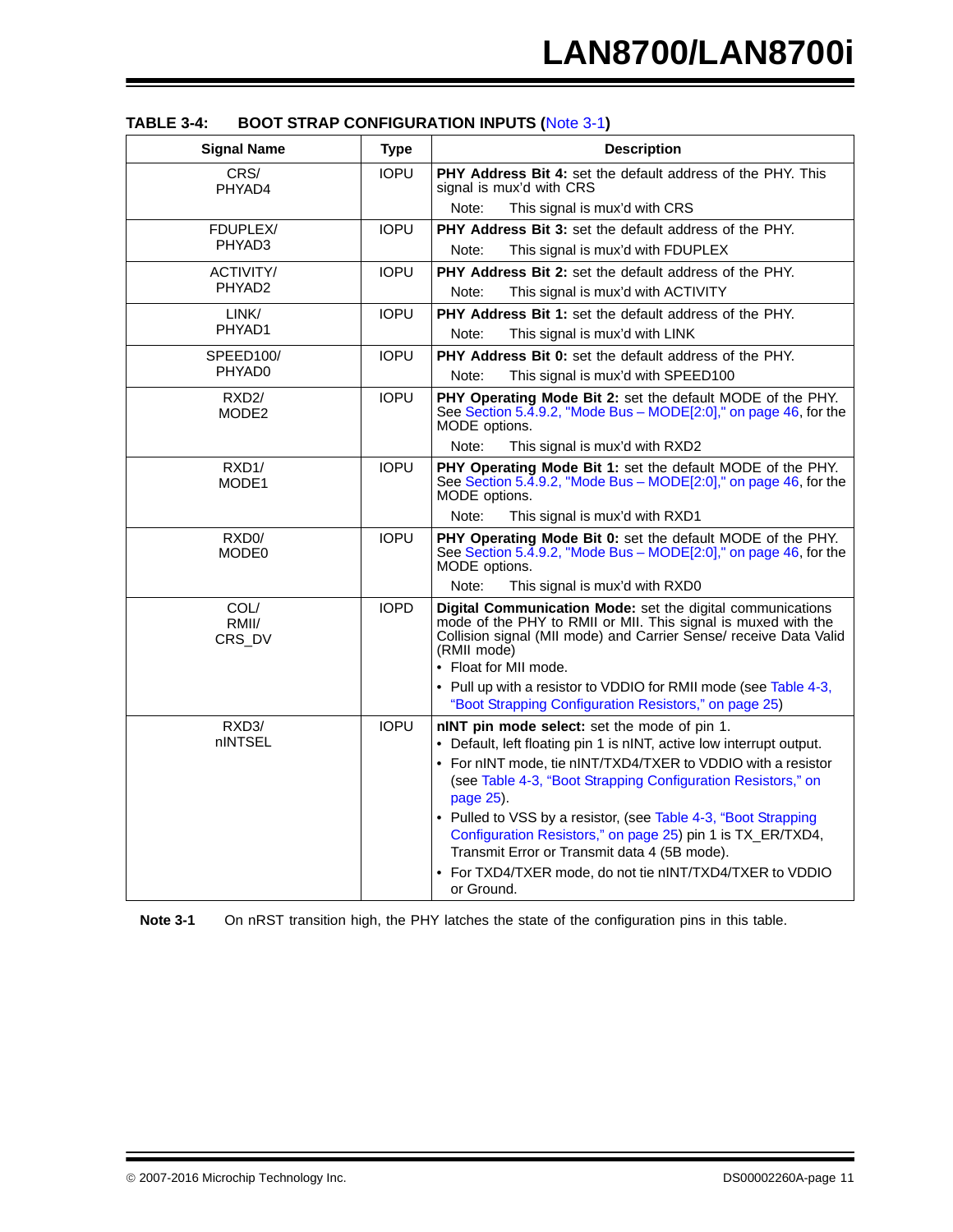| <b>Signal Name</b>          | <b>Type</b> | <b>Description</b>                                                                                                                                                                                                                                                                                 |
|-----------------------------|-------------|----------------------------------------------------------------------------------------------------------------------------------------------------------------------------------------------------------------------------------------------------------------------------------------------------|
| nINT/<br>TX ER/<br>TXD4     | <b>IOPU</b> | LAN Interrupt - Active Low output. Place an external resistor (see<br>Table 4-3, "Boot Strapping Configuration Resistors," on page 25)<br>pull-up to VCC 3.3V.<br>• This signal is mux'd with TXER/TXD4                                                                                            |
|                             |             | • See Section 4.10, "nINT/TX_ER/TXD4 Strapping," on page 24<br>for additional details on Strapping options.                                                                                                                                                                                        |
| nRST                        |             | <b>External Reset</b> – input of the system reset. This signal is active<br>LOW. When this pin is deasserted, the mode register bits are<br>loaded from the mode pins as described in Section 5.4.9.2.                                                                                             |
| CLKIN/<br>XTAL <sub>1</sub> | 1/O         | <b>Clock Input</b> $-$ 25 Mhz or 50 MHz external clock or crystal input.<br>• In MII mode, this signal is the 25 MHz reference input clock<br>• In RMII mode, this signal is the 50 MHz reference input clock<br>which is typically also driven to the RMII compliant Ethernet<br>MAC clock input. |
|                             |             | See Section 4.10, "nINT/TX ER/TXD4 Strapping," on<br>Note:<br>page 24 for additional details on Strapping options.                                                                                                                                                                                 |
| XTAL <sub>2</sub>           | $\Omega$    | <b>Clock Output</b> $-$ 25 MHz crystal output.                                                                                                                                                                                                                                                     |
|                             |             | Float this pin if using an external clock being driven<br>Note:<br>through CLKIN/XTAL1                                                                                                                                                                                                             |

## **TABLE 3-5: GENERAL SIGNALS**

## **TABLE 3-6: 10/100 LINE INTERFACE**

| <b>Signal Name</b> | Type | <b>Description</b>                                                                                   |
|--------------------|------|------------------------------------------------------------------------------------------------------|
| TXP                | AO.  | <b>Transmit Data Positive: 100Base-TX or 10Base-T differential</b><br>transmit outputs to magnetics. |
| TXN                | AO.  | Transmit Data Negative: 100Base-TX or 10Base-T differential<br>transmit outputs to magnetics.        |
| <b>RXP</b>         | AI   | Receive Data Positive: 100Base-TX or 10Base-T differential<br>receive inputs from magnetics.         |
| <b>RXN</b>         | AI   | Receive Data Negative: 100Base-TX or 10Base-T differential<br>receive inputs from magnetics.         |

#### **TABLE 3-7: ANALOG REFERENCES**

| <b>Signal Name</b> | Type | <b>Description</b>                                                                                                                                                                                                       |  |  |  |  |  |  |
|--------------------|------|--------------------------------------------------------------------------------------------------------------------------------------------------------------------------------------------------------------------------|--|--|--|--|--|--|
| EXRES1             | AI   | Connects to reference resistor of value 12.4K-Ohm, 1% connected<br>as described in the Analog Layout Guidelines. The nominal<br>voltage is 1.2V and therefore the resistor will dissipate<br>approximately 1mW of power. |  |  |  |  |  |  |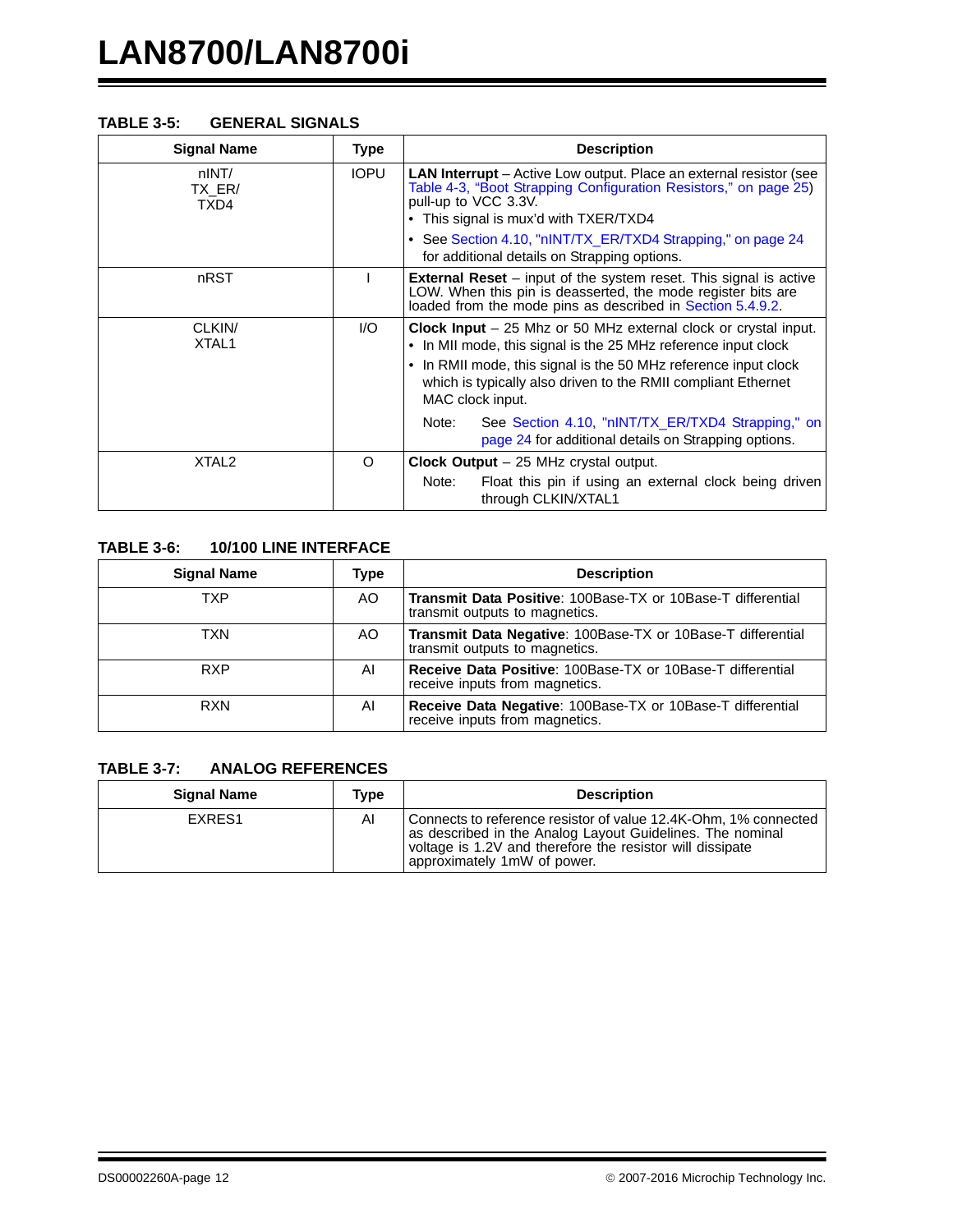| <b>Signal Name</b> | <b>Type</b>  | <b>Description</b>                                                                                                                                                                                                                                                                                                                                                                                                                                                                                                                                                       |
|--------------------|--------------|--------------------------------------------------------------------------------------------------------------------------------------------------------------------------------------------------------------------------------------------------------------------------------------------------------------------------------------------------------------------------------------------------------------------------------------------------------------------------------------------------------------------------------------------------------------------------|
| <b>VDDIO</b>       | <b>POWER</b> | +1.6V to +3.6V Variable I/O Pad Power                                                                                                                                                                                                                                                                                                                                                                                                                                                                                                                                    |
| VDD33              | <b>POWER</b> | +3.3V Core Regulator Input.                                                                                                                                                                                                                                                                                                                                                                                                                                                                                                                                              |
| VDDA3.3            | <b>POWER</b> | +3.3V Analog Power                                                                                                                                                                                                                                                                                                                                                                                                                                                                                                                                                       |
| <b>VDD CORE</b>    | <b>POWER</b> | +1.8V (Core voltage) - 1.8V for digital circuitry on chip. Supplied<br>by the on-chip regulator unless configured for regulator off mode<br>using the RX_CLK/REGOFF pin. Place a 0.1 uF capacitor near<br>this pin and connect the capacitor from this pin to ground. When<br>using the on-chip regulator, place a 4.7uF $\pm$ 20% capacitor with<br>$ESR$ < 10hm near this pin and connect the capacitor from this pin<br>to ground. X5R or X7R ceramic capacitors are recommended<br>since they exhibit an ESR lower than 0.10hm at frequencies<br>greater than 10kHz. |
| VSS                | <b>POWER</b> | Exposed Ground Flag. The flag must be connected to the ground<br>plane with an array of vias as described in the Analog Layout<br>Guidelines                                                                                                                                                                                                                                                                                                                                                                                                                             |

## **TABLE 3-8: POWER SIGNALS**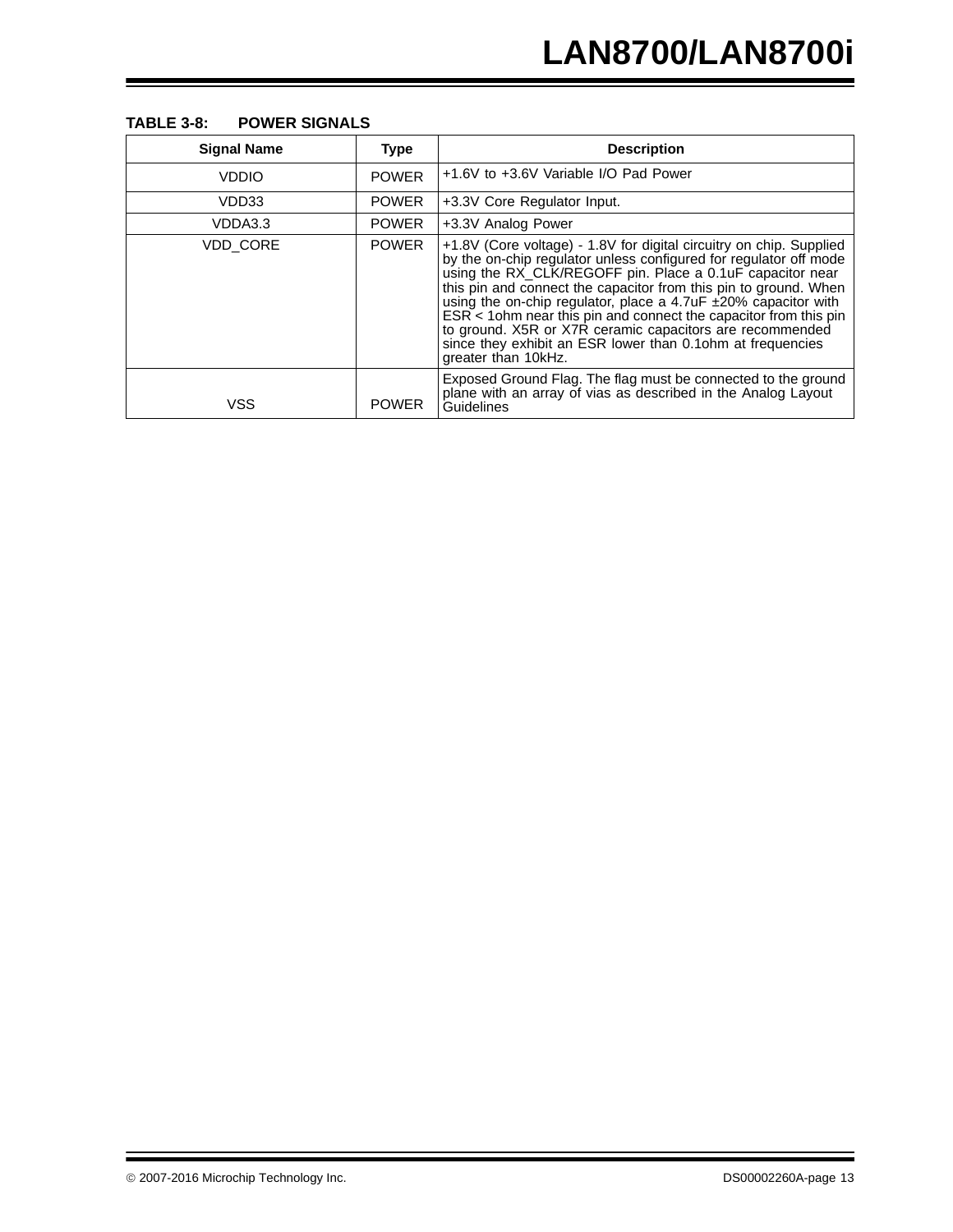# <span id="page-13-0"></span>**4.0 ARCHITECTURE DETAILS**

## **4.1 Top Level Functional Architecture**

Functionally, the PHY can be divided into the following sections:

- 100Base-TX transmit and receive
- 10Base-T transmit and receive
- MII or RMII interface to the controller
- Auto-negotiation to automatically determine the best speed and duplex possible
- Management Control to read status registers and write control registers

## <span id="page-13-1"></span>**FIGURE 4-1: 100BASE-TX DATA PATH**



## **4.2 100Base-TX Transmit**

The data path of the 100Base-TX is shown in [Figure 4-1](#page-13-1). Each major block is explained below.

## 4.2.1 100M TRANSMIT DATA ACROSS THE MII/RMII INTERFACE

For MII, the MAC controller drives the transmit data onto the TXD bus and asserts TX\_EN to indicate valid data. The data is latched by the PHY's MII block on the rising edge of TX\_CLK. The data is in the form of 4-bit wide 25MHz data.

The MAC controller drives the transmit data onto the TXD bus and asserts TX\_EN to indicate valid data. The data is latched by the PHY's MII block on the rising edge of REF\_CLK. The data is in the form of 2-bit wide 50MHz data.

## 4.2.2 4B/5B ENCODING

The transmit data passes from the MII block to the 4B/5B encoder. This block encodes the data from 4-bit nibbles to 5 bit symbols (known as "code-groups") according to [Table 4-1.](#page-14-0) Each 4-bit data-nibble is mapped to 16 of the 32 possible code-groups. The remaining 16 code-groups are either used for control information or are not valid.

The first 16 code-groups are referred to by the hexadecimal values of their corresponding data nibbles, 0 through F. The remaining code-groups are given letter designations with slashes on either side. For example, an IDLE code-group is /I/, a transmit error code-group is /H/, etc.

The encoding process may be bypassed by clearing bit 6 of register 31. When the encoding is bypassed the 5<sup>th</sup> transmit data bit is equivalent to TX\_ER.

Note that encoding can be bypassed only when the MAC interface is configured to operate in MII mode.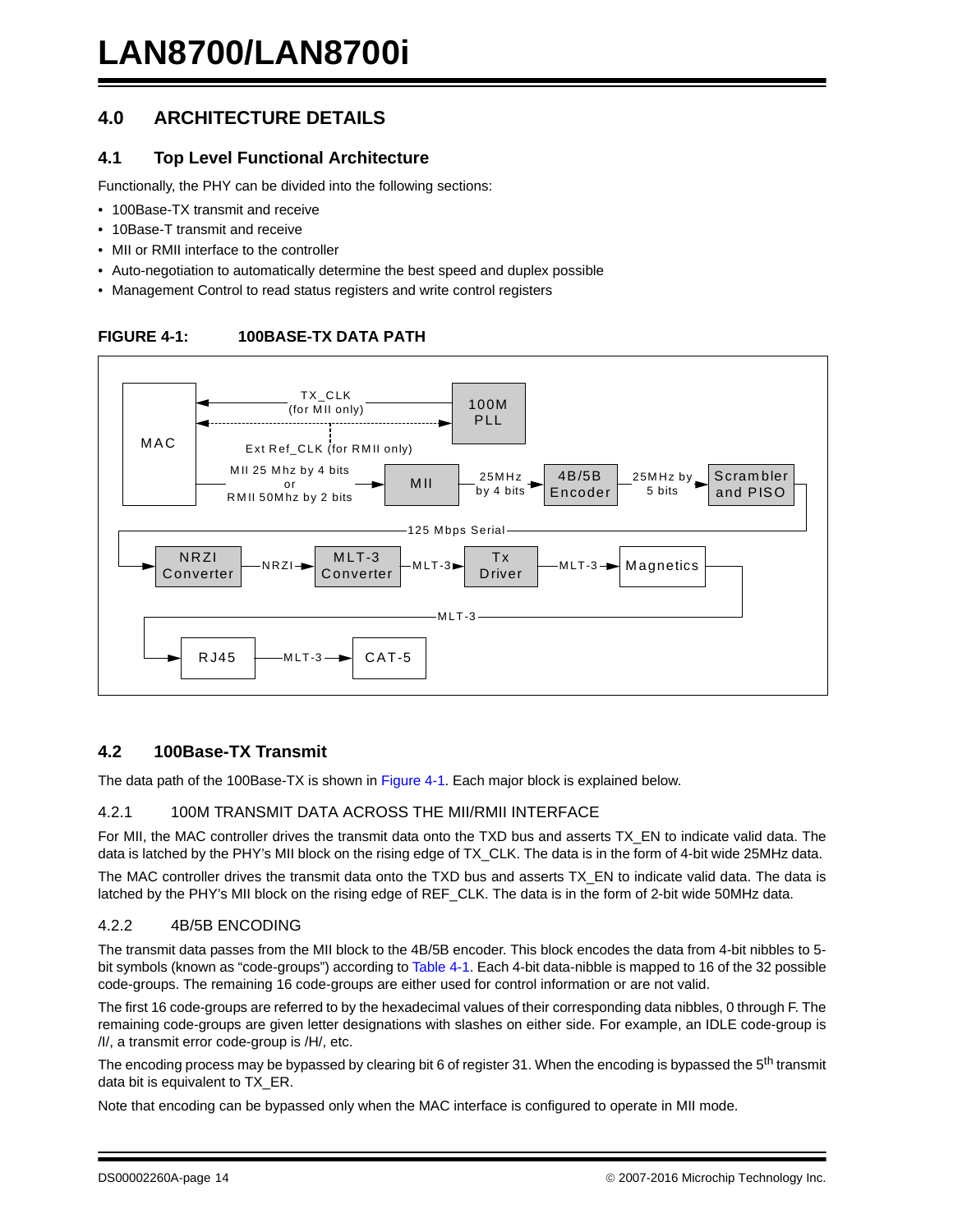| <b>Code Group</b> | <b>SYM</b>     |                       | <b>Receiver Interpretation</b>                                                           |             |                        | <b>Transmitter Interpretation</b> |             |  |  |  |
|-------------------|----------------|-----------------------|------------------------------------------------------------------------------------------|-------------|------------------------|-----------------------------------|-------------|--|--|--|
| 11110             | 0              | $\mathbf 0$           | 0000                                                                                     | <b>DATA</b> | 0                      | 0000                              | <b>DATA</b> |  |  |  |
| 01001             | 1              | 1                     | 0001                                                                                     |             | 1                      | 0001                              |             |  |  |  |
| 10100             | $\overline{2}$ | $\overline{c}$        | 0010                                                                                     |             | 2                      | 0010                              |             |  |  |  |
| 10101             | 3              | 3                     | 0011                                                                                     |             | 3                      | 0011                              |             |  |  |  |
| 01010             | $\overline{4}$ | $\overline{4}$        | 0100                                                                                     |             | $\overline{4}$         | 0100                              |             |  |  |  |
| 01011             | 5              | 5                     | 0101                                                                                     |             | 5                      | 0101                              |             |  |  |  |
| 01110             | 6              | 6                     | 0110                                                                                     |             | 6                      | 0110                              |             |  |  |  |
| 01111             | $\overline{7}$ | $\overline{7}$        | 0111                                                                                     |             | $\overline{7}$         | 0111                              |             |  |  |  |
| 10010             | 8              | 8                     | 1000                                                                                     |             | 8                      | 1000                              |             |  |  |  |
| 10011             | 9              | 9                     | 1001                                                                                     |             | 9                      | 1001                              |             |  |  |  |
| 10110             | A              | A                     | 1010                                                                                     |             | A                      | 1010                              |             |  |  |  |
| 10111             | B              | B                     | 1011                                                                                     |             | B                      | 1011                              |             |  |  |  |
| 11010             | C              | C                     | 1100                                                                                     |             | C                      | 1100                              |             |  |  |  |
| 11011             | D              | D                     | 1101                                                                                     |             | D                      | 1101                              |             |  |  |  |
| 11100             | E              | E                     | 1110                                                                                     |             | E                      | 1110                              |             |  |  |  |
| 11101             | F              | F                     | 1111                                                                                     |             | F                      | 1111                              |             |  |  |  |
| 11111             | $\mathbf{I}$   | <b>IDLE</b>           |                                                                                          |             |                        | Sent after /T/R until TX_EN       |             |  |  |  |
| 11000             | J              |                       | First nibble of SSD, translated to "0101"<br>following IDLE, else RX_ER                  |             | Sent for rising TX_EN  |                                   |             |  |  |  |
| 10001             | K              |                       | Second nibble of SSD, translated to<br>"0101" following J, else RX_ER                    |             | Sent for rising TX_EN  |                                   |             |  |  |  |
| 01101             | T              | RX_ER                 | First nibble of ESD, causes de-assertion<br>of CRS if followed by /R/, else assertion of |             | Sent for falling TX_EN |                                   |             |  |  |  |
| 00111             | R              | assertion of RX_ER    | Second nibble of ESD, causes<br>deassertion of CRS if following /T/, else                |             | Sent for falling TX_EN |                                   |             |  |  |  |
| 00100             | H              | Transmit Error Symbol |                                                                                          |             | Sent for rising TX_ER  |                                   |             |  |  |  |
| 00110             | $\vee$         |                       | INVALID, RX_ER if during RX_DV                                                           |             | <b>INVALID</b>         |                                   |             |  |  |  |
| 11001             | V              |                       | INVALID, RX_ER if during RX_DV                                                           |             | <b>INVALID</b>         |                                   |             |  |  |  |
| 00000             | $\vee$         |                       | INVALID, RX_ER if during RX_DV                                                           |             | <b>INVALID</b>         |                                   |             |  |  |  |
| 00001             | V              |                       | INVALID, RX_ER if during RX_DV                                                           |             | <b>INVALID</b>         |                                   |             |  |  |  |
| 00010             | V              |                       | INVALID, RX_ER if during RX_DV                                                           |             | <b>INVALID</b>         |                                   |             |  |  |  |
| 00011             | $\vee$         |                       | INVALID, RX_ER if during RX_DV                                                           |             | <b>INVALID</b>         |                                   |             |  |  |  |
| 00101             | $\vee$         |                       | INVALID, RX_ER if during RX_DV                                                           |             | <b>INVALID</b>         |                                   |             |  |  |  |
| 01000             | V              |                       | INVALID, RX_ER if during RX_DV                                                           |             | <b>INVALID</b>         |                                   |             |  |  |  |
| 01100             | $\vee$         |                       | INVALID, RX_ER if during RX_DV                                                           |             | <b>INVALID</b>         |                                   |             |  |  |  |
| 10000             | $\sf V$        |                       | INVALID, RX_ER if during RX_DV                                                           |             | <b>INVALID</b>         |                                   |             |  |  |  |

#### <span id="page-14-0"></span>**TABLE 4-1: 4B/5B CODE TABLE**

#### 4.2.3 SCRAMBLING

Repeated data patterns (especially the IDLE code-group) can have power spectral densities with large narrow-band peaks. Scrambling the data helps eliminate these peaks and spread the signal power more uniformly over the entire channel bandwidth. This uniform spectral density is required by FCC regulations to prevent excessive EMI from being radiated by the physical wiring.

The seed for the scrambler is generated from the PHY address, PHYAD[4:0], ensuring that in multiple-PHY applications, such as repeaters or switches, each PHY will have its own scrambler sequence.

The scrambler also performs the Parallel In Serial Out conversion (PISO) of the data.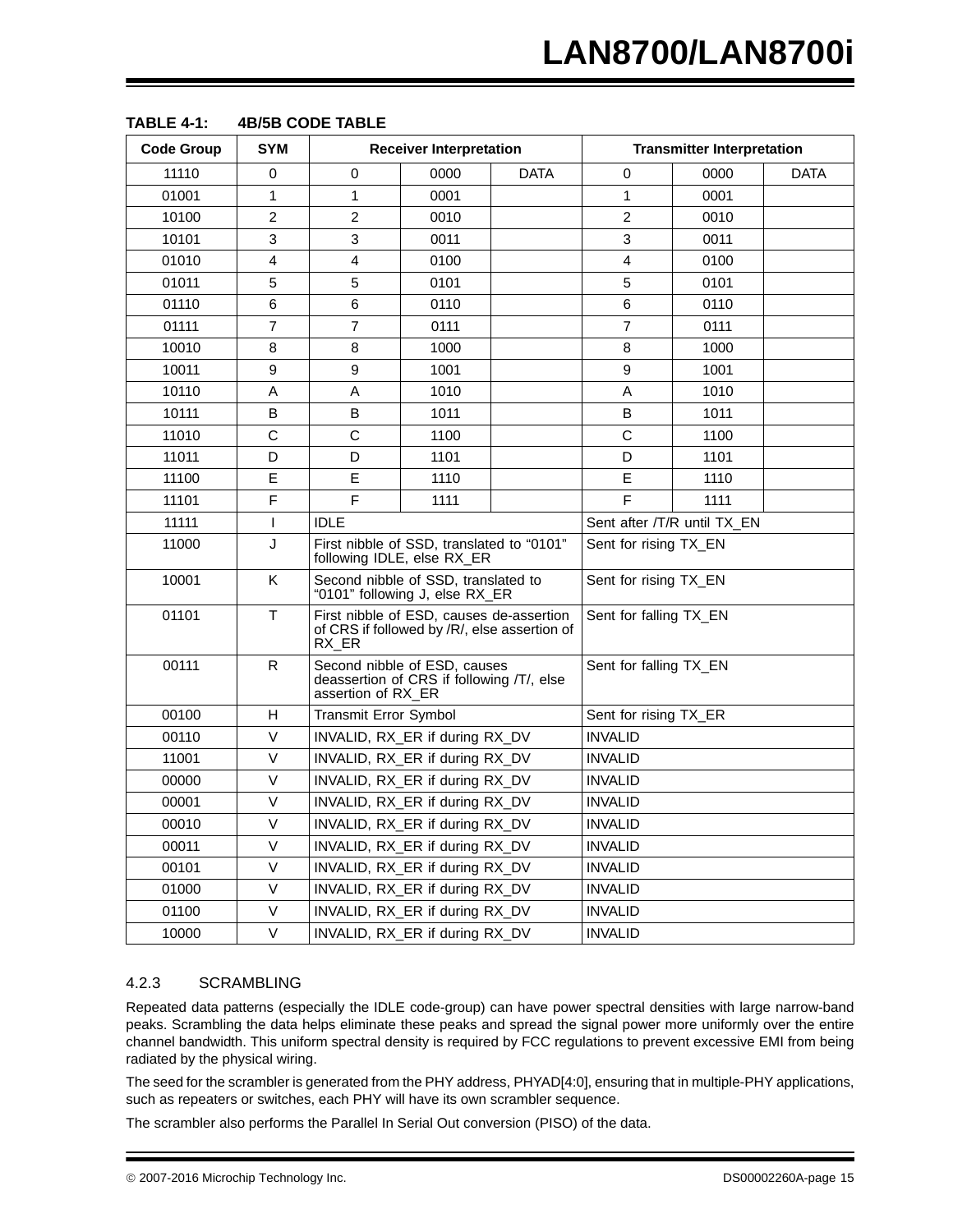## 4.2.4 NRZI AND MLT3 ENCODING

The scrambler block passes the 5-bit wide parallel data to the NRZI converter where it becomes a serial 125MHz NRZI data stream. The NRZI is encoded to MLT-3. MLT3 is a tri-level code where a change in the logic level represents a code bit "1" and the logic output remaining at the same level represents a code bit "0".

#### 4.2.5 100M TRANSMIT DRIVER

The MLT3 data is then passed to the analog transmitter, which drives the differential MLT-3 signal, on outputs TXP and TXN, to the twisted pair media across a 1:1 ratio isolation transformer. The 10Base-T and 100Base-TX signals pass through the same transformer so that common "magnetics" can be used for both. The transmitter drives into the  $100\Omega$ impedance of the CAT-5 cable. Cable termination and impedance matching require external components.

#### 4.2.6 100M PHASE LOCK LOOP (PLL)

The 100M PLL locks onto reference clock and generates the 125MHz clock used to drive the 125 MHz logic and the 100Base-Tx Transmitter.



## <span id="page-15-0"></span>**FIGURE 4-2: RECEIVE DATA PATH**

## **4.3 100Base-TX Receive**

The receive data path is shown in [Figure 4-2](#page-15-0). Detailed descriptions are given below.

#### 4.3.1 100M RECEIVE INPUT

The MLT-3 from the cable is fed into the PHY (on inputs RXP and RXN) via a 1:1 ratio transformer. The ADC samples the incoming differential signal at a rate of 125M samples per second. Using a 64-level quanitizer it generates 6 digital bits to represent each sample. The DSP adjusts the gain of the ADC according to the observed signal levels such that the full dynamic range of the ADC can be used.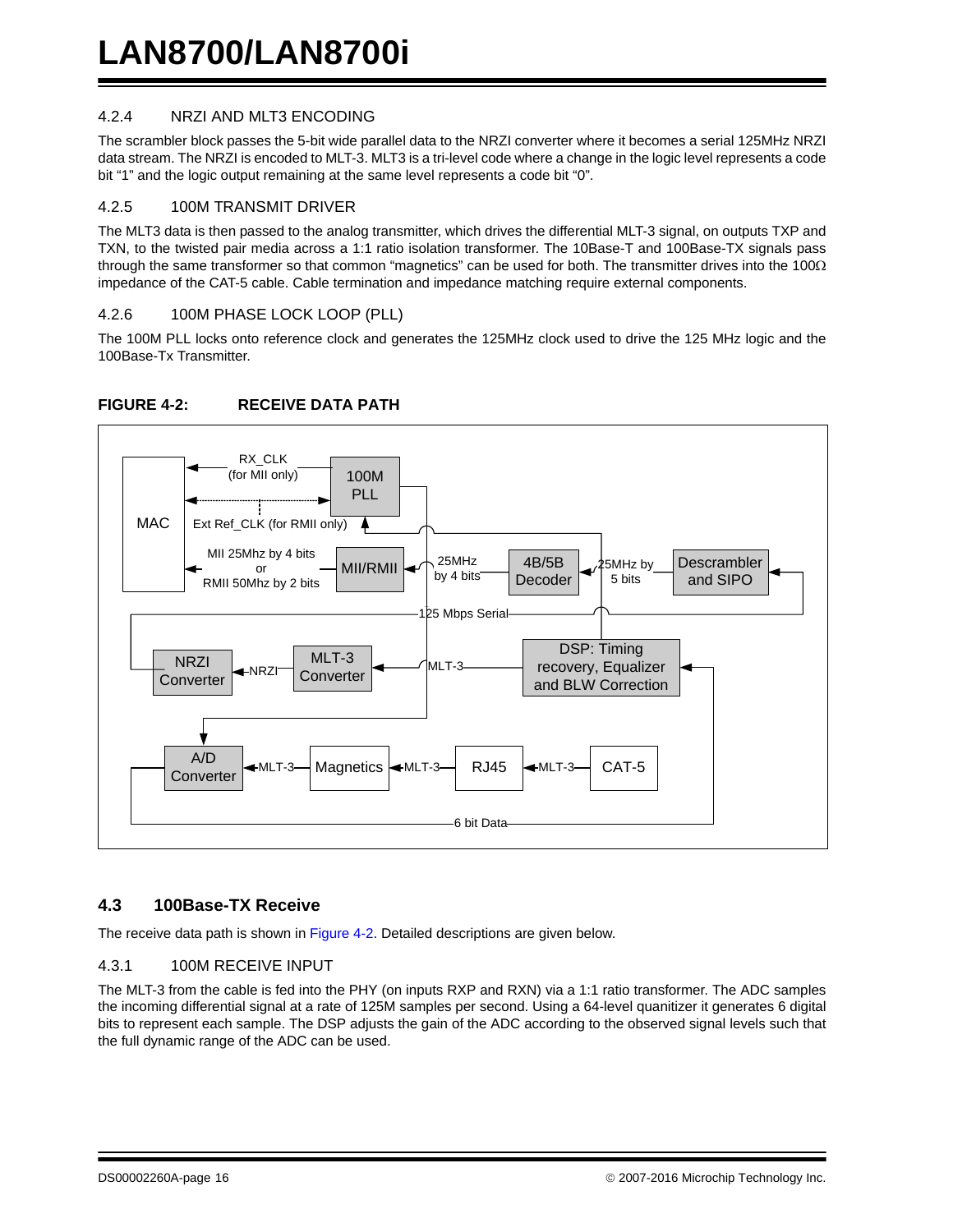#### 4.3.2 EQUALIZER, BASELINE WANDER CORRECTION AND CLOCK AND DATA RECOVERY

The 6 bits from the ADC are fed into the DSP block. The equalizer in the DSP section compensates for phase and amplitude distortion caused by the physical channel consisting of magnetics, connectors, and CAT- 5 cable. The equalizer can restore the signal for any good-quality CAT-5 cable between 1m and 150m.

If the DC content of the signal is such that the low-frequency components fall below the low frequency pole of the isolation transformer, then the droop characteristics of the transformer will become significant and Baseline Wander (BLW) on the received signal will result. To prevent corruption of the received data, the PHY corrects for BLW and can receive the ANSI X3.263-1995 FDDI TP-PMD defined "killer packet" with no bit errors.

The 100M PLL generates multiple phases of the 125MHz clock. A multiplexer, controlled by the timing unit of the DSP, selects the optimum phase for sampling the data. This is used as the received recovered clock. This clock is used to extract the serial data from the received signal.

#### 4.3.3 NRZI AND MLT-3 DECODING

The DSP generates the MLT-3 recovered levels that are fed to the MLT-3 converter. The MLT-3 is then converted to an NRZI data stream.

#### 4.3.4 DESCRAMBLING

The descrambler performs an inverse function to the scrambler in the transmitter and also performs the Serial In Parallel Out (SIPO) conversion of the data.

During reception of IDLE (/I/) symbols, the descrambler synchronizes its descrambler key to the incoming stream. Once synchronization is achieved, the descrambler locks on this key and is able to descramble incoming data.

Special logic in the descrambler ensures synchronization with the remote PHY by searching for IDLE symbols within a window of 4000 bytes (40us). This window ensures that a maximum packet size of 1514 bytes, allowed by the IEEE 802.3 standard, can be received with no interference. If no IDLE-symbols are detected within this time-period, receive operation is aborted and the descrambler re-starts the synchronization process.

The descrambler can be bypassed by setting bit 0 of register 31.

#### 4.3.5 ALIGNMENT

The de-scrambled signal is then aligned into 5-bit code-groups by recognizing the /J/K/ Start-of-Stream Delimiter (SSD) pair at the start of a packet. Once the code-word alignment is determined, it is stored and utilized until the next start of frame.

#### 4.3.6 5B/4B DECODING

The 5-bit code-groups are translated into 4-bit data nibbles according to the 4B/5B table. The translated data is presented on the RXD[3:0] signal lines. The SSD, /J/K/, is translated to "0101 0101" as the first 2 nibbles of the MAC preamble. Reception of the SSD causes the PHY to assert the RX\_DV signal, indicating that valid data is available on the RXD bus. Successive valid code-groups are translated to data nibbles. Reception of either the End of Stream Delimiter (ESD) consisting of the /T/R/ symbols, or at least two /I/ symbols causes the PHY to de-assert carrier sense and RX\_DV.

These symbols are not translated into data.

The decoding process may be bypassed by clearing bit 6 of register 31. When the decoding is bypassed the 5<sup>th</sup> receive data bit is driven out on RX\_ER/RXD4. Decoding may be bypassed only when the MAC interface is in MII mode.

#### 4.3.7 RECEIVE DATA VALID SIGNAL

The Receive Data Valid signal (RX\_DV) indicates that recovered and decoded nibbles are being presented on the RXD[3:0] outputs synchronous to RX\_CLK. RX\_DV becomes active after the /J/K/ delimiter has been recognized and RXD is aligned to nibble boundaries. It remains active until either the /T/R/ delimiter is recognized or link test indicates failure or SIGDET becomes false.

RX\_DV is asserted when the first nibble of translated /J/K/ is ready for transfer over the Media Independent Interface (MII mode).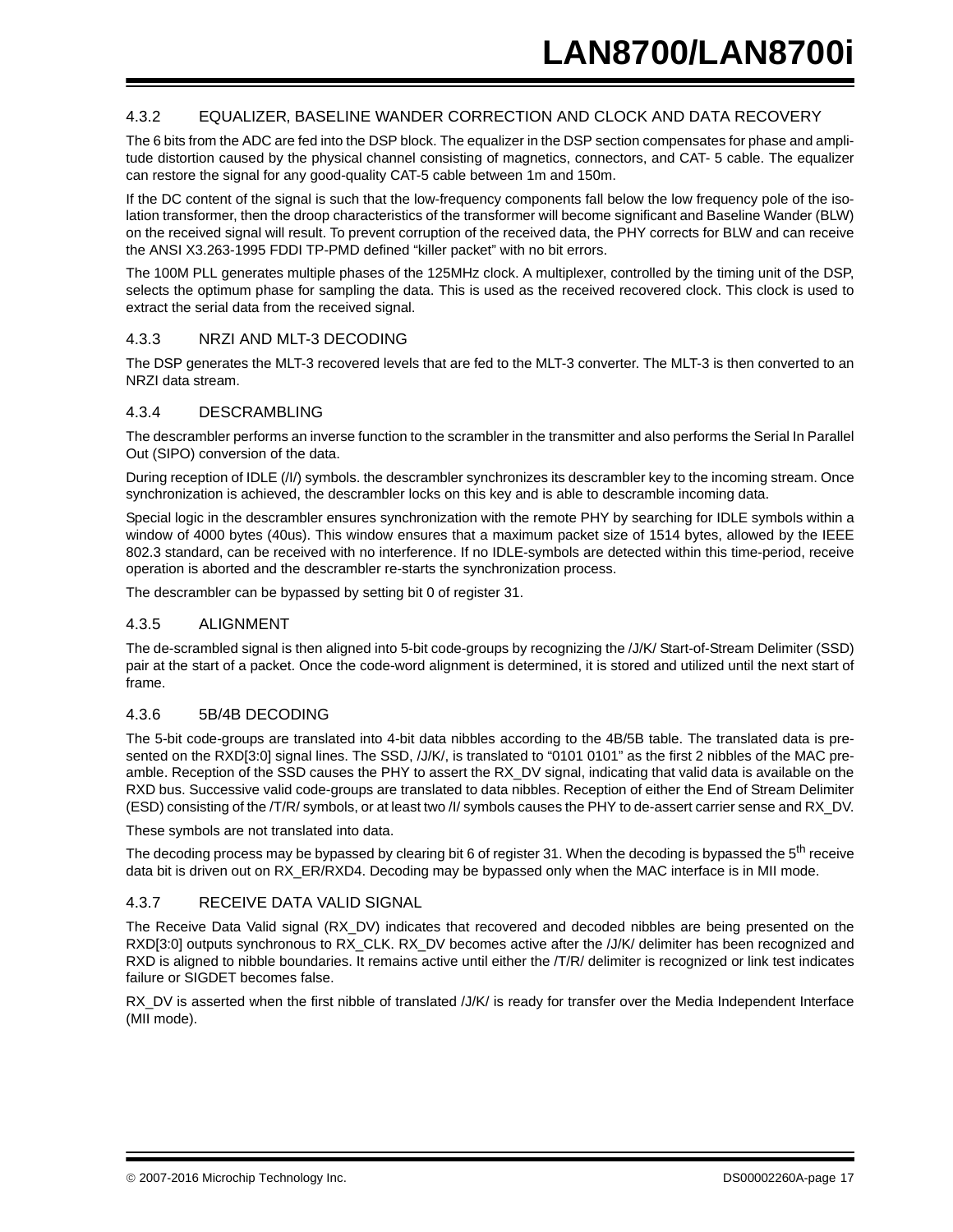#### **FIGURE 4-3: RELATIONSHIP BETWEEN RECEIVED DATA AND SPECIFIC MII SIGNALS**

|            | CLEAR-TEXT $X \cup X \times X = 5$ $X \cdot 5$ $X \cdot 5$ $X \cdot 5$ $X \cdot 5$ $X \cdot 5$ $X \cdot 5$ $X \cdot 5$ $X \cdot 5$ $X \cdot 5$ $X \cdot 5$ $X \cdot 5$ $X \cdot 5$ $X \cdot 5$ $X \cdot 5$ $X \cdot 5$ $X \cdot 5$ $X \cdot 5$ $X \cdot 5$ $X \cdot 5$ $X \cdot 5$ $X \cdot 5$ $X \cdot 5$ $X \cdot 5$ $X \cdot 5$ $X \cdot $<br>Idie<br>R |
|------------|------------------------------------------------------------------------------------------------------------------------------------------------------------------------------------------------------------------------------------------------------------------------------------------------------------------------------------------------------------|
|            |                                                                                                                                                                                                                                                                                                                                                            |
| RX DV      |                                                                                                                                                                                                                                                                                                                                                            |
| <b>RXD</b> | D Xdata Xdata Xdata X<br>5<br>X <sub>5</sub><br>5<br>-5<br>data<br>5                                                                                                                                                                                                                                                                                       |

#### 4.3.8 RECEIVER ERRORS

During a frame, unexpected code-groups are considered receive errors. Expected code groups are the DATA set (0 through F), and the /T/R/ (ESD) symbol pair. When a receive error occurs, the RX\_ER signal is asserted and arbitrary data is driven onto the RXD[3:0] lines. Should an error be detected during the time that the /J/K/ delimiter is being decoded (bad SSD error), RX\_ER is asserted true and the value '1110' is driven onto the RXD[3:0] lines. Note that the Valid Data signal is not yet asserted when the bad SSD error occurs.

#### 4.3.9 100M RECEIVE DATA ACROSS THE MII/RMII INTERFACE

In MII mode, the 4-bit data nibbles are sent to the MII block. These data nibbles are clocked to the controller at a rate of 25MHz. The controller samples the data on the rising edge of RX\_CLK. To ensure that the setup and hold requirements are met, the nibbles are clocked out of the PHY on the falling edge of RX\_CLK. RX\_CLK is the 25MHz output clock for the MII bus. It is recovered from the received data to clock the RXD bus. If there is no received signal, it is derived from the system reference clock (CLKIN).

When tracking the received data, RX CLK has a maximum jitter of 0.8ns (provided that the jitter of the input clock, CLKIN, is below 100ps).

In RMII mode, the 2-bit data nibbles are sent to the RMII block. These data nibbles are clocked to the controller at a rate of 50MHz. The controller samples the data on the rising edge of CLKIN/XTAL1 (REF\_CLK). To ensure that the setup and hold requirements are met, the nibbles are clocked out of the PHY on the falling edge of CLKIN/XTAL1 (REF\_CLK).

## **4.4 10Base-T Transmit**

Data to be transmitted comes from the MAC layer controller. The 10Base-T transmitter receives 4-bit nibbles from the MII at a rate of 2.5MHz and converts them to a 10Mbps serial data stream. The data stream is then Manchester-encoded and sent to the analog transmitter, which drives a signal onto the twisted pair via the external magnetics.

The 10M transmitter uses the following blocks:

- MII (digital)
- TX 10M (digital)
- 10M Transmitter (analog)
- 10M PLL (analog)

#### 4.4.1 10M TRANSMIT DATA ACROSS THE MII/RMII INTERFACE

The MAC controller drives the transmit data onto the TXD BUS. For MII, when the controller has driven TX\_EN high to indicate valid data, the data is latched by the MII block on the rising edge of TX\_CLK. The data is in the form of 4-bit wide 2.5MHz data.

In order to comply with legacy 10Base-T MAC/Controllers, in Half-duplex mode the PHY loops back the transmitted data, on the receive path. This does not confuse the MAC/Controller since the COL signal is not asserted during this time. The PHY also supports the SQE (Heartbeat) signal. See [Section 5.4.2, "Collision Detect," on page 42,](#page-41-0) for more details.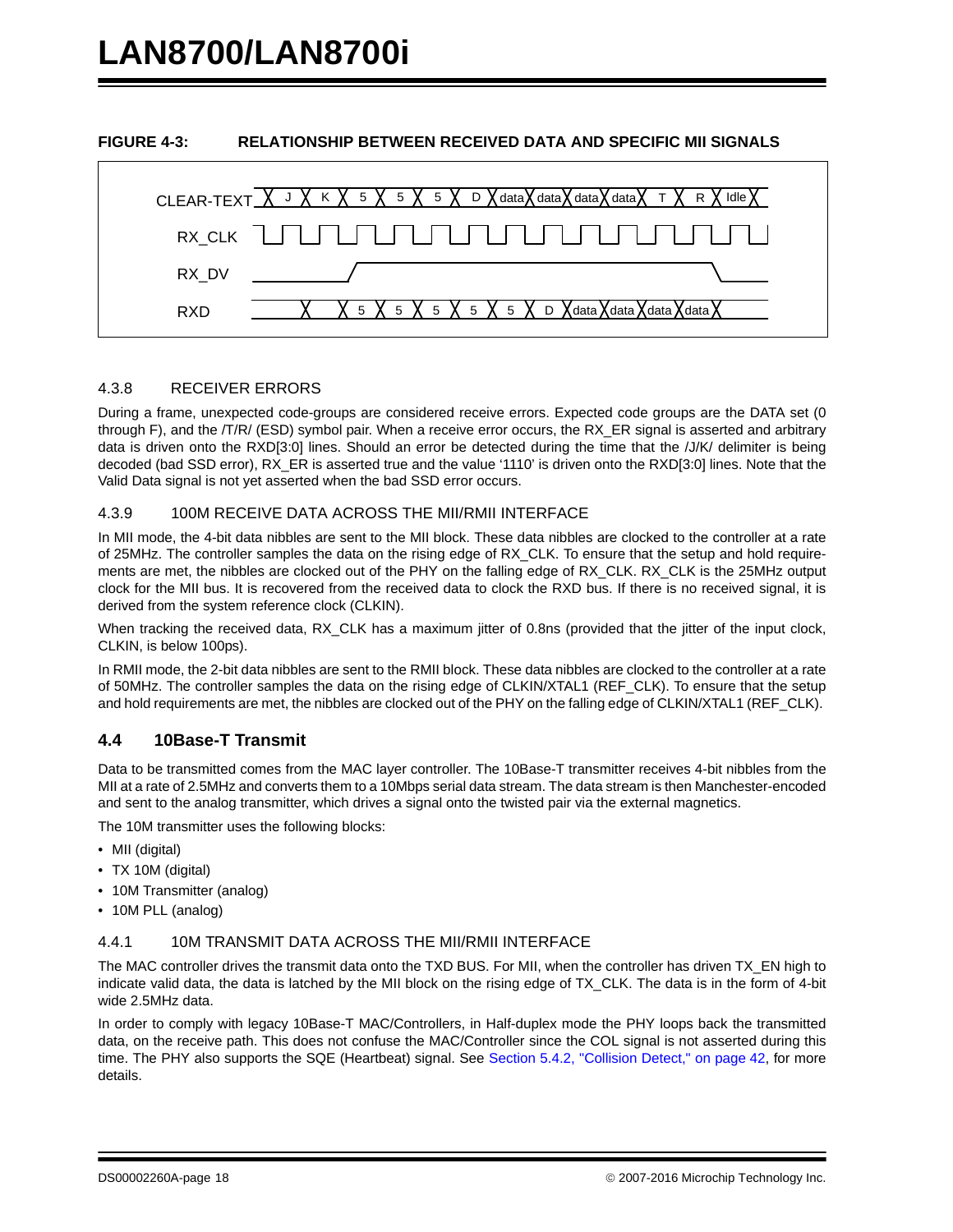For RMII, TXD[1:0] shall transition synchronously with respect to REF\_CLK. When TX\_EN is asserted, TXD[1:0] are accepted for transmission by the LAN8700/LAN8700i. TXD[1:0] shall be "00" to indicate idle when TX\_EN is deasserted. Values of TXD[1:0] other than "00" when TX\_EN is deasserted are reserved for out-of-band signalling (to be defined). Values other than "00" on TXD[1:0] while TX\_EN is deasserted shall be ignored by the LAN8700/LAN8700i.TXD[1:0] shall provide valid data for each REF\_CLK period while TX\_EN is asserted.

## 4.4.2 MANCHESTER ENCODING

The 4-bit wide data is sent to the TX10M block. The nibbles are converted to a 10Mbps serial NRZI data stream. The 10M PLL locks onto the external clock or internal oscillator and produces a 20MHz clock. This is used to Manchester encode the NRZ data stream. When no data is being transmitted (TX\_EN is low), the TX10M block outputs Normal Link Pulses (NLPs) to maintain communications with the remote link partner.

#### 4.4.3 10M TRANSMIT DRIVERS

The Manchester encoded data is sent to the analog transmitter where it is shaped and filtered before being driven out as a differential signal across the TXP and TXN outputs.

## **4.5 10Base-T Receive**

The 10Base-T receiver gets the Manchester- encoded analog signal from the cable via the magnetics. It recovers the receive clock from the signal and uses this clock to recover the NRZI data stream. This 10M serial data is converted to 4-bit data nibbles which are passed to the controller across the MII at a rate of 2.5MHz.

This 10M receiver uses the following blocks:

- Filter and SQUELCH (analog)
- 10M PLL (analog)
- RX 10M (digital)
- MII (digital)

## 4.5.1 10M RECEIVE INPUT AND SQUELCH

The Manchester signal from the cable is fed into the PHY (on inputs RXP and RXN) via 1:1 ratio magnetics. It is first filtered to reduce any out-of-band noise. It then passes through a SQUELCH circuit. The SQUELCH is a set of amplitude and timing comparators that normally reject differential voltage levels below 300mV and detect and recognize differential voltages above 585mV.

## 4.5.2 MANCHESTER DECODING

The output of the SQUELCH goes to the RX10M block where it is validated as Manchester encoded data. The polarity of the signal is also checked. If the polarity is reversed (local RXP is connected to RXN of the remote partner and vice versa), then this is identified and corrected. The reversed condition is indicated by the flag "XPOL", bit 4 in register 27. The 10M PLL is locked onto the received Manchester signal and from this, generates the received 20MHz clock. Using this clock, the Manchester encoded data is extracted and converted to a 10MHz NRZI data stream. It is then converted from serial to 4-bit wide parallel data.

The RX10M block also detects valid 10Base-T IDLE signals - Normal Link Pulses (NLPs) - to maintain the link.

#### 4.5.3 10M RECEIVE DATA ACROSS THE MII/RMII INTERFACE

For MII, the 4 bit data nibbles are sent to the MII block. In MII mode, these data nibbles are valid on the rising edge of the 2.5 MHz RX\_CLK.

For RMII, the 2bit data nibbles are sent to the RMII block. In RMII mode, these data nibbles are valid on the rising edge of the RMII REF\_CLK.

#### 4.5.4 JABBER DETECTION

Jabber is a condition in which a station transmits for a period of time longer than the maximum permissible packet length, usually due to a fault condition, that results in holding the TX\_EN input for a long period. Special logic is used to detect the jabber state and abort the transmission to the line, within 45ms. Once TX\_EN is deasserted, the logic resets the jabber condition.

As shown in [Table 5-31,](#page-34-0) bit 1.1 indicates that a jabber condition was detected.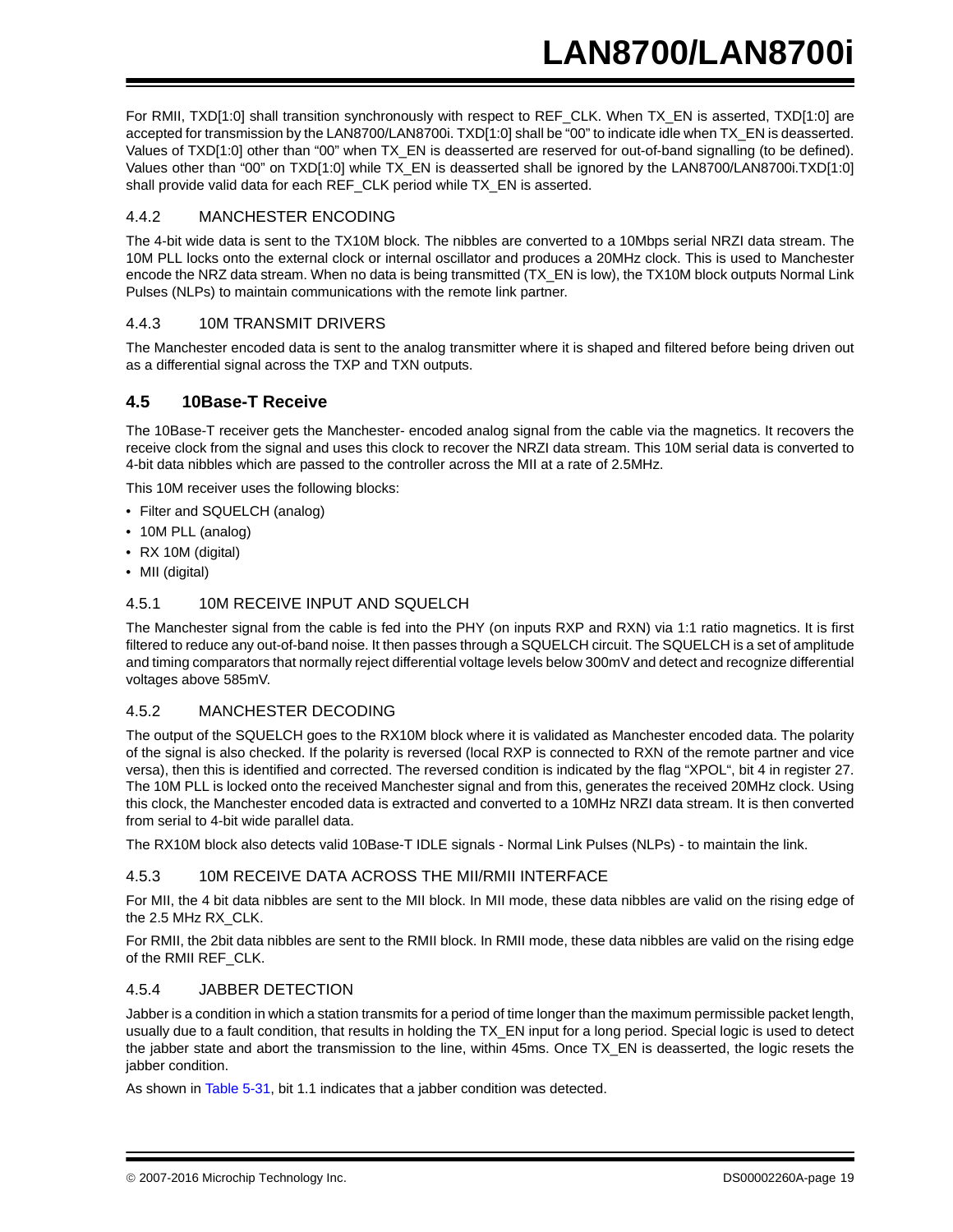## **4.6 MAC Interface**

The MII/RMII block is responsible for the communication with the controller. Special sets of hand-shake signals are used to indicate that valid received/transmitted data is present on the 4 bit receive/transmit bus.

The device must be configured in MII or RMII mode. See [Section 4.6.3, "MII vs. RMII Configuration," on page 21](#page-20-1).

#### 4.6.1 MII

The MII includes 16 interface signals:

- transmit data TXD[3:0]
- transmit strobe TX\_EN
- transmit clock TX\_CLK
- transmit error TX\_ER/TXD4
- receive data RXD[3:0]
- receive strobe RX\_DV
- receive clock RX\_CLK
- receive error RX\_ER/RXD4
- collision indication COL
- carrier sense CRS

In MII mode, on the transmit path, the PHY drives the transmit clock, TX\_CLK, to the controller. The controller synchronizes the transmit data to the rising edge of TX\_CLK. The controller drives TX\_EN high to indicate valid transmit data. The controller drives TX\_ER high when a transmit error is detected.

On the receive path, the PHY drives both the receive data, RXD[3:0], and the RX\_CLK signal. The controller clocks in the receive data on the rising edge of RX\_CLK when the PHY drives RX\_DV high. The PHY drives RX\_ER high when a receive error is detected.

#### 4.6.2 RMII

The Microchip LAN8700/LAN8700i supports the low pin count Reduced Media Independent Interface (RMII) intended for use between Ethernet PHYs and Switch ASICs. Under IEEE 802.3, an MII comprised of 16 pins for data and control is defined. In devices incorporating many MACs or PHY interfaces such as switches, the number of pins can add significant cost as the port counts increase. The management interface (MDIO/MDC) is identical to MII. The RMII interface has the following characteristics:

- It is capable of supporting 10Mb/s and 100Mb/s data rates
- A single clock reference is sourced from the MAC to PHY (or from an external source)
- It provides independent 2 bit wide (di-bit) transmit and receive data paths
- It uses LVCMOS signal levels, compatible with common digital CMOS ASIC processes

The RMII includes 6 interface signals with one of the signals being optional:

- transmit data TXD[1:0]
- transmit strobe TX\_EN
- receive data RXD[1:0]
- receive error RX ER (Optional)
- carrier sense CRS\_DV
- Reference Clock CLKIN/XTAL1 (RMII references usually define this signal as REF\_CLK)

#### 4.6.2.1 Reference Clock

The Reference Clock - CLKIN, is a continuous clock that provides the timing reference for CRS\_DV, RXD[1:0], TX\_EN, TXD[1:0], and RX\_ER. The Reference Clock is sourced by the MAC or an external source. Switch implementations may choose to provide REF\_CLK as an input or an output depending on whether they provide a REF\_CLK output or rely on an external clock distribution device.

The "Reference Clock" frequency must be 50 MHz  $\pm$  50 ppm with a duty cycle between 40% and 60% inclusive. The Microchip LAN8700/LAN8700i uses the "Reference Clock" as the network clock such that no buffering is required on the transmit data path. The Microchip LAN8700/LAN8700i will recover the clock from the incoming data stream, the receiver will account for differences between the local REF\_CLK and the recovered clock through use of sufficient elas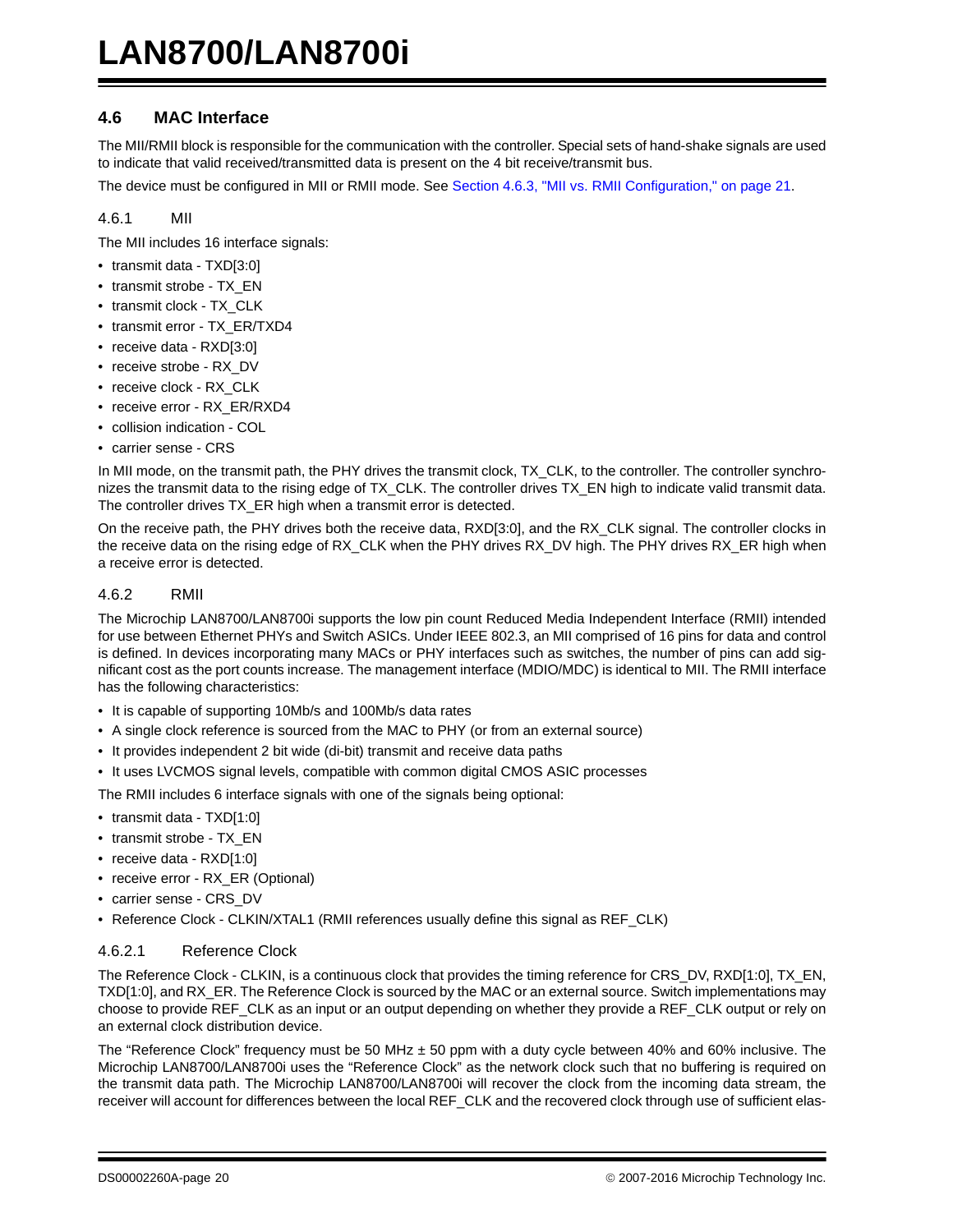ticity buffering. The elasticity buffer does not affect the Inter-Packet Gap (IPG) for received IPGs of 36 bits or greater. To tolerate the clock variations specified here for Ethernet MTUs, the elasticity buffer shall tolerate a minimum of  $\pm 10$ bits.

#### 4.6.2.2 CRS\_DV - Carrier Sense/Receive Data Valid

The CRS\_DV is asserted by the LAN8700/LAN8700i when the receive medium is non-idle. CRS\_DV is asserted asynchronously on detection of carrier due to the criteria relevant to the operating mode. That is, in 10BASE-T mode, when squelch is passed or in 100BASE-X mode when 2 non-contiguous zeroes in 10 bits are detected, carrier is said to be detected.

Loss of carrier shall result in the deassertion of CRS\_DV synchronous to the cycle of REF\_CLK which presents the first di-bit of a nibble onto RXD[1:0] (i.e. CRS\_DV is deasserted only on nibble boundaries). If the LAN8700/LAN8700i has additional bits to be presented on RXD[1:0] following the initial deassertion of CRS\_DV, then the LAN8700/LAN8700i shall assert CRS\_DV on cycles of REF\_CLK which present the second di-bit of each nibble and de-assert CRS\_DV on cycles of REF\_CLK which present the first di-bit of a nibble. The result is: Starting on nibble boundaries CRS\_DV toggles at 25 MHz in 100Mb/s mode and 2.5 MHz in 10Mb/s mode when CRS ends before RX\_DV (i.e. the FIFO still has bits to transfer when the carrier event ends.) Therefore, the MAC can accurately recover RX\_DV and CRS.

During a false carrier event, CRS\_DV shall remain asserted for the duration of carrier activity. The data on RXD[1:0] is considered valid once CRS\_DV is asserted. However, since the assertion of CRS\_DV is asynchronous relative to REF\_CLK, the data on RXD[1:0] shall be "00" until proper receive signal decoding takes place.

#### <span id="page-20-1"></span><span id="page-20-0"></span>4.6.3 MII VS. RMII CONFIGURATION

The LAN8700/LAN8700i must be configured to support the MII or RMII bus for connectivity to the MAC. This configuration is done through the COL/RMII/CRS\_DV pin. To select MII mode, float the COL/RMII/CRS\_DV pin. To select RMII mode, pull the pin high with an external resistor (see [Table 4-3, "Boot Strapping Configuration Resistors," on page 25](#page-24-1)) to VDDIO. On the rising edge of the internal reset (nreset), the register bit 18.14 (MIIMODE) is loaded based on the strapping of the COL/RMII/CRS\_DV pin.

Most of the MII and RMII pins are multiplexed. [Table 4-2, "MII/RMII Signal Mapping",](#page-20-2) shown below, describes the relationship of the related device pins to what pins are used in MII and RMII mode.

| <b>Signal Name</b>          | <b>MII Mode</b>  | <b>RMII Mode</b>         |
|-----------------------------|------------------|--------------------------|
| TXD <sub>0</sub>            | TXD <sub>0</sub> | TXD <sub>0</sub>         |
| TXD1                        | TXD1             | TXD1                     |
| TX_EN                       | TX_EN            | TX_EN                    |
| RX_ER/<br>RXD4              | RX_ER/<br>RXD4/  | RX_ER<br><b>Note 4-2</b> |
| COL/RMII/<br>CRS_DV         | COL              | CRS_DV                   |
| RXD <sub>0</sub>            | RXD <sub>0</sub> | RXD <sub>0</sub>         |
| RXD1                        | RXD1             | RXD1                     |
| TXD <sub>2</sub>            | TXD <sub>2</sub> | <b>Note 4-1</b>          |
| TXD3                        | TXD3             | <b>Note 4-1</b>          |
| TX_ER/<br>TXD4              | TX_ER/<br>TXD4   |                          |
| CRS                         | CRS              |                          |
| RX_DV                       | RX_DV            |                          |
| RXD <sub>2</sub>            | RXD <sub>2</sub> |                          |
| RXD3/<br>nINTSEL            | RXD3             |                          |
| TX_CLK                      | TX_CLK           |                          |
| RX_CLK                      | RX_CLK           |                          |
| CLKIN/<br>XTAL <sub>1</sub> | CLKIN/<br>XTAL1  | REF_CLK                  |

#### <span id="page-20-2"></span>**TABLE 4-2: MII/RMII SIGNAL MAPPING**

2007-2016 Microchip Technology Inc. DS00002260A-page 21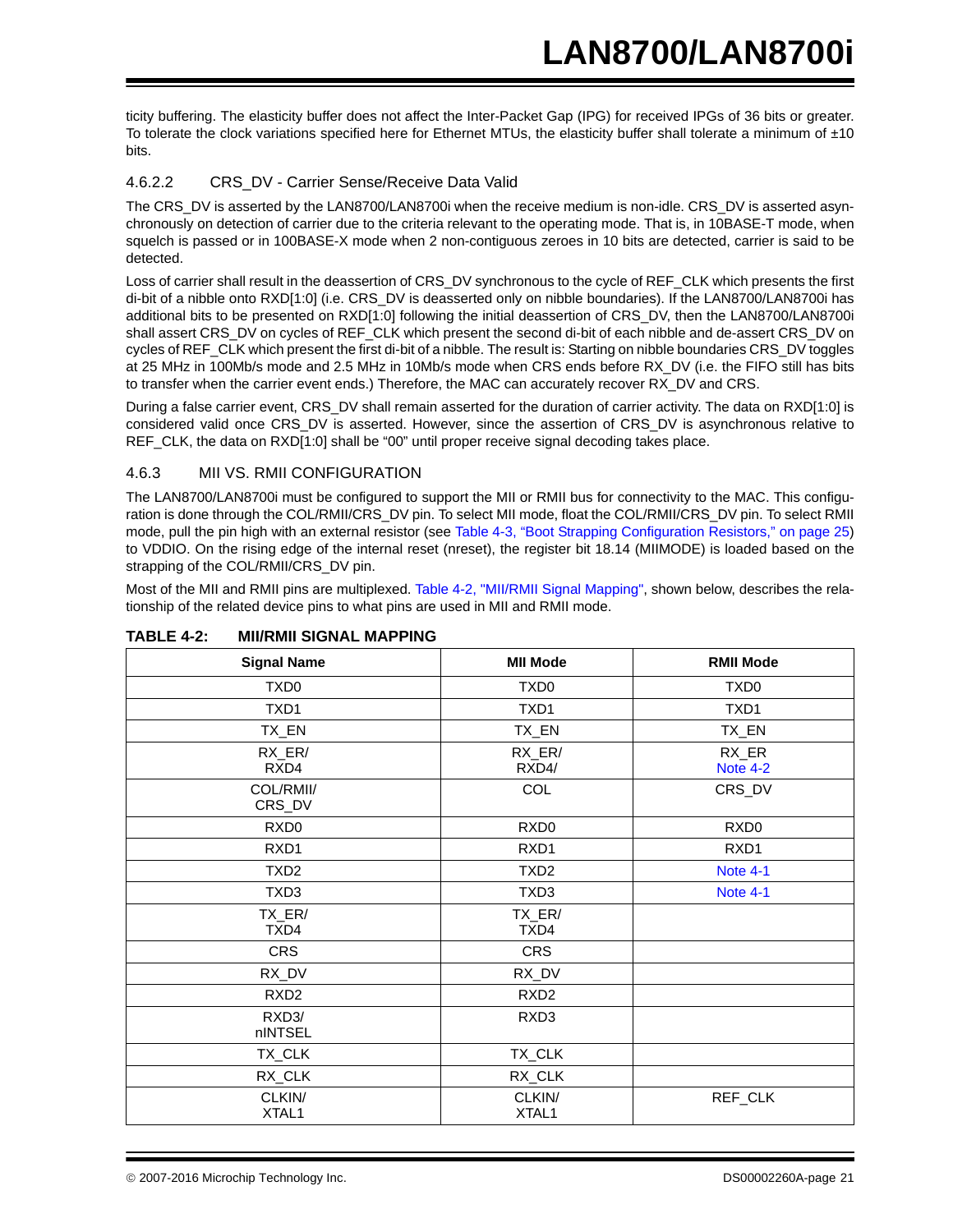- <span id="page-21-1"></span>**Note 4-1** In RMII mode, this pin needs to tied to VSS.
- <span id="page-21-0"></span>**Note 4-2** The RX\_ER signal is optional on the RMII bus. This signal is required by the PHY, but it is optional for the MAC. The MAC can choose to ignore or not use this signal.

## **4.7 Auto-negotiation**

The purpose of the Auto-negotiation function is to automatically configure the PHY to the optimum link parameters based on the capabilities of its link partner. Auto-negotiation is a mechanism for exchanging configuration information between two link-partners and automatically selecting the highest performance mode of operation supported by both sides. Auto-negotiation is fully defined in clause 28 of the IEEE 802.3 specification.

Once auto-negotiation has completed, information about the resolved link can be passed back to the controller via the Serial Management Interface (SMI). The results of the negotiation process are reflected in the Speed Indication bits in register 31, as well as the Link Partner Ability Register (Register 5).

The auto-negotiation protocol is a purely physical layer activity and proceeds independently of the MAC controller.

The advertised capabilities of the PHY are stored in register 4 of the SMI registers. The default advertised by the PHY is determined by user-defined on-chip signal options.

The following blocks are activated during an Auto-negotiation session:

- Auto-negotiation (digital)
- 100M ADC (analog)
- 100M PLL (analog)
- 100M equalizer/BLW/clock recovery (DSP)
- 10M SQUELCH (analog)
- 10M PLL (analog)
- 10M Transmitter (analog)

When enabled, auto-negotiation is started by the occurrence of one of the following events:

- Hardware reset
- Software reset
- Power-down reset
- Link status down
- Setting register 0, bit 9 high (auto-negotiation restart)

On detection of one of these events, the PHY begins auto-negotiation by transmitting bursts of Fast Link Pulses (FLP). These are bursts of link pulses from the 10M transmitter. They are shaped as Normal Link Pulses and can pass uncorrupted down CAT-3 or CAT-5 cable. A Fast Link Pulse Burst consists of up to 33 pulses. The 17 odd-numbered pulses, which are always present, frame the FLP burst. The 16 even-numbered pulses, which may be present or absent, contain the data word being transmitted. Presence of a data pulse represents a "1", while absence represents a "0".

The data transmitted by an FLP burst is known as a "Link Code Word." These are defined fully in IEEE 802.3 clause 28. In summary, the PHY advertises 802.3 compliance in its selector field (the first 5 bits of the Link Code Word). It advertises its technology ability according to the bits set in register 4 of the SMI registers.

There are 4 possible matches of the technology abilities. In the order of priority these are:

- 100M Full Duplex (Highest priority)
- 100M Half Duplex
- 10M Full Duplex
- 10M Half Duplex

If the full capabilities of the PHY are advertised (100M, Full Duplex), and if the link partner is capable of 10M and 100M, then auto-negotiation selects 100M as the highest performance mode. If the link partner is capable of Half and Full duplex modes, then auto-negotiation selects Full Duplex as the highest performance operation.

Once a capability match has been determined, the link code words are repeated with the acknowledge bit set. Any difference in the main content of the link code words at this time will cause auto-negotiation to re-start. Auto-negotiation will also re-start if not all of the required FLP bursts are received.

The capabilities advertised during auto-negotiation by the PHY are initially determined by the logic levels latched on the MODE[2:0] bus after reset completes. This bus can also be used to disable auto-negotiation on power-up.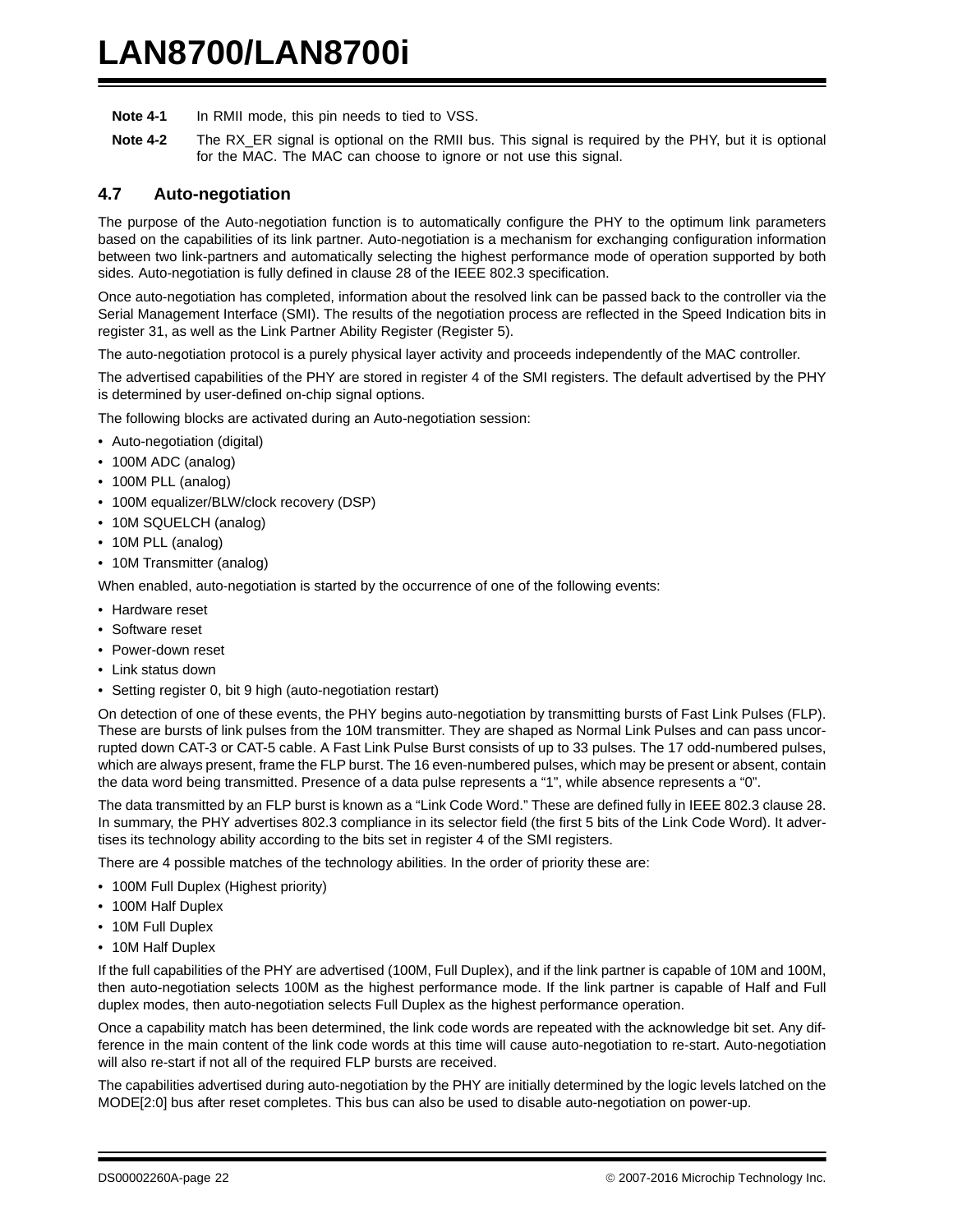Writing register 4 bits [8:5] allows software control of the capabilities advertised by the PHY. Writing register 4 does not automatically re-start auto-negotiation. Register 0, bit 9 must be set before the new abilities will be advertised. Autonegotiation can also be disabled via software by clearing register 0, bit 12.

The LAN8700/LAN8700i does not support "Next Page" capability.

## 4.7.1 PARALLEL DETECTION

If the LAN8700/LAN8700i is connected to a device lacking the ability to auto-negotiate (i.e. no FLPs are detected), it is able to determine the speed of the link based on either 100M MLT-3 symbols or 10M Normal Link Pulses. In this case the link is presumed to be Half Duplex per the IEEE standard. This ability is known as "Parallel Detection." This feature ensures interoperability with legacy link partners. If a link is formed via parallel detection, then bit 0 in register 6 is cleared to indicate that the Link Partner is not capable of auto-negotiation. The controller has access to this information via the management interface. If a fault occurs during parallel detection, bit 4 of register 6 is set.

Register 5 is used to store the Link Partner Ability information, which is coded in the received FLPs. If the Link Partner is not auto-negotiation capable, then register 5 is updated after completion of parallel detection to reflect the speed capability of the Link Partner.

## 4.7.2 RE-STARTING AUTO-NEGOTIATION

Auto-negotiation can be re-started at any time by setting register 0, bit 9. Auto-negotiation will also re-start if the link is broken at any time. A broken link is caused by signal loss. This may occur because of a cable break, or because of an interruption in the signal transmitted by the Link Partner. Auto-negotiation resumes in an attempt to determine the new link configuration.

If the management entity re-starts Auto-negotiation by writing to bit 9 of the control register, the LAN8700/LAN8700i will respond by stopping all transmission/receiving operations. Once the break\_link\_timer is done, in the Auto-negotiation state-machine (approximately 1200ms) the auto-negotiation will re-start. The Link Partner will have also dropped the link due to lack of a received signal, so it too will resume auto-negotiation.

## 4.7.3 DISABLING AUTO-NEGOTIATION

Auto-negotiation can be disabled by setting register 0, bit 12 to zero. The device will then force its speed of operation to reflect the information in register 0, bit 13 (speed) and register 0, bit 8 (duplex). The speed and duplex bits in register 0 should be ignored when auto-negotiation is enabled.

## 4.7.4 HALF VS. FULL DUPLEX

Half Duplex operation relies on the CSMA/CD (Carrier Sense Multiple Access / Collision Detect) protocol to handle network traffic and collisions. In this mode, the carrier sense signal, CRS, responds to both transmit and receive activity. In this mode, If data is received while the PHY is transmitting, a collision results.

In Full Duplex mode, the PHY is able to transmit and receive data simultaneously. In this mode, CRS responds only to receive activity. The CSMA/CD protocol does not apply and collision detection is disabled.

## **4.8 HP Auto-MDIX**

HP Auto-MDIX facilitates the use of CAT-3 (10 Base-T) or CAT-5 (100 Base-T) media UTP interconnect cable without consideration of interface wiring scheme. If a user plugs in either a direct connect LAN cable, or a cross-over patch cable, as shown in [FIGURE 4-4: on page 24,](#page-23-2) the Microchip LAN8700/LAN8700i Auto-MDIX PHY is capable of configuring the TXP/TXN and RXP/RXN pins for correct transceiver operation.

The internal logic of the device detects the TX and RX pins of the connecting device. Since the RX and TX line pairs are interchangeable, special PCB design considerations are needed to accommodate the symmetrical magnetics and termination of an Auto-MDIX design.

The Auto-MDIX function can be disabled through an internal register.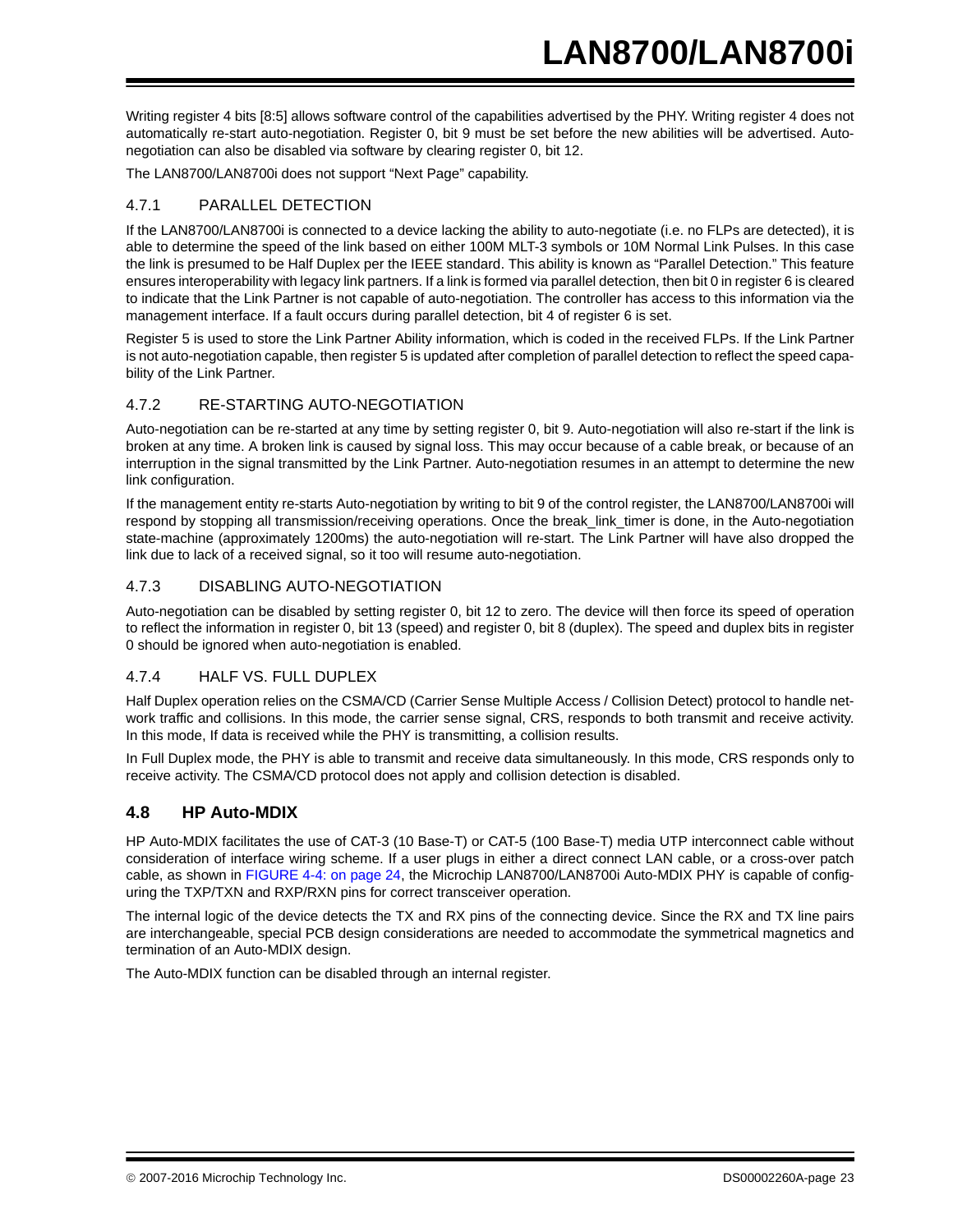#### <span id="page-23-2"></span>**FIGURE 4-4: DIRECT CABLE CONNECTION VS. CROSS-OVER CABLE CONNECTION**



## <span id="page-23-1"></span>**4.9 Internal +1.8V Regulator Disable**

One feature of the flexPWR technology is the ability to configure the internal 1.8V regulator off. When the regulator is disabled, external 1.8V must be supplied to VDD\_CORE. This makes it possible to reduce total system power, since an external switching regulator with greater efficiency than the internal linear regulator may be used to provide the +1.8V to the PHY circuitry.

## <span id="page-23-4"></span>4.9.1 DISABLE THE INTERNAL +1.8V REGULATOR

To disable the +1.8V internal regulator, a pullup strapping resistor (see [Table 4-3, "Boot Strapping Configuration Resis](#page-24-1)[tors," on page 25](#page-24-1)) is connected from RXCLK/REGOFF to VDDIO. At power-on, after both VDDIO and VDDA are within specification, the PHY will sample the RXCLK/REGOFF pin to determine if the internal regulator should turn on. If the pin is sampled at a voltage greater than  $V_{H}$ , then the internal regulator is disabled, and the system must supply +1.8V to the VDD\_CORE pin. The voltage at VDD33 must be at least 2.64V (0.8 \* 3.3V) before voltage is applied to VDD\_CORE. As described in [Section 4.9.2,](#page-23-3) when the RXCLK/REGOFF pin is left floating or connected to VSS, then the internal regulator is enabled and the system does not supply +1.8V to the VDD\_CORE pin.

When the +1.8V internal regulator is disabled, a 0.1uF capacitor must be added at the VDD\_CORE pin and placed close to the PHY to decouple the external power supply.

## <span id="page-23-3"></span>4.9.2 ENABLE THE INTERNAL +1.8V REGULATOR

The 1.8V for VDD\_CORE is supplied by the on-chip regulator unless the PHY is configured for regulator off mode using the RX\_CLK/REGOFF pin as described in [Section 4.9.1](#page-23-4). By default, the internal +1.8V regulator is enabled when the RXCLK/REGOFF pin is floating. As shown in [Table 7-11,](#page-60-0) an internal pull-down resistor straps the regulator on if the RXCLK/REGOFF pin is floating.

During VDDIO and VDDA power-on, if the RXCLK/REGOFF pin is sampled below  $V_{II}$ , then the internal +1.8V regulator will turn on and operate with power from the VDD33 pin.

When using the internal linear regulator, a 4.7uF bypass capacitor with ESR < 1ohm and a 0.1uF capacitor must always be added to VDD\_CORE and placed close to the PHY to ensure stability of the internal regulator.

## <span id="page-23-0"></span>**4.10 nINT/TX\_ER/TXD4 Strapping**

The nINT, TX ER, and TXD4 functions share a common pin. There are two functional modes for this pin, the TX\_ER/TXD4 mode and nINT (interrupt) mode. The RXD3/nINTSEL pin is used to select one of these two functional modes.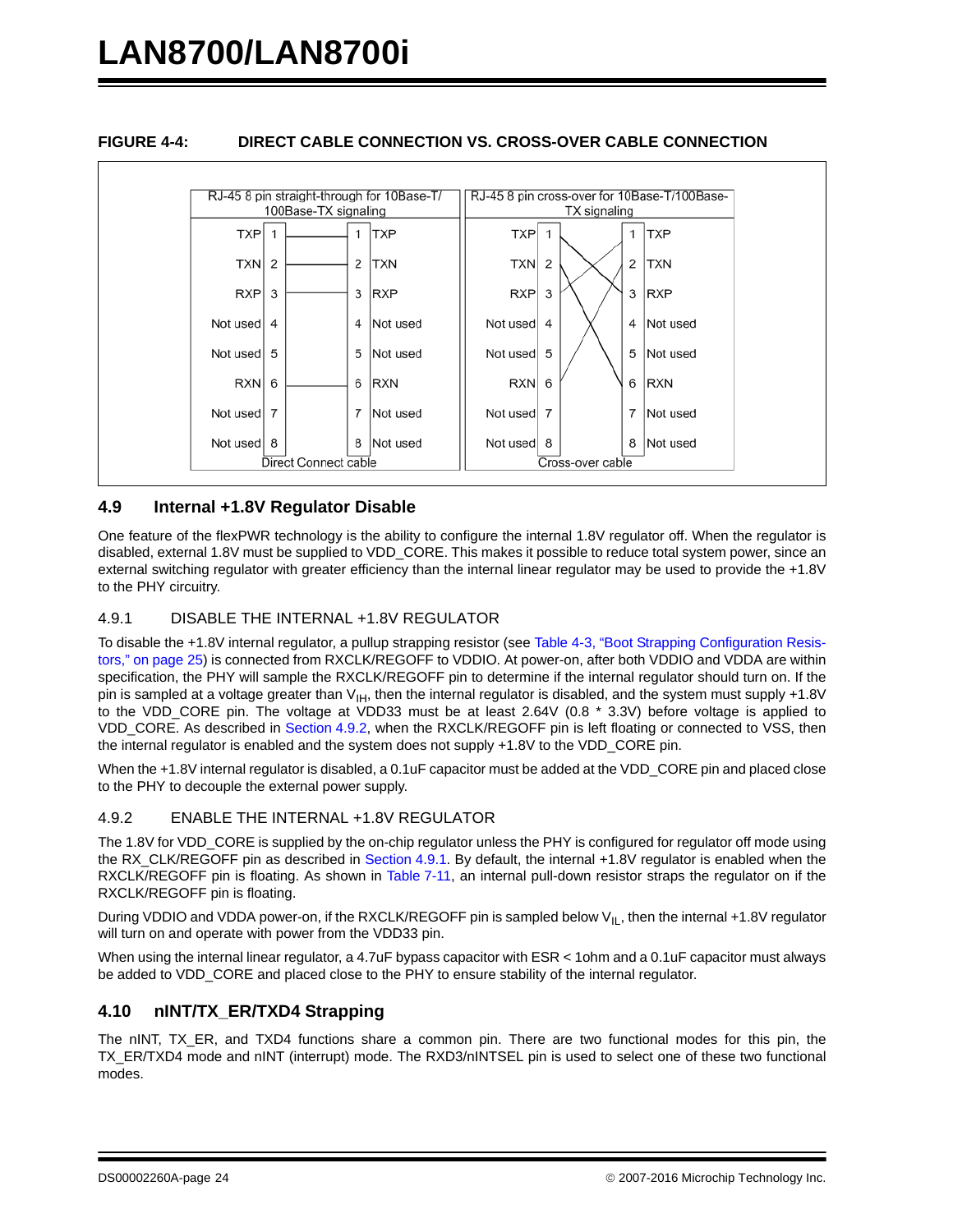The RXD3/nINTSEL pin is latched on the rising edge of the nRST. The system designer must float the nINTSEL pin to put the nINT/TX\_ER/TXD4 pin into nINT mode or pull-low to VSS with an external resistor (see [Table 4-3, "Boot Strap](#page-24-1)[ping Configuration Resistors," on page 25](#page-24-1)) to set the device in TX\_ER/TXD4 mode. The default setting is to float the pin high for nINT mode.

## **4.11 PHY Address Strapping and LED Output Polarity Selection**

The PHY ADDRESS bits are latched on the rising edge of the internal reset (nRESET). The 5-bit address word[0:4] is input on the PHYAD[0:4] pins. The default setting is all high 5'b1\_1111.

The address lines are strapped as defined in the diagram below. The LED outputs will automatically change polarity based on the presence of an external pull-down resistor. If the LED pin is pulled high (by an internal 100K pull-up resistor) to select a logical high PHY address, then the LED output will be active low. If the LED pin is pulled low (by an external pull-down resistor (see [Table 4-3, "Boot Strapping Configuration Resistors," on page 25\)](#page-24-1) to select a logical low PHY address, the LED output will then be an active high output.

To set the PHY address on the LED pins without LEDs or on the CRS pin, float the pin to set the address high or pulldown the pin with an external resistor (see [Table 4-3, "Boot Strapping Configuration Resistors," on page 25\)](#page-24-1) to GND to set the address low. See [Figure 4-5, "PHY Address Strapping on LEDs"](#page-24-2):

<span id="page-24-2"></span>



## **4.12 Variable Voltage I/O**

The Digital I/O pins on the LAN8700/LAN8700i are variable voltage to take advantage of low power savings from shrinking technologies. These pins can operate from a low I/O voltage of +1.8V-10% up to +3.3V+10%. Due to this low voltage feature addition, the system designer needs to take consideration as for two aspects of their design. Boot strapping configuration and I/O voltage stability.

## 4.12.1 BOOT STRAPPING CONFIGURATION

Due to a lower I/O voltage, a lower strapping resistor needs to be used to ensure the strapped configuration is latched into the PHY device at power-on reset.

<span id="page-24-1"></span><span id="page-24-0"></span>

| I/O Voltage           | <b>Pull-up/Pull-down Resistor</b> |
|-----------------------|-----------------------------------|
| $3.0 \text{ to } 3.6$ | 10k ohm resistor                  |
| $2.0 \text{ to } 3.0$ | 7.5k ohm resistor                 |
| 1.6 to $2.0$          | 5k ohm resistor                   |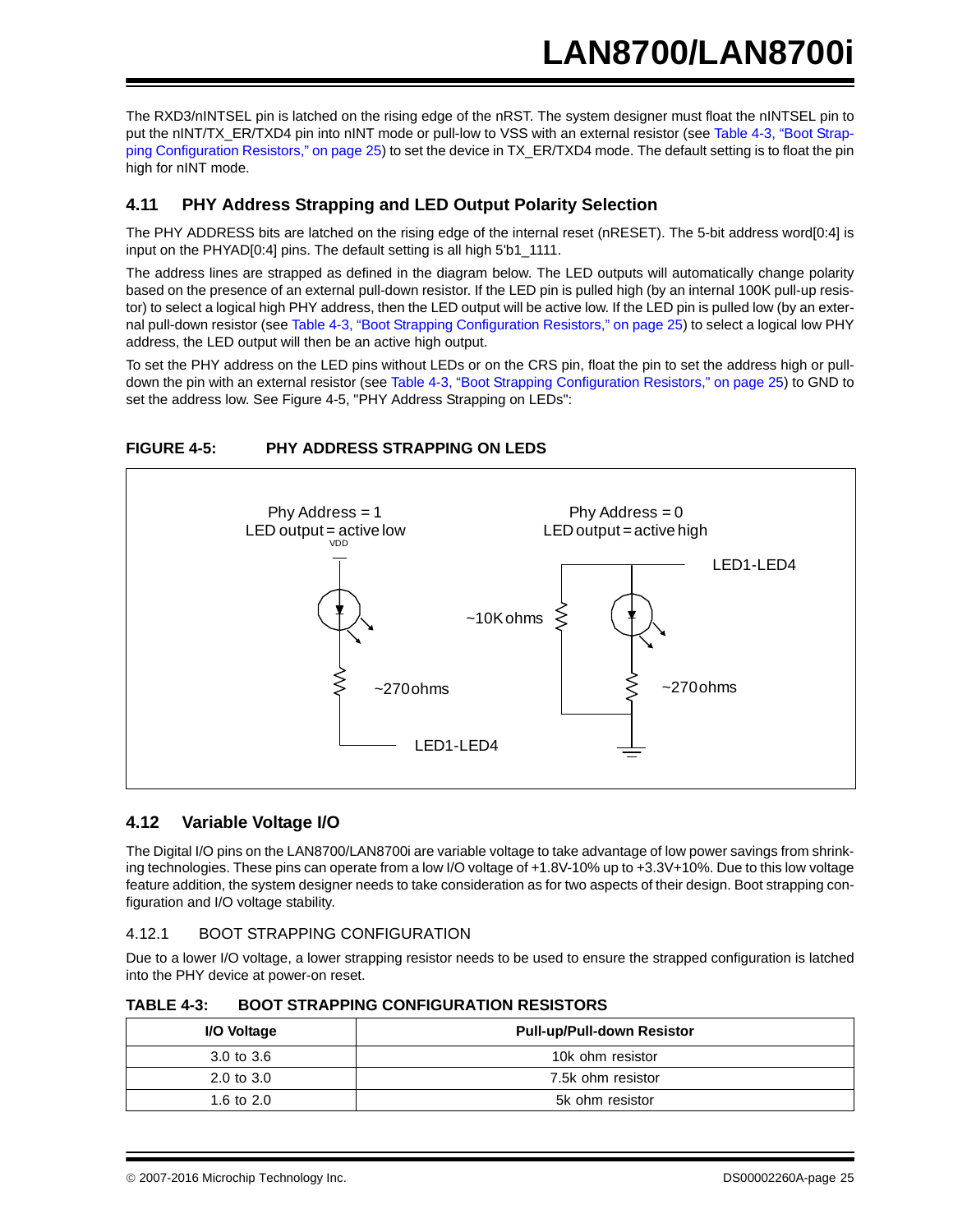#### 4.12.2 I/O VOLTAGE STABILITY

The I/O voltage the System Designer applies on VDDIO needs to maintain its value with a tolerance of  $\pm$  10%. Varying the voltage up or down, after the PHY has completed power-on reset can cause errors in the PHY operation.

## **4.13 PHY Management Control**

The Management Control module includes 3 blocks:

- Serial Management Interface (SMI)
- Management Registers Set
- Interrupt

#### 4.13.1 SERIAL MANAGEMENT INTERFACE (SMI)

The Serial Management Interface is used to control the LAN8700/LAN8700i and obtain its status. This interface supports registers 0 through 6 as required by Clause 22 of the 802.3 standard, as well as "vendor-specific" registers 16 to 31 allowed by the specification. Non-supported registers (7 to 15) will be read as hexadecimal "FFFF".

At the system level there are 2 signals, MDIO and MDC where MDIO is bi-directional open-drain and MDC is the clock.

A special feature (enabled by register 17 bit 3) forces the PHY to disregard the PHY-Address in the SMI packet causing the PHY to respond to any address. This feature is useful in multi-PHY applications and in production testing, where the same register can be written in all the PHYs using a single write transaction.

The MDC signal is an aperiodic clock provided by the station management controller (SMC). The MDIO signal receives serial data (commands) from the controller SMC, and sends serial data (status) to the SMC. The minimum time between edges of the MDC is 160 ns. There is no maximum time between edges.

The minimum cycle time (time between two consecutive rising or two consecutive falling edges) is 400 ns. These modest timing requirements allow this interface to be easily driven by the I/O port of a microcontroller.

The data on the MDIO line is latched on the rising edge of the MDC. The frame structure and timing of the data is shown in [Figure 4-6](#page-25-0) and [Figure 4-7](#page-26-0).

The timing relationships of the MDIO signals are further described in [Section 6.1, "Serial Management Interface \(SMI\)](#page-47-1) [Timing," on page 48.](#page-47-1)

## <span id="page-25-0"></span>**FIGURE 4-6: MDIO TIMING AND FRAME STRUCTURE - READ CYCLE**

|            | <b>Read Cycle</b>                                                                                                      |
|------------|------------------------------------------------------------------------------------------------------------------------|
| <b>MDC</b> |                                                                                                                        |
| MDI0       | <b>XRTXROY</b><br><b>XR4XR3</b><br>32 1's<br>∕R?<br>$(D15 \times D14)$<br>✕⅏⊁                                          |
|            | OP<br>Start of<br>Turn<br>Preamble<br><b>PHY Address</b><br><b>Register Address</b><br>Data<br>Frame<br>Code<br>Around |
|            | Data From Phy<br>Data To Phy                                                                                           |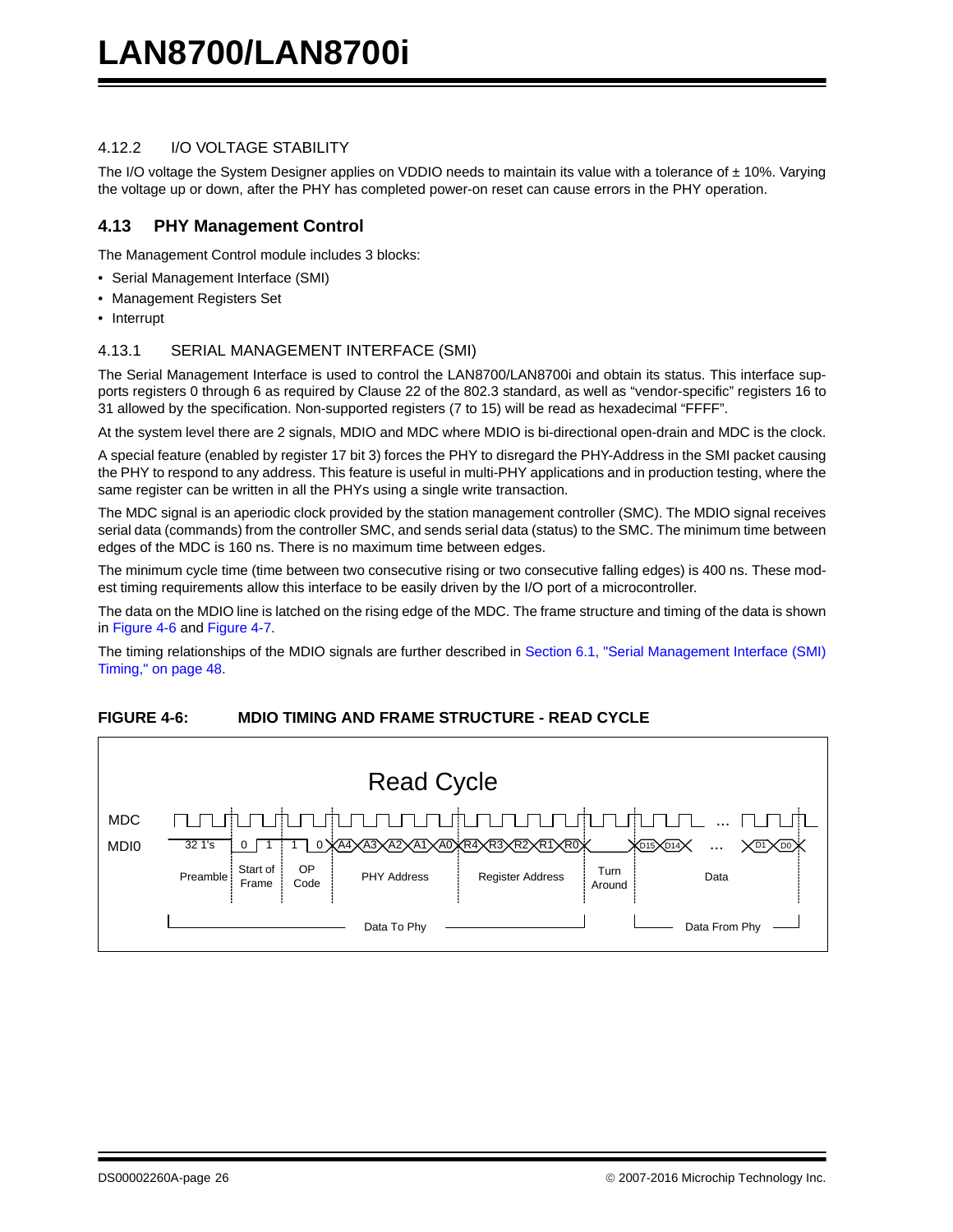<span id="page-26-0"></span>

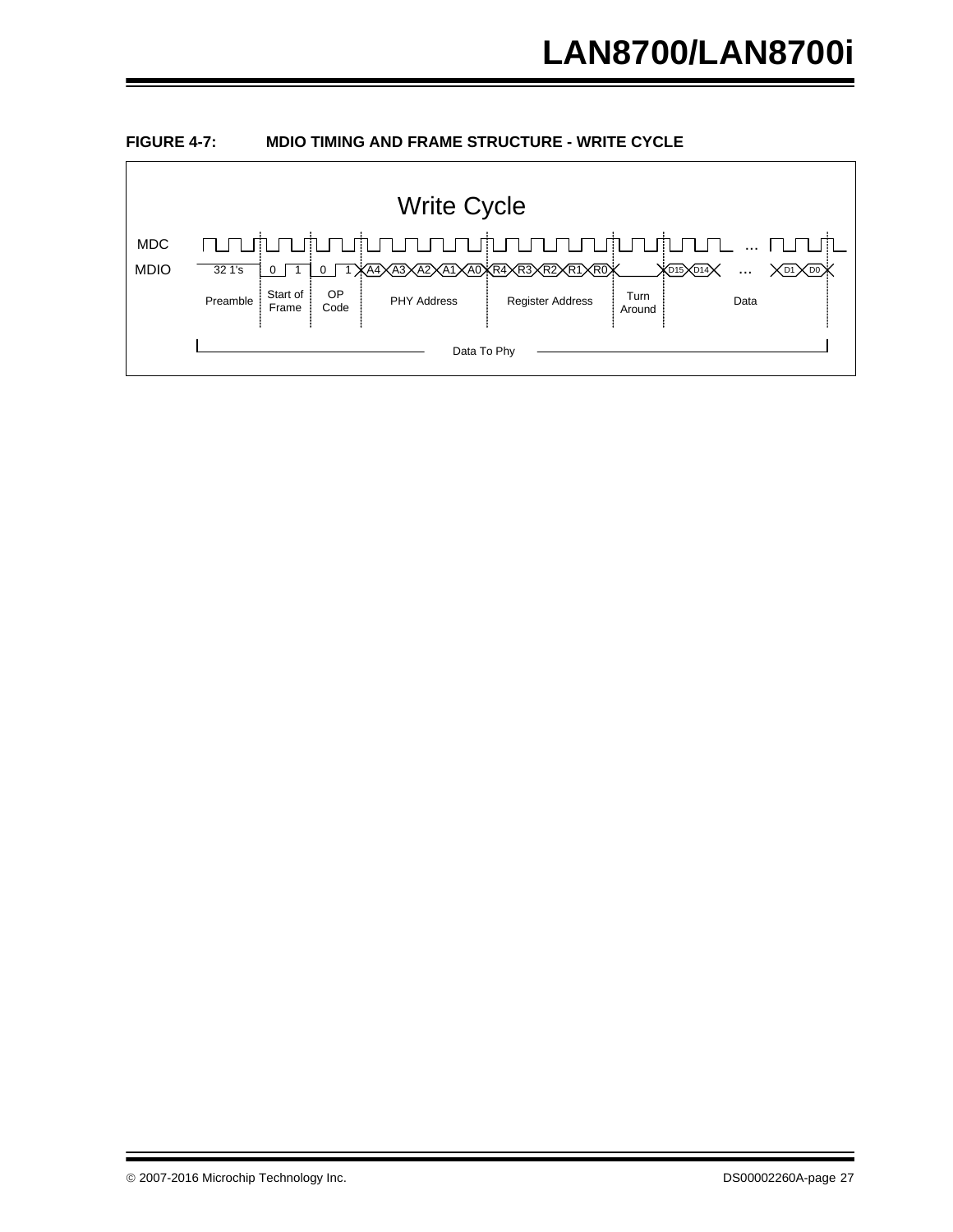# **5.0 REGISTERS**

## **TABLE 5-1: CONTROL REGISTER: REGISTER 0 (BASIC)**

|       |          |              | . <u>.</u> |            | 10      |             |             |                       |          |  |  |  |  |  |
|-------|----------|--------------|------------|------------|---------|-------------|-------------|-----------------------|----------|--|--|--|--|--|
| Reset | Loopback | Speed Select | A/N Enable | Power Down | Isolate | Restart A/N | Duplex Mode | <b>Collision Test</b> | Reserved |  |  |  |  |  |

## **TABLE 5-2: STATUS REGISTER: REGISTER 1 (BASIC)**

| 15                 | 14                                      | 1 ว<br>د ا                              | $\overline{A}$<br>. .             |                                   | 10 | C        |  | w               |                 | ุ              |                       |                  |                        |
|--------------------|-----------------------------------------|-----------------------------------------|-----------------------------------|-----------------------------------|----|----------|--|-----------------|-----------------|----------------|-----------------------|------------------|------------------------|
| 100Base-<br>$\tau$ | 100Base-<br>TX<br>Fuli<br><b>Duplex</b> | 100Base-<br>ТX<br>Half<br><b>Duplex</b> | 10Base-T<br>Full<br><b>Duplex</b> | 10Base-T<br>Half<br><b>Duplex</b> |    | Reserved |  | A/N<br>Complete | Remote<br>Fault | A/N<br>Ability | Link<br><b>Status</b> | Jabber<br>Detect | Extended<br>Capability |

## **TABLE 5-3: PHY ID 1 REGISTER: REGISTER 2 (EXTENDED)**

| DUV ID Number (Dite 0.40 of the Opportunities II). Helmine Islandical OUI) |  |  |  |  |  |  |  |  |  |  |  |  |  |  |
|----------------------------------------------------------------------------|--|--|--|--|--|--|--|--|--|--|--|--|--|--|

## PHY ID Number (Bits 3-18 of the Organizationally Unique Identifier - OUI)

## **TABLE 5-4: PHY ID 2 REGISTER: REGISTER 3 (EXTENDED)**

| $\overline{ }$ |                                                                                | $\sim$ | ہ م |  | 10 |  |  |                           |  |                                     |  |
|----------------|--------------------------------------------------------------------------------|--------|-----|--|----|--|--|---------------------------|--|-------------------------------------|--|
|                | PHY ID Number (Bits 19-24 of the Organizationally Unique<br>Identifier<br>OUI) |        |     |  |    |  |  | Manufacturer Model Number |  | <b>Manufacturer Revision Number</b> |  |

## **TABLE 5-5: AUTO-NEGOTIATION ADVERTISEMENT: REGISTER 4 (EXTENDED)**

<span id="page-27-0"></span>

| 15           | 14       | 12<br>د ا       | 12       | 10                 |          |                                      |                |                                |                   | ⌒ | -                            |  |
|--------------|----------|-----------------|----------|--------------------|----------|--------------------------------------|----------------|--------------------------------|-------------------|---|------------------------------|--|
| Next<br>Page | Reserved | Remote<br>Fault | Reserved | Pause<br>Operation | 100Base- | 100Base-<br>ТX<br><b>Full Duplex</b> | 100Base-<br>ТX | 10Base-T<br><b>Full Duplex</b> | $10$ Base- $\tau$ |   | IEEE 802.3 Selector<br>Field |  |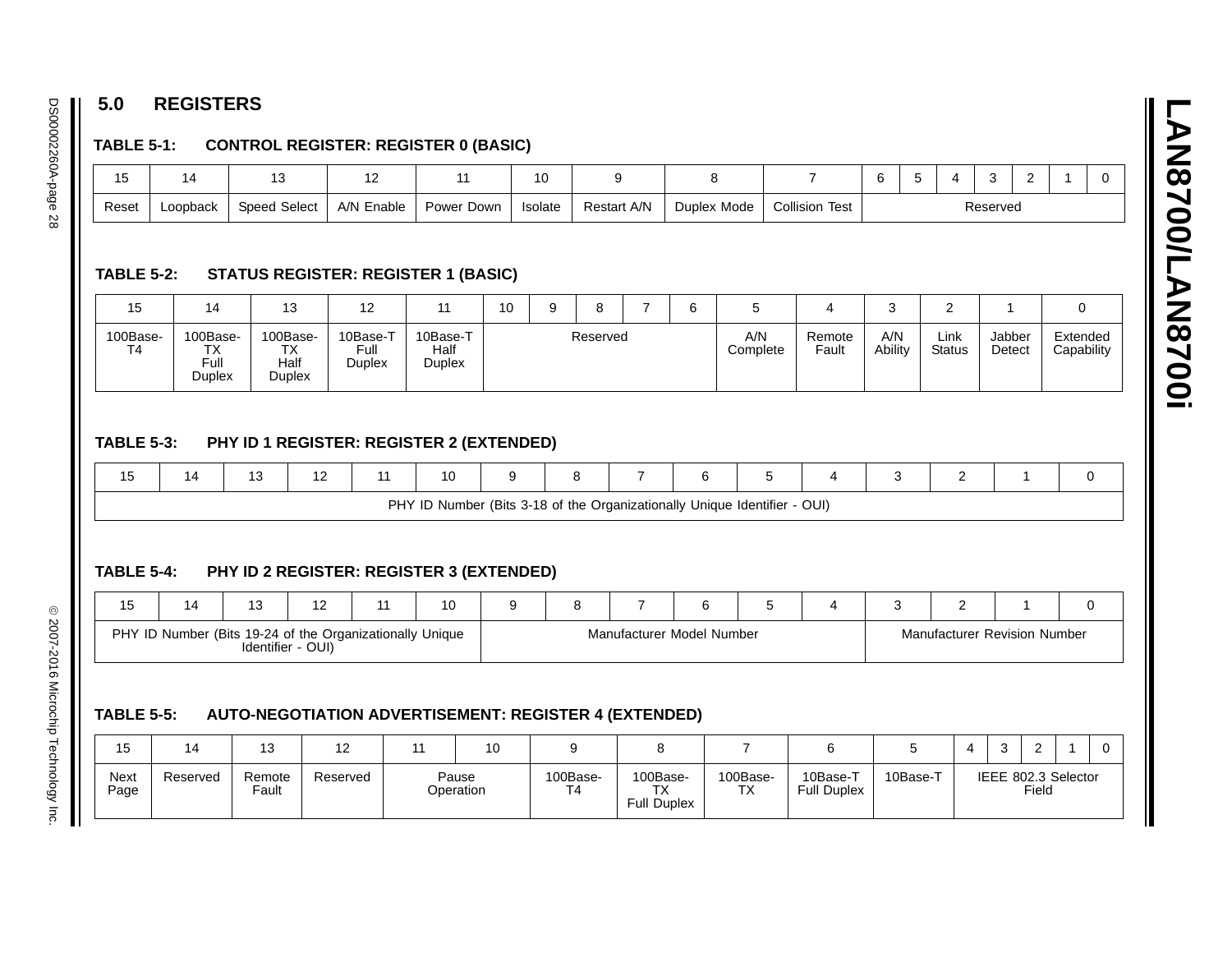## **TABLE 5-6: AUTO-NEGOTIATION LINK PARTNER BASE PAGE ABILITY REGISTER: REGISTER 5 (EXTENDED)**

| 15           | 14          | 13              | $1^\circ$<br>. . | 44 | 10    |                |                                  |                |                                   |         |  |                           |  |
|--------------|-------------|-----------------|------------------|----|-------|----------------|----------------------------------|----------------|-----------------------------------|---------|--|---------------------------|--|
| Next<br>Page | Acknowledge | Remote<br>Fault | Reserved         |    | Pause | 100Base-<br>T4 | 100Base-TX<br><b>Full Duplex</b> | 100Base-<br>ТX | 10Base-i<br>Full<br><b>Duplex</b> | 10Base- |  | IEEE 802.3 Selector Field |  |

## **TABLE 5-7: AUTO-NEGOTIATION EXPANSION REGISTER: REGISTER 6 (EXTENDED)**

| 15 | 14 | 1 O<br>. ט | $\overline{ }$<br>$\sim$ | 10       | ≂ | o |  | J | 4                           | J.                                   | <u>_</u>          |                  | v                           |
|----|----|------------|--------------------------|----------|---|---|--|---|-----------------------------|--------------------------------------|-------------------|------------------|-----------------------------|
|    |    |            |                          | Reserved |   |   |  |   | Parallel<br>Detect<br>Fault | Link<br>Partner<br>Next Page<br>Able | Next Page<br>Able | Page<br>Received | Link<br>Partner<br>A/N Able |

## **TABLE 5-8: AUTO-NEGOTIATION LINK PARTNER NEXT PAGE TRANSMIT REGISTER: REGISTER 7 (EXTENDED)**

| $\overline{a}$<br>15 | 14<br>. . | $\overline{\phantom{a}}$<br>د ا | 12 | 44<br>. . | $\overline{A}$<br>ιU | u<br>w | o | $\overline{\phantom{0}}$ | $\sim$<br>n<br>ັ | $\overline{\phantom{0}}$<br>-<br>. . | . | ◠<br>ັ | - | ີ |
|----------------------|-----------|---------------------------------|----|-----------|----------------------|--------|---|--------------------------|------------------|--------------------------------------|---|--------|---|---|
|                      |           |                                 |    |           |                      |        |   | Reserved                 |                  |                                      |   |        |   |   |

**Note:**Next Page capability is not supported.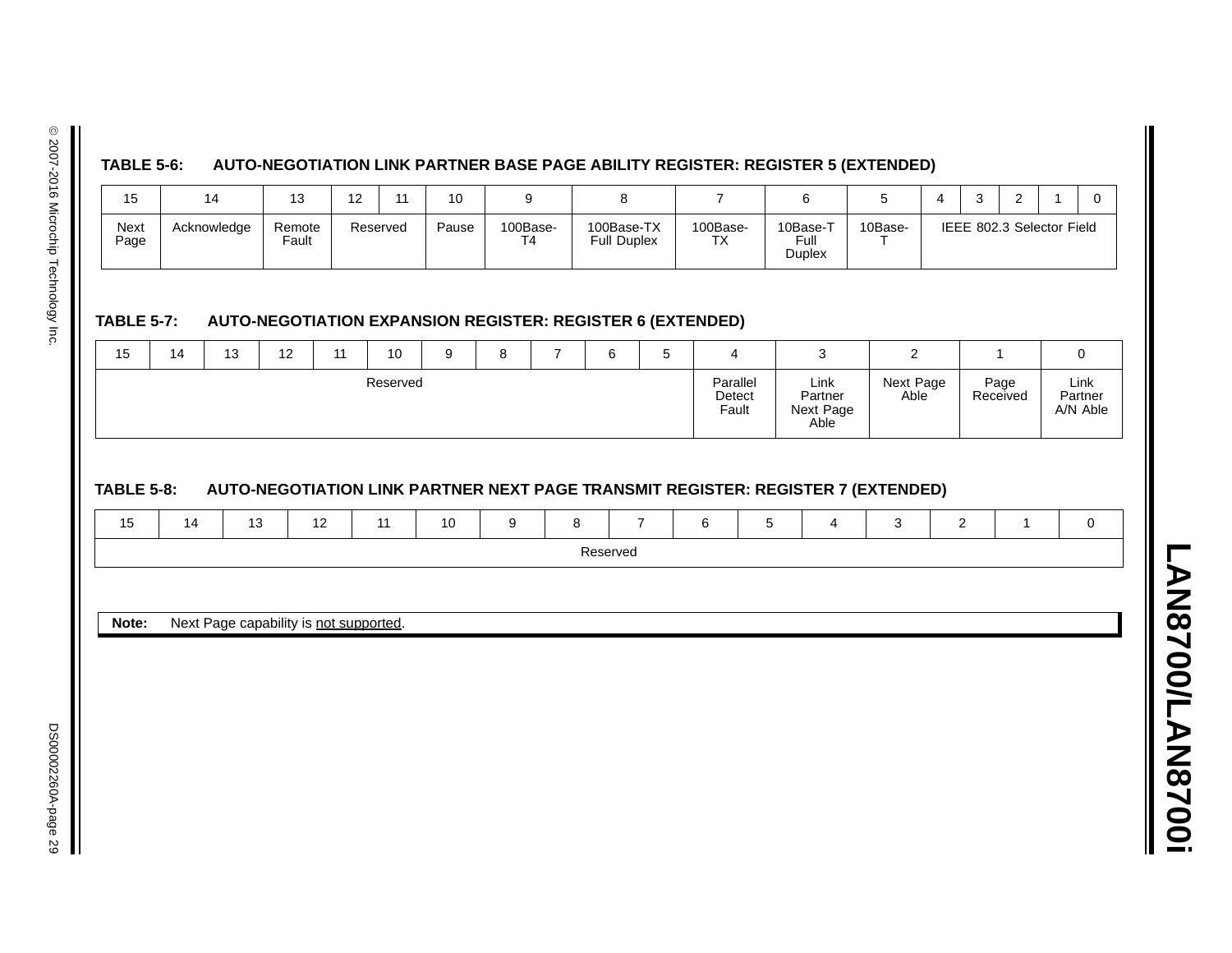# **TABLE 5-9: REGISTER 8 (EXTENDED)** 15 | 14 | 13 | 12 | 11 | 10 | 9 | 8 | 7 | 6 | 5 | 4 | 3 | 2 | 1 | 0 IEEE Reserved **TABLE 5-10: REGISTER 9 (EXTENDED)** 15 | 14 | 13 | 12 | 11 | 10 | 9 | 8 | 7 | 6 | 5 | 4 | 3 | 2 | 1 | 0  $\mathbf 0$ IEEE Reserved **TABLE 5-11: REGISTER 10 (EXTENDED)** 15 14 13 12 11 10 1 9 1 8 1 7 1 6 1 5 1 4 1 3 1 2 1 1 1 0 IEEE Reserved**TABLE 5-12: REGISTER 11 (EXTENDED)** 15 14 13 12 11 10 1 9 1 8 1 7 1 6 1 5 1 4 1 3 1 2 1 1 1 0 IEEE Reserved **TABLE 5-13: REGISTER 12 (EXTENDED)** 15 | 14 | 13 | 12 | 11 | 10 | 9 | 8 | 7 | 6 | 5 | 4 | 3 | 2 | 1 | 0  $\mathbf 0$ IEEE Reserved

**LAN8700/LAN8700i** AN8700/LAN8700i.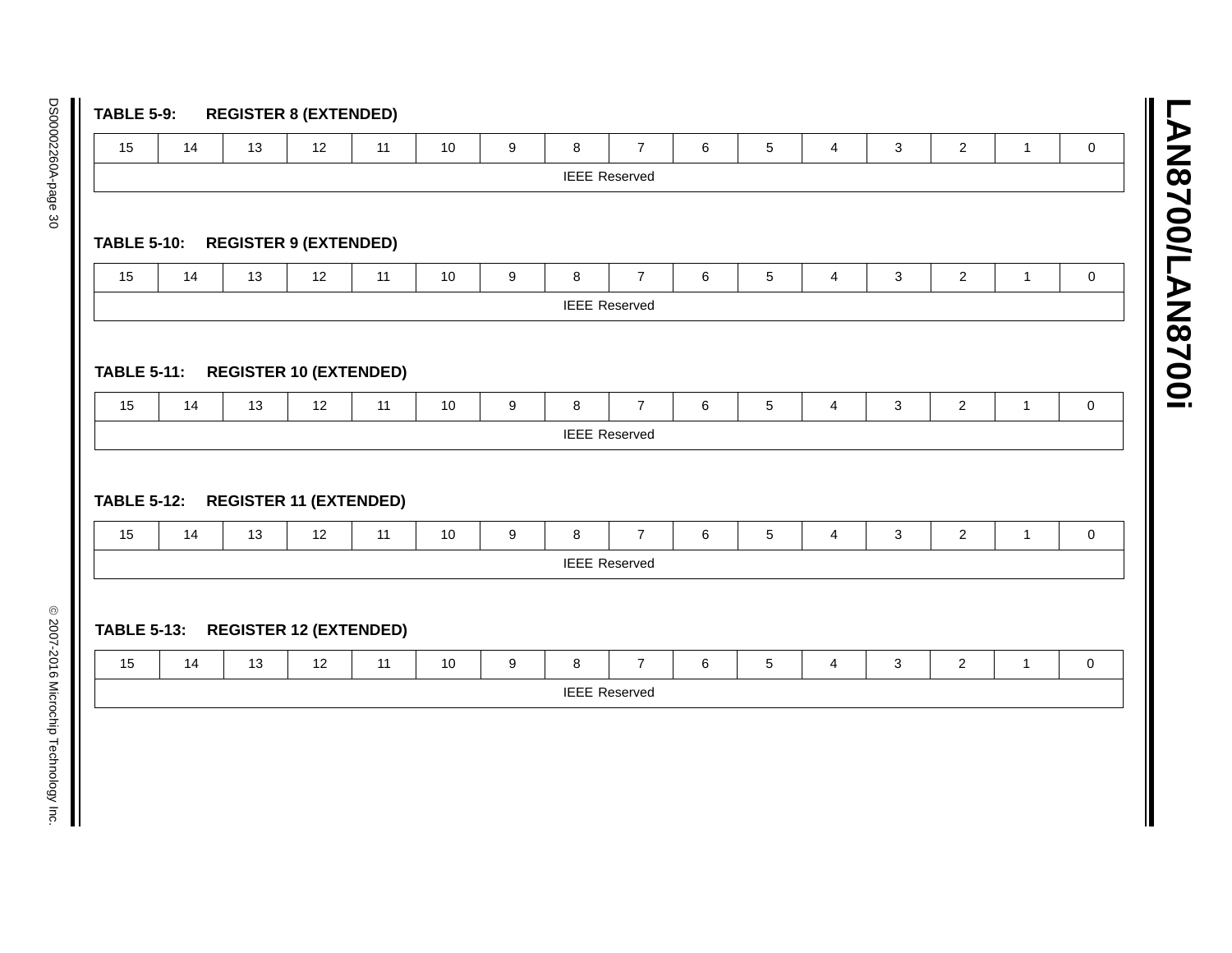# **LANGREY STAND FOR THE STAND CONTROLL STATUS REGISTER 17: VENDOR SPECIFIC<br>
TABLE 5-18: MODE CONTROLL STATUS REGISTER 17: VENDOR SPECIFIC<br>
TABLE 5-18: MODE CONTROLL STATUS REGISTER 17: VENDOR SPECIFIC<br>
RSVD = Reserved<br>
RSVD TABLE 5-14: REGISTER 13 (EXTENDED)** 15 14 13 12 11 10 1 9 1 8 1 7 1 6 1 5 1 4 1 3 1 2 1 1 1 0 IEEE Reserved **TABLE 5-15: REGISTER 14 (EXTENDED)** 15 | 14 | 13 | 12 | 11 | 10 | 9 | 8 | 7 | 6 | 5 | 4 | 3 | 2 | 1 | 0 IEEE Reserved **TABLE 5-16: REGISTER 15 (EXTENDED)** 15 14 13 12 11 10 1 9 1 8 1 7 1 6 1 5 1 4 1 3 1 2 1 1 1 0 IEEE Reserved**TABLE 5-17: SILICON REVISION REGISTER 16: VENDOR-SPECIFIC**15 | 14 | 13 | 12 | 11 | 10 | 9 | 8 | 7 | 6 | 5 | 4 | 3 | 2 | 1 | 0 Reserved **Network Reserved Network Silicon Revision** Reserved **TABLE 5-18: MODE CONTROL/ STATUS REGISTER 17: VENDOR-SPECIFIC**1 514 13 12 11 1 10 1 9 18 17 1 6 15 14 1 3 1 2 1 1 1 0 RSVD | EDPWRDOWN | RSVD | LOWSQEN | MDPREBP | FARLOOPBACK | RSVD | ALTINT | RSVD | PHYADBP ENERGYON | RSVD

© 2007-2016 Microchip Technology Inc. 2007-2016 Microchip Technology Inc.

DS00002260A-page 31 DS0002260A-page 31

 Good LinkStatus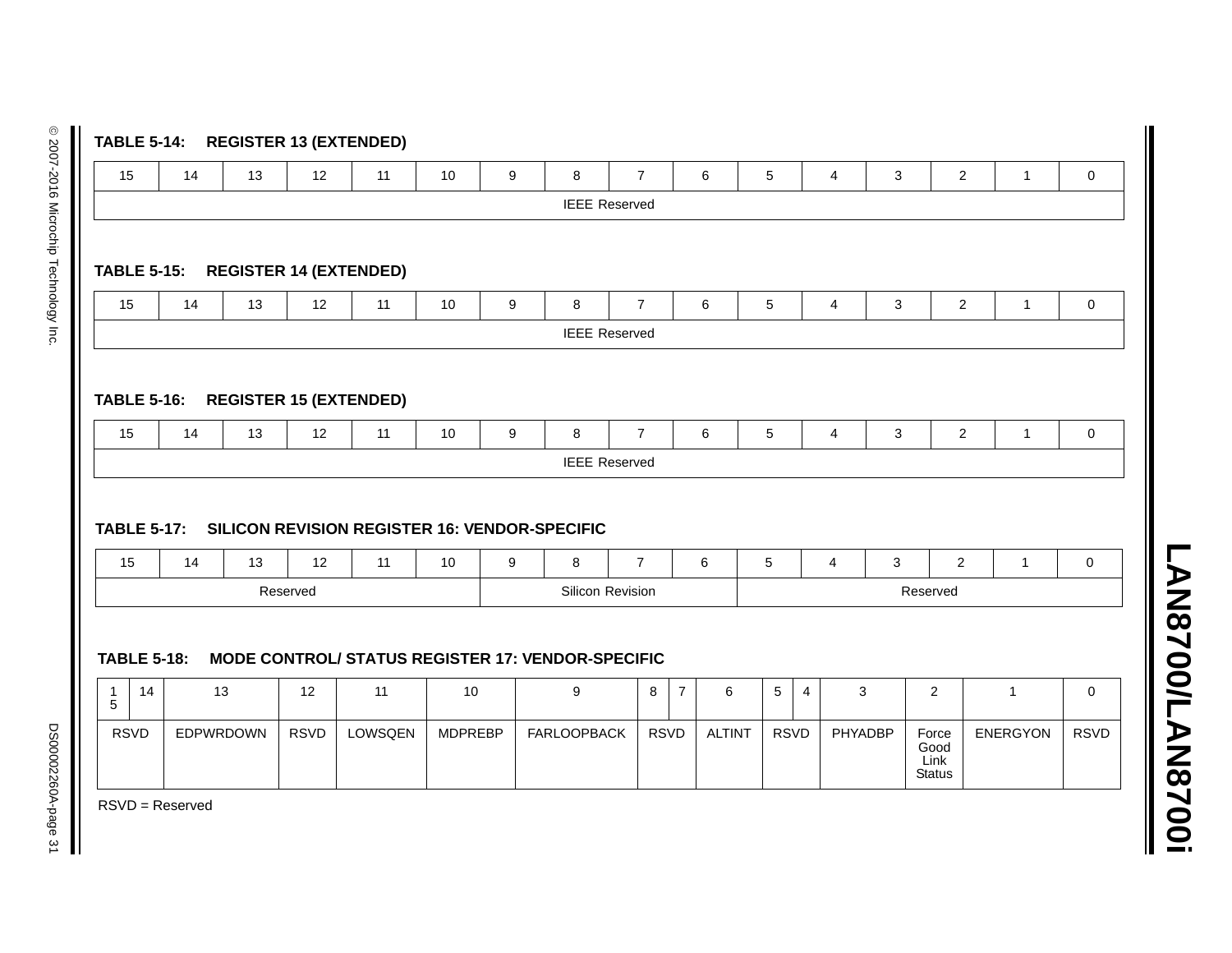# 15 | 14 | 13 | 12 | 11 | 10 | 9 | 8 | 7 | 6 | 5 | 4 | 3 | 2 | 1 | 0 Reserved MIIMODE Reserved MODE PHYAD**TABLE 5-20: RESERVED REGISTER 19: VENDOR-SPECIFIC**15 | 14 | 13 | 12 | 11 | 10 | 9 | 8 | 7 | 6 | 5 | 4 | 3 | 2 | 1 | 0  $\mathsf{O}\xspace$ Reserved **TABLE 5-21: REGISTER 24: VENDOR-SPECIFIC**15 14 13 12 11 10 1 9 1 8 1 7 1 6 1 5 1 4 1 3 1 2 1 1 1 0 Reserved**TABLE 5-22: REGISTER 25: VENDOR-SPECIFIC**

| 15 | 14<br>. . | $\overline{\phantom{a}}$<br>כ ו<br>$\sim$ | $\overline{A}$<br>$\sim$ | $\overline{A}$ | 10 | $\Omega$<br>ັ | $\overline{\phantom{0}}$ | $\sim$<br>r<br>ີ | $\overline{\phantom{a}}$<br>∽ | $\epsilon$<br>$\cdot$ |  |  |
|----|-----------|-------------------------------------------|--------------------------|----------------|----|---------------|--------------------------|------------------|-------------------------------|-----------------------|--|--|
|    |           |                                           |                          |                |    |               | Reserved                 |                  |                               |                       |  |  |

## **TABLE 5-23: SYMBOL ERROR COUNTER REGISTER 26: VENDOR-SPECIFIC**



DS00002260A-page 32 DS00002260A-page 32

## **TABLE 5-19: SPECIAL MODES REGISTER 18: VENDOR-SPECIFIC**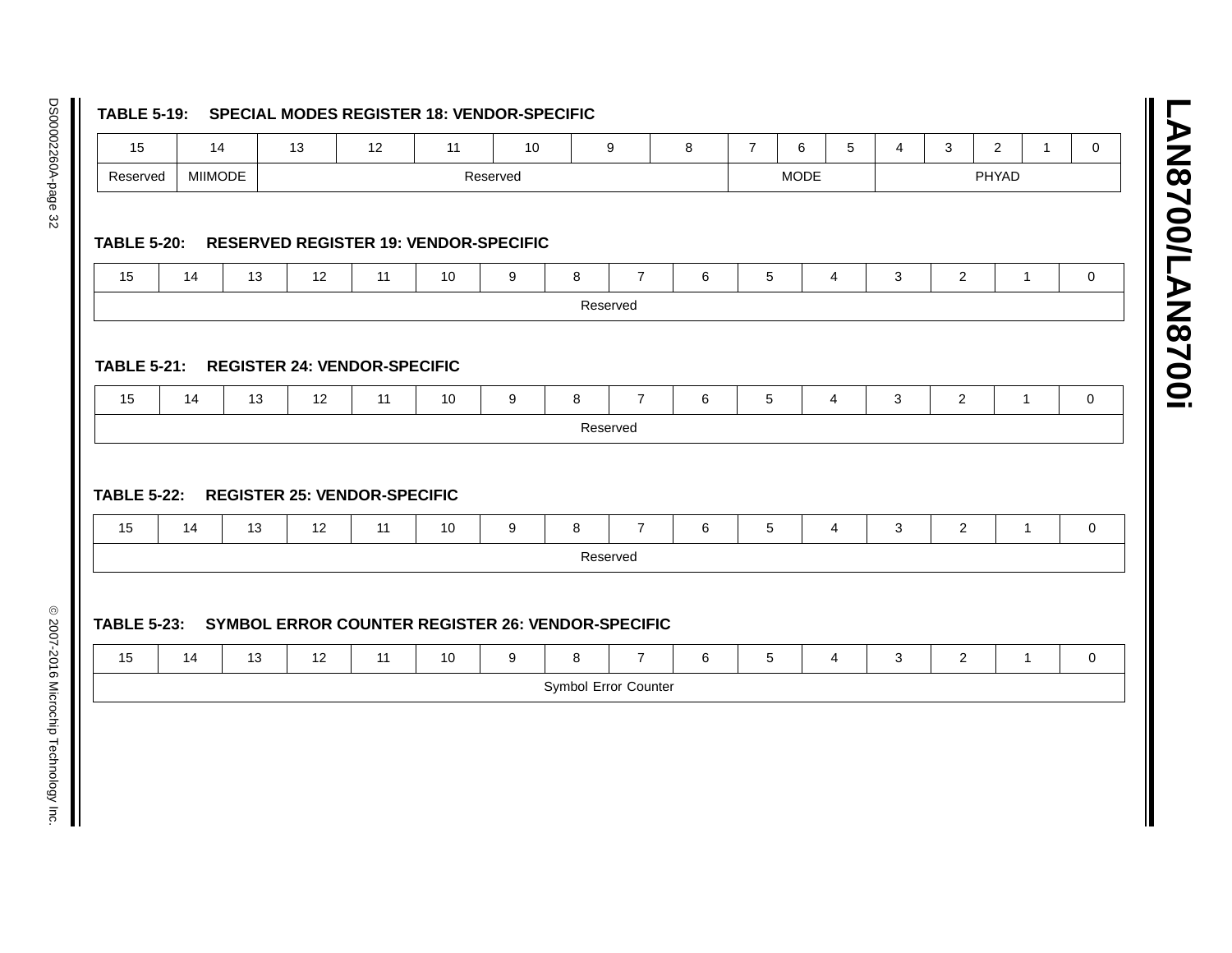## **TABLE 5-24: SPECIAL CONTROL/STATUS INDICATIONS REGISTER 27: VENDOR-SPECIFIC**

| ر ا       |          | ָּ                        | $\sim$   |               | $\overline{ }$<br>ັບ |          |  |                   |  |          |  |
|-----------|----------|---------------------------|----------|---------------|----------------------|----------|--|-------------------|--|----------|--|
| AMDIXCTRL | Reserved | <b>SELECT</b><br>∼⊔<br>◡╷ | Reserved | <b>SQEOFF</b> |                      | Reserved |  | <b>XPO</b><br>−∪∟ |  | Reserved |  |

## **TABLE 5-25: SPECIAL INTERNAL TESTABILITY CONTROL REGISTER 28: VENDOR-SPECIFIC**

| $\overline{a}$<br>אי<br>1 J | $\overline{\phantom{a}}$<br>14 | $\sqrt{2}$<br>ن ا | $\overline{A}$<br>$\sim$ | $\lambda$<br>. . | $\overline{A}$<br>ιv | $\cdot$ | $\circ$ | $\overline{\phantom{a}}$ | $\sim$<br>. .<br>$\cdot$ | $\overline{\phantom{a}}$ | " | ◠<br> | - |  |
|-----------------------------|--------------------------------|-------------------|--------------------------|------------------|----------------------|---------|---------|--------------------------|--------------------------|--------------------------|---|-------|---|--|
|                             |                                |                   |                          |                  |                      |         |         | Reserved                 |                          |                          |   |       |   |  |

## **TABLE 5-26: INTERRUPT SOURCE FLAGS REGISTER 29: VENDOR-SPECIFIC**

| 15 | . .<br>ıд | 13 | $\overline{ }$ | 10 | ີ |      |                  |                  |                  |                            |                  |                  |          |
|----|-----------|----|----------------|----|---|------|------------------|------------------|------------------|----------------------------|------------------|------------------|----------|
|    |           |    | Reserved       |    |   | INT7 | INT <sub>6</sub> | INT <sub>5</sub> | INT <sub>4</sub> | INT <sub>3</sub><br>$\sim$ | INT <sub>2</sub> | INT <sub>1</sub> | Reserved |

## **TABLE 5-27: INTERRUPT MASK REGISTER 30: VENDOR-SPECIFIC**

| $\overline{a}$<br>. .<br>ں ו | A A<br>14     | $\sim$<br>ں ا | $\overline{a}$<br>$-$ | 4 A | 10 |  | . . |  |           | . . |  |          |
|------------------------------|---------------|---------------|-----------------------|-----|----|--|-----|--|-----------|-----|--|----------|
|                              | Reserved<br>. |               |                       |     |    |  |     |  | Mask Bits |     |  | Reserved |

## **TABLE 5-28: PHY SPECIAL CONTROL/STATUS REGISTER 31: VENDOR-SPECIFIC**

| $\overline{a}$<br>ں ו | ہے ا     | $\sqrt{ }$<br>. | . .      |  |          |  |             |          |                  |          |                  |
|-----------------------|----------|-----------------|----------|--|----------|--|-------------|----------|------------------|----------|------------------|
|                       | Reserved |                 | Autodone |  | Reserved |  | Enable 4B5B | Reserved | Speed Indication | Reserved | Scramble Disable |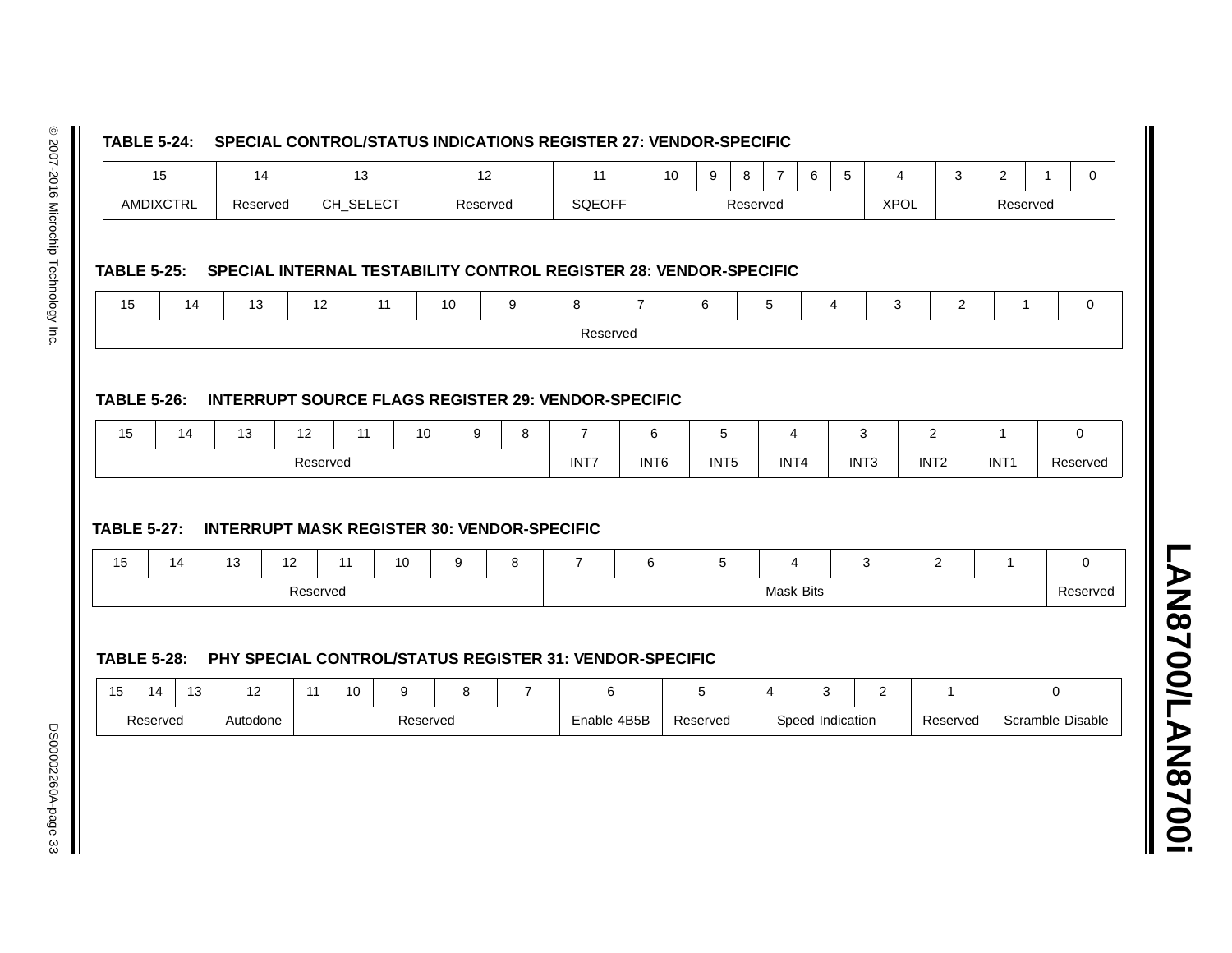## **5.1 SMI Register Mapping**

The following registers are supported (register numbers are in decimal):

| Register #     | <b>Description</b>                             | Group           |
|----------------|------------------------------------------------|-----------------|
| $\Omega$       | <b>Basic Control Register</b>                  | Basic           |
| 1              | <b>Basic Status Register</b>                   | Basic           |
| $\overline{2}$ | PHY Identifier 1                               | Extended        |
| 3              | PHY Identifier 2                               | Extended        |
| 4              | Auto-Negotiation Advertisement Register        | Extended        |
| 5              | Auto-Negotiation Link Partner Ability Register | Extended        |
| 6              | Auto-Negotiation Expansion Register            | Extended        |
| 16             | Silicon Revision Register                      | Vendor-specific |
| 17             | Mode Control/Status Register                   | Vendor-specific |
| 18             | Special Modes                                  | Vendor-specific |
| 20             | Reserved                                       | Vendor-specific |
| 21             | Reserved                                       | Vendor-specific |
| 22             | Reserved                                       | Vendor-specific |
| 23             | Reserved                                       | Vendor-specific |
| 26             | Symbol Error Counter Register                  | Vendor-specific |
| 27             | Control / Status Indication Register           | Vendor-specific |
| 28             | Special internal testability controls          | Vendor-specific |
| 29             | Interrupt Source Register                      | Vendor-specific |
| 30             | Interrupt Mask Register                        | Vendor-specific |
| 31             | PHY Special Control/Status Register            | Vendor-specific |

#### **TABLE 5-29: SMI REGISTER MAPPING**

## **5.2 SMI Register Format**

The mode key is as follows:

- RW = Read/write,
- SC = Self clearing,
- WO = Write only,
- RO = Read only,
- LH = Latch high, clear on read of register,
- LL = Latch low, clear on read of register,
- NASR = Not Affected by Software Reset
- $X =$  Either a 1 or 0.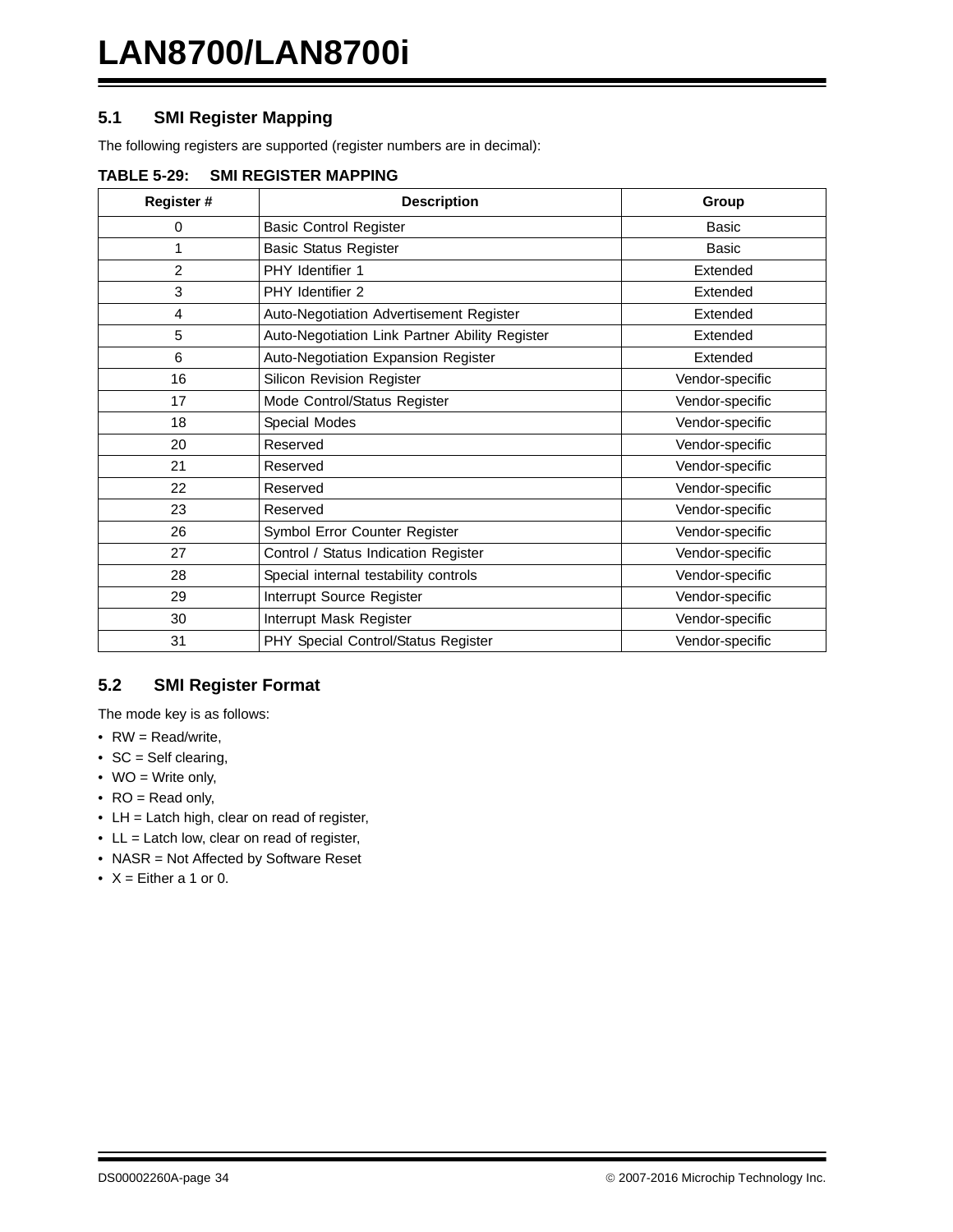| <b>Address</b> | <b>Name</b>                       | <b>Description</b>                                                                                                                                                                                                                                           | Mode             | <b>Default</b>             |
|----------------|-----------------------------------|--------------------------------------------------------------------------------------------------------------------------------------------------------------------------------------------------------------------------------------------------------------|------------------|----------------------------|
| 0.15           | Reset                             | $1$ = software reset. Bit is self-clearing. For best results,<br>when setting this bit do not set other bits in this<br>register. The configuration (as described in<br>Section 5.4.9.2) is set from the register bit values,<br>and not from the mode pins. | RW/<br><b>SC</b> | $\Omega$                   |
| 0.14           | Loopback                          | $1 =$ loopback mode,<br>$0 =$ normal operation                                                                                                                                                                                                               | <b>RW</b>        | $\Omega$                   |
| 0.13           | Speed Select                      | $1 = 100Mbps$ ,<br>$0 = 10$ Mbps.<br>Ignored if Auto Negotiation is enabled $(0.12 = 1)$ .                                                                                                                                                                   | <b>RW</b>        | Set by<br>MODE[2:0]<br>bus |
| 0.12           | Auto-Negotiation<br>Enable        | $1$ = enable auto-negotiate process<br>(overrides $0.13$ and $0.8$ )<br>$0 =$ disable auto-negotiate process                                                                                                                                                 | <b>RW</b>        | Set by<br>MODE[2:0]<br>bus |
| 0.11           | Power Down                        | $1 =$ General power down mode,<br>$0 =$ normal operation                                                                                                                                                                                                     | <b>RW</b>        | 0                          |
| 0.10           | Isolate                           | $1 =$ electrical isolation of PHY from MII<br>$0 =$ normal operation                                                                                                                                                                                         | <b>RW</b>        | $\Omega$                   |
| 0.9            | <b>Restart Auto-</b><br>Negotiate | $1 =$ restart auto-negotiate process<br>$0 =$ normal operation. Bit is self-clearing.                                                                                                                                                                        | RW/<br><b>SC</b> | $\Omega$                   |
| 0.8            | Duplex Mode                       | $1 =$ Full duplex,<br>$0 =$ Half duplex.<br>Ignored if Auto Negotiation is enabled $(0.12 = 1)$ .                                                                                                                                                            | <b>RW</b>        | Set by<br>MODE[2:0]<br>bus |
| 0.7            | <b>Collision Test</b>             | $1$ = enable COL test,<br>$0 =$ disable COL test                                                                                                                                                                                                             | <b>RW</b>        | 0                          |
| 0.6:0          | Reserved                          |                                                                                                                                                                                                                                                              | <b>RO</b>        | $\Omega$                   |

## **TABLE 5-30: REGISTER 0 - BASIC CONTROL**

#### <span id="page-34-0"></span>**TABLE 5-31: REGISTER 1 - BASIC STATUS**

| <b>Address</b> | <b>Name</b>                      | <b>Description</b>                                                                                       | <b>Mode</b> | <b>Default</b> |
|----------------|----------------------------------|----------------------------------------------------------------------------------------------------------|-------------|----------------|
| 1.15           | 100Base-T4                       | $1 = T4$ able.<br>$0 = no T4$ ability                                                                    | RO.         | 0              |
| 1.14           | 100Base-TX Full<br><b>Duplex</b> | $1 = TX$ with full duplex,<br>$0 =$ no TX full duplex ability                                            | RO.         | 1              |
| 1.13           | 100Base-TX Half<br><b>Duplex</b> | $1 = TX$ with half duplex,<br>$0 =$ no TX half duplex ability                                            | RO.         | 1              |
| 1.12           | 10Base-T Full<br><b>Duplex</b>   | $1 = 10$ Mbps with full duplex<br>$0 = no$ 10Mbps with full duplex ability                               | <b>RO</b>   | 1              |
| 1.11           | 10Base-T Half<br><b>Duplex</b>   | $1 = 10Mbps$ with half duplex<br>$0 = no$ 10Mbps with half duplex ability                                | <b>RO</b>   | 1              |
| 1.10:6         | Reserved                         |                                                                                                          |             |                |
| 1.5            | Auto-Negotiate<br>Complete       | $1 =$ auto-negotiate process completed<br>$0 =$ auto-negotiate process not completed                     | <b>RO</b>   | $\Omega$       |
| 1.4            | Remote Fault                     | $1 =$ remote fault condition detected<br>$0 = no$ remote fault                                           | RO/<br>LН   | $\Omega$       |
| 1.3            | Auto-Negotiate<br>Ability        | $1$ = able to perform auto-negotiation function<br>$0 =$ unable to perform auto-negotiation function     | RO.         | 1              |
| 1.2            | Link Status                      | $1 =$ link is up.<br>$0 =$ link is down                                                                  | RO/<br>LL   | X              |
| 1.1            | Jabber Detect                    | $1 =$ jabber condition detected<br>$0 = no$ jabber condition detected                                    | RO/<br>LН   | X              |
| 1.0            | Extended<br>Capabilities         | $1 =$ supports extended capabilities registers<br>$0 =$ does not support extended capabilities registers | RO.         | 1              |

© 2007-2016 Microchip Technology Inc. <br>
DS00002260A-page 35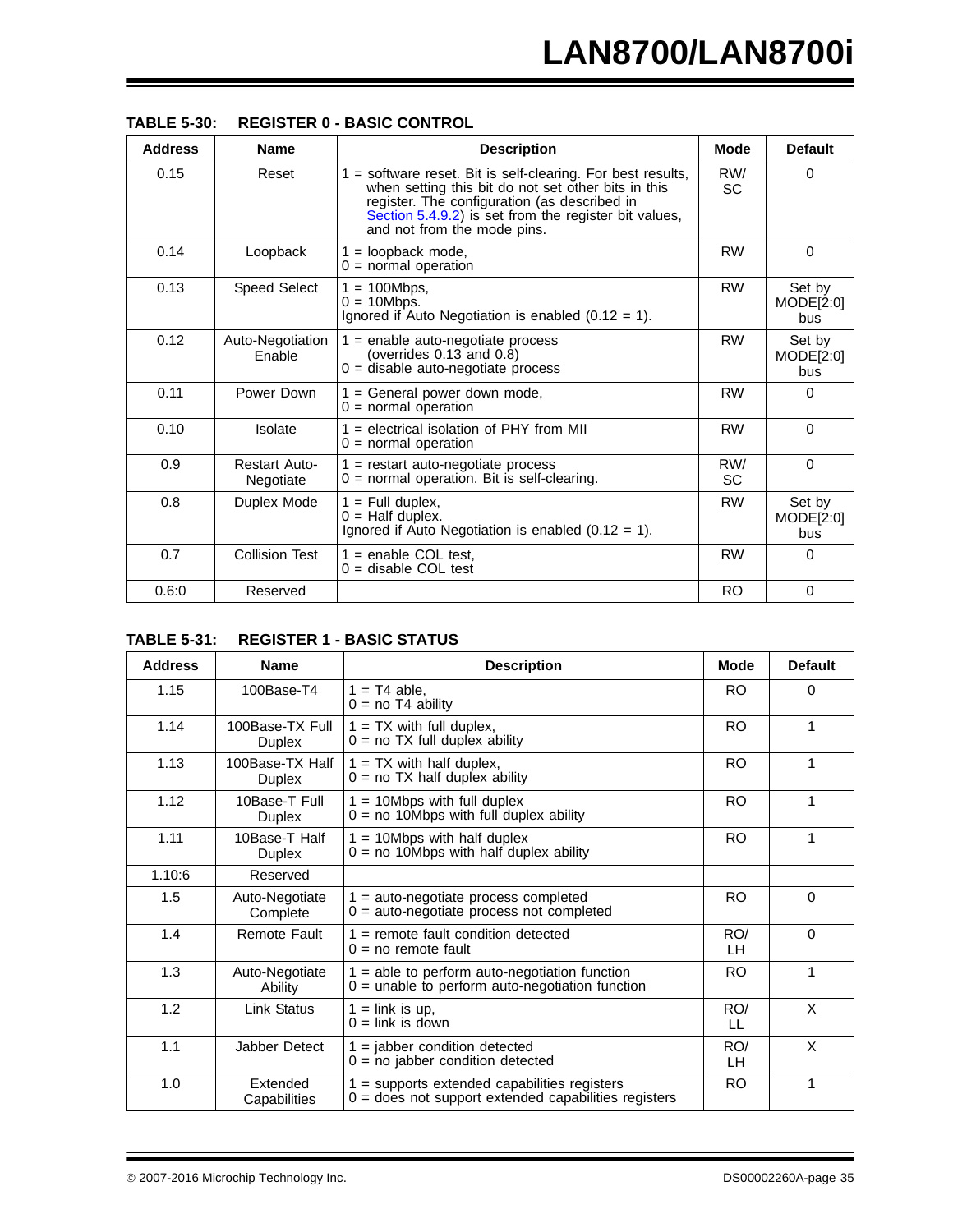| <b>Address</b> | Name          | <b>Description</b>                                                                                                       | Mode      | <b>Default</b> |
|----------------|---------------|--------------------------------------------------------------------------------------------------------------------------|-----------|----------------|
| 2.15:0         | PHY ID Number | Assigned to the 3rd through 18th bits of the<br>Organizationally Unique Identifier (OUI), respectively.<br>$OUI=00800Fh$ | <b>RW</b> | 0007h          |

## **TABLE 5-32: REGISTER 2 - PHY IDENTIFIER 1**

## **TABLE 5-33: REGISTER 3 - PHY IDENTIFIER 2**

| <b>Address</b> | Name                   | <b>Description</b>                                                         | Mode      | <b>Default</b>   |
|----------------|------------------------|----------------------------------------------------------------------------|-----------|------------------|
| 3.15:10        | PHY ID Number          | Assigned to the 19 <sup>th</sup> through 24 <sup>th</sup> bits of the OUI. | <b>RW</b> | C <sub>0</sub> h |
| 3.9:4          | Model Number           | Six-bit manufacturer's model number.                                       | <b>RW</b> | 0Ch              |
| 3.3:0          | <b>Revision Number</b> | Four-bit manufacturer's revision number.                                   | <b>RW</b> | 4h               |

## **TABLE 5-34: REGISTER 4 - AUTO NEGOTIATION ADVERTISEMENT**

| <b>Address</b> | <b>Name</b>                      | <b>Description</b>                                                                                                                                            | <b>Mode</b> | <b>Default</b>             |
|----------------|----------------------------------|---------------------------------------------------------------------------------------------------------------------------------------------------------------|-------------|----------------------------|
| 4.15           | Next Page                        | $1 =$ next page capable,<br>$0 = no$ next page ability<br>This Phy does not support next page ability.                                                        | RO.         | $\Omega$                   |
| 4.14           | Reserved                         |                                                                                                                                                               | <b>RO</b>   | $\Omega$                   |
| 4.13           | Remote Fault                     | $1 =$ remote fault detected,<br>$0 = no$ remote fault                                                                                                         | <b>RW</b>   | $\Omega$                   |
| 4.12           | Reserved                         |                                                                                                                                                               |             |                            |
| 4.11:10        | Pause Operation                  | $00 = No$ PAUSE<br>01 = Symmetric PAUSE<br>10 = Asymmetric PAUSE toward link partner<br>11 = Both Symmetric PAUSE and Asymmetric<br>PAUSE toward local device | R/W         | 00                         |
| 4.9            | 100Base-T4                       | $1 = T4$ able,<br>$0 = no T4$ ability<br>This Phy does not support 100Base-T4.                                                                                | <b>RO</b>   | $\Omega$                   |
| 4.8            | 100Base-TX Full<br><b>Duplex</b> | $1 = TX$ with full duplex,<br>$0 = no TX$ full duplex ability                                                                                                 | <b>RW</b>   | Set by<br>MODE[2:0]<br>bus |
| 4.7            | 100Base-TX                       | $1 = TX$ able,<br>$0 = no TX$ ability                                                                                                                         | <b>RW</b>   | 1                          |
| 4.6            | 10Base-T Full<br><b>Duplex</b>   | $1 = 10Mbps$ with full duplex<br>$0 = no 10Mbps$ with full duplex ability                                                                                     | <b>RW</b>   | Set by<br>MODE[2:0]<br>bus |
| 4.5            | 10Base-T                         | $1 = 10$ Mbps able,<br>$0 = no$ 10Mbps ability                                                                                                                | <b>RW</b>   | Set by<br>MODE[2:0]<br>bus |
| 4.4:0          | Selector Field                   | $[00001] = IEEE 802.3$                                                                                                                                        | <b>RW</b>   | 00001                      |

#### **TABLE 5-35: REGISTER 5 - AUTO NEGOTIATION LINK PARTNER ABILITY**

| <b>Address</b> | Name         | <b>Description</b>                                                                                         | <b>Mode</b> | <b>Default</b> |
|----------------|--------------|------------------------------------------------------------------------------------------------------------|-------------|----------------|
| 5.15           | Next Page    | $1 =$ "Next Page" capable,<br>$0 = no$ "Next Page" ability<br>This Phy does not support next page ability. | RO          |                |
| 5.14           | Acknowledge  | $1 =$ link code word received from partner<br>$0 =$ link code word not yet received                        | RO          |                |
| 5.13           | Remote Fault | $1 =$ remote fault detected,<br>$0 = no$ remote fault                                                      | RO          |                |
| 5.12:11        | Reserved     |                                                                                                            | RO          |                |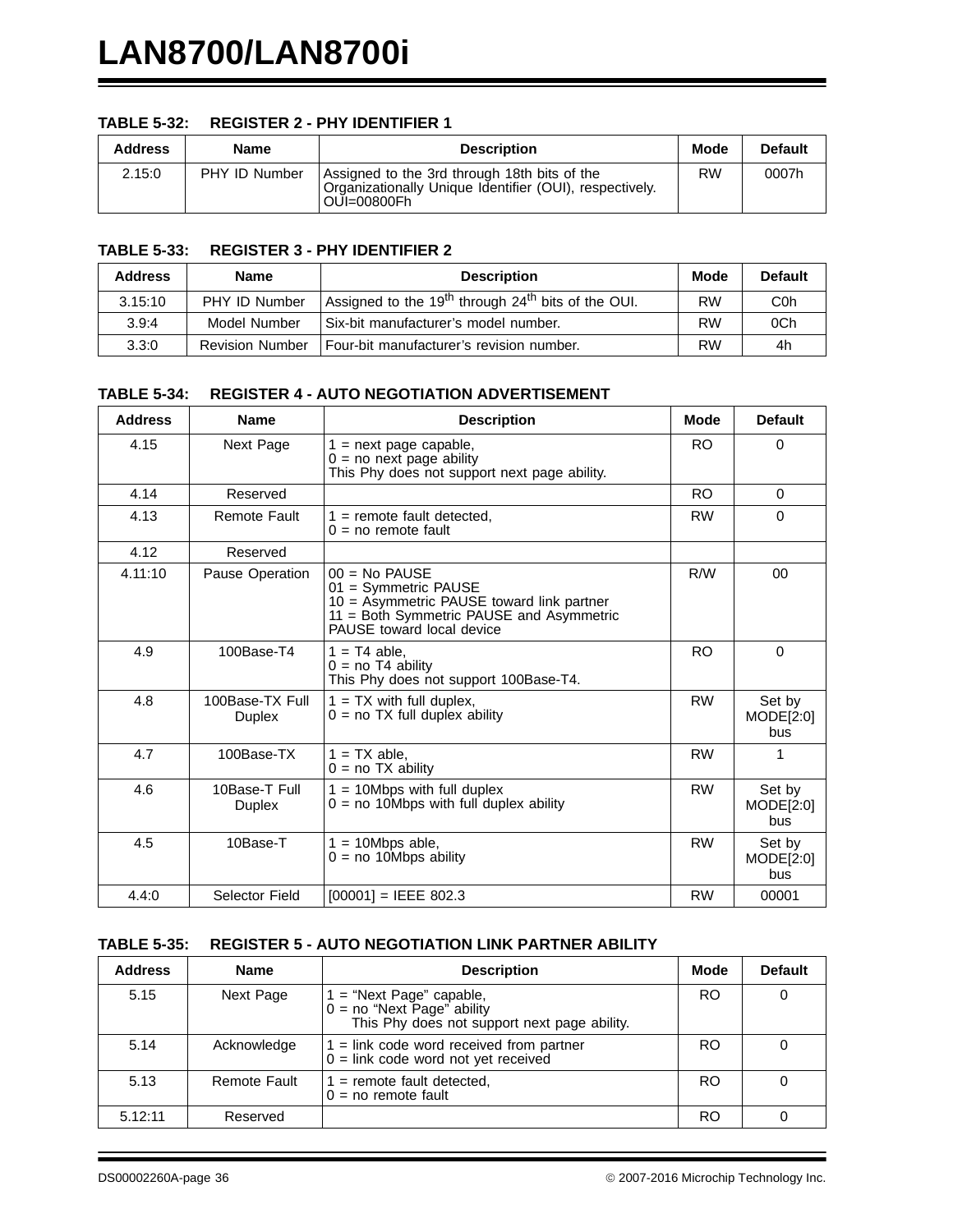| <b>Address</b> | <b>Name</b>                    | <b>Description</b>                                                                                        | <b>Mode</b> | <b>Default</b> |
|----------------|--------------------------------|-----------------------------------------------------------------------------------------------------------|-------------|----------------|
| 5.10           | Pause Operation                | $1$ = Pause Operation is supported by remote MAC,<br>$0 =$ Pause Operation is not supported by remote MAC | RO.         | 0              |
| 5.9            | 100Base-T4                     | $1 = T4$ able.<br>$0 = no T4$ ability.<br>This Phy does not support T4 ability.                           | RO          | $\Omega$       |
| 5.8            | 100Base-TX Full<br>Duplex      | $1 = TX$ with full duplex,<br>$0 =$ no TX full duplex ability                                             | <b>RO</b>   | 0              |
| 5.7            | 100Base-TX                     | $1 = TX$ able,<br>$0 = no TX$ ability                                                                     | RO.         | $\Omega$       |
| 5.6            | 10Base-T Full<br><b>Duplex</b> | $1 = 10$ Mbps with full duplex<br>$0 = no$ 10Mbps with full duplex ability                                | <b>RO</b>   | 0              |
| 5.5            | 10Base-T                       | $1 = 10Mbps$ able,<br>$0 = no$ 10Mbps ability                                                             | <b>RO</b>   | 0              |
| 5.4:0          | Selector Field                 | $[00001] = IEEE 802.3$                                                                                    | <b>RO</b>   | 00001          |

## **TABLE 5-35: REGISTER 5 - AUTO NEGOTIATION LINK PARTNER ABILITY (CONTINUED)**

#### **TABLE 5-36: REGISTER 6 - AUTO NEGOTIATION EXPANSION**

| <b>Address</b> | <b>Name</b>                            | <b>Description</b>                                                                                           | <b>Mode</b> | <b>Default</b> |
|----------------|----------------------------------------|--------------------------------------------------------------------------------------------------------------|-------------|----------------|
| 6.15:5         | Reserved                               |                                                                                                              | RO.         | 0              |
| 6.4            | <b>Parallel Detection</b><br>Fault     | $1 =$ fault detected by parallel detection logic<br>$0 =$ no fault detected by parallel detection logic      | RO/<br>LН   | 0              |
| 6.3            | Link Partner Next<br>Page Able         | $1 =$ link partner has next page ability<br>$0 =$ link partner does not have next page ability               | <b>RO</b>   | 0              |
| 6.2            | Next Page Able                         | $1 =$ local device has next page ability<br>$0 =$ local device does not have next page ability               | RO.         | 0              |
| 6.1            | Page Received                          | $1 = new page received$<br>$0 = new page not yet received$                                                   | RO/<br>LH   | 0              |
| 6.0            | Link Partner Auto-<br>Negotiation Able | $1 =$ link partner has auto-negotiation ability<br>$0 =$ link partner does not have auto-negotiation ability | RO.         | 0              |

#### **TABLE 5-37: REGISTER 16 - SILICON REVISION**

| <b>Address</b> | Name             | <b>Description</b>                    | Mode      | <b>Default</b> |
|----------------|------------------|---------------------------------------|-----------|----------------|
| 16.15:10       | Reserved         |                                       | <b>RO</b> |                |
| 16.9:6         | Silicon Revision | Four-bit silicon revision identifier. | <b>RO</b> | 0001           |
| 16.5:0         | Reserved         |                                       | <b>RO</b> |                |

#### **TABLE 5-38: REGISTER 17 - MODE CONTROL/STATUS**

| <b>Address</b> | <b>Name</b>      | <b>Description</b>                                                                                                                                                                                  | Mode      | <b>Default</b> |
|----------------|------------------|-----------------------------------------------------------------------------------------------------------------------------------------------------------------------------------------------------|-----------|----------------|
| 17.15:14       | Reserved         | Write as 0; ignore on read.                                                                                                                                                                         | <b>RW</b> | 0              |
| 17.13          | <b>EDPWRDOWN</b> | Enable the Energy Detect Power-Down mode:<br>$0 =$ Energy Detect Power-Down is disabled<br>$1 =$ Energy Detect Power-Down is enabled                                                                | <b>RW</b> | 0              |
| 17.12          | Reserved         | Write as 0, ignore on read                                                                                                                                                                          | <b>RW</b> | 0              |
| 17.11          | LOWSQEN          | The Low_Squelch signal is equal to LOWSQEN AND<br>EDPWRDOWN.<br>Low_Squelch = 1 implies a lower threshold<br>(more sensitive).<br>Low_Squelch = $0$ implies a higher threshold<br>(less sensitive). | <b>RW</b> | 0              |

© 2007-2016 Microchip Technology Inc. COMEXANDED SON DESCOLLED DESCOLLED DESCOLLED BOOT DESCOLLED AT DESCOLLED AT DESCOLLED AT DESCOLLED AT DESCOLLED AT DESCOLLED AT DESCOLLED AT DESCOLLED AT DESCOLLED AT DESCOLLED AT DESC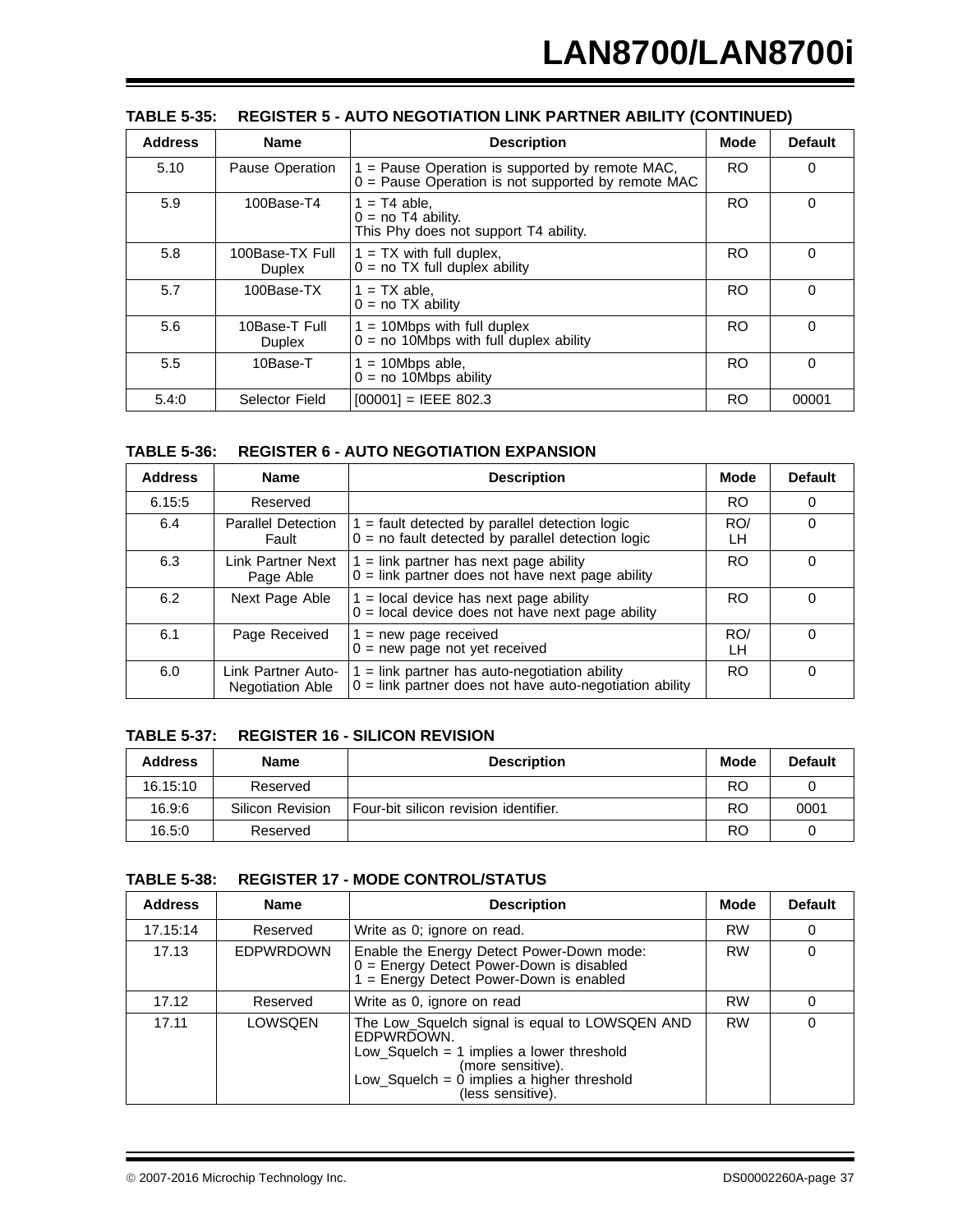| <b>Address</b> | <b>Name</b>                      | <b>Description</b>                                                                                                                                                                                                                                                                                   | Mode      | <b>Default</b> |
|----------------|----------------------------------|------------------------------------------------------------------------------------------------------------------------------------------------------------------------------------------------------------------------------------------------------------------------------------------------------|-----------|----------------|
| 17.10          | <b>MDPREBP</b>                   | Management Data Preamble Bypass:<br>0 - detect SMI packets with Preamble<br>1 - detect SMI packets without preamble                                                                                                                                                                                  | <b>RW</b> | $\Omega$       |
| 17.9           | <b>FARLOOPBACK</b>               | Force the module to the FAR Loop Back mode, i.e. all<br>the received packets are sent back simultaneously (in<br>100Base-TX only). This bit is only active in RMII mode.<br>In this mode the user needs to supply a 50MHz clock<br>to the PHY. This mode works even if MII Isolate (0.10)<br>is set. | <b>RW</b> | $\Omega$       |
| 17.8:7         | Reserved                         | Write as 0, ignore on read.                                                                                                                                                                                                                                                                          | <b>RW</b> | 00             |
| 17.6           | <b>ALTINT</b>                    | Alternate Interrupt Mode.<br>0 = Primary interrupt system enabled (Default).<br>1 = Alternate interrupt system enabled.<br>See Section 5.3, "Interrupt Management," on page 40.                                                                                                                      | <b>RW</b> | $\Omega$       |
| 17.5:4         | Reserved                         | Write as 0, ignore on read.                                                                                                                                                                                                                                                                          | <b>RW</b> | 00             |
| 17.3           | <b>PHYADBP</b>                   | 1 = PHY disregards PHY address in SMI access write.                                                                                                                                                                                                                                                  | <b>RW</b> | $\Omega$       |
| 17.2           | Force<br><b>Good Link Status</b> | $0 = normal operation;$<br>$1 =$ force 100TX- link active;                                                                                                                                                                                                                                           | <b>RW</b> | $\Omega$       |
|                |                                  | Note:<br>This bit should be set only during lab testing                                                                                                                                                                                                                                              |           |                |
| 17.1           | <b>ENERGYON</b>                  | ENERGYON - indicates whether energy is detected on<br>the line (see Section 5.4.5.2, "Energy Detect Power-<br>Down," on page 43); it goes to "0" if no valid energy is<br>detected within 256ms. Reset to "1" by hardware reset,<br>unaffected by SW reset.                                          | RO.       | X              |
| 17.0           | Reserved                         | Write as 0. Ignore on read.                                                                                                                                                                                                                                                                          | <b>RW</b> | $\Omega$       |

## **TABLE 5-38: REGISTER 17 - MODE CONTROL/STATUS (CONTINUED)**

#### <span id="page-37-2"></span><span id="page-37-1"></span>**TABLE 5-39: REGISTER 18 - SPECIAL MODES**

| <b>Address</b> | <b>Name</b>    | <b>Description</b>                                                                                                                                                                                                         | Mode               | <b>Default</b>                              |
|----------------|----------------|----------------------------------------------------------------------------------------------------------------------------------------------------------------------------------------------------------------------------|--------------------|---------------------------------------------|
| 18.15          | Reserved       | Write as 0, ignore on read.                                                                                                                                                                                                | <b>RW</b>          | 0                                           |
| 18.14          | <b>MIIMODE</b> | <b>MII Mode:</b> Reflects the mode of the digital interface:<br>$0 - MII$ interface.<br>$1 -$ RMII interface                                                                                                               | RW.<br><b>NASR</b> | <b>Note 5-1</b>                             |
|                |                | When writing to this register, the default value<br>Note:<br>of this bit must always be written back.                                                                                                                      |                    |                                             |
| 18.13:8        | Reserved       | Write as 0, ignore on read.                                                                                                                                                                                                | RW.<br><b>NASR</b> | 000000                                      |
| 18.7:5         | <b>MODE</b>    | PHY Mode of operation. Refer to Section 5.4.9.2, "Mode<br>Bus - MODE[2:0]," on page 46 for more details.                                                                                                                   | RW.<br><b>NASR</b> | XXX.<br>EVB8700<br>default 111              |
| 18.4:0         | <b>PHYAD</b>   | PHY Address.<br>The PHY Address is used for the SMI address and for<br>the initialization of the Cipher (Scrambler) key. Refer to<br>Section 5.4.9.1, "Physical Address Bus - PHYAD[4:0],"<br>on page 46 for more details. | RW.<br><b>NASR</b> | <b>PHYAD</b><br>EVB8700<br>default<br>11111 |

<span id="page-37-0"></span>**Note 5-1** The default value of this field is determined by the strapping of the COL/RMII/CRS\_DV pin. Refer to [Section 4.6.3, "MII vs. RMII Configuration," on page 21](#page-20-0) for additional information.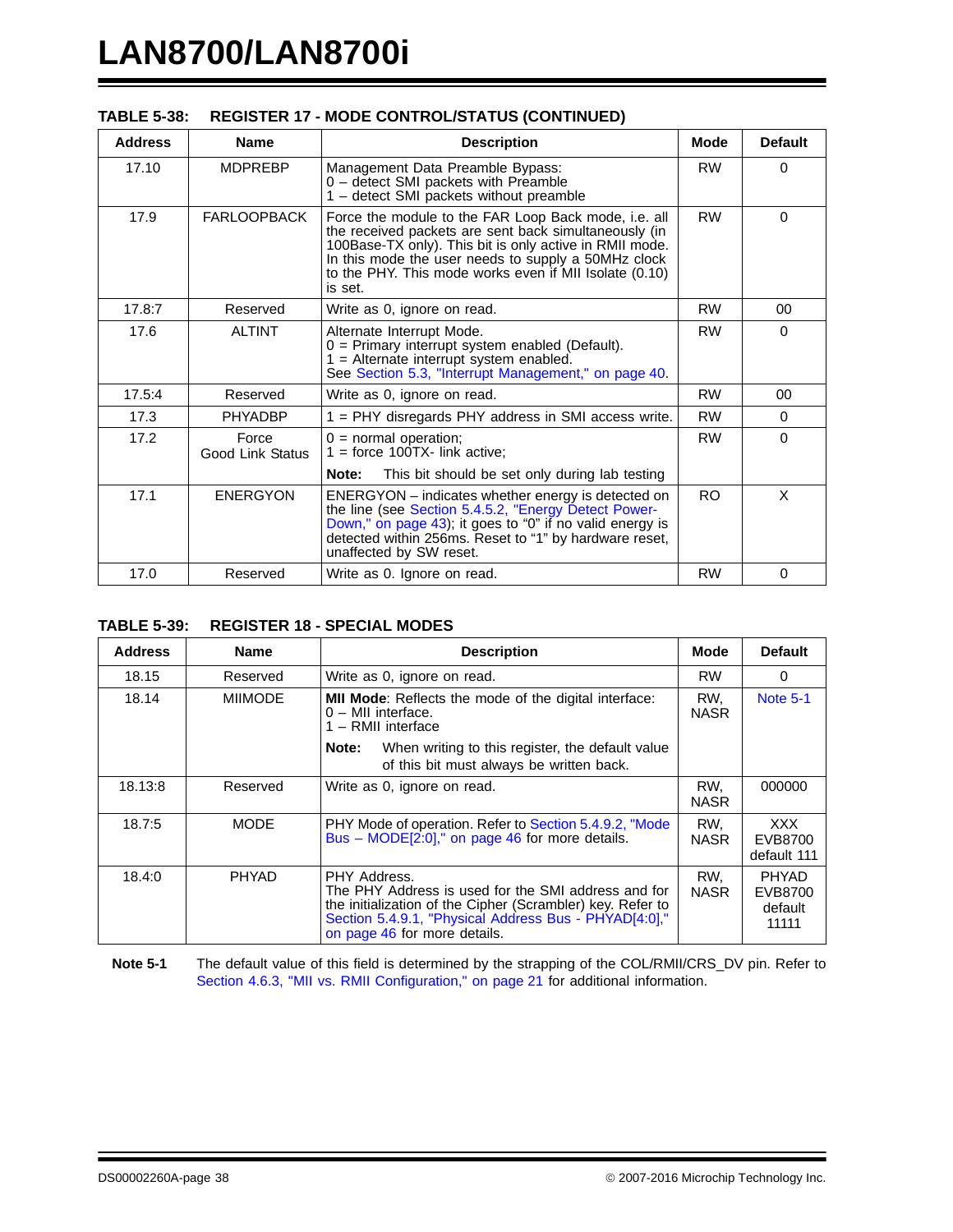| <b>Address</b> | <b>Name</b> | <b>Description</b>                                                                                                                                                                                                                                                                                                                                                                                                                                                                                       | Mode | <b>Default</b> |
|----------------|-------------|----------------------------------------------------------------------------------------------------------------------------------------------------------------------------------------------------------------------------------------------------------------------------------------------------------------------------------------------------------------------------------------------------------------------------------------------------------------------------------------------------------|------|----------------|
| 26.15:0        | Sym_Err_Cnt | 100Base-TX receiver-based error register that<br>increments when an invalid code symbol is received<br>including IDLE symbols. The counter is incremented<br>only once per packet, even when the received packet<br>contains more than one symbol error. The 16-bit<br>register counts up to $65,536$ ( $2^{16}$ ) and rolls over to 0 if<br>incremented beyond that value. This register is cleared<br>on reset, but is not cleared by reading the register. It<br>does not increment in 10Base-T mode. | RO.  |                |

#### <span id="page-38-0"></span>**TABLE 5-40: REGISTER 26 - SYMBOL ERROR COUNTER**

## **TABLE 5-41: REGISTER 27 - SPECIAL CONTROL/STATUS INDICATIONS**

| <b>Address</b> | <b>Name</b>      | <b>Description</b>                                                                                                | Mode               | <b>Default</b> |
|----------------|------------------|-------------------------------------------------------------------------------------------------------------------|--------------------|----------------|
| 27.15          | <b>AMDIXCTRL</b> | HP Auto-MDIX control<br>0 - Auto-MDIX enable<br>1 - Auto-MDIX disabled (use 27.13 to control channel)             | <b>RW</b>          | $\Omega$       |
| 27.14          | Reserved         | Reserved                                                                                                          | <b>RW</b>          | $\Omega$       |
| 27.13          | CH SELECT        | Manual Channel Select<br>0 - MDI - TX transmits RX receives<br>1 - MDIX - TX receives RX transmits                | <b>RW</b>          | 0              |
| 27.12          | Reserved         | Write as 0. Ignore on read.                                                                                       | <b>RW</b>          | 0              |
| 27:11          | <b>SQEOFF</b>    | Disable the SQE (Signal Quality Error) test (Heartbeat):<br>0 - SQE test is enabled.<br>1 - SQE test is disabled. | RW,<br><b>NASR</b> | 0              |
| 27.10:5        | Reserved         | Write as 0. Ignore on read.                                                                                       | <b>RW</b>          | 000000         |
| 27.4           | <b>XPOL</b>      | Polarity state of the 10Base-T:<br>0 - Normal polarity<br>1 - Reversed polarity                                   | RO.                | 0              |
| 27.3:0         | Reserved         | Reserved                                                                                                          | <b>RO</b>          | <b>XXXXb</b>   |

#### **TABLE 5-42: REGISTER 28 - SPECIAL INTERNAL TESTABILITY CONTROLS**

| Address | Name     | <b>Description</b>                             | <b>Mode</b> | <b>Default</b> |
|---------|----------|------------------------------------------------|-------------|----------------|
| 28.15:0 | Reserved | Do not write to this register. Ignore on read. | <b>RW</b>   | N/A            |

## **TABLE 5-43: REGISTER 29 - INTERRUPT SOURCE FLAGS**

| <b>Address</b> | <b>Name</b>      | <b>Description</b>                                                     | <b>Mode</b> | <b>Default</b> |
|----------------|------------------|------------------------------------------------------------------------|-------------|----------------|
| 29.15:8        | Reserved         | Ignore on read.                                                        | RO/<br>LН   | $\Omega$       |
| 29.7           | INT7             | 1 = ENERGYON generated<br>$0 = not source of$ interrupt                | RO/<br>LН   | X              |
| 29.6           | INT <sub>6</sub> | 1 = Auto-Negotiation complete<br>$0 = not source of$ interrupt         | RO/<br>LН   | X              |
| 29.5           | INT <sub>5</sub> | $1 =$ Remote Fault Detected<br>$0 = not source of$ interrupt           | RO/<br>LН   | X              |
| 29.4           | INT4             | $1 =$ Link Down (link status negated)<br>$0 = not source of interrupt$ | RO/<br>LН   | х              |
| 29.3           | INT <sub>3</sub> | $=$ Auto-Negotiation LP Acknowledge<br>$0 = not source of$ interrupt   | RO/<br>LН   | Χ              |
| 29.2           | INT <sub>2</sub> | 1 = Parallel Detection Fault<br>$0 = not source of interrupt$          | RO/<br>LН   | X              |

© 2007-2016 Microchip Technology Inc. 2007-2016 Microchip Technology Inc.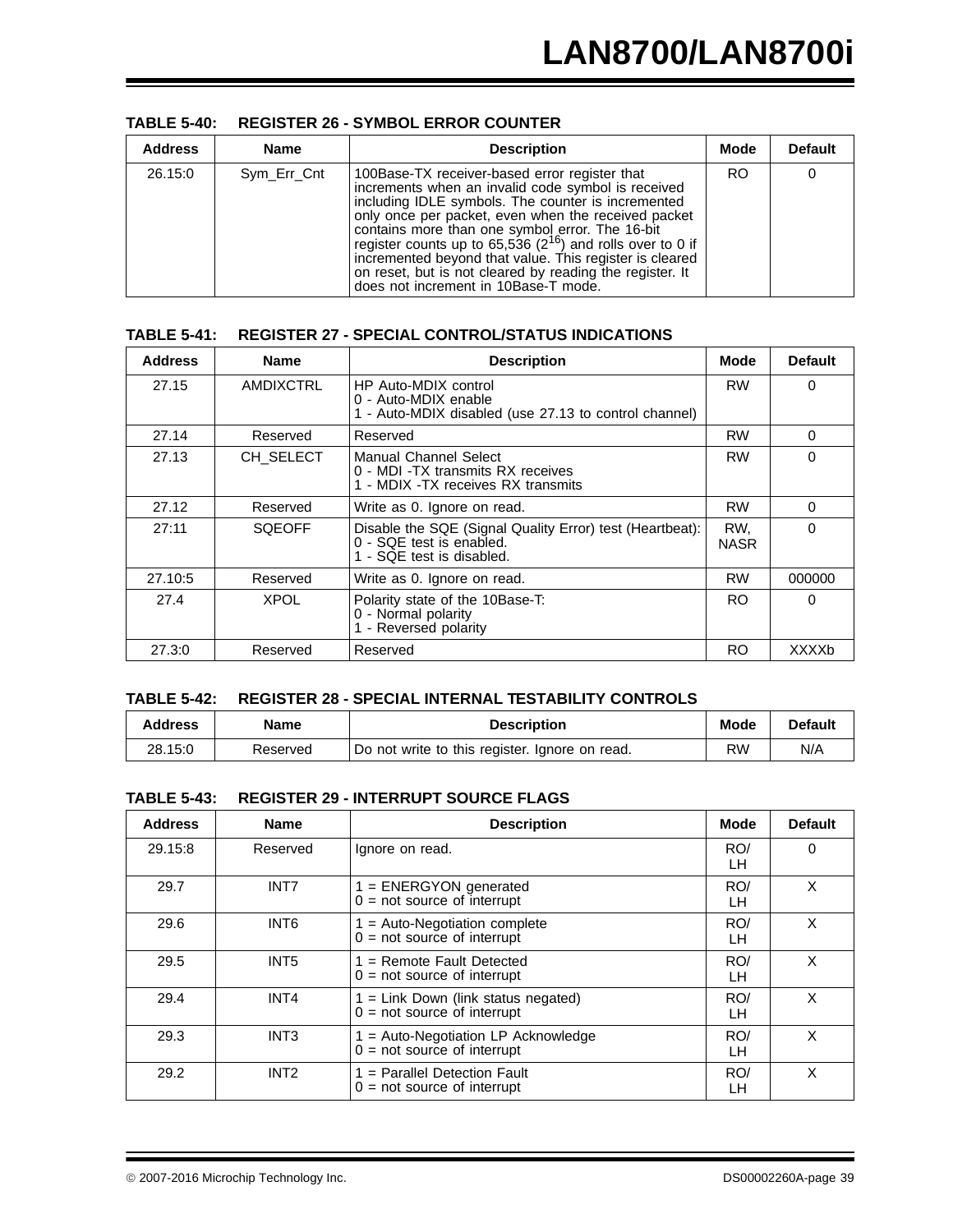|  | <b>Address</b> | <b>Name</b>      | <b>Description</b>                                                  | Mode      | <b>Default</b> |
|--|----------------|------------------|---------------------------------------------------------------------|-----------|----------------|
|  | 29.1           | INT <sub>1</sub> | 1 = Auto-Negotiation Page Received<br>$0 = not source of$ interrupt | RO/<br>LH |                |
|  | 29.0           | Reserved         | Ignore on read.                                                     | RO/<br>LН |                |

#### **TABLE 5-43: REGISTER 29 - INTERRUPT SOURCE FLAGS (CONTINUED)**

#### **TABLE 5-44: REGISTER 30 - INTERRUPT MASK**

| <b>Address</b> | Name      | <b>Description</b>                                                    | Mode      | <b>Default</b> |
|----------------|-----------|-----------------------------------------------------------------------|-----------|----------------|
| 30.15:8        | Reserved  | Write as 0; ignore on read.                                           | <b>RO</b> |                |
| 30.7:1         | Mask Bits | $1$ = interrupt source is enabled<br>$0 =$ interrupt source is masked | <b>RW</b> |                |
| 30.0           | Reserved  | Write as 0; ignore on read                                            | <b>RO</b> |                |

#### <span id="page-39-1"></span>**TABLE 5-45: REGISTER 31 - PHY SPECIAL CONTROL/STATUS**

| <b>Address</b> | <b>Name</b>      | <b>Description</b>                                                                                                                             | <b>Mode</b> | <b>Default</b> |
|----------------|------------------|------------------------------------------------------------------------------------------------------------------------------------------------|-------------|----------------|
| 31.15:13       | Reserved         | Write as 0, ignore on read.                                                                                                                    | <b>RW</b>   | $\Omega$       |
| 31.12          | Autodone         | Auto-negotiation done indication:<br>$0 =$ Auto-negotiation is not done or disabled (or not<br>active)<br>$1 =$ Auto-negotiation is done       |             | $\Omega$       |
|                |                  | Note:<br>This is a duplicate of register 1.5, however<br>reads to register 31 do not clear status bits.                                        |             |                |
| 31.11:10       | Reserved         | Write as 0, ignore on Read.                                                                                                                    | <b>RW</b>   | XX             |
| 31.9:7         | Reserved         | Write as 0, ignore on Read.                                                                                                                    | <b>RW</b>   | $\Omega$       |
| 31.6           | Enable 4B5B      | $0 = Bypass encoder/decoder$ .<br>$1 =$ enable 4B5B encoding/decoding.<br>MAC Interface must be configured in MII mode.                        | <b>RW</b>   | 1              |
| 31.5           | Reserved         | Write as 0, ignore on Read.                                                                                                                    | <b>RW</b>   | $\Omega$       |
| 31.4:2         | Speed Indication | <b>HCDSPEED</b> value:<br>[001]=10Mbps Half-duplex<br>[101]=10Mbps Full-duplex<br>[010]=100Base-TX Half-duplex<br>[110]=100Base-TX Full-duplex | RO.         | <b>XXX</b>     |
| 31.1           | Reserved         | Write as 0; ignore on Read                                                                                                                     | <b>RW</b>   | $\Omega$       |
| 31.0           | Scramble Disable | $0 =$ enable data scrambling<br>$1 =$ disable data scrambling,                                                                                 | <b>RW</b>   | $\Omega$       |

## <span id="page-39-0"></span>**5.3 Interrupt Management**

The Management interface supports an interrupt capability that is not a part of the IEEE 802.3 specification. It generates an active low asynchronous interrupt signal on the nINT output whenever certain events are detected as setup by the Interrupt Mask Register 30.

The Interrupt system on the Microchip LAN8700/8700I has two modes, a Primary Interrupt mode and an Alternative Interrupt mode. Both systems will assert the nINT pin low when the corresponding mask bit is set, the difference is how they de-assert the output interrupt signal nINT.

The Primary interrupt mode is the default interrupt mode after a power-up or hard reset, the Alternative interrupt mode would need to be setup again after a power-up or hard reset.

#### 5.3.1 PRIMARY INTERRUPT SYSTEM

bit The Primary Interrupt system is the default interrupt mode, (Bit 17.6 = '0'). The Primary Interrupt System is always selected after power-up or hard reset.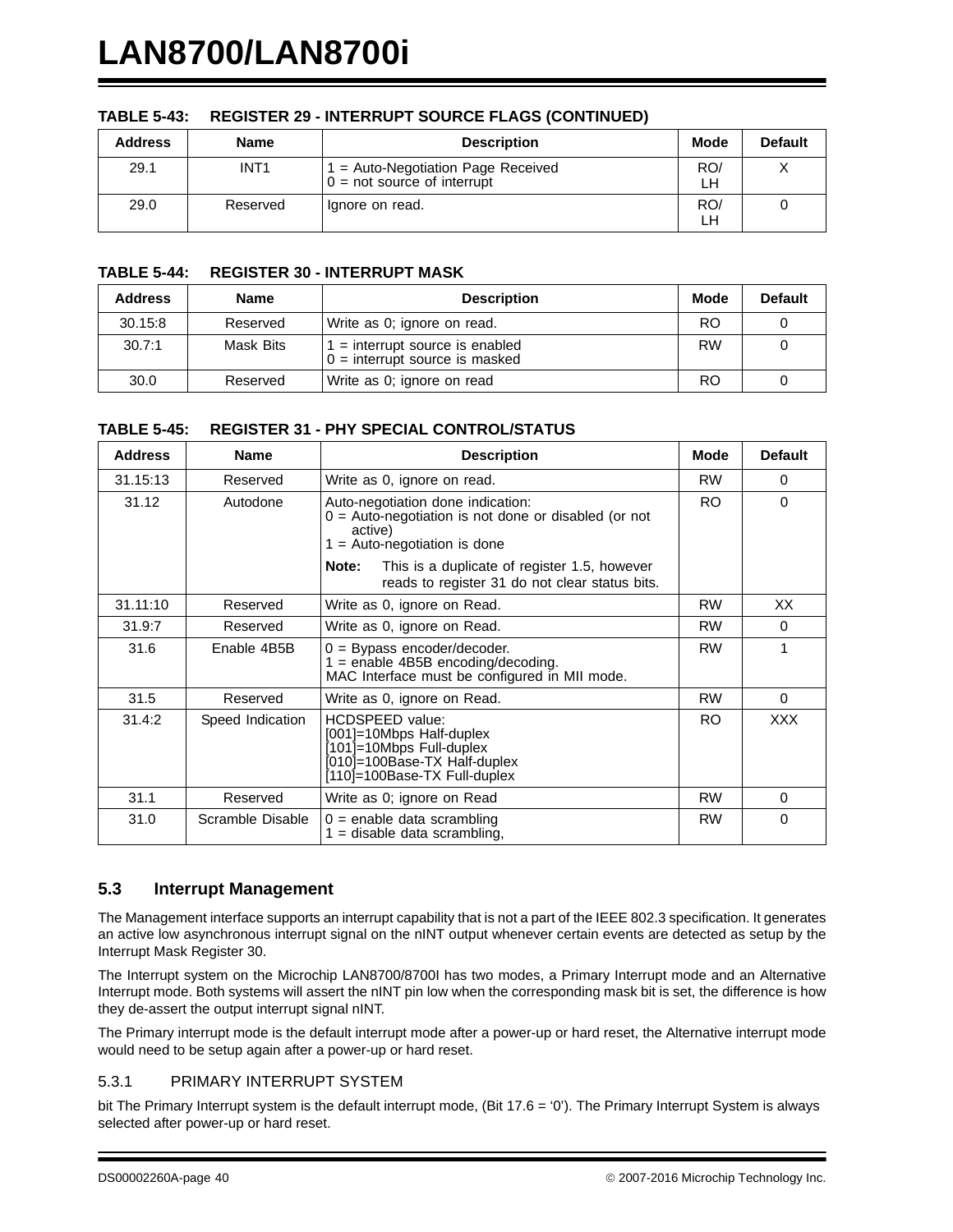bit To set an interrupt, set the corresponding mask bit in the interrupt Mask register 30 (see [Table 5-46](#page-40-0)). Then when the event to assert nINT is true, the nINT output will be asserted.

When the corresponding Event to De-Assert nINT is true, then the nINT will be de-asserted.

| Mask |      | <b>Interrupt Source Flag</b>       |      | <b>Interrupt Source</b>         | <b>Event to Assert nINT</b> | <b>Event to De-Assert nINT</b>                                                                            |
|------|------|------------------------------------|------|---------------------------------|-----------------------------|-----------------------------------------------------------------------------------------------------------|
| 30.7 | 29.7 | <b>ENERGYON</b>                    | 17.1 | <b>ENERGYON</b>                 | Rising $17.1^{6}$ -2)       | Falling 17.1 or<br>Reading register 29                                                                    |
| 30.6 | 29.6 | Auto-Negotiation<br>complete       | 1.5  | Auto-Negotiate<br>Complete      | Rising 1.5                  | Falling 1.5 or<br>Reading register 29                                                                     |
| 30.5 | 29.5 | <b>Remote Fault Detected</b>       | 1.4  | <b>Remote Fault</b>             | Rising 1.4                  | Falling 1.4, or<br>Reading register 1 or<br>Reading register 29                                           |
| 30.4 | 29.4 | Link Down                          | 1.2  | Link Status                     | Falling 1.2                 | Reading register 1 or<br>Reading register 29                                                              |
| 30.3 | 29.3 | Auto-Negotiation LP<br>Acknowledge | 5.14 | Acknowledge                     | Rising 5.14                 | Falling 5.14 or<br>Read register 29                                                                       |
| 30.2 | 29.2 | <b>Parallel Detection Fault</b>    | 6.4  | <b>Parallel Detection Fault</b> | Rising 6.4                  | Falling 6.4 or<br>Reading register 6, or<br>Reading register 29 or<br>Re-Auto Negotiate or<br>Link down   |
| 30.1 | 29.1 | Auto-Negotiation Page<br>Received  | 6.1  | Page Received                   | Rising 6.1                  | Falling of 6.1 or<br>Reading register 6, or<br>Reading register 29<br>Re-Auto Negotiate, or<br>Link Down. |

#### <span id="page-40-0"></span>**TABLE 5-46: INTERRUPT MANAGEMENT**

<span id="page-40-1"></span>**Note 5-2** If the mask bit is enabled and nINT has been de-asserted while ENERGYON is still high, nINT will assert for 256 ms, approximately one second after ENERGYON goes low when the Cable is unplugged. To prevent an unexpected assertion of nINT, the ENERGYON interrupt mask should always be cleared as part of the ENERGYON interrupt service routine

**Note:** The ENERGYON bit 17.1 is defaulted to a '1' at the start of the signal acquisition process, therefore the Interrupt source flag 29.7 will also read as a '1' at power-up. If no signal is present, then both 17.1 and 29.7 will clear within a few milliseconds.

## 5.3.2 ALTERNATE INTERRUPT SYSTEM

The Alternative method is enabled by writing a '1' to 17.6 (ALTINT).

To set an interrupt, set the corresponding bit of the in the Mask Register 30, (see [Table 5-47](#page-41-0)).

To Clear an interrupt, either clear the corresponding bit in the Mask Register (30), this will de-assert the nINT output, or Clear the Interrupt Source, and write a '1' to the corresponding Interrupt Source Flag. Writing a '1' to the Interrupt Source Flag will cause the state machine to check the Interrupt Source to determine if the Interrupt Source Flag should clear or stay as a '1'. If the Condition to De-Assert is true, then the Interrupt Source Flag is cleared, and the nINT is also deasserted. If the Condition to De-Assert is false, then the Interrupt Source Flag remains set, and the nINT remains asserted.

For example 30.7 is set to '1' to enable the ENERGYON interrupt. After a cable is plugged in, ENERGYON (17.1) goes active and nINT will be asserted low.

To de-assert the nINT interrupt output, either.

- 1. Clear the ENERGYON bit (17.1), by removing the cable, then writing a '1' to register 29.7.
	- Or -
- 2. Clear the Mask bit 30.1 by writing a '0' to 30.1.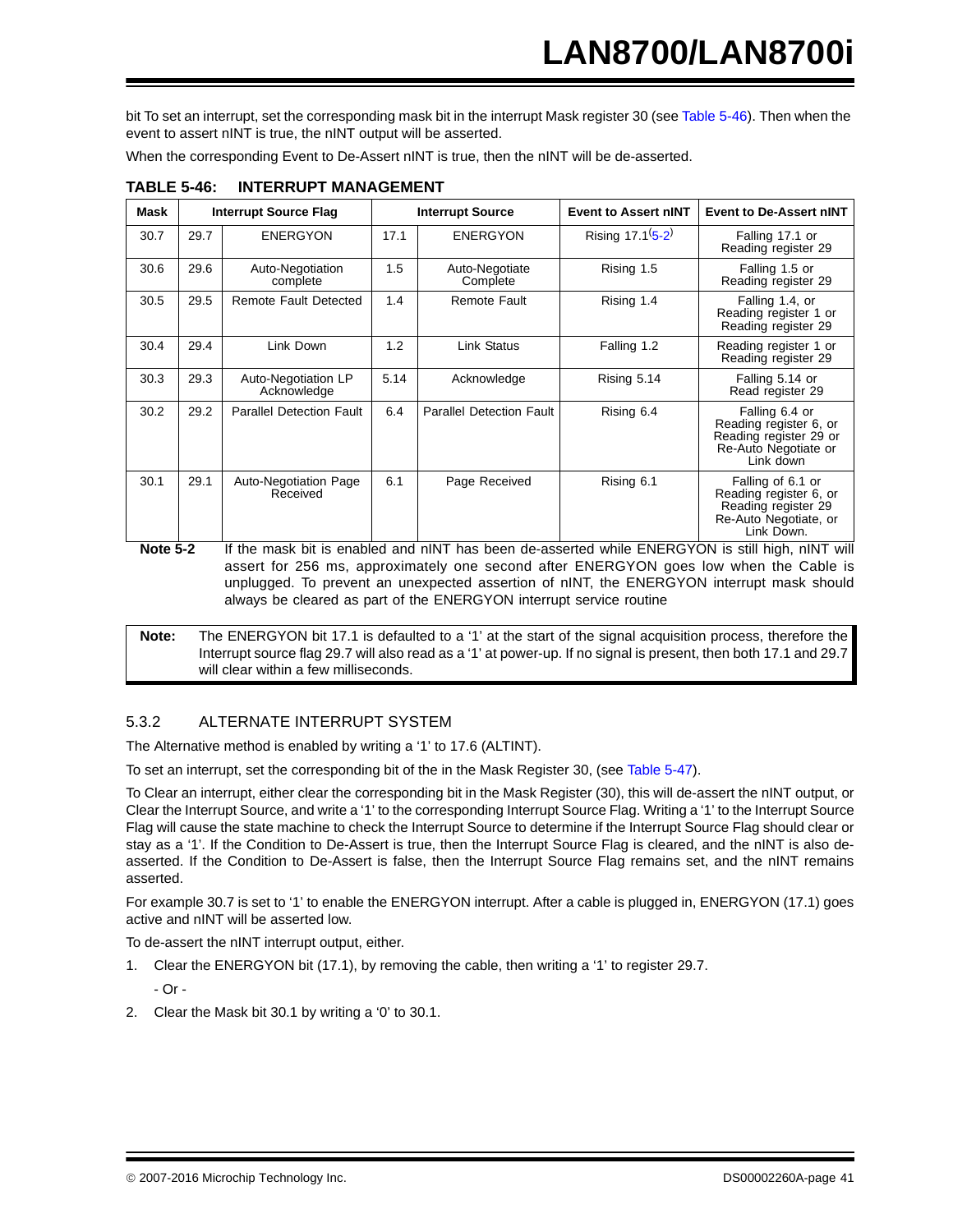| Mask |      | Interrupt Source Flag              |      | Interrupt Source<br>Event to Assert<br>nINT |             | Condition to<br>De-Assert. | <b>Bit to Clear</b><br>nINT |
|------|------|------------------------------------|------|---------------------------------------------|-------------|----------------------------|-----------------------------|
| 30.7 | 29.7 | <b>ENERGYON</b>                    | 17.1 | <b>ENERGYON</b>                             | Rising 17.1 | 17.1 low                   | 29.7                        |
| 30.6 | 29.6 | Auto-Negotiation<br>complete       | 1.5  | Auto-Negotiate<br>Complete                  | Rising 1.5  | $1.5$ low                  | 29.6                        |
| 30.5 | 29.5 | <b>Remote Fault Detected</b>       | 1.4  | Remote Fault                                | Rising 1.4  | $1.4$ low                  | 29.5                        |
| 30.4 | 29.4 | Link Down                          | 1.2  | Link Status                                 | Falling 1.2 | $1.2$ high                 | 29.4                        |
| 30.3 | 29.3 | Auto-Negotiation LP<br>Acknowledge | 5.14 | Acknowledge                                 | Rising 5.14 | 5.14 low                   | 29.3                        |
| 30.2 | 29.2 | <b>Parallel Detection Fault</b>    | 6.4  | <b>Parallel Detection Fault</b>             | Rising 6.4  | 6.4 low                    | 29.2                        |
| 30.1 | 29.1 | Auto-Negotiation Page<br>Received  | 6.1  | Page Received                               | Rising 6.1  | 6.1 low                    | 29.1                        |

#### <span id="page-41-0"></span>**TABLE 5-47: ALTERNATIVE INTERRUPT SYSTEM MANAGEMENT TABLE**

**Note:** The ENERGYON bit 17.1 is defaulted to a '1' at the start of the signal acquisition process, therefore the Interrupt source flag 29.7 will also read as a '1' at power-up. If no signal is present, then both 17.1 and 29.7 will clear within a few milliseconds.

## **5.4 Miscellaneous Functions**

#### 5.4.1 CARRIER SENSE

The carrier sense is output on CRS. CRS is a signal defined by the MII specification in the IEEE 802.3u standard. The PHY asserts CRS based only on receive activity whenever the PHY is either in repeater mode or full-duplex mode. Otherwise the PHY asserts CRS based on either transmit or receive activity.

The carrier sense logic uses the encoded, unscrambled data to determine carrier activity status. It activates carrier sense with the detection of 2 non-contiguous zeros within any 10 bit span. Carrier sense terminates if a span of 10 consecutive ones is detected before a /J/K/ Start-of Stream Delimiter pair. If an SSD pair is detected, carrier sense is asserted until either /T/R/ End–of-Stream Delimiter pair or a pair of IDLE symbols is detected. Carrier is negated after the /T/ symbol or the first IDLE. If /T/ is not followed by /R/, then carrier is maintained. Carrier is treated similarly for IDLE followed by some non-IDLE symbol.

#### 5.4.2 COLLISION DETECT

A collision is the occurrence of simultaneous transmit and receive operations. The COL output is asserted to indicate that a collision has been detected. COL remains active for the duration of the collision. COL is changed asynchronously to both RX\_CLK and TX\_CLK. The COL output becomes inactive during full duplex mode.

COL may be tested by setting register 0, bit 7 high. This enables the collision test. COL will be asserted within 512 bit times of TX\_EN rising and will be de-asserted within 4 bit times of TX\_EN falling.

In 10M mode, COL pulses for approximately 10 bit times (1us), 2us after each transmitted packet (de-assertion of TX\_EN). This is the Signal Quality Error (SQE) signal and indicates that the transmission was successful. The user can disable this pulse by setting bit 11 in register 27.

#### 5.4.3 ISOLATE MODE

The PHY data paths may be electrically isolated from the MII by setting register 0, bit 10 to a logic one. In isolation mode, the PHY does not respond to the TXD, TX\_EN and TX\_ER inputs. The PHY still responds to management transactions.

Isolation provides a means for multiple PHYs to be connected to the same MII without contention occurring. The PHY is not isolated on power-up (bit  $0:10 = 0$ ).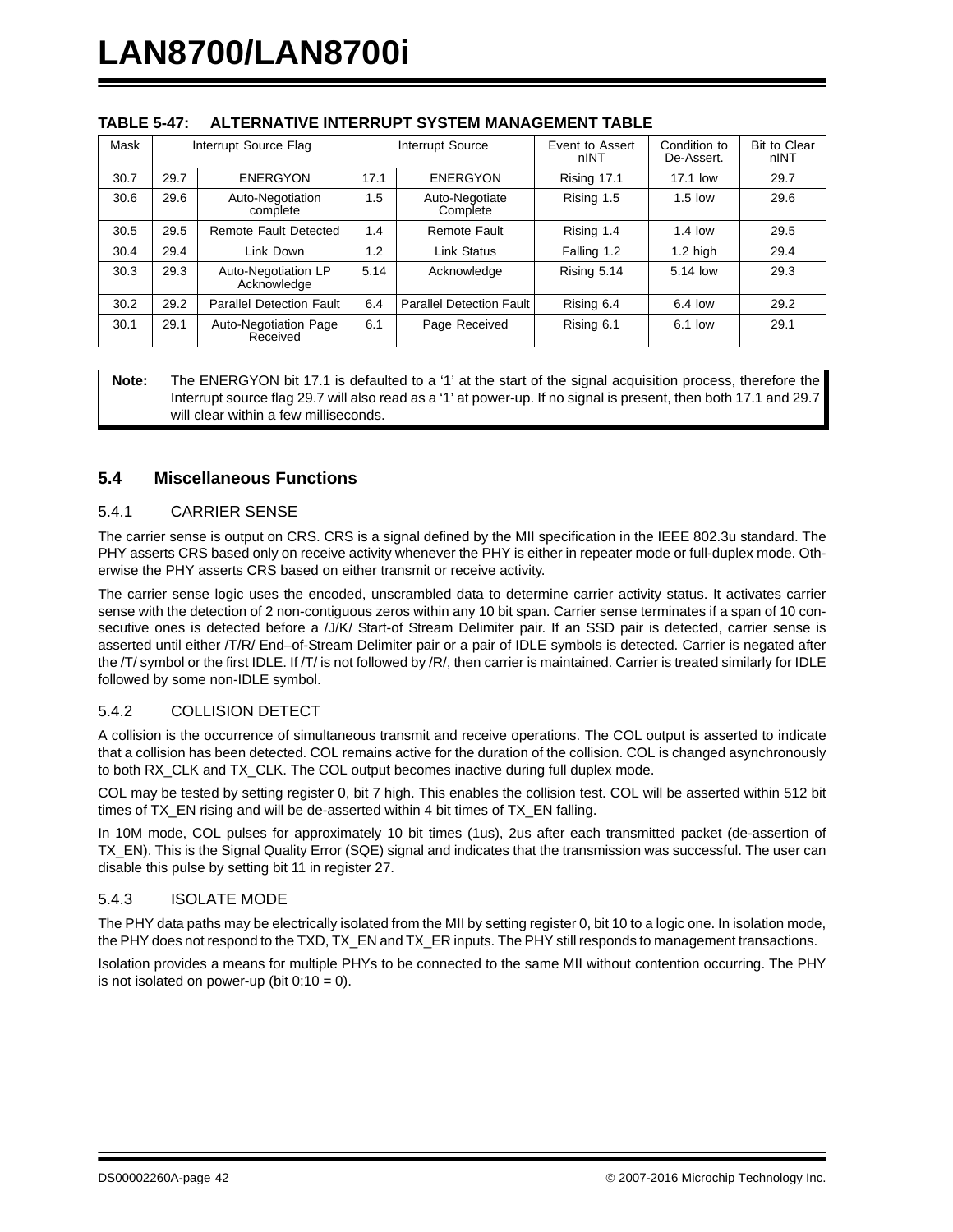#### 5.4.4 LINK INTEGRITY TEST

The LAN8700/LAN8700i performs the link integrity test as outlined in the IEEE 802.3u (Clause 24-15) Link Monitor state diagram. The link status is multiplexed with the 10Mbps link status to form the reportable link status bit in Serial Management Register 1, and is driven to the LINK LED.

The DSP indicates a valid MLT-3 waveform present on the RXP and RXN signals as defined by the ANSI X3.263 TP-PMD standard, to the Link Monitor state-machine, using internal signal called DATA\_VALID. When DATA\_VALID is asserted the control logic moves into a Link-Ready state, and waits for an enable from the Auto Negotiation block. When received, the Link-Up state is entered, and the Transmit and Receive logic blocks become active. Should Auto Negotiation be disabled, the link integrity logic moves immediately to the Link-Up state, when the DATA\_VALID is asserted.

Note that to allow the line to stabilize, the link integrity logic will wait a minimum of  $330\mu$ sec from the time DATA\_VALID is asserted until the Link-Ready state is entered. Should the DATA\_VALID input be negated at any time, this logic will immediately negate the Link signal and enter the Link-Down state.

When the 10/100 digital block is in 10Base-T mode, the link status is from the 10Base-T receiver logic.

#### <span id="page-42-2"></span>5.4.5 POWER-DOWN MODES

There are 2 power-down modes for the Phy:

#### 5.4.5.1 General Power-Down

This power-down is controlled by register 0, bit 11. In this mode the entire PHY, except the management interface, is powered-down and stays in that condition as long as bit 0.11 is HIGH. When bit 0.11 is cleared, the PHY powers up and is automatically reset.

#### <span id="page-42-0"></span>5.4.5.2 Energy Detect Power-Down

This power-down mode is activated by setting bit 17.13 to 1. In this mode when no energy is present on the line the PHY is powered down, except for the management interface, the SQUELCH circuit and the ENERGYON logic. The ENER-GYON logic is used to detect the presence of valid energy from 100Base-TX, 10Base-T, or Auto-negotiation signals

In this mode, when the ENERGYON signal is low, the PHY is powered-down, and nothing is transmitted. When energy is received - link pulses or packets - the ENERGYON signal goes high, and the PHY powers-up. It automatically resets itself into the state it had prior to power-down, and asserts the nINT interrupt if the ENERGYON interrupt is enabled. The first and possibly the second packet to activate ENERGYON may be lost.

When 17.13 is low, energy detect power-down is disabled.

#### <span id="page-42-3"></span>5.4.6 RESET

The PHY has 3 reset sources:

**Hardware reset (HWRST)**: connected to the nRST input. At power up, nRST must not go high until after the VDDIO and VDD\_CORE supplies are stable, as shown in [Figure 5-1.](#page-42-1)

To initiate a hardware reset, nRST must be held LOW for at least 100 us to ensure that the Phy is properly reset, as shown in [Figure 6-10.](#page-55-0)

During a Hardware reset, an external clock *must* be supplied to the CLKIN signal.



#### <span id="page-42-1"></span>**FIGURE 5-1: RESET TIMING DIAGRAM**

2007-2016 Microchip Technology Inc. DS00002260A-page 43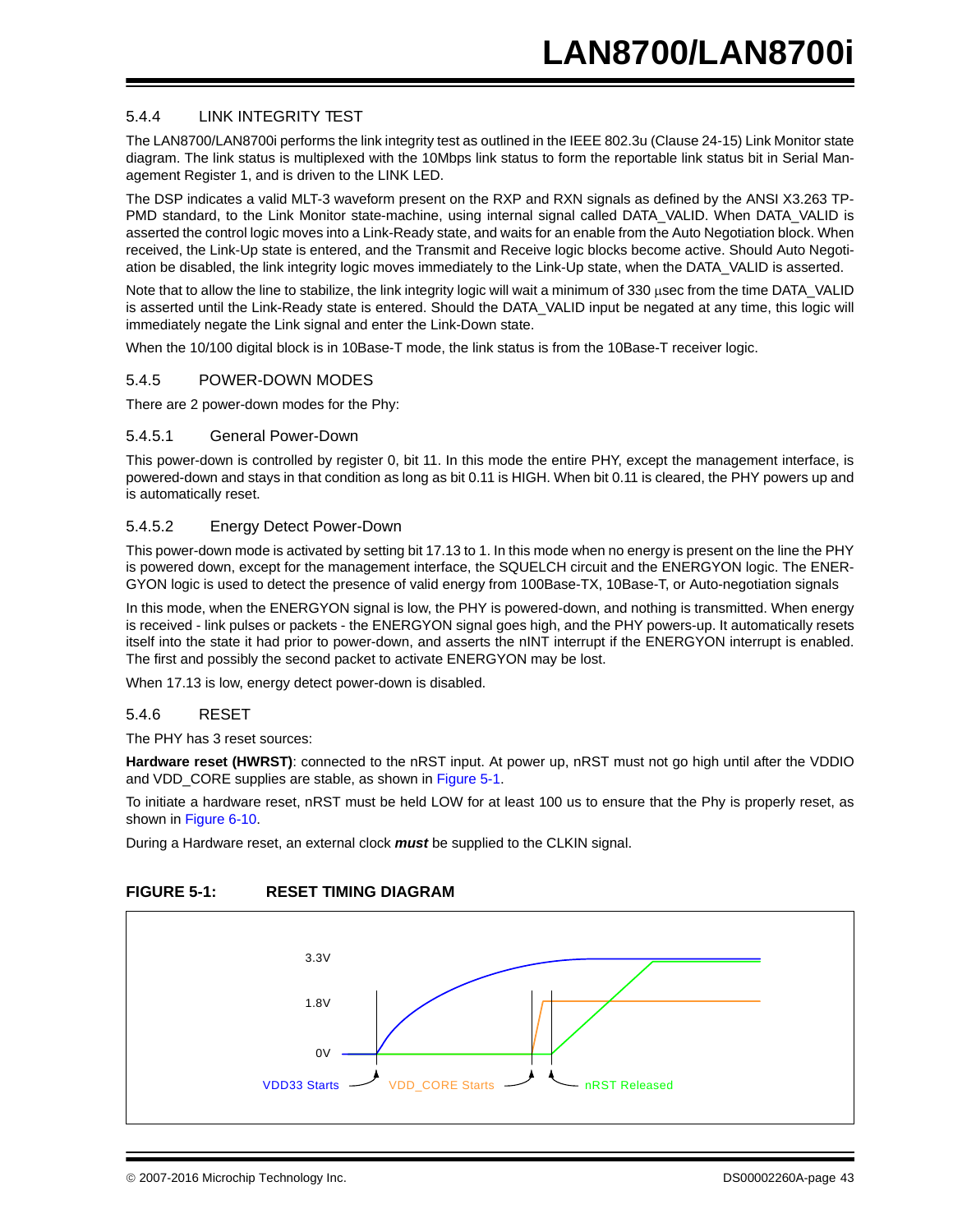# **LAN8700/LAN8700i**

**Software (SW) reset**: Activated by writing register 0, bit 15 high. This signal is self- clearing. After the register-write, internal logic extends the reset by 256µs to allow PLL-stabilization before releasing the logic from reset.

The IEEE 802.3u standard, clause 22 (22.2.4.1.1) states that the reset process should be completed within 0.5s from the setting of this bit.

**Power-Down reset**: Automatically activated when the PHY comes out of power-down mode. The internal power-down reset is extended by 256µs after exiting the power-down mode to allow the PLLs to stabilize before the logic is released from reset.

These 3 reset sources are combined together in the digital block to create the internal "general reset", SYSRST, which is an asynchronous reset and is active HIGH. This SYSRST directly drives the PCS, DSP and MII blocks. It is also input to the Central Bias block in order to generate a short reset for the PLLs.

The SMI mechanism and registers are reset only by the Hardware and Software resets. During Power-Down, the SMI registers are not reset. Note that some SMI register bits are not cleared by Software reset – these are marked "NASR" in the register tables.

For the first 16us after coming out of reset, the MII will run at 2.5 MHz. After that it will switch to 25 MHz if auto-negotiation is enabled.

## 5.4.7 LED DESCRIPTION

The PHY provides four LED signals. These provide a convenient means to determine the mode of operation of the Phy. All LED signals are either active high or active low.

The four LED signals can be either active-high or active-low. Polarity depends upon the Phy address latched in on reset. The LAN8700/LAN8700i senses each Phy address bit and changes the polarity of the LED signal accordingly. If the address bit is set as level "1", the LED polarity will be set to an active-low. If the address bit is set as level "0", the LED polarity will be set to an active-high.

The ACTIVITY LED output is driven active when CRS is active (high). When CRS becomes inactive, the Activity LED output is extended by 128ms.

The LINK LED output is driven active whenever the PHY detects a valid link. The use of the 10Mbps or 100Mbps link test status is determined by the condition of the internally determined speed selection.

The SPEED100 LED output is driven active when the operating speed is 100Mbit/s or during Auto-negotiation. This LED will go inactive when the operating speed is 10Mbit/s or during line isolation (register 31 bit 5).

The Full-Duplex LED output is driven active low when the link is operating in Full-Duplex mode.

## <span id="page-43-0"></span>5.4.8 LOOPBACK OPERATION

The LAN8700/LAN8700i may be configured for near-end loopback and far loopback.

#### 5.4.8.1 Near-end Loopback

Near-end loopback is a mode that sends the digital transmit data back out the receive data signals for testing purposes as indicated by the blue arrows in [Figure 5-2.](#page-44-0)The near-end loopback mode is enabled by setting bit register 0 bit 14 to logic one.

A large percentage of the digital circuitry is operational near-end loopback mode, because data is routed through the PCS and PMA layers into the PMD sublayer before it is looped back. The COL signal will be inactive in this mode, unless collision test (bit 0.7) is active. The transmitters are powered down, regardless of the state of TXEN.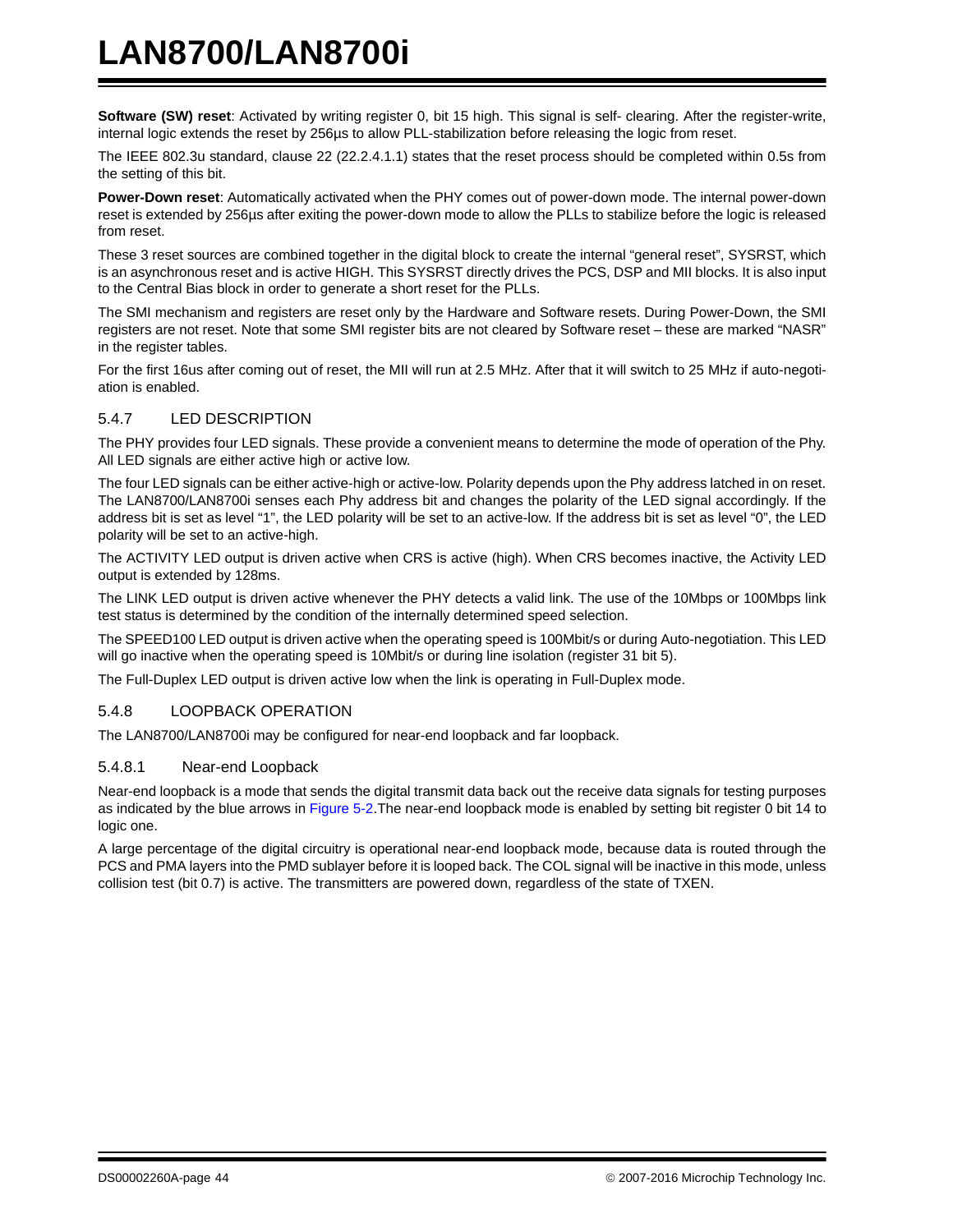## <span id="page-44-0"></span>**FIGURE 5-2: NEAR-END LOOPBACK BLOCK DIAGRAM**



## <span id="page-44-2"></span>5.4.8.2 Far Loopback

Far loopback is a special test mode for MDI (analog) loopback as indicated by the blue arrows in [Figure 5-3.](#page-44-1) The far loopback mode is enabled by setting bit register 17 bit 9 to logic one. In this mode, data that is received from the link partner on the MDI is looped back out to the link partner. The digital interface signals on the local MAC interface are isolated.

**Note:** This special test mode is only available when operating in RMII mode.

## <span id="page-44-1"></span>**FIGURE 5-3: FAR LOOPBACK BLOCK DIAGRAM**



## 5.4.8.3 Connector Loopback

The LAN8700/LAN8700i maintains reliable transmission over very short cables, and can be tested in a connector loopback as shown in [Figure 5-4](#page-45-2). An RJ45 loopback cable can be used to route the transmit signals an the output of the transformer back to the receiver inputs, and this loopback will work at both 10 and 100.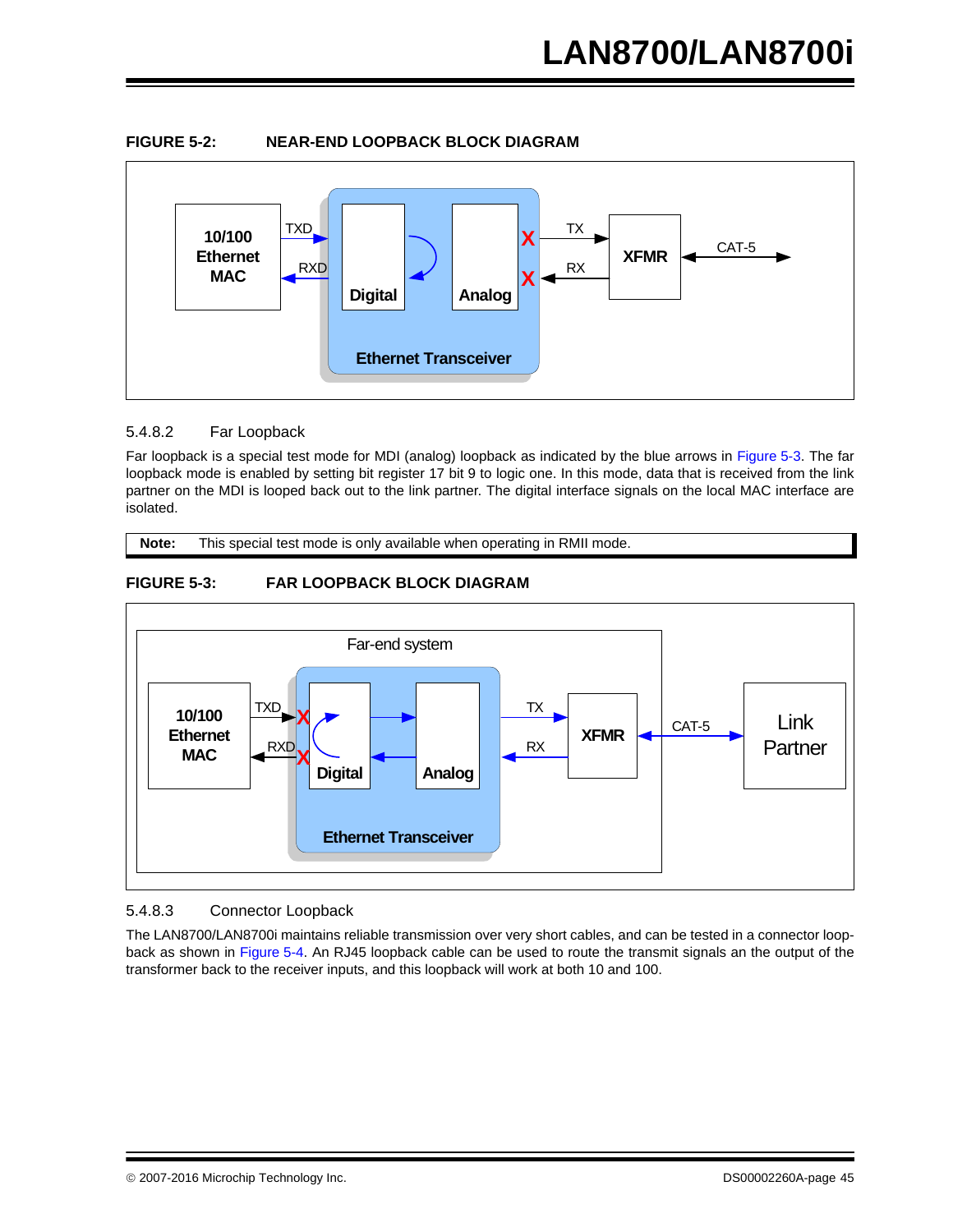<span id="page-45-2"></span>



## 5.4.9 CONFIGURATION SIGNALS

The PHY has 11 configuration signals whose inputs should be driven continuously, either by external logic or external pull-up/pull-down resistors.

## <span id="page-45-1"></span>5.4.9.1 Physical Address Bus - PHYAD[4:0]

The PHYAD[4:0] signals are driven high or low to give each PHY a unique address. This address is latched into an internal register at end of hardware reset. In a multi-PHY application (such as a repeater), the controller is able to manage each PHY via the unique address. Each PHY checks each management data frame for a matching address in the relevant bits. When a match is recognized, the PHY responds to that particular frame. The PHY address is also used to seed the scrambler. In a multi-PHY application, this ensures that the scramblers are out of synchronization and disperses the electromagnetic radiation across the frequency spectrum.

## <span id="page-45-4"></span><span id="page-45-0"></span>5.4.9.2 Mode Bus – MODE[2:0]

The MODE[2:0] bus controls the configuration of the 10/100 digital block. When the nRST pin is deasserted, the register bit values are loaded according to the MODE[2:0] pins. The 10/100 digital block is then configured by the register bit values. When a soft reset occurs (bit 0.15) as described in [Table 5-30](#page-34-0), the configuration of the 10/100 digital block is controlled by the register bit values, and the MODE[2:0] pins have no affect.

|            |                                                                                                                     | <b>Default Register Bit Values</b> |                   |  |  |
|------------|---------------------------------------------------------------------------------------------------------------------|------------------------------------|-------------------|--|--|
| Mode [2:0] | <b>Mode Definitions</b>                                                                                             | <b>Register 0</b>                  | <b>Register 4</b> |  |  |
|            |                                                                                                                     | [13, 12, 10, 8]                    | [8,7,6,5]         |  |  |
| 000        | 10Base-T Half Duplex. Auto-negotiation disabled.                                                                    | 0000                               | N/A               |  |  |
| 001        | 10Base-T Full Duplex. Auto-negotiation disabled.                                                                    | 0001                               | N/A               |  |  |
| 010        | 100Base-TX Half Duplex. Auto-negotiation disabled.<br>CRS is active during Transmit & Receive.                      | 1000                               | N/A               |  |  |
| 011        | 100Base-TX Full Duplex. Auto-negotiation disabled.<br>CRS is active during Receive.                                 | 1001                               | N/A               |  |  |
| 100        | 100Base-TX Half Duplex is advertised. Auto-<br>negotiation enabled.<br>CRS is active during Transmit & Receive.     | 1100                               | 0100              |  |  |
| 101        | Repeater mode. Auto-negotiation enabled. 100Base-<br>TX Half Duplex is advertised.<br>CRS is active during Receive. | 1100                               | 0100              |  |  |

#### <span id="page-45-3"></span>**TABLE 5-48: MODE[2:0] BUS**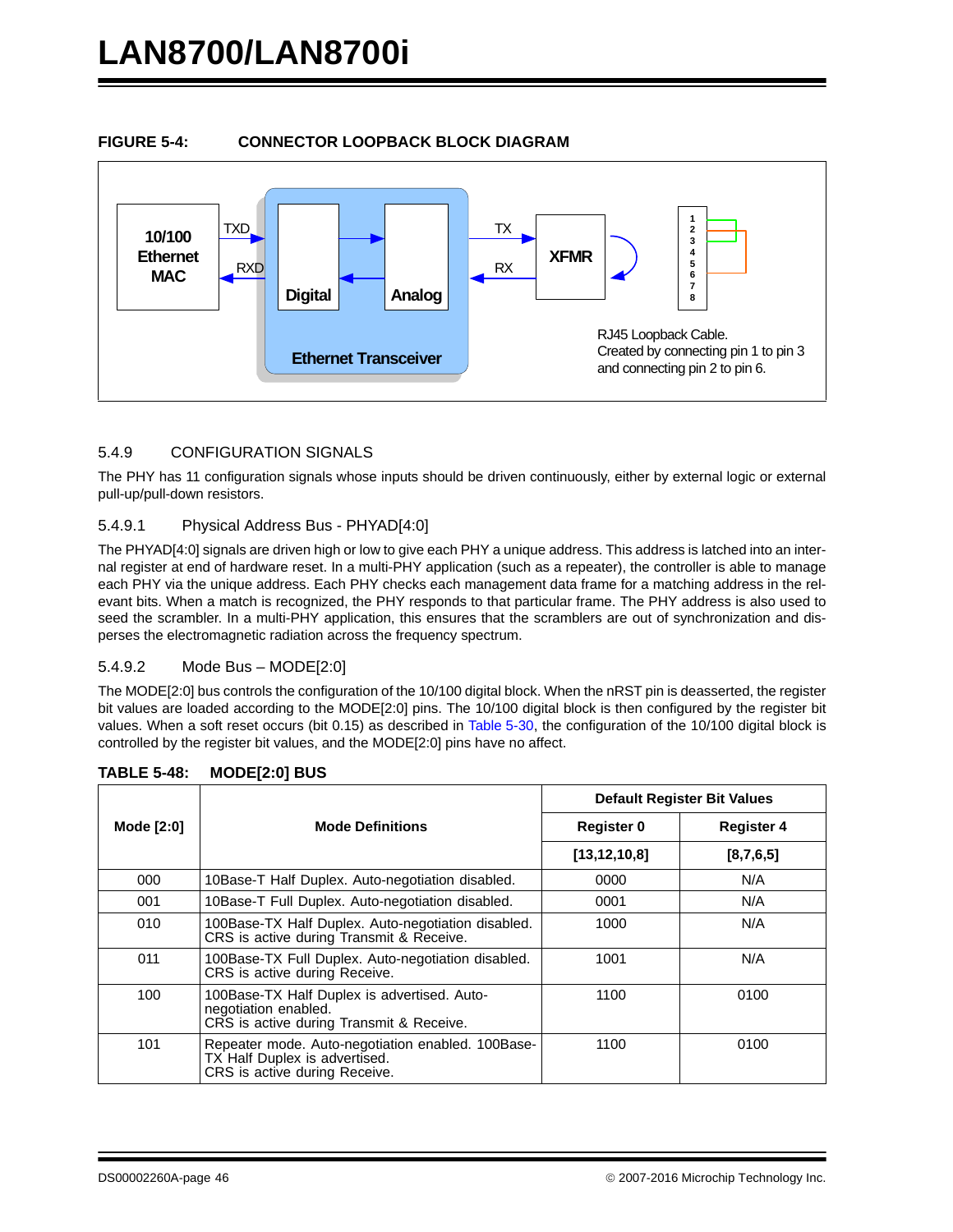# **TABLE 5-48: MODE[2:0] BUS (CONTINUED)**

|            |                                                                                                                                                                                                                                                                                                          | Default Register Bit Values |                   |  |  |
|------------|----------------------------------------------------------------------------------------------------------------------------------------------------------------------------------------------------------------------------------------------------------------------------------------------------------|-----------------------------|-------------------|--|--|
| Mode [2:0] | <b>Mode Definitions</b>                                                                                                                                                                                                                                                                                  | <b>Register 0</b>           | <b>Register 4</b> |  |  |
|            |                                                                                                                                                                                                                                                                                                          | [13, 12, 10, 8]             | [8,7,6,5]         |  |  |
| 110        | Power Down mode. In this mode the PHY will wake-<br>up in Power-Down mode. The PHY cannot be used<br>when the MODE[2:0] bits are set to this mode. To exit<br>this mode, the MODE bits in Register 18.7:5 (see<br>Table 5-39) must be configured to some other value<br>and a soft reset must be issued. | N/A                         | N/A               |  |  |
| 111        | All capable. Auto-negotiation enabled.                                                                                                                                                                                                                                                                   | X10X                        | 1111              |  |  |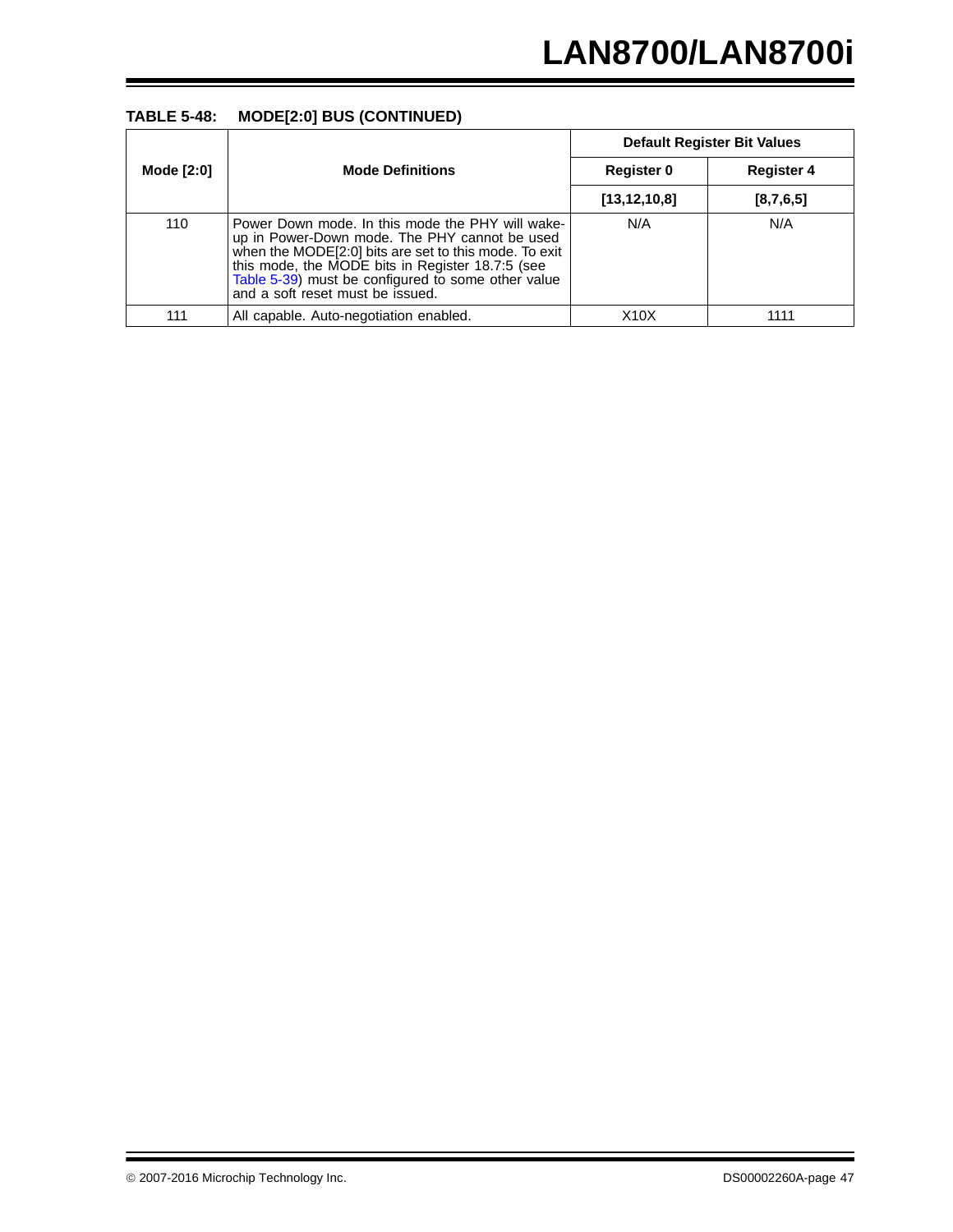# **6.0 AC ELECTRICAL CHARACTERISTICS**

The timing diagrams and limits in this section define the requirements placed on the external signals of the Phy.

## **6.1 Serial Management Interface (SMI) Timing**

The Serial Management Interface is used for status and control as described in [Section 4.13](#page-25-0).

## **FIGURE 6-1: SMI TIMING DIAGRAM**



## <span id="page-47-0"></span>**TABLE 6-1: SMI TIMING VALUES**

| <b>Parameter</b> | <b>Description</b>                | MIN | <b>TYP</b> | <b>MAX</b> | <b>Units</b> | <b>Notes</b> |
|------------------|-----------------------------------|-----|------------|------------|--------------|--------------|
| T1.1             | MDC minimum cycle time            | 400 |            |            | ns           |              |
| T1.2             | MDC to MDIO (Read from PHY) delay |     |            | 300        | ns           |              |
| T <sub>1.3</sub> | MDIO (Write to PHY) to MDC setup  | 10  |            |            | ns           |              |
| T1.4             | MDIO (Write to PHY) to MDC hold   | 10  |            |            | ns           |              |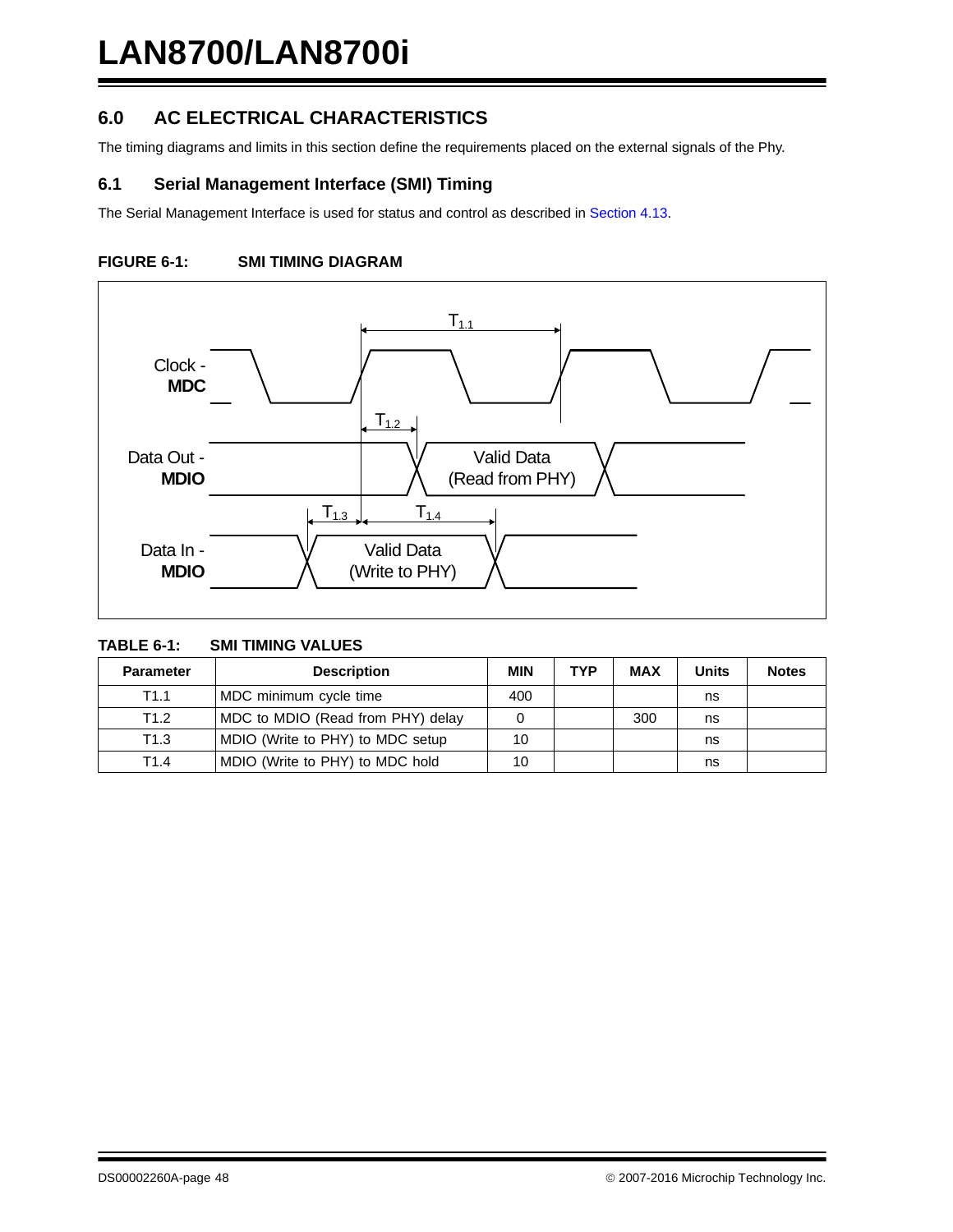# **6.2 MII 10/100Base-TX/RX Timings**

- 6.2.1 MII 100BASE-T TX/RX TIMINGS
- 6.2.1.1 100M MII Receive Timing

## **FIGURE 6-2: 100M MII RECEIVE TIMING DIAGRAM**



#### **TABLE 6-2: 100M MII RECEIVE TIMING VALUES**

| <b>Parameter</b> | <b>Description</b>                         | <b>MIN</b> | <b>TYP</b> | <b>MAX</b> | <b>Units</b> | <b>Notes</b> |
|------------------|--------------------------------------------|------------|------------|------------|--------------|--------------|
| T2.1             | Receive signals setup to RX_CLK<br>rising  | 10         |            |            | ns           |              |
| T2.2             | Receive signals hold from RX_CLK<br>rising | 10         |            |            | ns           |              |
|                  | RX_CLK frequency                           |            | 25         |            | <b>MHz</b>   |              |
|                  | RX_CLK Duty-Cycle                          |            | 40         |            | %            |              |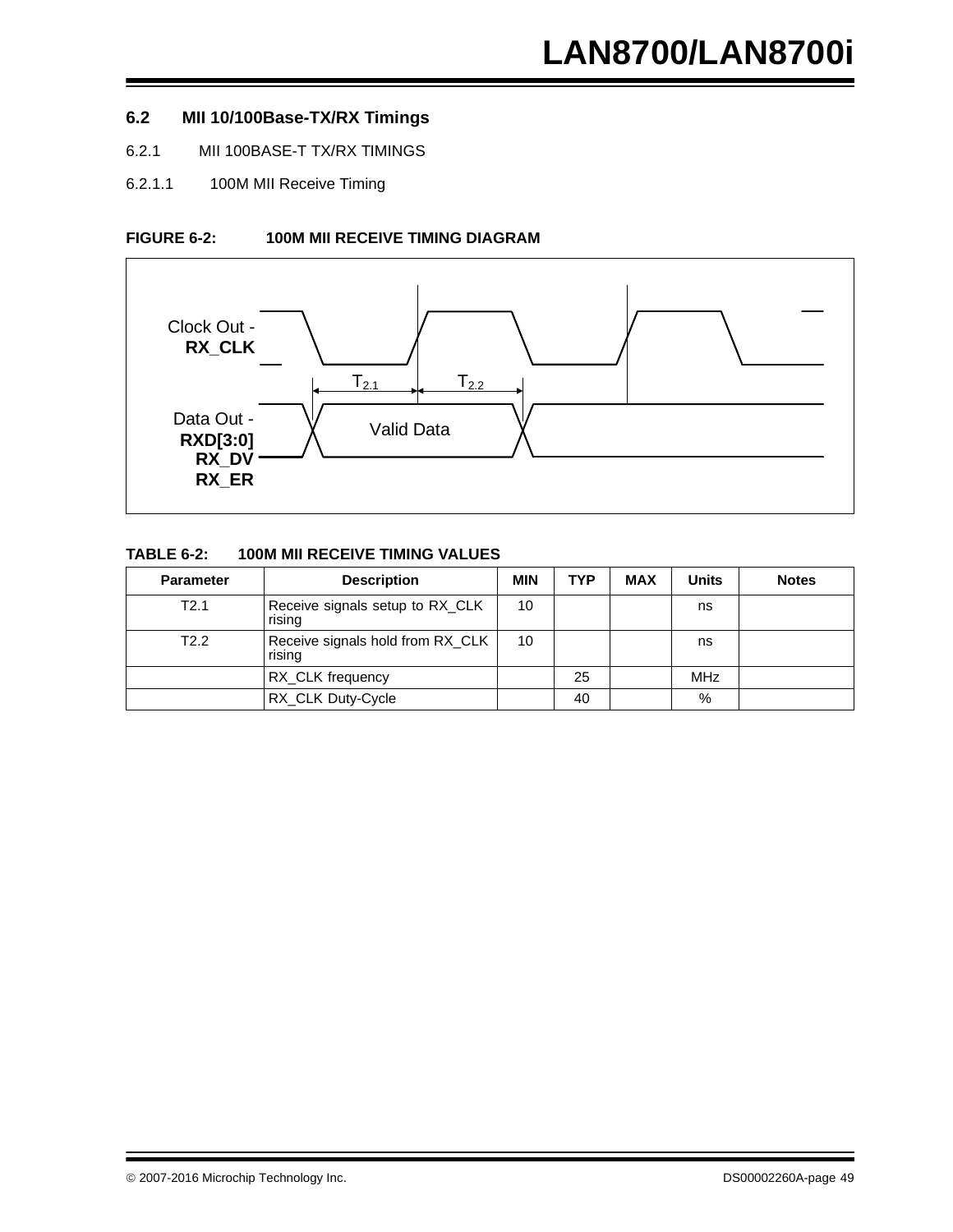# **LAN8700/LAN8700i**

# 6.2.1.2 100M MII Transmit Timing

## <span id="page-49-1"></span>**FIGURE 6-3: 100M MII TRANSMIT TIMING DIAGRAM**



<span id="page-49-0"></span>

| <b>TABLE 6-3:</b> | <b>100M MII TRANSMIT TIMING VALUES</b> |  |
|-------------------|----------------------------------------|--|
|                   |                                        |  |

| <b>Parameter</b> | <b>Description</b>                                    | <b>MIN</b> | <b>TYP</b> | <b>MAX</b> | <b>Units</b> | <b>Notes</b> |
|------------------|-------------------------------------------------------|------------|------------|------------|--------------|--------------|
| T <sub>3.1</sub> | Transmit signals required setup to<br>TX_CLK rising   | 12         |            |            | ns           |              |
|                  | Transmit signals required hold after<br>TX_CLK rising | 0          |            |            | ns           |              |
|                  | TX_CLK frequency                                      |            | 25         |            | <b>MHz</b>   |              |
|                  | TX_CLK Duty-Cycle                                     |            | 40         |            | %            |              |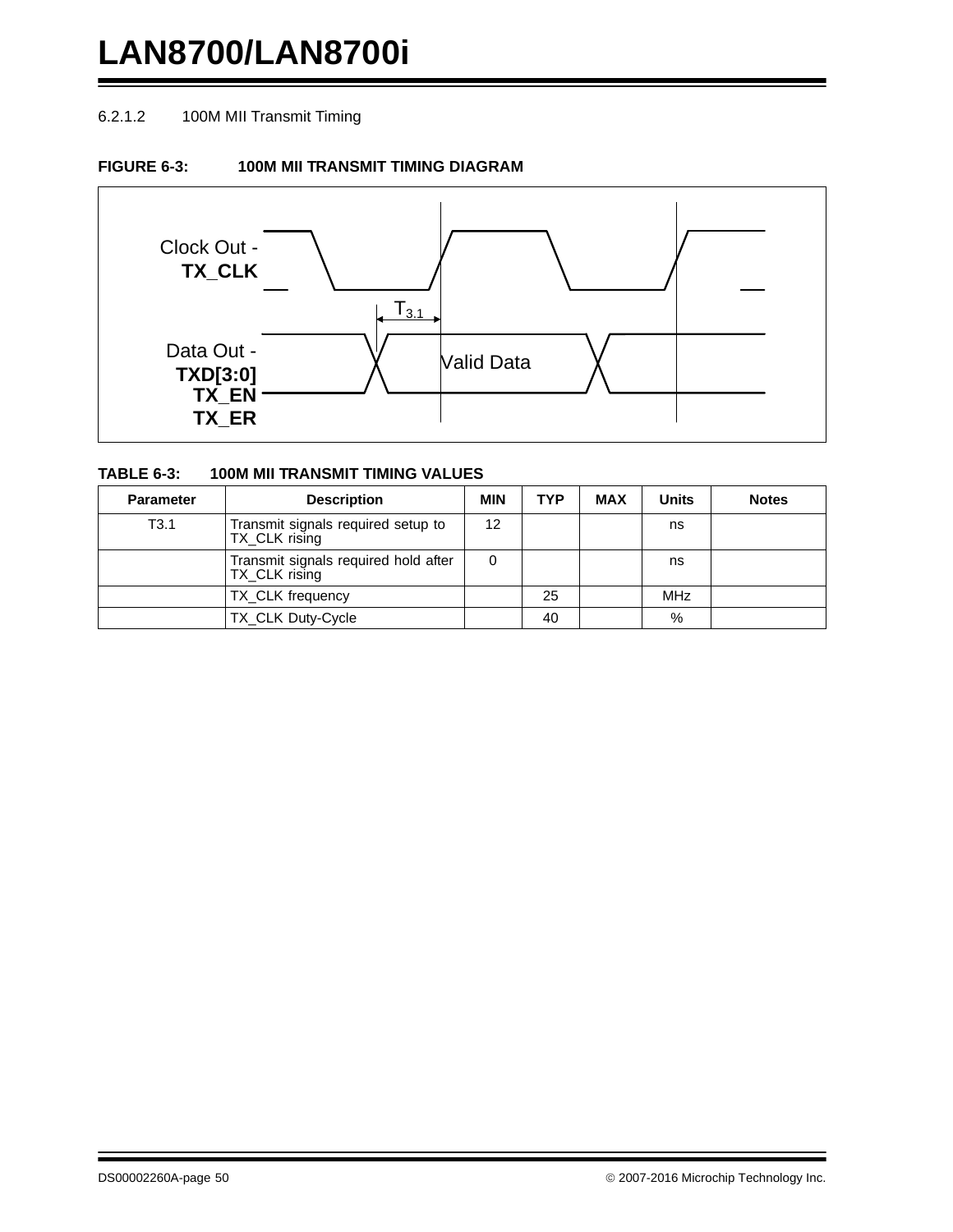## 6.2.2 MII 10BASE-T TX/RX TIMINGS

6.2.2.1 10M MII Receive Timing

## **FIGURE 6-4: 10M MII RECEIVE TIMING DIAGRAM**



<span id="page-50-0"></span>

|  | <b>TABLE 6-4:</b> | <b>10M MII RECEIVE TIMING VALUES</b> |
|--|-------------------|--------------------------------------|
|--|-------------------|--------------------------------------|

| <b>Parameter</b> | <b>Description</b>                         | <b>MIN</b> | TYP | <b>MAX</b> | <b>Units</b> | <b>Notes</b> |
|------------------|--------------------------------------------|------------|-----|------------|--------------|--------------|
| T4.1             | Receive signals setup to RX_CLK<br>rising  | 10         |     |            | ns           |              |
| T4.2             | Receive signals hold from RX_CLK<br>rising | 10         |     |            | ns           |              |
|                  | RX_CLK frequency                           |            | 2.5 |            | <b>MHz</b>   |              |
|                  | RX_CLK Duty-Cycle                          |            | 40  |            | %            |              |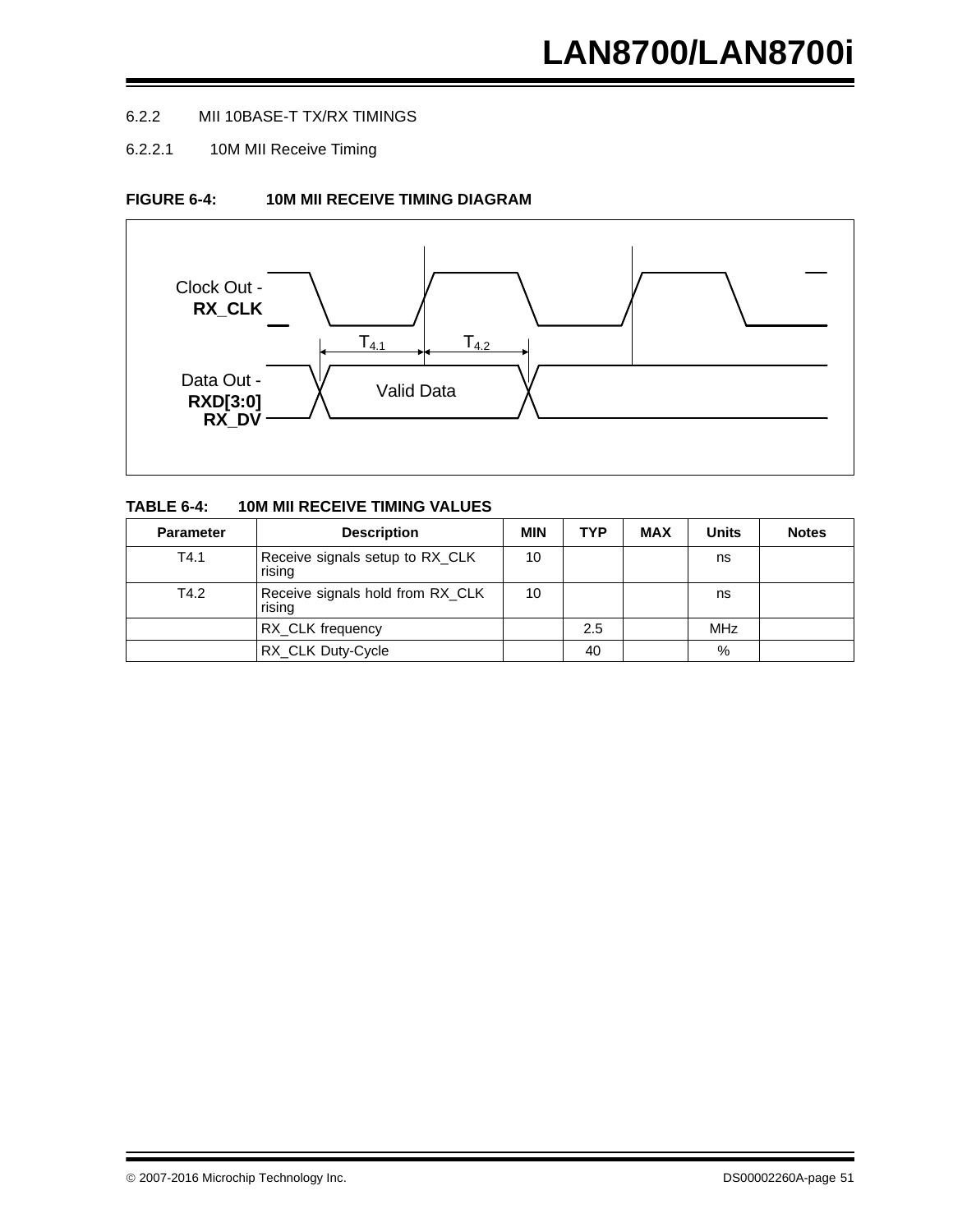# **LAN8700/LAN8700i**

## 6.2.2.2 10M MII Transmit Timing

## <span id="page-51-1"></span>**FIGURE 6-5: 10M MII TRANSMIT TIMING DIAGRAMS**



<span id="page-51-0"></span>

| <b>TABLE 6-5:</b> | <b>10M MII TRANSMIT TIMING VALUES</b> |  |
|-------------------|---------------------------------------|--|
|                   |                                       |  |

| <b>Parameter</b> | <b>Description</b>                                    | <b>MIN</b> | <b>TYP</b> | <b>MAX</b> | <b>Units</b> | <b>Notes</b> |
|------------------|-------------------------------------------------------|------------|------------|------------|--------------|--------------|
| T <sub>5.1</sub> | Transmit signals required setup to<br>TX CLK rising   | 12         |            |            | ns           |              |
|                  | Transmit signals required hold after<br>TX CLK rising | 0          |            |            | ns           |              |
|                  | TX_CLK frequency                                      |            | 2.5        |            | MHz          |              |
|                  | TX_CLK Duty-Cycle                                     |            | 50         |            | %            |              |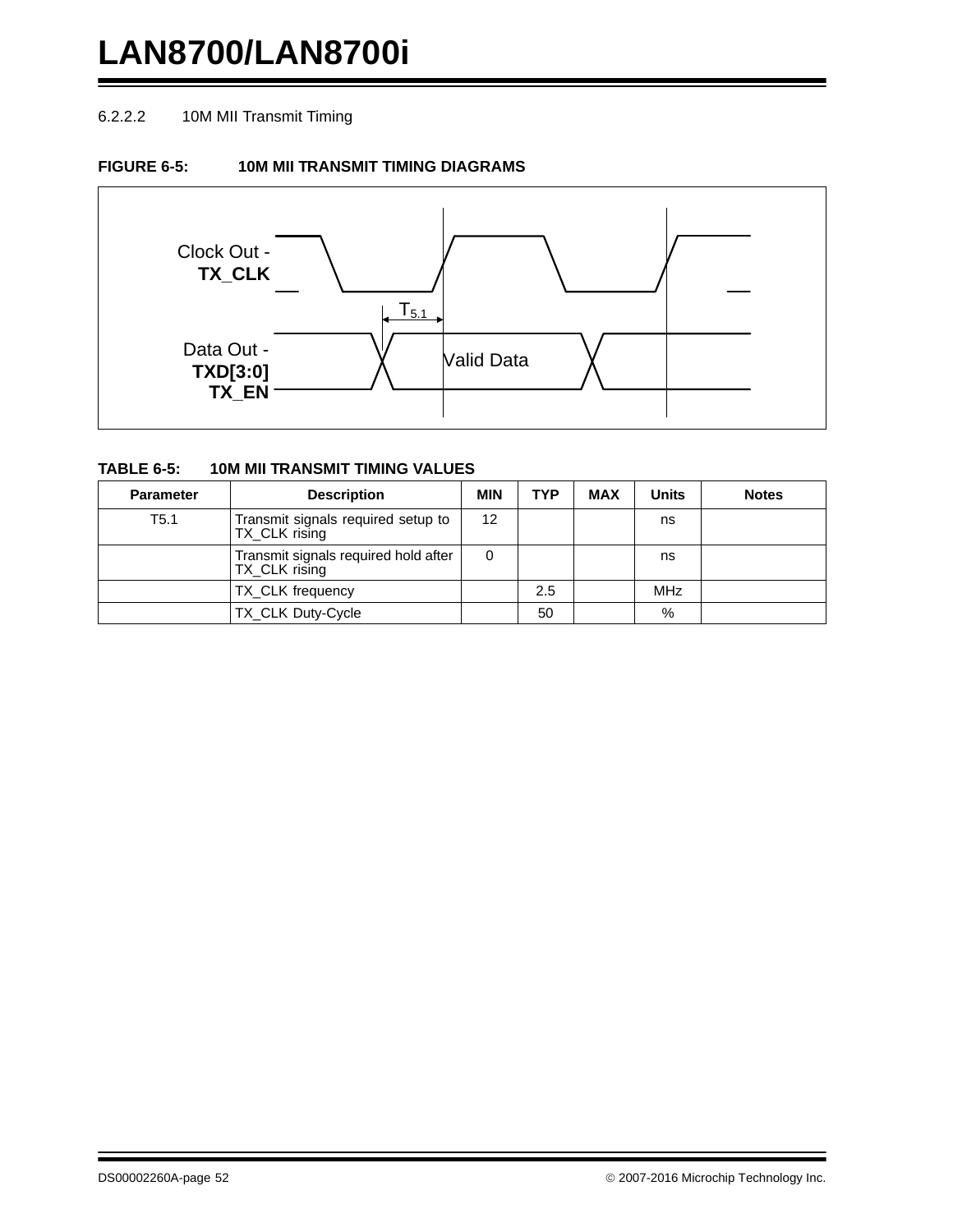# <span id="page-52-0"></span>**6.3 RMII 10/100Base-TX/RX Timings**

- 6.3.1 RMII 100BASE-T TX/RX TIMINGS
- 6.3.1.1 100M RMII Receive Timing

## **FIGURE 6-6: 100M RMII RECEIVE TIMING DIAGRAM**



#### <span id="page-52-1"></span>**TABLE 6-6: 100M RMII RECEIVE TIMING VALUES**

| <b>Parameter</b> | <b>Description</b>                                                           | <b>MIN</b> | <b>TYP</b> | <b>MAX</b> | <b>Units</b> | <b>Notes</b> |
|------------------|------------------------------------------------------------------------------|------------|------------|------------|--------------|--------------|
| T6.1             | Output delay from rising edge of<br>CLKIN to receive signals output<br>valid |            |            | 10         | ns           |              |
|                  | <b>CLKIN</b> frequency                                                       |            | 50         |            | MHz          |              |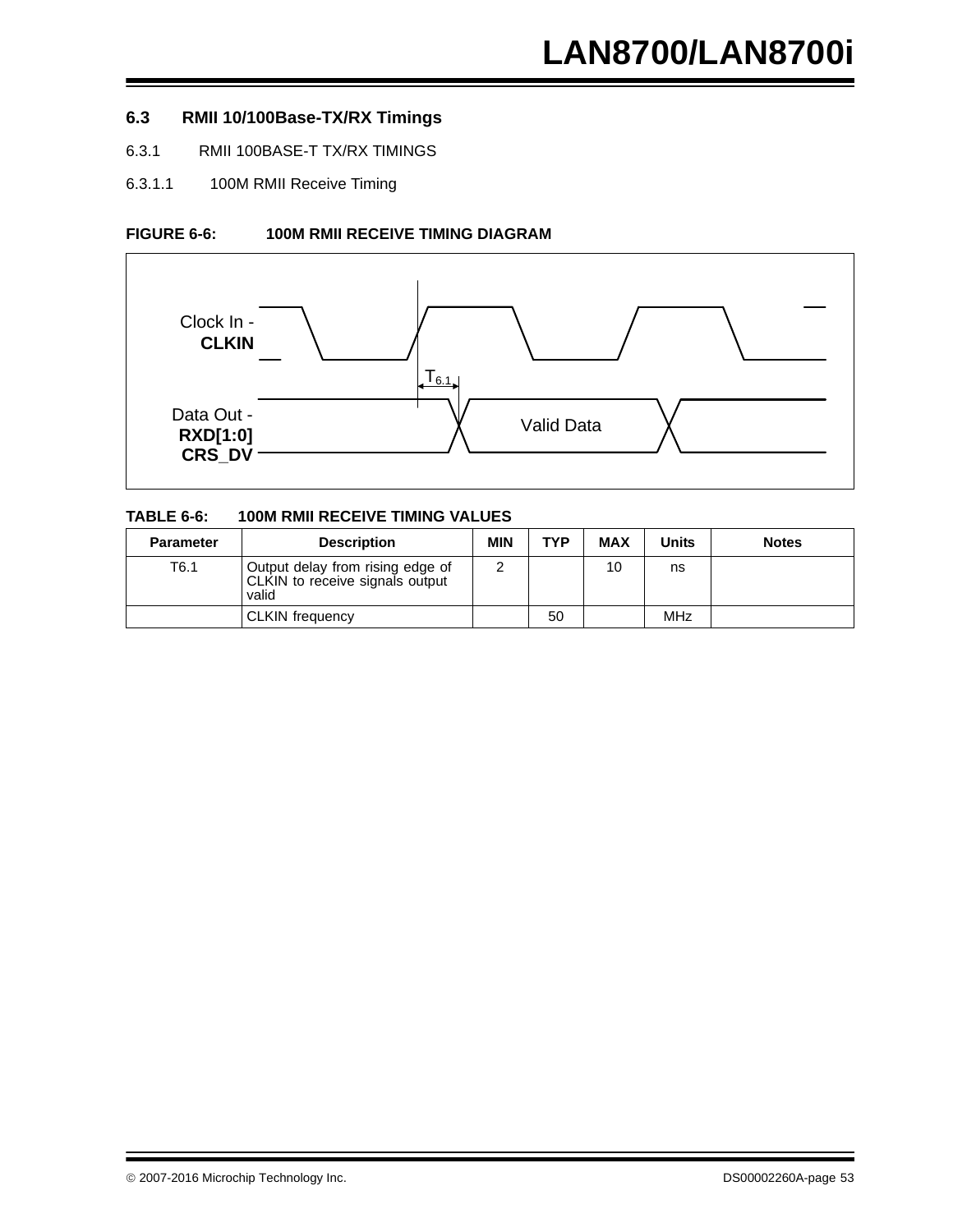# **LAN8700/LAN8700i**

# <span id="page-53-0"></span>6.3.1.2 100M RMII Transmit Timing





<span id="page-53-1"></span>

| <b>TABLE 6-7:</b> | <b>100M RMII TRANSMIT TIMING VALUES</b> |  |
|-------------------|-----------------------------------------|--|
|                   |                                         |  |

| <b>Parameter</b> | <b>Description</b>                                             | <b>MIN</b> | <b>TYP</b> | <b>MAX</b> | Units      | <b>Notes</b> |
|------------------|----------------------------------------------------------------|------------|------------|------------|------------|--------------|
| T8.1             | Transmit signals required setup to<br>rising edge of CLKIN     | 2          |            |            | ns         |              |
| T8.2             | Transmit signals required hold after<br>rising edge of REF CLK | 1.5        |            |            | ns         |              |
|                  | <b>CLKIN</b> frequency                                         |            | 50         |            | <b>MHz</b> |              |

## 6.3.2 RMII 10BASE-T TX/RX TIMINGS

6.3.2.1 10M RMII Receive Timing

## **FIGURE 6-8: 10M RMII RECEIVE TIMING DIAGRAM**



| <b>10M RMII RECEIVE TIMING VALUES</b><br><b>TABLE 6-8:</b> |
|------------------------------------------------------------|
|------------------------------------------------------------|

| <b>Parameter</b> | <b>Description</b>                                                           | <b>MIN</b> | <b>TYP</b> | <b>MAX</b> | <b>Units</b> | <b>Notes</b> |
|------------------|------------------------------------------------------------------------------|------------|------------|------------|--------------|--------------|
| T9.1             | Output delay from rising edge of<br>CLKIN to receive signals output<br>valid |            |            | 10         | ns           |              |
|                  | CLKIN frequency                                                              |            | 50         |            | MHz          |              |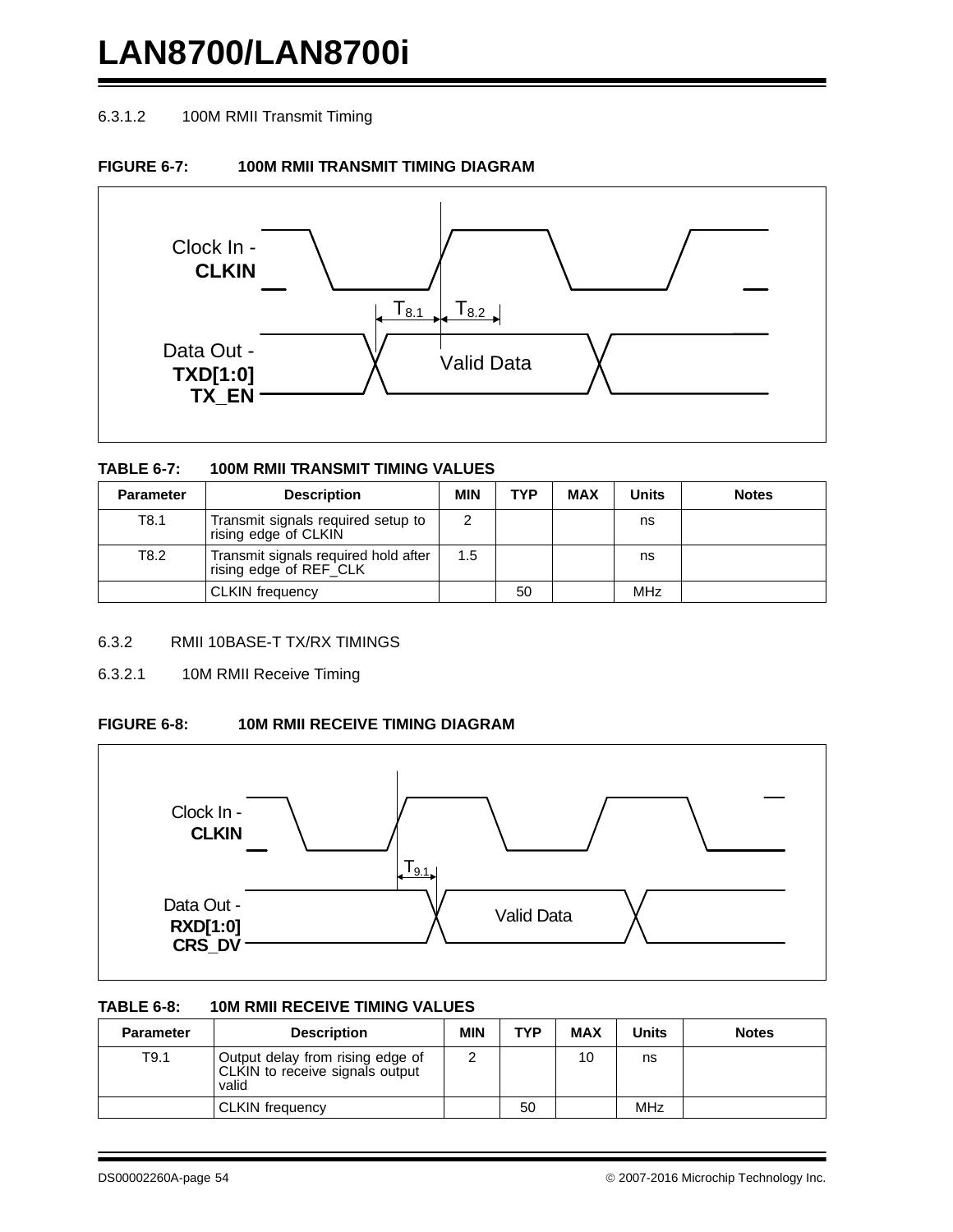## 6.3.2.2 10M RMII Transmit Timing

## **FIGURE 6-9: 10M RMII TRANSMIT TIMING DIAGRAM**



<span id="page-54-0"></span>

| <b>TABLE 6-9:</b> | <b>10M RMII TRANSMIT TIMING VALUES</b> |  |
|-------------------|----------------------------------------|--|
|                   |                                        |  |

| <b>Parameter</b>  | <b>Description</b>                                             | <b>MIN</b> | <b>TYP</b> | <b>MAX</b> | <b>Units</b> | <b>Notes</b> |
|-------------------|----------------------------------------------------------------|------------|------------|------------|--------------|--------------|
| T <sub>10.1</sub> | Transmit signals required setup to<br>rising edge of CLKIN     | 4          |            |            | ns           |              |
| T10.2             | Transmit signals required hold after<br>rising edge of REF_CLK | 2          |            |            | ns           |              |
|                   | <b>CLKIN</b> frequency                                         |            | 50         |            | <b>MHz</b>   |              |

## **6.4 RMII CLKIN Timing**

## **TABLE 6-10: RMII CLKIN (REF\_CLK)TIMING VALUES**

| <b>Parameter</b> | <b>Description</b>           | <b>MIN</b> | <b>TYP</b> | <b>MAX</b> | <b>Units</b> | <b>Notes</b>    |
|------------------|------------------------------|------------|------------|------------|--------------|-----------------|
|                  | CLKIN frequency              |            | 50         |            | MHz          |                 |
|                  | <b>CLKIN Frequency Drift</b> |            |            | ± 50       | ppm          |                 |
|                  | <b>CLKIN Duty Cycle</b>      | 40         |            | 60         | $\%$         |                 |
|                  | <b>CLKIN Jitter</b>          |            |            | 150        | psec         | $p-p - not RMS$ |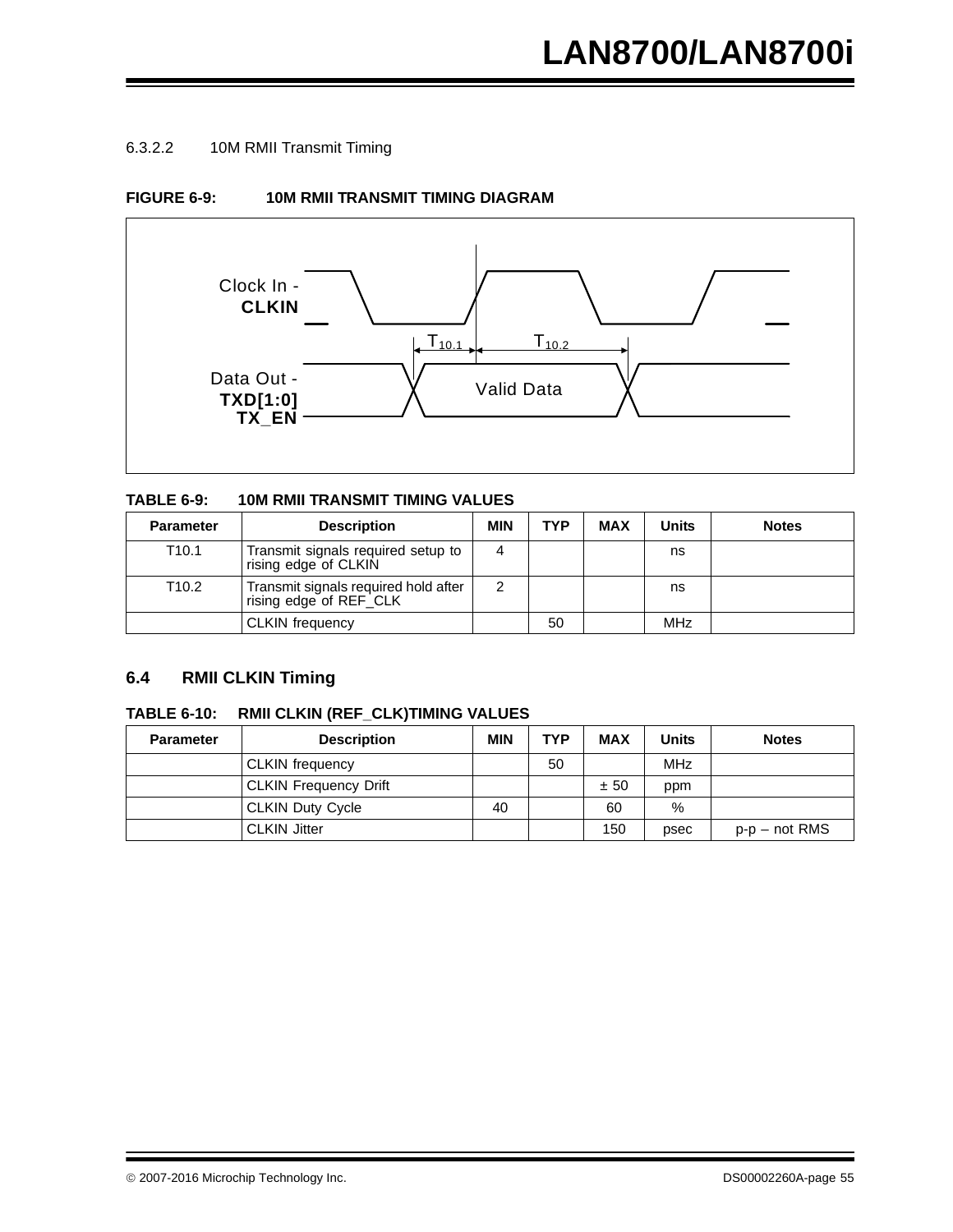# **LAN8700/LAN8700i**

# <span id="page-55-1"></span>**6.5 Reset Timing**

## <span id="page-55-0"></span>**FIGURE 6-10: RESET TIMING DIAGRAM**



## <span id="page-55-2"></span>**TABLE 6-11: RESET TIMING VALUES**

| <b>Parameter</b>  | <b>Description</b>                            | <b>MIN</b> | <b>TYP</b> | <b>MAX</b> | <b>Units</b> | <b>Notes</b>                                                                            |
|-------------------|-----------------------------------------------|------------|------------|------------|--------------|-----------------------------------------------------------------------------------------|
| T11.1             | <b>Reset Pulse Width</b>                      | 100        |            |            | us           |                                                                                         |
| T <sub>11.2</sub> | Configuration input setup to nRST<br>rising   | 200        |            |            | ns           |                                                                                         |
| T <sub>11.3</sub> | Configuration input hold after<br>nRST rising | 2          |            |            | ns           |                                                                                         |
| T <sub>11.4</sub> | Output Drive after nRST rising                | 3          |            | 800        | ns           | 20 clock cycles for 25<br>MHz clock<br>$-$ or $-$<br>40 clock cycles for<br>50MHz clock |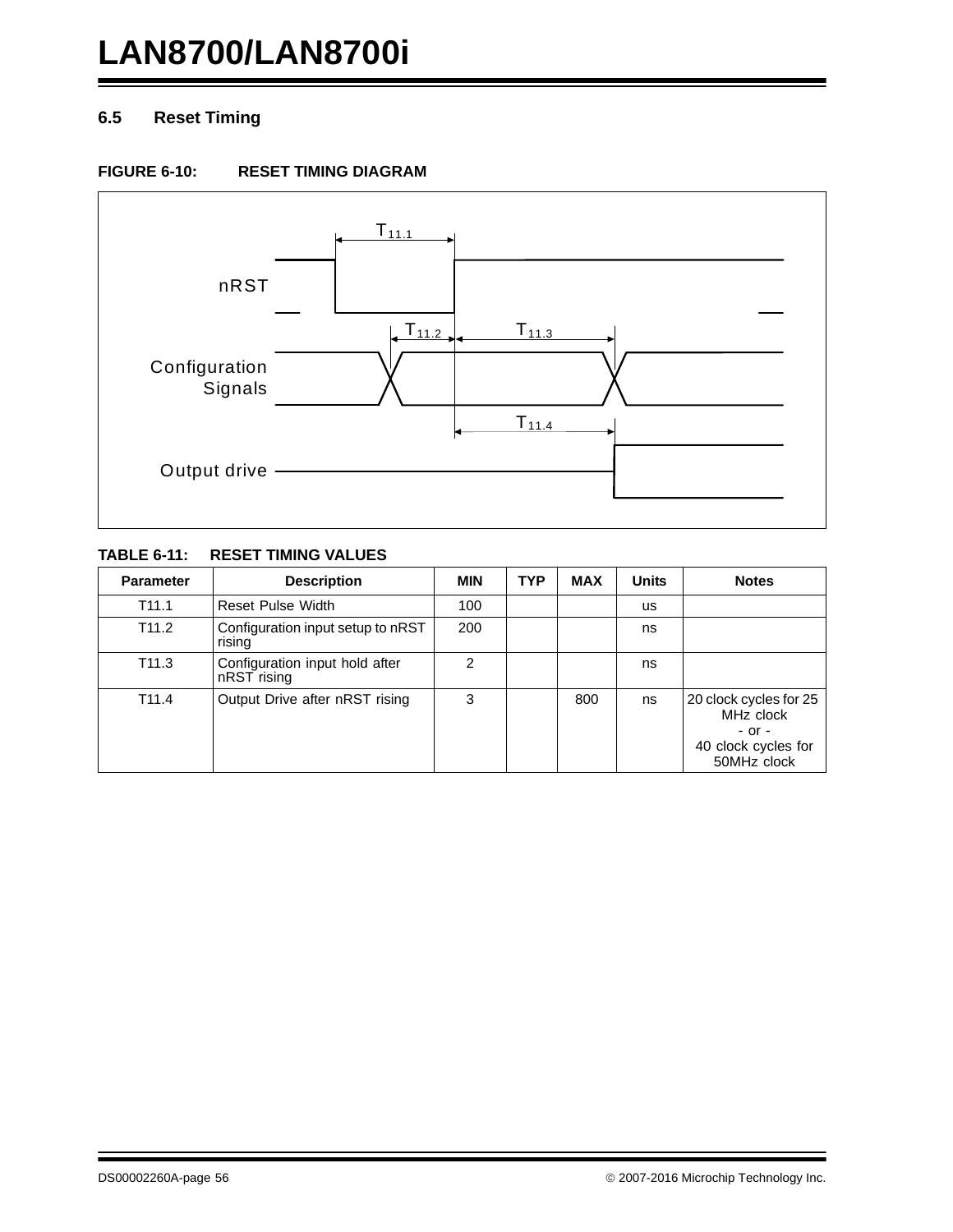## <span id="page-56-7"></span>**6.6 Clock Circuit**

LAN8700/LAN8700i can accept either a 25MHz crystal or a 25MHz single-ended clock oscillator (±50ppm) input for operation in MII mode. If the single-ended clock oscillator method is implemented, XTAL2 should be left unconnected and XTAL1/CLKIN should be driven with a nominal 0-3.3V clock signal. The user is required to supply a 50MHz singleended clock for RMII operation. The input clock duty cycle is 40% minimum, 50% typical and 60% maximum. See [Table 6-12](#page-56-0) for the recommended crystal specifications.

| <b>Parameter</b>                                | Symbol                     | <b>MIN</b>               | <b>NOM</b>              | <b>MAX</b>      | <b>Units</b> | <b>Notes</b>    |
|-------------------------------------------------|----------------------------|--------------------------|-------------------------|-----------------|--------------|-----------------|
| Crystal Cut                                     |                            |                          | AT, typ                 |                 |              |                 |
| <b>Crystal Oscillation Mode</b>                 |                            |                          | <b>Fundamental Mode</b> |                 |              |                 |
| <b>Crystal Calibration Mode</b>                 |                            |                          | Parallel Resonant Mode  |                 |              |                 |
| Frequency                                       | $F_{fund}$                 | ٠                        | 25,000                  | $\blacksquare$  | <b>MHz</b>   |                 |
| Frequency Tolerance @ 25 <sup>o</sup> C         | $F_{tol}$                  | ٠                        |                         | ±50             | <b>PPM</b>   | <b>Note 6-1</b> |
| Frequency Stability Over Temp                   | $\mathsf{F}_{\text{temp}}$ | ٠                        |                         | ±50             | <b>PPM</b>   | <b>Note 6-1</b> |
| Frequency Deviation Over Time                   | $F_{age}$                  | ٠                        | $+/-3$ to 5             |                 | <b>PPM</b>   | <b>Note 6-2</b> |
| Total Allowable PPM Budget                      |                            | ٠                        |                         | ±50             | <b>PPM</b>   | <b>Note 6-3</b> |
| Shunt Capacitance                               | $C_{\rm O}$                | -                        | 7 typ                   | ٠               | рF           |                 |
| Load Capacitance                                | $C_{L}$                    | $\overline{\phantom{a}}$ | 20 typ                  | ٠               | рF           |                 |
| Drive Level                                     | $P_W$                      | 0.5                      |                         | ٠               | mW           |                 |
| <b>Equivalent Series Resistance</b>             | $R_1$                      | ٠                        | $\blacksquare$          | 30              | Ohm          |                 |
| <b>Operating Temperature Range</b>              |                            | Note $6-4$               |                         | <b>Note 6-5</b> | $^{\circ}$ C | <b>Note 6-6</b> |
| LAN8700/LAN8700i<br>XTAL1/CLKIN Pin Capacitance |                            | ٠                        | 3 typ                   |                 | рF           | Note 6-6        |
| LAN8700/LAN8700i XTAL2 Pin<br>Capacitance       |                            |                          | 3 typ                   |                 | рF           | Note $6-6$      |

<span id="page-56-0"></span>**TABLE 6-12: LAN8700/LAN8700I CRYSTAL SPECIFICATIONS**

<span id="page-56-1"></span>**Note 6-1** The maximum allowable values for Frequency Tolerance and Frequency Stability are application dependant. Since any particular application must meet the IEEE ±50 PPM Total PPM Budget, the combination of these two values must be approximately ±45 PPM (allowing for aging).

- <span id="page-56-2"></span>**Note 6-2** Frequency Deviation Over Time is also referred to as Aging.
- <span id="page-56-3"></span>**Note 6-3** The total deviation for the Transmitter Clock Frequency is specified by IEEE 802.3u as ±100 PPM.
- <span id="page-56-4"></span>**Note 6-4** 0<sup>o</sup>C for commercial version, -40<sup>o</sup>C for industrial version.
- <span id="page-56-5"></span>Note 6-5 +70<sup>o</sup>C for commercial version, +85<sup>o</sup>C for industrial version.

<span id="page-56-6"></span>**Note 6-6** This number includes the pad, the bond wire and the lead frame. PCB capacitance is not included in this value. The XTAL1/CLKIN pin, XTAL2 pin and PCB capacitance values are required to accurately calculate the value of the two external load capacitors. The total load capacitance must be equivalent to what the crystal expects to see in the circuit so that the crystal oscillator will operate at 25.000 MHz.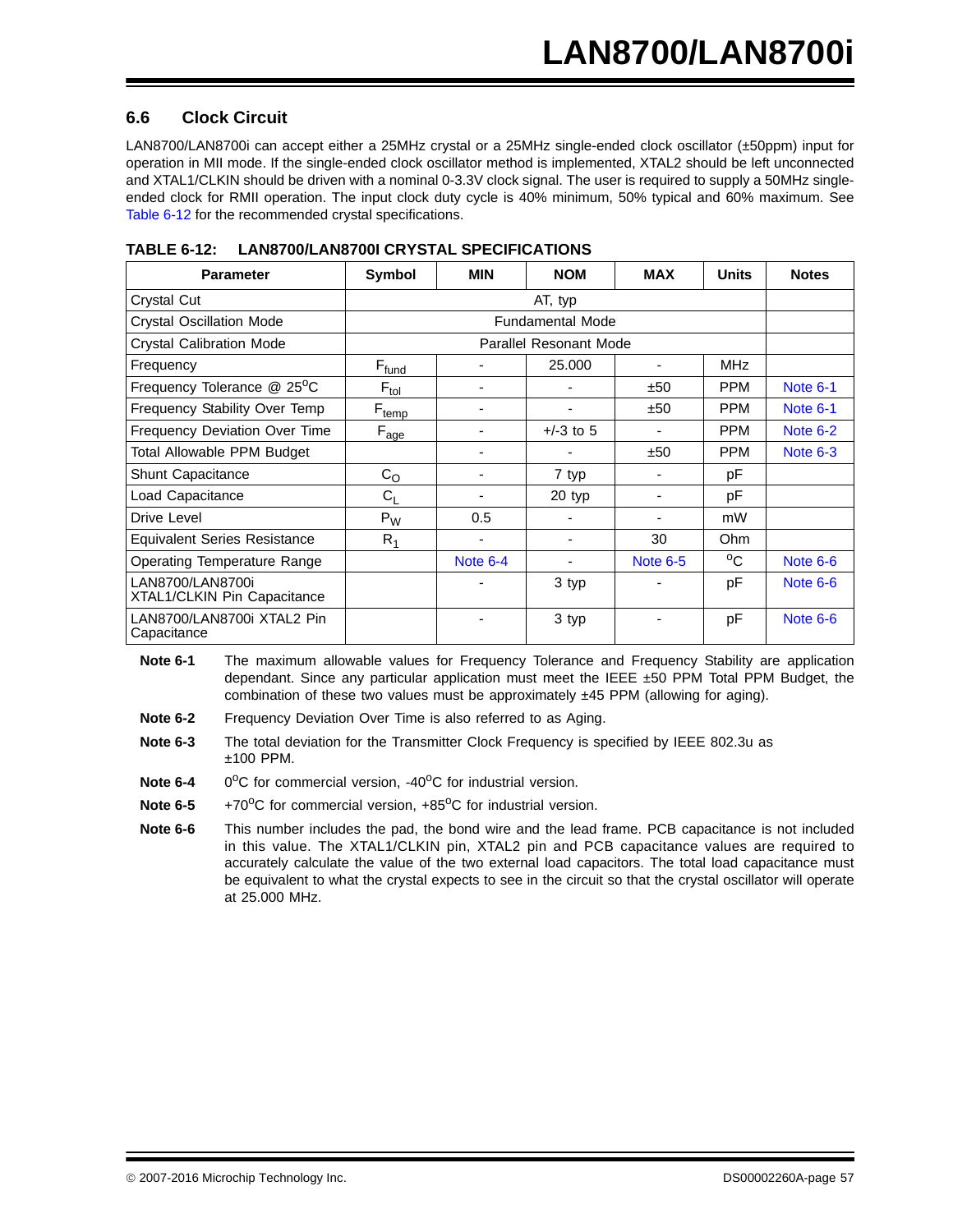# **7.0 DC ELECTRICAL CHARACTERISTICS**

## **7.1 DC Characteristics**

#### 7.1.1 MAXIMUM RATINGS

Stresses beyond those listed in may cause permanent damage to the device. Exposure to absolute maximum rating conditions for extended periods may affect device reliability.

| <b>Parameter</b>         | <b>Conditions</b>             | <b>MIN</b> | <b>TYP</b> | <b>MAX</b> | <b>Units</b> | <b>Comment</b>                                           |
|--------------------------|-------------------------------|------------|------------|------------|--------------|----------------------------------------------------------|
| VDD33, VDDIO             | Power pins to all other pins. | $-0.5$     |            | $+3.6$     | ٧            |                                                          |
| Digital IO               | To VSS ground                 | $-0.5$     |            | $+3.6$     | V            | Table 7-5, "MII Bus<br>Interface Signals," on<br>page 60 |
| <b>VSS</b>               | VSS to all other pins         | $-0.5$     |            | $+4.0$     | ٧            |                                                          |
| Operating<br>Temperature | LAN8700-AEZG                  | 0          |            | $+70$      | C            | Commercial temperature<br>components.                    |
| Operating<br>Temperature | LAN8700i-AEZG                 | -40        |            | $+85$      | C            | Industrial temperature<br>components.                    |
| Storage<br>Temperature   |                               | $-55$      |            | $+150$     | C            |                                                          |

#### **TABLE 7-1: MAXIMUM CONDITIONS**

#### **TABLE 7-2: ESD AND LATCH-UP PERFORMANCE**

| <b>Parameter</b>            | <b>Conditions</b>                    | <b>MIN</b> | <b>TYP</b> | <b>MAX</b> | <b>Units</b> | <b>Comments</b>       |  |
|-----------------------------|--------------------------------------|------------|------------|------------|--------------|-----------------------|--|
| <b>ESD PERFORMANCE</b>      |                                      |            |            |            |              |                       |  |
| All Pins                    | Human Body Model                     |            |            | ±8         | kV           | Device                |  |
| System                      | EN/IEC61000-4-2 Contact<br>Discharge |            |            | ±8         | kV           | 3rd party system test |  |
| System                      | EN/IEC61000-4-2 Air-gap<br>Discharge |            |            | ±15        | kV           | 3rd party system test |  |
| <b>LATCH-UP PERFORMANCE</b> |                                      |            |            |            |              |                       |  |
| All Pins                    | EIA/JESD 78, Class II                |            | 150        |            | mA           |                       |  |

#### 7.1.1.1 Human Body Model (HBM) Performance

HBM testing verifies the ability to withstand the ESD strikes like those that occur during handling and manufacturing, and is done without power applied to the IC. To pass the test, the device must have no change in operation or performance due to the event. All pins on the LAN8700 provide ±8kV HBM protection.

#### 7.1.1.2 IEN/IEC61000-4-2 Performance

The EN/IEC61000-4-2 ESD specification is an international standard that addresses system-level immunity to ESD strikes while the end equipment is operational. In contrast, the HBM ESD tests are performed at the device level with the device powered down.

Microchip contracts with Independent laboratories to test the LAN8700 to EN/IEC61000-4-2 in a working system. Reports are available upon request. Please contact your Microchip representative, and request information on 3rd party ESD test results. The reports show that systems designed with the LAN8700 can safely dissipate ±15kV air discharges and ±8kV contact discharges per the EN/IEC61000-4-2 specification without additional board level protection.

In addition to defining the ESD tests, EN/IEC61000-4-2 also categorizes the impact to equipment operation when the strike occurs (ESD Result Classification). The LAN8700 maintains an ESD Result Classification 1 or 2 when subjected to an EN/IEC61000-4-2 (level 4) ESD strike.

Both air discharge and contact discharge test techniques for applying stress conditions are defined by the EN/IEC61000-4-2 ESD document.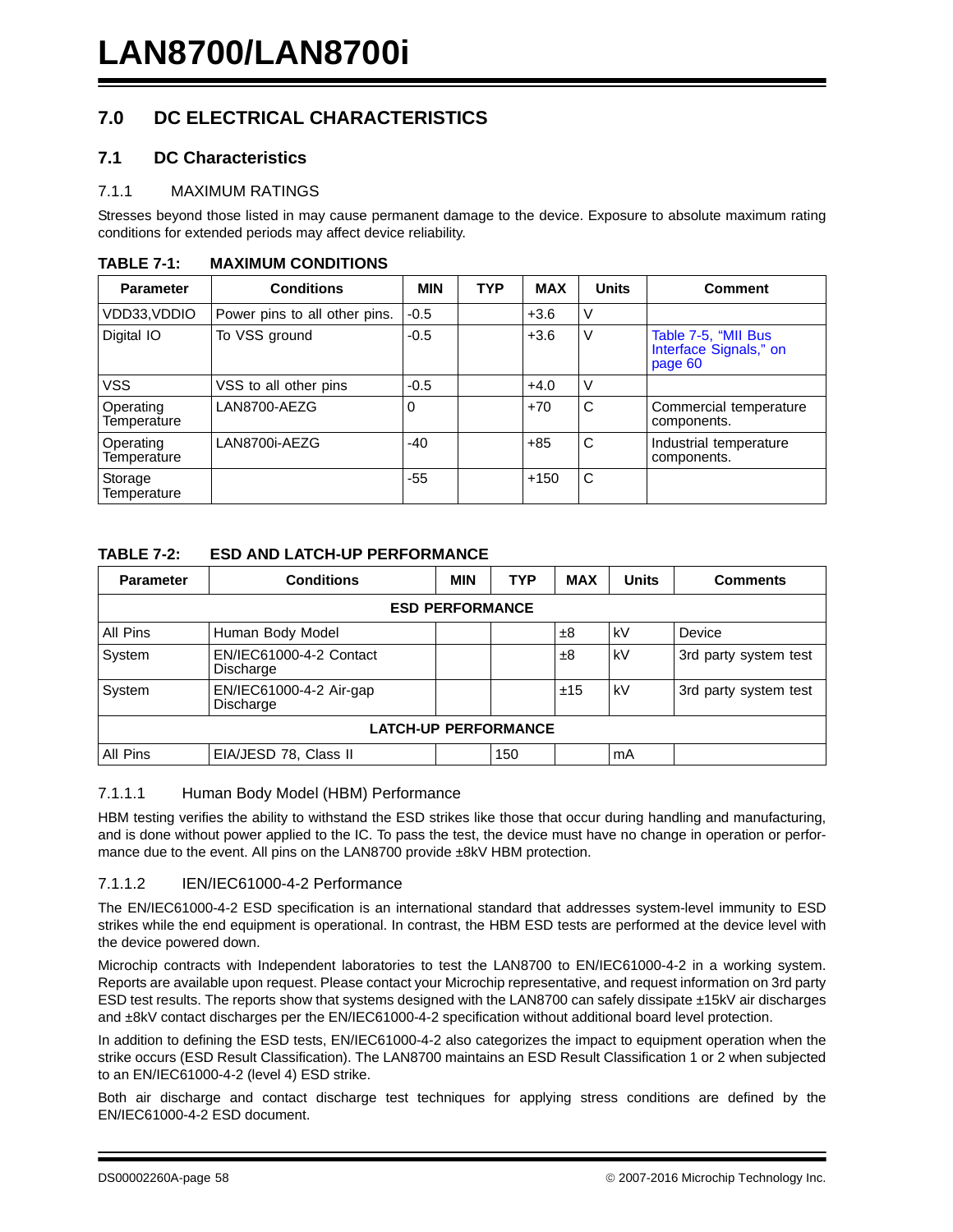#### *7.1.1.2.1 Air Discharge*

To perform this test, a charged electrode is moved close to the system being tested until a spark is generated. This test is difficult to reproduce because the discharge is influenced by such factors as humidity, the speed of approach of the electrode, and construction of the test equipment.

#### *7.1.1.2.2 Contact Discharge*

The uncharged electrode first contacts the pin to prepare this test, and then the probe tip is energized. This yields more repeatable results, and is the preferred test method. The independent test laboratories contracted by Microchip provide test results for both types of discharge methods.

#### 7.1.2 OPERATING CONDITIONS

#### **TABLE 7-3: RECOMMENDED OPERATING CONDITIONS**

| <b>Parameter</b>                         | <b>Conditions</b>            | <b>MIN</b> | <b>TYP</b> | <b>MAX</b>   | <b>Units</b> | <b>Comment</b>                |
|------------------------------------------|------------------------------|------------|------------|--------------|--------------|-------------------------------|
| VDD33                                    | VDD33 to VSS                 | 3.0        | 3.3        | 3.6          | ν            |                               |
| Input Voltage on Digital<br>Pins         |                              | 0.0        |            | <b>VDDIO</b> | ν            |                               |
| Voltage on Analog I/O<br>pins (RXP, RXN) |                              | 0.0        |            | $+3.6V$      | ν            |                               |
| Ambient Temperature                      | $T_A$ LAN8700-AEZG           | <b>0</b>   |            | 70           | C            | For Commercial<br>Temperature |
|                                          | T <sub>A</sub> LAN8700i-AEZG | $-40$      |            | $+85$        | C            | For Industrial Temperature    |

#### 7.1.3 POWER CONSUMPTION

#### 7.1.3.1 Power Consumption Device Only

Power measurements taken over the operating conditions specified. See [Section 5.4.5](#page-42-2) for a description of the power down modes.

#### <span id="page-58-1"></span>**TABLE 7-4: POWER CONSUMPTION DEVICE ONLY**

| <b>Power Pin Group</b>      |         | VDDA3.3<br><b>Power Pins</b><br>(mA) | <b>VDD_CORE</b><br><b>Power Pin</b><br>(mA) | <b>VDDIO</b><br><b>Power Pin</b><br>(mA) | Total<br><b>Current</b><br>(mA) | <b>Total</b><br><b>Power</b><br>(mW) |
|-----------------------------|---------|--------------------------------------|---------------------------------------------|------------------------------------------|---------------------------------|--------------------------------------|
|                             | Max     | 35.6                                 | 41.3                                        | 4.7                                      | 81.6                            | 269.28                               |
| <b>100BASE-T /W TRAFFIC</b> | Typical | 33.3                                 | 37.4                                        | 4.1                                      | 74.8                            | 246.84                               |
|                             | Min     | 31.3                                 | 33.4                                        | 1.3                                      | 66                              | 165.75<br><b>Note 7-1</b>            |
|                             | Max     | 15.6                                 | 22.3                                        | 1.1                                      | 39                              | 128.7                                |
| <b>10BASE-T /W TRAFFIC</b>  | Typical | 15.3                                 | 20.8                                        | 0.9                                      | 37                              | 122.1                                |
|                             | Min     | 14.9                                 | 19.1                                        | 0.1                                      | 34.1                            | 83.88<br><b>Note 7-1</b>             |
|                             | Max     | 10.5                                 | 3.3                                         | 0.5                                      | 13.85                           | 45.7                                 |
| <b>ENERGY DETECT POWER</b>  | Typical | 9.9                                  | 2.7                                         | 0.4                                      | 13.0                            | 42.9                                 |
| <b>DOWN</b>                 | Min     | 9.8                                  | 2.3                                         | 0.3                                      | 12.4                            | 37.02<br><b>Note 7-1</b>             |
|                             | Max     | 0.21                                 | 2.92                                        | 0.39                                     | 3.52                            | 11.62                                |
| <b>GENERAL POWER DOWN</b>   | Typical | 0.124                                | 2.6                                         | 0.345                                    | 3.07                            | 10.131                               |
|                             | Min     | 0.038                                | 2.1                                         | 0.3                                      | 2.44                            | 4.4454<br><b>Note 7-1</b>            |

Note: The current at VDD\_CORE is either supplied by the internal regulator from current entering at VDD33, or from an external 1.8V supply when the internal regulator is disabled.

<span id="page-58-0"></span>**Note 7-1** This is calculated with full flexPWR features activated: VDDIO = 1.8V and internal regulator disabled.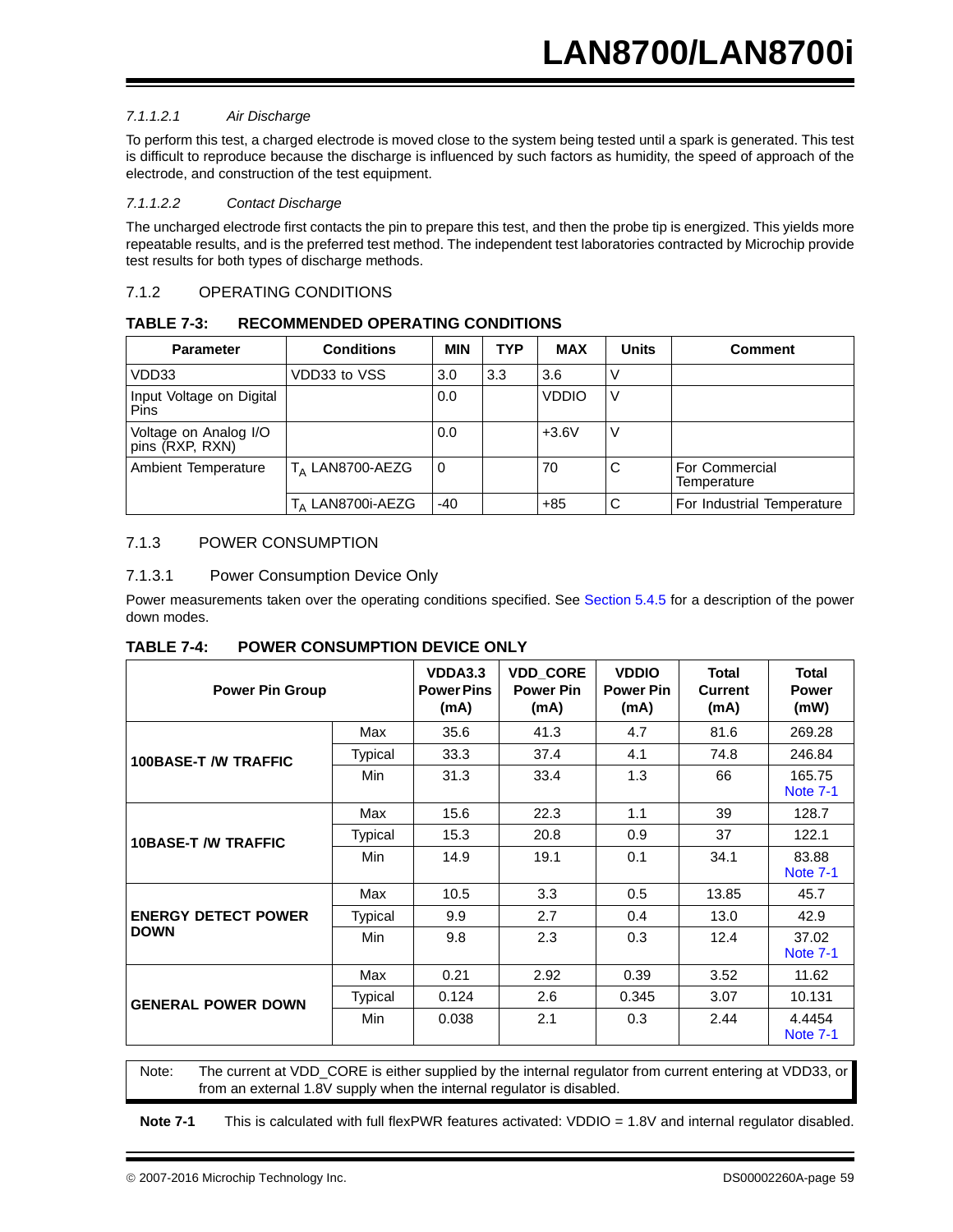# **LAN8700/LAN8700i**

<span id="page-59-1"></span>**Note 7-2** Current measurements do not include power applied to the magnetics or the optional external LEDs. Current measurements taken with VDDIO = +3.3V, unless otherwise indicated.

#### 7.1.4 DC CHARACTERISTICS - INPUT AND OUTPUT BUFFERS

| <b>Name</b>      | $V_{IH} (V)$   | $V_{IL}$ (V)  | $I_{OH}$ | $I_{OL}$ | $V_{OL} (V)$ | $V_{OH} (V)$   |
|------------------|----------------|---------------|----------|----------|--------------|----------------|
| TXD <sub>0</sub> | $0.68 * VDDIO$ | 0.4 * VDDIO   |          |          |              |                |
| TXD1             | 0.68 * VDDIO   | $0.4 * VDDIO$ |          |          |              |                |
| TXD <sub>2</sub> | $0.68 * VDDIO$ | $0.4 * VDDIO$ |          |          |              |                |
| TXD3             | 0.68 * VDDIO   | 0.4 * VDDIO   |          |          |              |                |
| TX EN            | 0.68 * VDDIO   | $0.4 * VDDIO$ |          |          |              |                |
| TX_CLK           |                |               | -8 mA    | $+8$ mA  | $+0.4$       | $VDDIO - +0.4$ |
| RXD0/MODE0       |                |               | -8 mA    | $+8$ mA  | $+0.4$       | $VDDIO - +0.4$ |
| RXD1/MODE1       |                |               | $-8$ mA  | $+8$ mA  | $+0.4$       | $VDDIO - +0.4$ |
| RXD2/MODE2       |                |               | -8 mA    | $+8$ mA  | $+0.4$       | $VDDIO - +0.4$ |
| RXD3/nINTSEL     |                |               | $-8$ mA  | $+8$ mA  | $+0.4$       | $VDDIO - +0.4$ |
| RX_ER/RXD4       |                |               | $-8$ mA  | $+8$ mA  | $+0.4$       | $VDDIO - +0.4$ |
| RX_DV            |                |               | $-8$ mA  | $+8$ mA  | $+0.4$       | $VDDIO - +0.4$ |
| RX_CLK/REGOFF    |                |               | $-8$ mA  | $+8$ mA  | $+0.4$       | $VDDIO - +0.4$ |
| CRS/PHYAD4       |                |               | $-8$ mA  | $+8$ mA  | $+0.4$       | $VDDIO - +0.4$ |
| COL/RMII/CRS_DV  |                |               | $-8$ mA  | $+8$ mA  | $+0.4$       | $VDDIO - +0.4$ |
| MDC.             | 0.68 * VDDIO   | $0.4 * VDDIO$ |          |          |              |                |
| <b>MDIO</b>      | 0.68 * VDDIO   | 0.4 * VDDIO   | $-8$ mA  | $+8$ mA  | $+0.4$       | $VDDIO - +0.4$ |
| nINT/TX ER/TXD4  | $0.68 * VDDIO$ | $0.4 * VDDIO$ | $-8$ mA  | $+8$ mA  | $+0.4$       | 3.6            |

## <span id="page-59-0"></span>**TABLE 7-5: MII BUS INTERFACE SIGNALS**

#### **TABLE 7-6: LAN INTERFACE SIGNALS**

| <b>Name</b> |  | $V_{\text{IH}}$                                                                                                                             | $V_{IL}$ | ווסי | וסי | $V_{OL}$ | ۷он |  |  |  |
|-------------|--|---------------------------------------------------------------------------------------------------------------------------------------------|----------|------|-----|----------|-----|--|--|--|
| TXP         |  |                                                                                                                                             |          |      |     |          |     |  |  |  |
| TXN         |  | See Table 7-12, "100Base-TX Transceiver Characteristics," on page 62 and Table 7-13,<br>"10BASE-T Transceiver Characteristics," on page 62. |          |      |     |          |     |  |  |  |
| <b>RXP</b>  |  |                                                                                                                                             |          |      |     |          |     |  |  |  |
| <b>RXN</b>  |  |                                                                                                                                             |          |      |     |          |     |  |  |  |

## **TABLE 7-7: LED SIGNALS**

| <b>Name</b>     | $V_{IH} (V)$   | $V_{II}$ (V)  | י∩ו      | <b>I</b> OL | $V_{OL} (V)$ | $V_{OH} (V)$   |
|-----------------|----------------|---------------|----------|-------------|--------------|----------------|
| SPEED100/PHYAD0 | $0.68 * VDDIO$ | $0.4 * VDDIO$ | $-12$ mA | $+12$ mA    | $+0.4$       | $VDDIO - +0.4$ |
| LINK/PHYAD1     | $0.68 * VDDIO$ | $0.4$ * VDDIO | $-12$ mA | $+12$ mA    | $+0.4$       | $VDDIO - +0.4$ |
| ACTIVITY/PHYAD2 | $0.68 * VDDIO$ | $0.4 * VDDIO$ | $-12$ mA | $+12$ mA    | $+0.4$       | $VDDIO - +0.4$ |
| FDUPLEX/PHYAD3  | $0.68 * VDDIO$ | $0.4 * VDDIO$ | $-12$ mA | $+12$ mA    | $+0.4$       | $VDDIO - +0.4$ |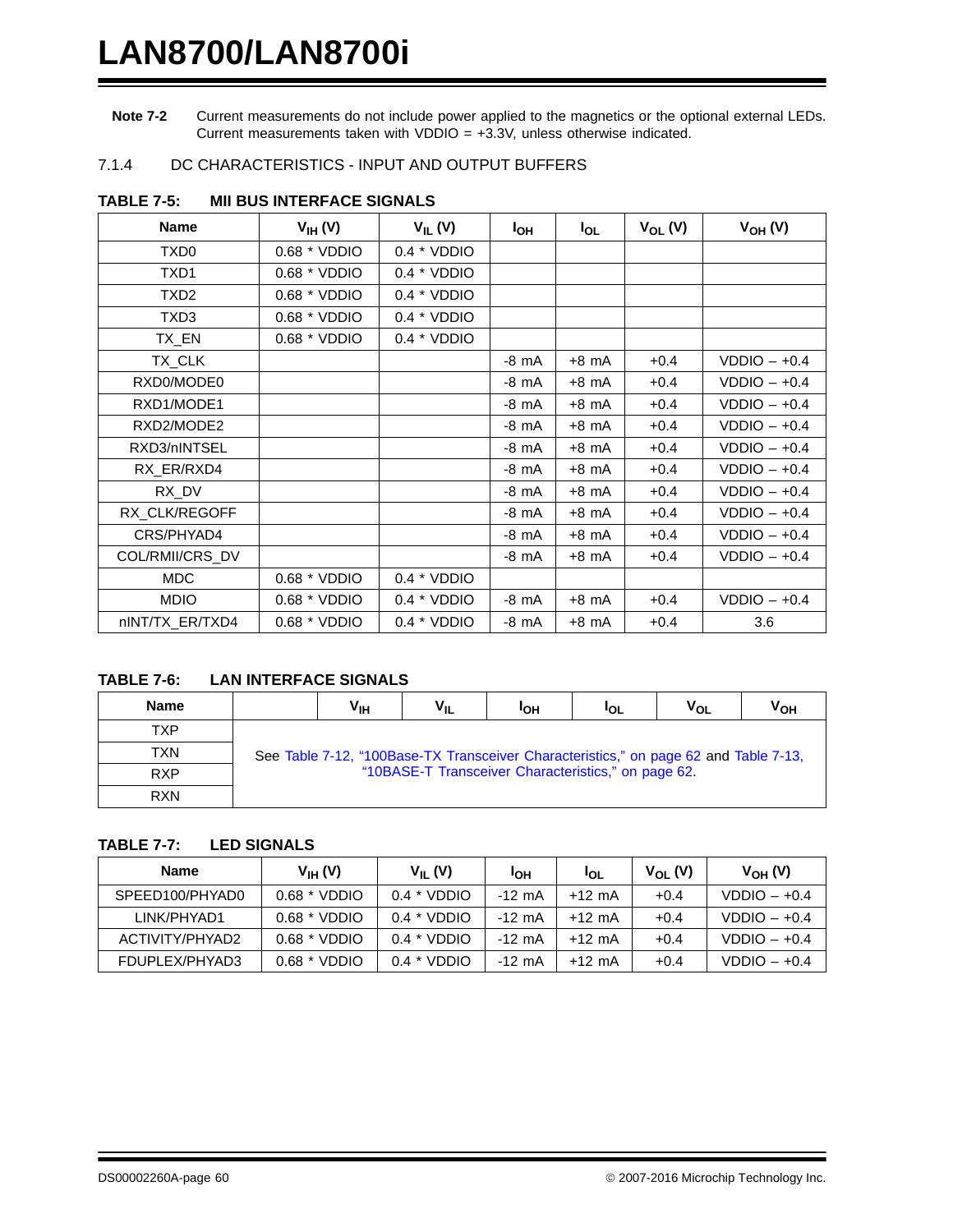| <b>Name</b>     | $V_{IH} (V)$   | $V_{IL} (V)$  | <b>I<sub>OH</sub></b> | <b>I</b> OL | $V_{OL} (V)$ | $V_{OH} (V)$   |
|-----------------|----------------|---------------|-----------------------|-------------|--------------|----------------|
| SPEED100/PHYAD0 | $0.68 * VDDIO$ | $0.4 * VDDIO$ | $-12$ mA              | $+12$ mA    | $+0.4$       | $VDDIO - +0.4$ |
| LINK/PHYAD1     | $0.68 * VDDIO$ | $0.4 * VDDIO$ | $-12$ mA              | $+12$ mA    | $+0.4$       | $VDDO - +0.4$  |
| ACTIVITY/PHYAD2 | 0.68 * VDDIO   | $0.4 * VDDIO$ | $-12$ mA              | $+12$ mA    | $+0.4$       | $VDDIO - +0.4$ |
| FDUPLEX/PHYAD3  | $0.68 * VDDIO$ | $0.4 * VDDIO$ | $-12$ mA              | $+12$ mA    | $+0.4$       | $VDDO - +0.4$  |
| CRS/PHYAD4      | $0.68 * VDDIO$ | $0.4 * VDDIO$ | $-8$ mA               | $+8$ mA     | $+0.4$       | $VDDIO - +0.4$ |
| RXD0/MODE0      | $0.68 * VDDIO$ | $0.4 * VDDIO$ |                       |             |              |                |
| RXD1/MODE1      | $0.68 * VDDIO$ | $0.4 * VDDIO$ |                       |             |              |                |
| RXD2/MODE2      | $0.68 * VDDIO$ | $0.4 * VDDIO$ |                       |             |              |                |
| RX_CLK/REGOFF   | 0.68 * VDDIO   | $0.4 * VDDIO$ |                       |             |              |                |
| COL/RMII/CRS_DV |                |               | $-8$ mA               | $+8$ mA     | $+0.4$       | $VDDO - +0.4$  |

## **TABLE 7-8: CONFIGURATION INPUTS**

## **TABLE 7-9: GENERAL SIGNALS**

| <b>Name</b>            | $V_{IH} (V)$   | $V_{IL}$ (V)             | IОH   | יסנ     | $V_{OL} (V)$ | $V_{OH} (V)$   |
|------------------------|----------------|--------------------------|-------|---------|--------------|----------------|
| nINT/TX_ER/TXD4        |                |                          | -8 mA | $+8$ mA | $+0.4$       | $VDDIO - +0.4$ |
| nRST                   | $0.68 * VDDIO$ | $0.4 * VDDIO$            |       |         |              |                |
| CLKIN/XTAL1 (Note 7-3) | $+1.40$ V      | $0.4 * VDDIO$            |       |         |              |                |
| XTAL <sub>2</sub>      | ۰.             | $\overline{\phantom{a}}$ |       |         |              |                |
| NC.                    |                |                          |       |         |              |                |

<span id="page-60-0"></span>**Note 7-3** These levels apply when a 0-3.3V Clock is driven into CLKIN/XTAL1 and XTAL2 is floating. The maximum input voltage on XTAL1 is VDDIO + 0.4V.

#### **TABLE 7-10: ANALOG REFERENCES**

| <b>Name</b>   | <b>Buffer Type</b> | Υιн | v.<br>ш. | <b>IOH</b> | <b>IOL</b> | <sup>V</sup> OL | ⊻он |
|---------------|--------------------|-----|----------|------------|------------|-----------------|-----|
| <b>EXRES1</b> | ω.                 |     |          |            |            |                 |     |

#### <span id="page-60-1"></span>**TABLE 7-11: INTERNAL PULL-UP / PULL-DOWN CONFIGURATIONS**

| <b>Name</b>     | Pull-up or Pull-down |
|-----------------|----------------------|
| SPEED100/PHYAD0 | Pull-up              |
| LINK/PHYAD1     | Pull-up              |
| ACTIVITY/PHYAD2 | Pull-up              |
| FDUPLEX/PHYAD3  | Pull-up              |
| CRS/PHYAD4      | Pull-up              |
| RXD0/MODE0      | Pull-up              |
| RXD1/MODE1      | Pull-up              |
| RXD2/MODE2      | Pull-up              |
| RXD3/nINTSEL    | Pull-up              |
| nINT/TX ER/TXD4 | Pull-up              |
| nRST            | Pull-up              |
| COL/RMII/CRS_DV | Pull-down            |
| <b>MDIO</b>     | Pull-down            |
| <b>MDC</b>      | Pull-down            |
| RX CLK/REGOFF   | Pull-down            |

© 2007-2016 Microchip Technology Inc. **DS00002260A-page 61**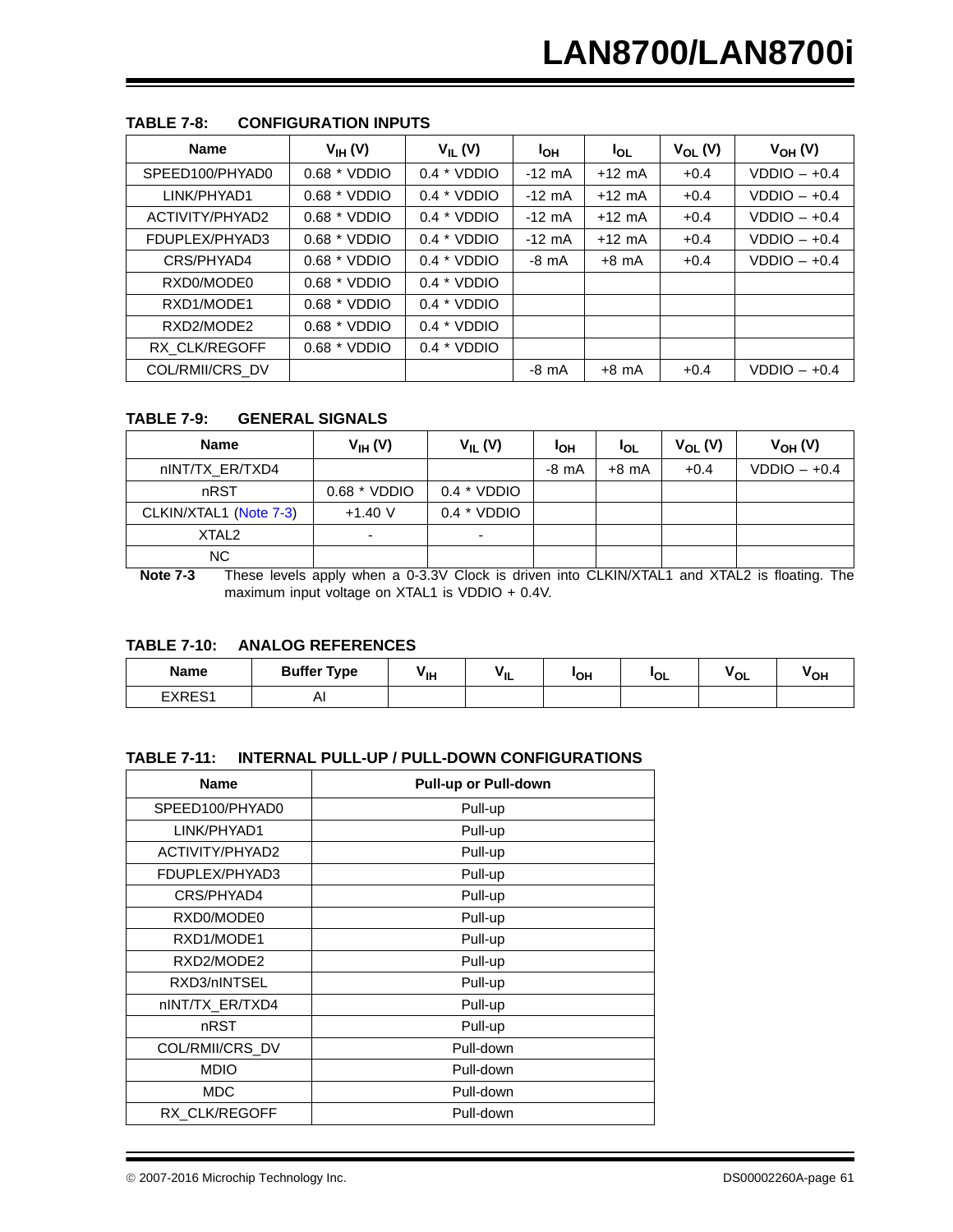|       | <b>Name</b> | <b>Pull-up or Pull-down</b>                                                                                                                                                         |  |
|-------|-------------|-------------------------------------------------------------------------------------------------------------------------------------------------------------------------------------|--|
|       | RX ER/RXD4  | Pull-down                                                                                                                                                                           |  |
|       | RX DV       | Pull-down                                                                                                                                                                           |  |
|       | TX EN       | Pull-down                                                                                                                                                                           |  |
| Note: |             | For VDDIO operation below +2.5V, Microchip recommends designs add external strapping resistors in<br>addition the internal strapping resistors to ensure proper strapped operation. |  |

#### **TABLE 7-11: INTERNAL PULL-UP / PULL-DOWN CONFIGURATIONS (CONTINUED)**

#### <span id="page-61-0"></span>**TABLE 7-12: 100BASE-TX TRANSCEIVER CHARACTERISTICS**

| <b>Parameter</b>                      | Symbol                      | <b>MIN</b> | <b>TYP</b>               | <b>MAX</b> | <b>Units</b> | <b>Notes</b>    |
|---------------------------------------|-----------------------------|------------|--------------------------|------------|--------------|-----------------|
| Peak Differential Output Voltage High | V <sub>РРН</sub>            | 950        |                          | 1050       | mVpk         | <b>Note 7-4</b> |
| Peak Differential Output Voltage Low  | V <sub>PPL</sub>            | $-950$     |                          | $-1050$    | mVpk         | <b>Note 7-4</b> |
| Signal Amplitude Symmetry             | $V_{SS}$                    | 98         |                          | 102        | %            | <b>Note 7-4</b> |
| Signal Rise & Fall Time               | $T_{RF}$                    | 3.0        |                          | 5.0        | nS           | <b>Note 7-4</b> |
| Rise & Fall Time Symmetry             | $\mathsf{T}_{\mathsf{RFS}}$ |            | $\overline{\phantom{a}}$ | 0.5        | nS           | <b>Note 7-4</b> |
| Duty Cycle Distortion                 | $D_{CD}$                    | 35         | 50                       | 65         | %            | <b>Note 7-5</b> |
| Overshoot & Undershoot                | $V_{OS}$                    |            |                          | 5          | %            |                 |
| <b>Jitter</b>                         |                             |            |                          | 1.4        | nS           | <b>Note 7-6</b> |

<span id="page-61-2"></span>**Note 7-4** Measured at the line side of the transformer, line replaced by 100 $\Omega$  ( $\pm$  1%) resistor.

<span id="page-61-3"></span>**Note 7-5** Offset from 16 nS pulse width at 50% of pulse peak.

<span id="page-61-4"></span>**Note 7-6** Measured differentially.

#### <span id="page-61-1"></span>**TABLE 7-13: 10BASE-T TRANSCEIVER CHARACTERISTICS**

| <b>Parameter</b>                             | <b>Symbol</b> | <b>MIN</b> | <b>TYP</b> | <b>MAX</b> | Units | <b>Notes</b>    |
|----------------------------------------------|---------------|------------|------------|------------|-------|-----------------|
| Transmitter Peak Differential Output Voltage | VOUT          | 2.2        | 2.5        | 2.8        |       | <b>Note 7-7</b> |
| Receiver Differential Squelch Threshold      | ⊻DS           | 300        | 420        | 585        | mV    |                 |

<span id="page-61-5"></span>**Note 7-7** Min/max voltages ensured as measured with  $100\Omega$  resistive load.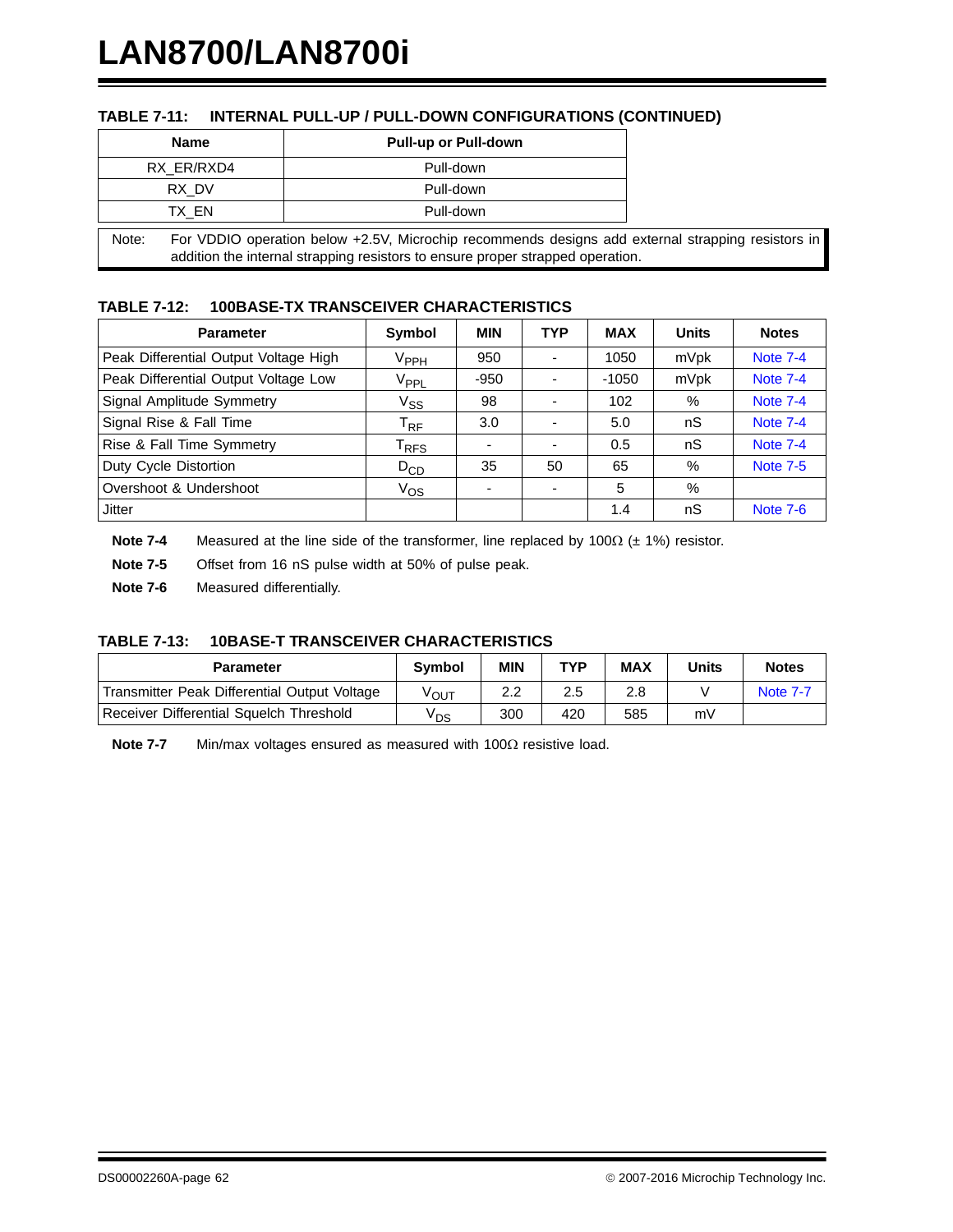## <span id="page-62-0"></span>**8.0 APPLICATION NOTES**

## <span id="page-62-2"></span>**8.1 Application Diagram**

<span id="page-62-1"></span>**FIGURE 8-1: SIMPLIFIED APPLICATION DIAGRAM (SEE** [Section 8.4, "Reference Designs"](#page-63-0)**)**



Note: R5 on the Crystal is used to control the crystal drive strength into the PHY clock generator. This resistance can be fine tuned to meet the requirements of each crystal manufacturer.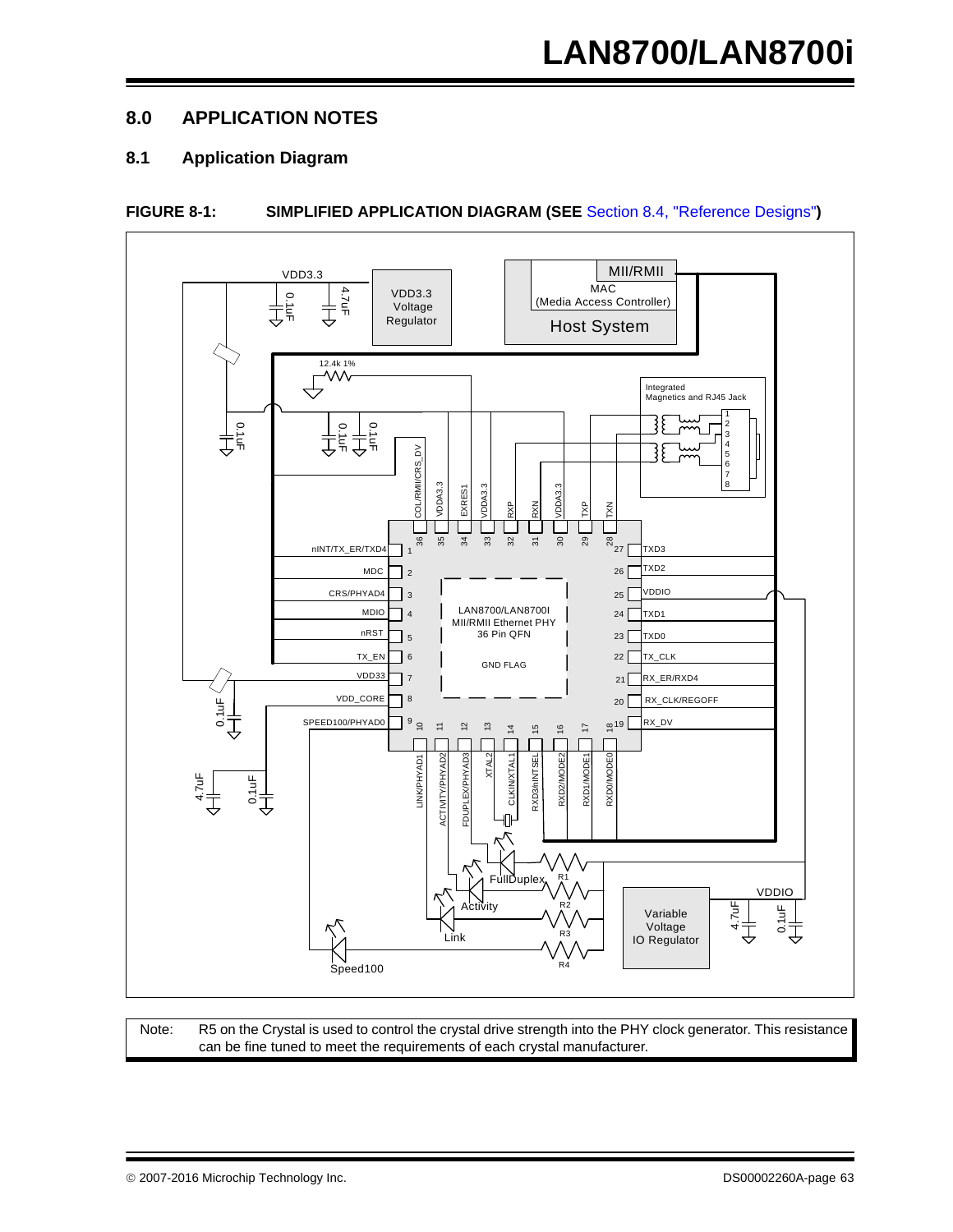## **8.2 Magnetics Selection**

For a list of magnetics selected to operate with the Microchip LAN8700, please refer to the Application note "AN 8-13 Suggested Magnetics".

<http://ww1.microchip.com/downloads/en/appnotes/en562793.pdf>

## **8.3 Application Notes**

Application examples are given in pdf format on the Microchip LAN8700 web site. The link to the web site is shown below.

<http://www.microchip.com/wwwproducts/en/LAN8700>

Please check the web site periodically for the latest updates.

## <span id="page-63-1"></span><span id="page-63-0"></span>**8.4 Reference Designs**

The LAN8700 Reference designs are available on the Microchip LAN8700 web site link below.

<http://www.microchip.com/wwwproducts/en/LAN8700>

The reference designs are available in four variations:

- a) MII with +3.3V IO
- b) RMII with +3.3V IO
- c) MII with +1.8V IO
- d) RMII with +1.8V IO.

## **Features**

- Industrial temperature PHY and Magnetics
- 8 pin SOIC for user configurable Magnetics
- On board LED indicators for Speed 100
- Full Duplex
- RJ-45 Connector LEDs for Link and Activity
- Interfaces Through 40-pin Connector as Defined in the MII Specification
- Powered by 5.0V from the 40-Pin MII Connector
- Standard RJ45 Connector with LED indicators for Link and Activity
- Includes Probe Points on All MII Data and Control Signals for Troubleshooting
- Includes 25MHz Crystal for Internal PHY Reference; RX\_CLK is Supplied to the 40-Pin Connector
- Supports user configuration options including PHY address selection
- Integrated 3.3V Regulator

## **Applications**

The EVB8700 Evaluation board simplifies the process of testing and evaluating an Ethernet Connection in your application. The LAN8700 device is installed on the EVB board and all associated circuitry is included, along with all configuration options.

The Benefits of adding an external MII interface are:

- Easier system and software development
- Verify MAC to PHY interface
- Support testing of FPGA implementations of MAC
- Assist interoperability test of various networks
- Verify MII compliance
- Verify performance of HP AutoMDIX feature
- Verify Variable IO compliance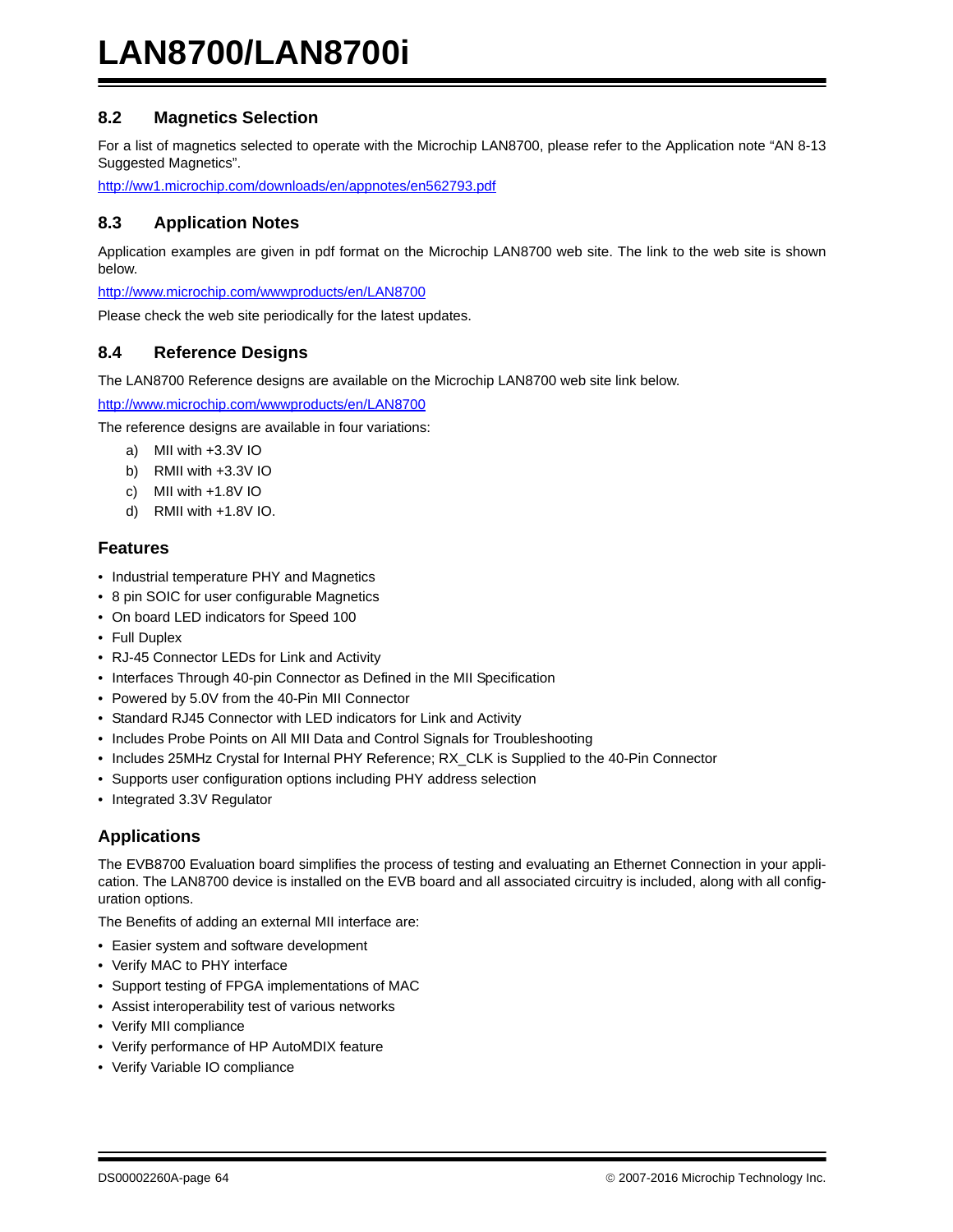# <span id="page-64-0"></span>**9.0 PACKAGE OUTLINE, TAPE AND REEL**



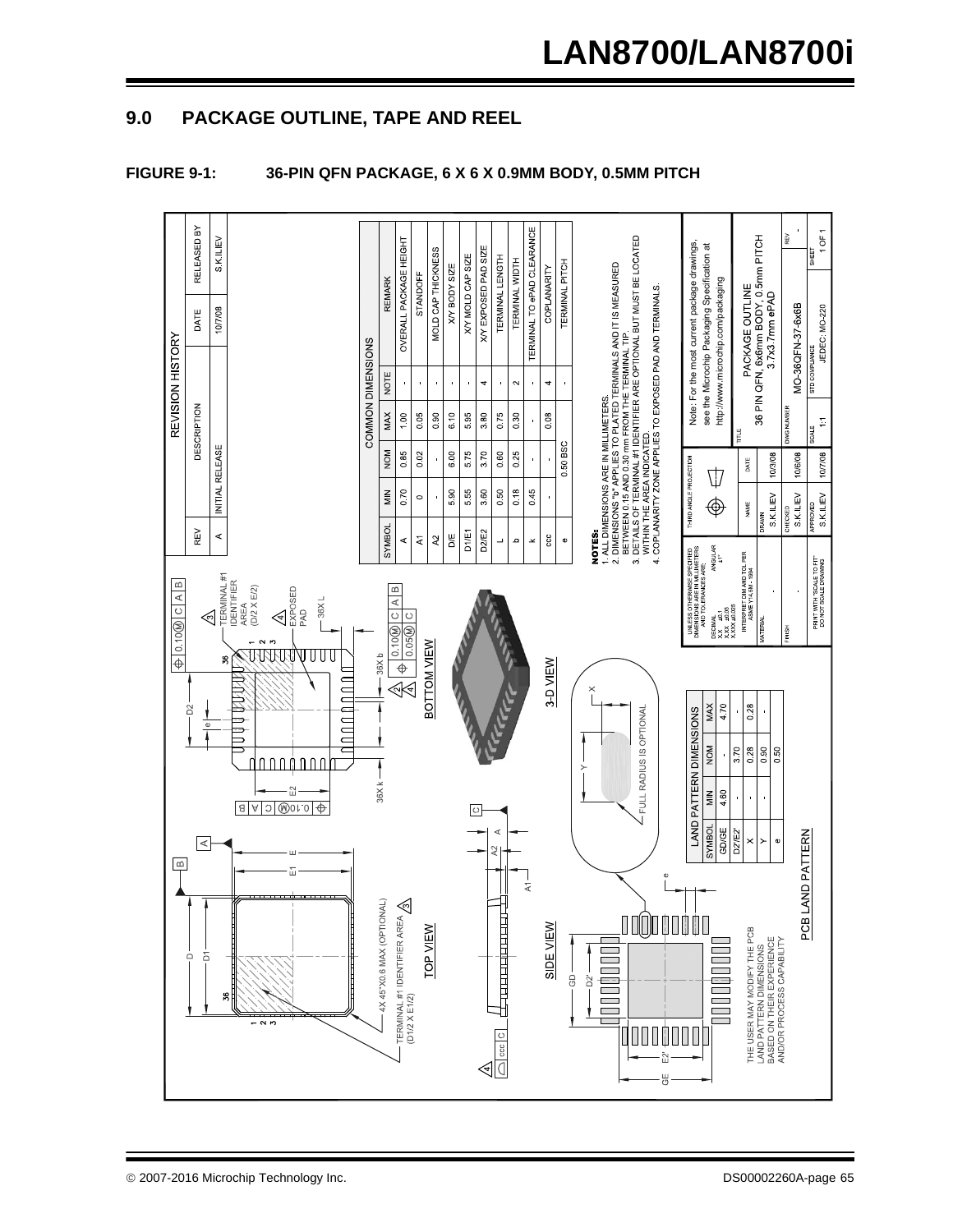

**FIGURE 9-2: QFN, 6X6 TAPE & REEL**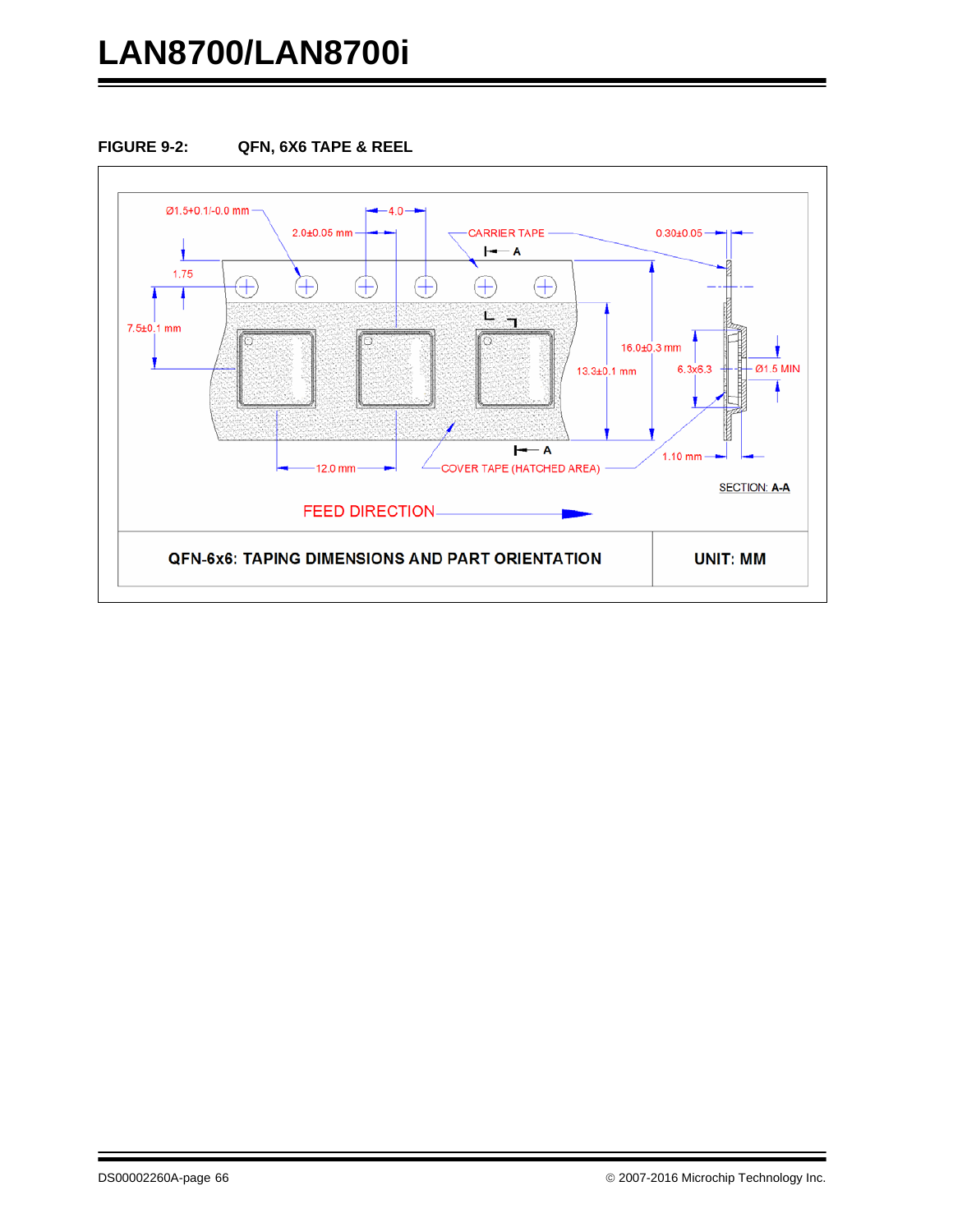

**FIGURE 9-3: REEL DIMENSIONS**

Note: Standard reel size is 3000 pieces per reel.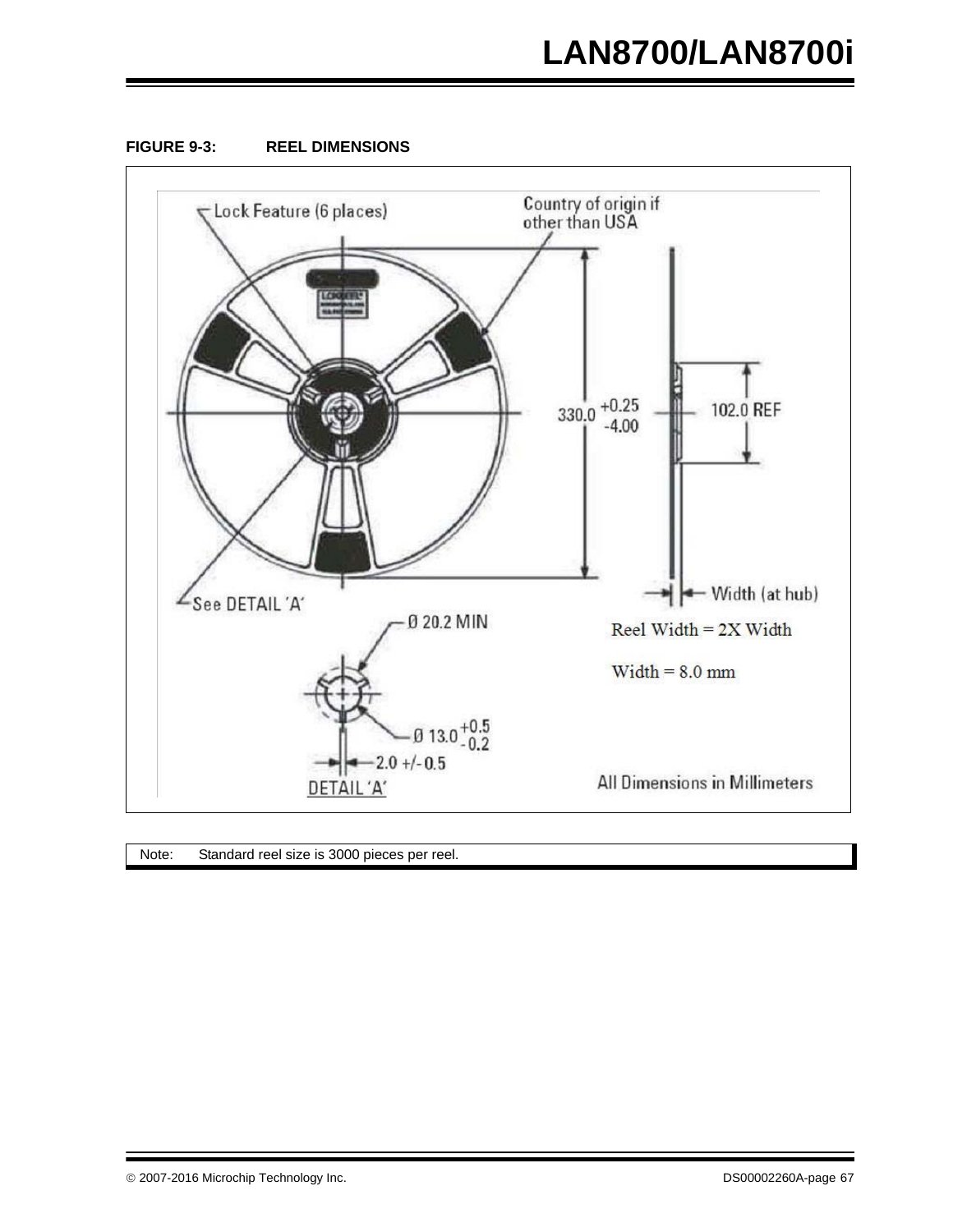# **APPENDIX A: DATA SHEET REVISION HISTORY**

## **TABLE A-1: REVISION HISTORY**

| <b>Revision Level &amp; Date</b> | <b>Section/Figure/Entry</b>                                                                 | <b>Correction</b>                                                                                                                                                                                    |
|----------------------------------|---------------------------------------------------------------------------------------------|------------------------------------------------------------------------------------------------------------------------------------------------------------------------------------------------------|
| DS00002260A (08-25-16)           | Replaces previous SMSC version Rev. 2.3 (04-12-11)                                          |                                                                                                                                                                                                      |
| Rev. 2.3<br>$(04-12-11)$         | Section 6.5, "Reset Timing,"<br>on page 56                                                  | Corrected T11.4 minimum value to 3ns.<br>Corrected T11.3 to 2ns.                                                                                                                                     |
|                                  | Table 5-39, "Register 18 -<br>Special Modes," on page 38                                    | • Updated MIIMODE bit description and added<br>note: "When writing to this register, the default<br>value of this bit must always be written back."<br>• Added note regarding default MIIMODE value. |
|                                  | Section 4.6.3, "MII vs. RMII<br>Configuration," on page 21                                  | Updated section to remove information about<br>register control of the MII/RMII mode.                                                                                                                |
|                                  | Section 5.4.8.2, "Far<br>Loopback," on page 45                                              | Updated section to remove information about<br>register control of the MII/RMII mode.                                                                                                                |
| Rev. 2.2<br>$(12-04-09)$         | Table 6-1, "SMI Timing<br>Values"                                                           | Updated T1.2 maximum to 300ns.                                                                                                                                                                       |
| Rev. 2.1<br>$(03-06-09)$         | Section 5.4.6, "Reset"                                                                      | Removed reference to internal POR system.<br>Added note the nRST should be low until VDDIO<br>and VDD_CORE are stable. Added Figure.                                                                 |
|                                  | Table 5-34, "Register 4 - Auto<br><b>Negotiation Advertisement"</b>                         | Corrected bit value for Asymmetric and Symmetric<br>PAUSE.                                                                                                                                           |
|                                  | Section 6.3, "RMII<br>10/100Base-TX/RX Timings"                                             | Improved timing values.                                                                                                                                                                              |
|                                  | Section 5.4.8, "Loopback<br>Operation"                                                      | Enhanced this section.                                                                                                                                                                               |
|                                  | Section 4.6.3, "MII vs. RMII<br>Configuration"                                              | Added information about register bit 18.14.                                                                                                                                                          |
|                                  | Section 6.6, "Clock Circuit"                                                                | Added section on clock, with crystal specification<br>table.                                                                                                                                         |
|                                  | Figure 1-1,<br>"LAN8700/LAN8700i System<br><b>Block Diagram"</b>                            | Removed GPIO from the LED block.                                                                                                                                                                     |
|                                  | Section 4.11, "PHY Address<br><b>Strapping and LED Output</b><br><b>Polarity Selection"</b> | Removed reference to GP01 pin in third<br>paragraph.                                                                                                                                                 |
|                                  | Table 5-45, "Register 31 -<br><b>PHY Special Control/Status"</b>                            | Renamed Bits 7-9 as Reserved.                                                                                                                                                                        |
|                                  | Table 5-28, "PHY Special<br><b>Control/Status Register 31:</b><br>Vendor-Specific"          | Renamed Bits 7-9 as Reserved.                                                                                                                                                                        |
| Rev. 2.0<br>$(07-15-08)$         | Section 9.0, "Package Outline,<br>Tape and Reel"                                            | Tape and reel drawings and ordering info added.                                                                                                                                                      |
| Rev. 1.9<br>$(03-18-08)$         | Figure 6-7, "100M RMII<br>Transmit Timing Diagram"                                          | Replaced figure.                                                                                                                                                                                     |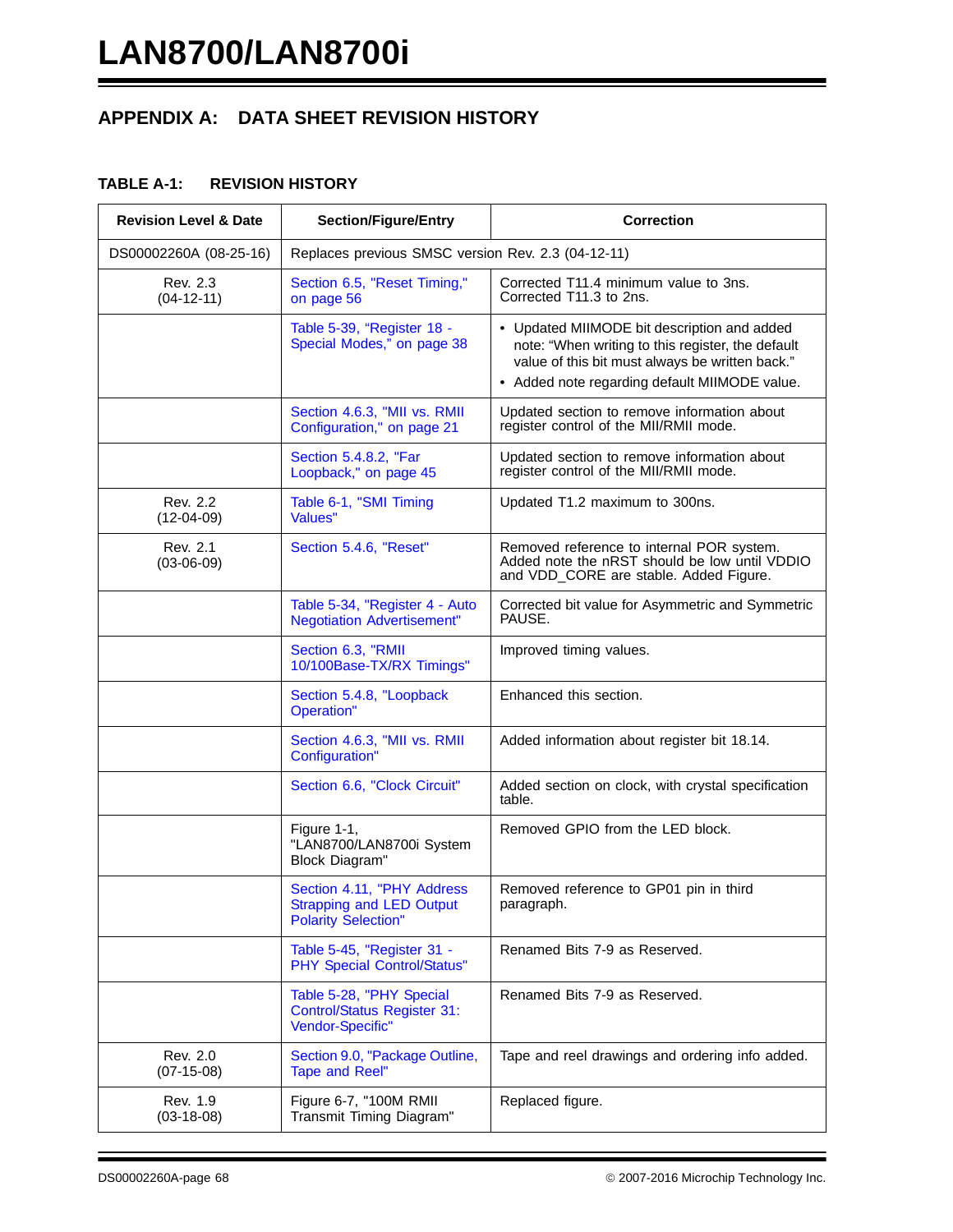| <b>Revision Level &amp; Date</b> | <b>Section/Figure/Entry</b>                                                 | <b>Correction</b>                                                                                                                                                                                                     |
|----------------------------------|-----------------------------------------------------------------------------|-----------------------------------------------------------------------------------------------------------------------------------------------------------------------------------------------------------------------|
|                                  | Table 6-5, "10M MII Transmit<br><b>Timing Values"</b>                       | Removed the text "T5.2" in the "Parameter"<br>column.                                                                                                                                                                 |
|                                  | Figure 6-5, "10M MII Transmit<br>Timing Diagrams"                           | Replaced figure.                                                                                                                                                                                                      |
|                                  | Table 6-3, "100M MII Transmit<br><b>Timing Values"</b>                      | Removed the text "T3.2" in the "Parameter"<br>column.                                                                                                                                                                 |
|                                  | Figure 6-3, "100M MII<br>Transmit Timing Diagram"                           | Replaced figure.                                                                                                                                                                                                      |
|                                  | Table 6-11, "Reset Timing<br>Values"                                        | Changed the MIN value for T11.3:<br>From: "400"<br>To: "10"                                                                                                                                                           |
|                                  | Table 6-4, "10M MII Receive<br><b>Timing Values"</b>                        | Deleted last row in table.                                                                                                                                                                                            |
|                                  | Section 4.6.2.1, "Reference<br>Clock"                                       | First sentence of second paragraph changed:<br>From: "between 35% and 65%"<br>To: "between 40% and 60%"                                                                                                               |
| Rev. 1.8<br>$(02-14-08)$         | Table 6-7, "100M RMII<br><b>Transmit Timing Values"</b>                     | Changed value of T8.1 and T8.2.                                                                                                                                                                                       |
|                                  | Table 6-6, "100M RMII<br><b>Receive Timing Values"</b>                      | Changed value of T6.1.                                                                                                                                                                                                |
| Rev. 1.6<br>$(12-11-07)$         | Section 4.9, "Internal +1.8V<br><b>Regulator Disable"</b>                   | Added information about not applying VDD_CORE<br>before VDD33 is at 2.64V.                                                                                                                                            |
|                                  | Table 3-8, "Power Signals"                                                  | Updated description of VDD_CORE for information<br>on using external 1.8V supply.                                                                                                                                     |
|                                  | Table 3-1, "MII Signals"                                                    | Updated description of RX_CLK/REGOFF to add<br>power supply sequencing information.                                                                                                                                   |
|                                  | Table 5-33, "Register 3 - PHY<br><b>Identifier 2"</b>                       | Updated Revision Number to match the<br>LAN8700C silicon.                                                                                                                                                             |
| Rev. 1.5<br>$(10-04-07)$         | Section 8.0, "Application<br>Notes"                                         | Table 8-1, "Simplified Application Diagram (see<br>Section 8.4, "Reference Designs")" has been<br>updated. In addition, the following cross reference<br>added to caption:<br>(see Section 8.4, "Reference Designs"). |
| Rev. 1.4<br>$(09-17-07)$         | Section 7.1.4, "DC<br>Characteristics - Input and<br><b>Output Buffers"</b> | Changed VIH to 0.68*VDDIO.<br>Changed VIL to 0.4*VDDIO.                                                                                                                                                               |
| Rev. 1.3<br>$(06-27-07)$         | Table 6-9, "10M RMII Transmit<br><b>Timing Values"</b>                      | Moved parameter T10.2 in Table 6-9, "10M RMII<br>Transmit Timing Values" from MAX column to MIN<br>column.                                                                                                            |
|                                  | Table 6-5, "10M MII Transmit<br><b>Timing Values"</b>                       | Moved parameter T5.2 in Table 6-5, "10M MII<br>Transmit Timing Values" from MAX column to MIN<br>column.                                                                                                              |
| Rev. 1.2<br>$(05-29-07)$         | Table 5-48, "MODE[2:0] Bus"                                                 | Added description when the MODE[2:0] bits are<br>set to 110.                                                                                                                                                          |

| <b>TABLE A-1:</b> | <b>REVISION HISTORY (CONTINUED)</b> |  |  |
|-------------------|-------------------------------------|--|--|
|-------------------|-------------------------------------|--|--|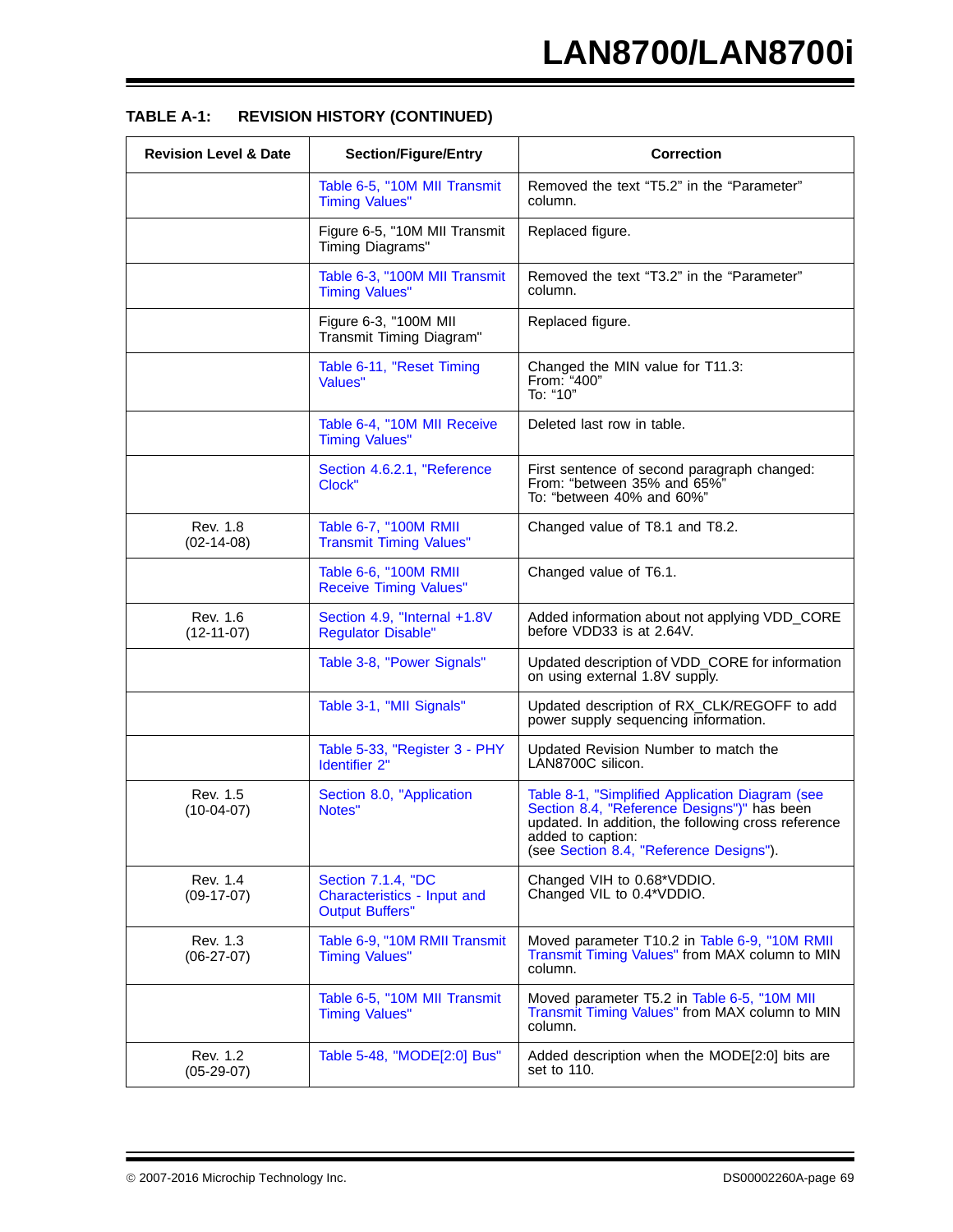# **TABLE A-1: REVISION HISTORY (CONTINUED)**

| <b>Revision Level &amp; Date</b> | <b>Section/Figure/Entry</b>                                             | <b>Correction</b>                                                                                                                               |
|----------------------------------|-------------------------------------------------------------------------|-------------------------------------------------------------------------------------------------------------------------------------------------|
|                                  | Table 5-30, "Register 0 - Basic<br>Control"                             | Corrected Default value for bit 0.11 to the value of<br>0. This bit does not get set when the MODE[2:0]<br>bits are set to 110.                 |
|                                  | Section 5.4.9.2, "Mode Bus -<br><b>MODE[2:0]"</b>                       | Added detail about MODE[2:0] pins having no<br>affect at soft reset.                                                                            |
|                                  | Table 5-30, "Register 0 - Basic<br>Control"                             | Added note to reset description (bit 0.15).                                                                                                     |
|                                  | Table 3-5, "General Signals"                                            | AT nRST, added note that register bit values are<br>loaded from the Mode pins upon deassertion.                                                 |
|                                  | Table 7-11, "Internal Pull-Up /<br><b>Pull-Down Configurations"</b>     | Added RX_DV to table.                                                                                                                           |
|                                  | Table 3-1, "MII Signals"                                                | Added note that RX_DV and RX_ER cannot be<br>high during reset.                                                                                 |
|                                  | Table 6-7, "100M RMII<br><b>Transmit Timing Values"</b>                 | Moved parameter T8.2 from MAX column to MIN<br>column.                                                                                          |
| Rev. 1.1<br>$(04-17-07)$         | Table 7-4, "Power<br><b>Consumption Device Only"</b>                    | Changed column headings to add clarity regarding<br>source of current. Added Note.                                                              |
|                                  | Table 3-4, "Boot Strap<br>Configuration Inputs (Note 3-<br>$1)$ "       | Removed RX_CLK/REGOFF because it made<br>Note 3-1 false.                                                                                        |
|                                  | Table 5-40, "Register 26 -<br><b>Symbol Error Counter"</b>              | Added this table to describe the register.                                                                                                      |
|                                  | Table 5-29, "SMI Register<br>Mapping"                                   | Added Register 26.                                                                                                                              |
|                                  | Table 5-23, "Symbol Error<br>Counter Register 26: Vendor-<br>Specific"  | Changed description from Reserved to Symbol<br>Error Counter.                                                                                   |
| Rev. 1.0<br>$(04-04-07)$         | Table 5-30, "Register 0 - Basic<br>Control," on page 35                 | Table modified: Default column for "Power Down"<br>and "Isolate".                                                                               |
|                                  | Section 4.6.3, "MII vs. RMII<br>Configuration," on page 21              | Fixed a typo, GPO0/MII is on the 187,<br>COL/RMII/CRS_DV is on the 8700.                                                                        |
|                                  | Section 8.1, "Application<br>Diagram," on page 63                       | Added support components to crystal in application<br>diagram circuit. also added a note to the bottom to<br>indicate that purpose of R5 added. |
|                                  | Table 5-33, "Register 3 - PHY<br>Identifier 2," on page 36              | Corrected reg3 values.                                                                                                                          |
|                                  | Section 4.9.1, "Disable the<br>Internal +1.8V Regulator," on<br>page 24 | Changed paragraph to correctly reflect operation<br>VDDIO and VDDA latch 1.8V regulator. 1.8v strap<br>above VIH or below VIL.                  |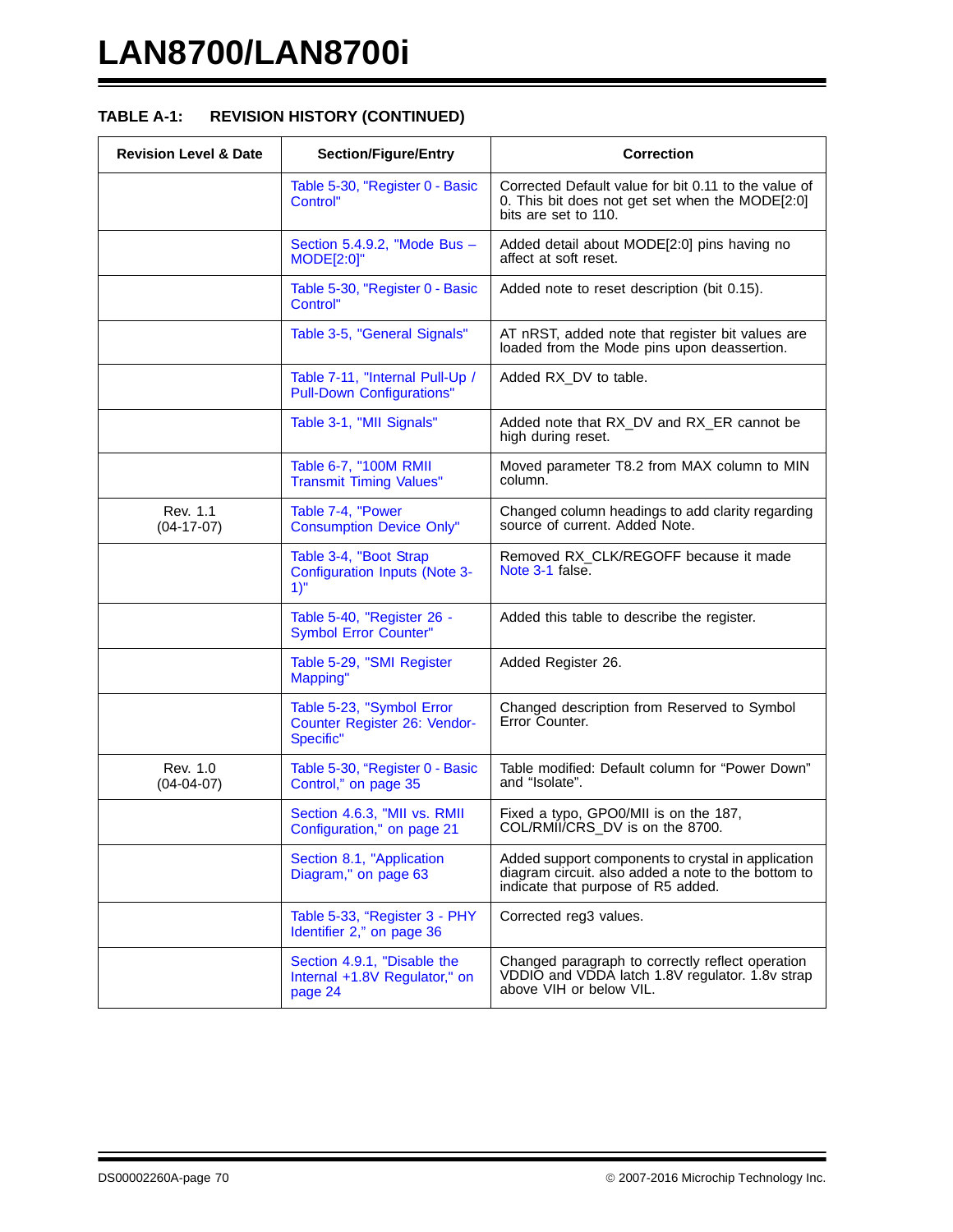# **THE MICROCHIP WEB SITE**

[Microchip provides online support via our WWW site at w](http://www.microchip.com)ww.microchip.com. This web site is used as a means to make files and information easily available to customers. Accessible by using your favorite Internet browser, the web site contains the following information:

- **Product Support** Data sheets and errata, application notes and sample programs, design resources, user's guides and hardware support documents, latest software releases and archived software
- **General Technical Support** Frequently Asked Questions (FAQ), technical support requests, online discussion groups, Microchip consultant program member listing
- **Business of Microchip** Product selector and ordering guides, latest Microchip press releases, listing of seminars and events, listings of Microchip sales offices, distributors and factory representatives

# **CUSTOMER CHANGE NOTIFICATION SERVICE**

Microchip's customer notification service helps keep customers current on Microchip products. Subscribers will receive e-mail notification whenever there are changes, updates, revisions or errata related to a specified product family or development tool of interest.

[To register, access the Microchip web site at](http://www.microchip.com) www.microchip.com. Under "Support", click on "Customer Change Notification" and follow the registration instructions.

# **CUSTOMER SUPPORT**

Users of Microchip products can receive assistance through several channels:

- Distributor or Representative
- Local Sales Office
- Field Application Engineer (FAE)
- Technical Support

Customers should contact their distributor, representative or field application engineer (FAE) for support. Local sales offices are also available to help customers. A listing of sales offices and locations is included in the back of this document.

[Technical support is available through the web site at:](http://www.microchip.com) http://www.microchip.com/support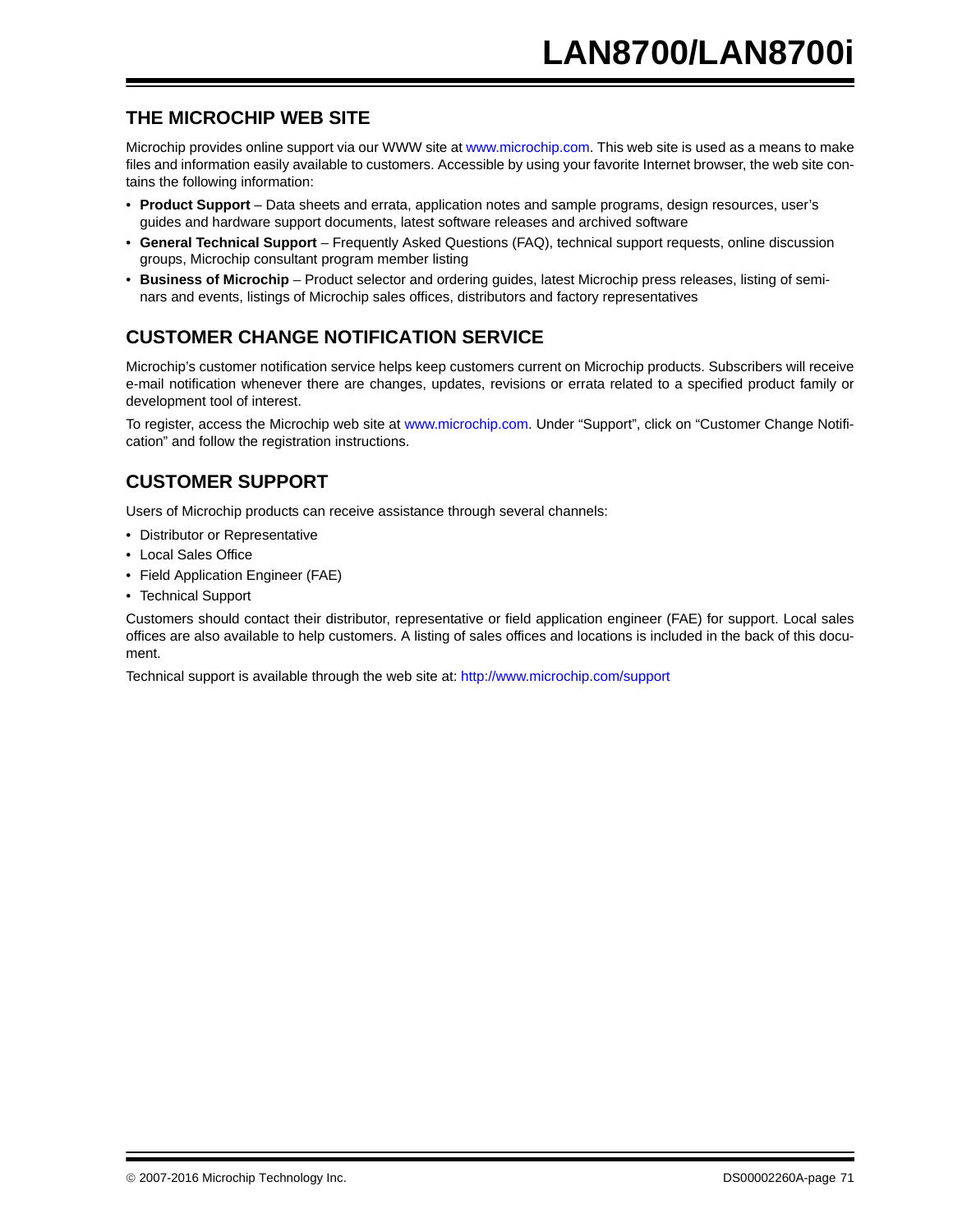# **PRODUCT IDENTIFICATION SYSTEM**

To order or obtain information, e.g., on pricing or delivery, refer to the factory or the listed sales office.

| PART NO.              | $[X]^{(1)}$<br>XXX<br><u> [X]</u>                                                             | Examples:                                                                                                                                                                                                                                                                                                             |
|-----------------------|-----------------------------------------------------------------------------------------------|-----------------------------------------------------------------------------------------------------------------------------------------------------------------------------------------------------------------------------------------------------------------------------------------------------------------------|
| <b>Device</b>         | Temperature<br>Package<br><b>Tape and Reel</b><br>Option<br>Range                             | LAN8700C-AEZG<br>a)<br>36-Pin QFN RoHS Compliant Pkg<br>Commercial, Tray                                                                                                                                                                                                                                              |
| Device:               | LAN8700C, LAN8700iC                                                                           | LAN8700C-AEZG-TR<br>b)<br>36-Pin QFN RoHS Compliant Pkg<br>Commercial, Tape & Reel                                                                                                                                                                                                                                    |
| Temperature Range:    | 0°C to+70°C (Commercial)<br>Blank<br>$=$<br>$= -40^{\circ}$ C to+85 $^{\circ}$ C (Industrial) | LAN8700iC-AEZG<br>C)<br>36-Pin QFN RoHS Compliant Pkg<br>Industrial, Tray                                                                                                                                                                                                                                             |
| Package:              | $= 36$ -pin QFN<br>AEZG                                                                       | LAN8700iC-AEZG-TR<br>d)<br>36-Pin QFN RoHS Compliant Pkg<br>Industrial, Tape & Reel                                                                                                                                                                                                                                   |
| Tape and Reel Option: | Blank<br>$=$ Standard packaging (tray)<br>TR<br>$=$ Tape and Reel                             | Note 1:<br>Tape and Reel identifier only appears in the<br>catalog part number description. This<br>identifier is used for ordering purposes and is<br>not printed on the device package. Check<br>with your Microchip Sales Office for package<br>availability with the Tape and Reel option.<br>Reel size is 3,000. |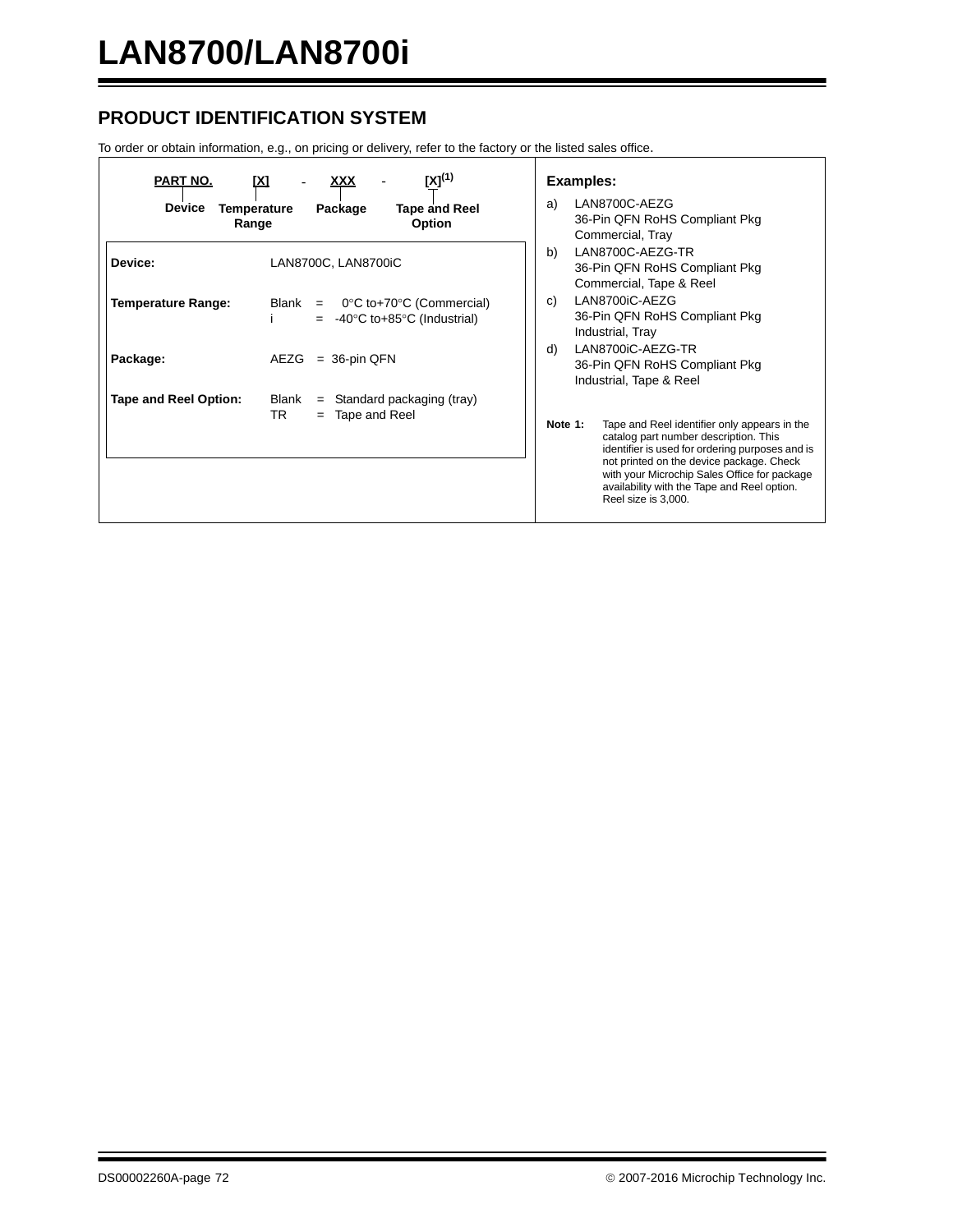#### **Note the following details of the code protection feature on Microchip devices:**

- Microchip products meet the specification contained in their particular Microchip Data Sheet.
- Microchip believes that its family of products is one of the most secure families of its kind on the market today, when used in the intended manner and under normal conditions.
- There are dishonest and possibly illegal methods used to breach the code protection feature. All of these methods, to our knowledge, require using the Microchip products in a manner outside the operating specifications contained in Microchip's Data Sheets. Most likely, the person doing so is engaged in theft of intellectual property.
- Microchip is willing to work with the customer who is concerned about the integrity of their code.
- Neither Microchip nor any other semiconductor manufacturer can guarantee the security of their code. Code protection does not mean that we are guaranteeing the product as "unbreakable."

Code protection is constantly evolving. We at Microchip are committed to continuously improving the code protection features of our products. Attempts to break Microchip's code protection feature may be a violation of the Digital Millennium Copyright Act. If such acts allow unauthorized access to your software or other copyrighted work, you may have a right to sue for relief under that Act.

Information contained in this publication regarding device applications and the like is provided only for your convenience and may be superseded by updates. It is your responsibility to ensure that your application meets with your specifications. MICROCHIP MAKES NO REP-RESENTATIONS OR WARRANTIES OF ANY KIND WHETHER EXPRESS OR IMPLIED, WRITTEN OR ORAL, STATUTORY OR OTHERWISE, RELATED TO THE INFORMATION, INCLUDING BUT NOT LIMITED TO ITS CONDITION, QUALITY, PERFORMANCE, MERCHANTABILITY OR FITNESS FOR PURPOSE**.** Microchip disclaims all liability arising from this information and its use. Use of Microchip devices in life support and/or safety applications is entirely at the buyer's risk, and the buyer agrees to defend, indemnify and hold harmless Microchip from any and all damages, claims, suits, or expenses resulting from such use. No licenses are conveyed, implicitly or otherwise, under any Microchip intellectual property rights unless otherwise stated.

#### **Trademarks**

The Microchip name and logo, the Microchip logo, AnyRate, dsPIC, FlashFlex, flexPWR, Heldo, JukeBlox, KeeLoq, KeeLoq logo, Kleer, LANCheck, LINK MD, MediaLB, MOST, MOST logo, MPLAB, OptoLyzer, PIC, PICSTART, PIC32 logo, RightTouch, SpyNIC, SST, SST Logo, SuperFlash and UNI/O are registered trademarks of Microchip Technology Incorporated in the U.S.A. and other countries.

ClockWorks, The Embedded Control Solutions Company, ETHERSYNCH, Hyper Speed Control, HyperLight Load, IntelliMOS, mTouch, Precision Edge, and QUIET-WIRE are registered trademarks of Microchip Technology Incorporated in the U.S.A.

Analog-for-the-Digital Age, Any Capacitor, AnyIn, AnyOut, BodyCom, chipKIT, chipKIT logo, CodeGuard, dsPICDEM, dsPICDEM.net, Dynamic Average Matching, DAM, ECAN, EtherGREEN, In-Circuit Serial Programming, ICSP, Inter-Chip Connectivity, JitterBlocker, KleerNet, KleerNet logo, MiWi, motorBench, MPASM, MPF, MPLAB Certified logo, MPLIB, MPLINK, MultiTRAK, NetDetach, Omniscient Code Generation, PICDEM, PICDEM.net, PICkit, PICtail, PureSilicon, RightTouch logo, REAL ICE, Ripple Blocker, Serial Quad I/O, SQI, SuperSwitcher, SuperSwitcher II, Total Endurance, TSHARC, USBCheck, VariSense, ViewSpan, WiperLock, Wireless DNA, and ZENA are trademarks of Microchip Technology Incorporated in the U.S.A. and other countries.

SQTP is a service mark of Microchip Technology Incorporated in the U.S.A.

Silicon Storage Technology is a registered trademark of Microchip Technology Inc. in other countries.

GestIC is a registered trademarks of Microchip Technology Germany II GmbH & Co. KG, a subsidiary of Microchip Technology Inc., in other countries.

All other trademarks mentioned herein are property of their respective companies.

© 2007-2016, Microchip Technology Incorporated, Printed in the U.S.A., All Rights Reserved.

ISBN: 9781522408529

# **QUALITY MANAGEMENT SYSTEM CERTIFIED BY DNV**  $=$  **ISO/TS** 16949 $=$

*Microchip received ISO/TS-16949:2009 certification for its worldwide headquarters, design and wafer fabrication facilities in Chandler and Tempe, Arizona; Gresham, Oregon and design centers in California and India. The Company's quality system processes and procedures are for its PIC® MCUs and dsPIC® DSCs, KEELOQ® code hopping devices, Serial EEPROMs, microperipherals, nonvolatile memory and analog products. In addition, Microchip's quality system for the design and manufacture of development systems is ISO 9001:2000 certified.*

 <sup>2007-2016</sup> Microchip Technology Inc. DS00002260A-page 73